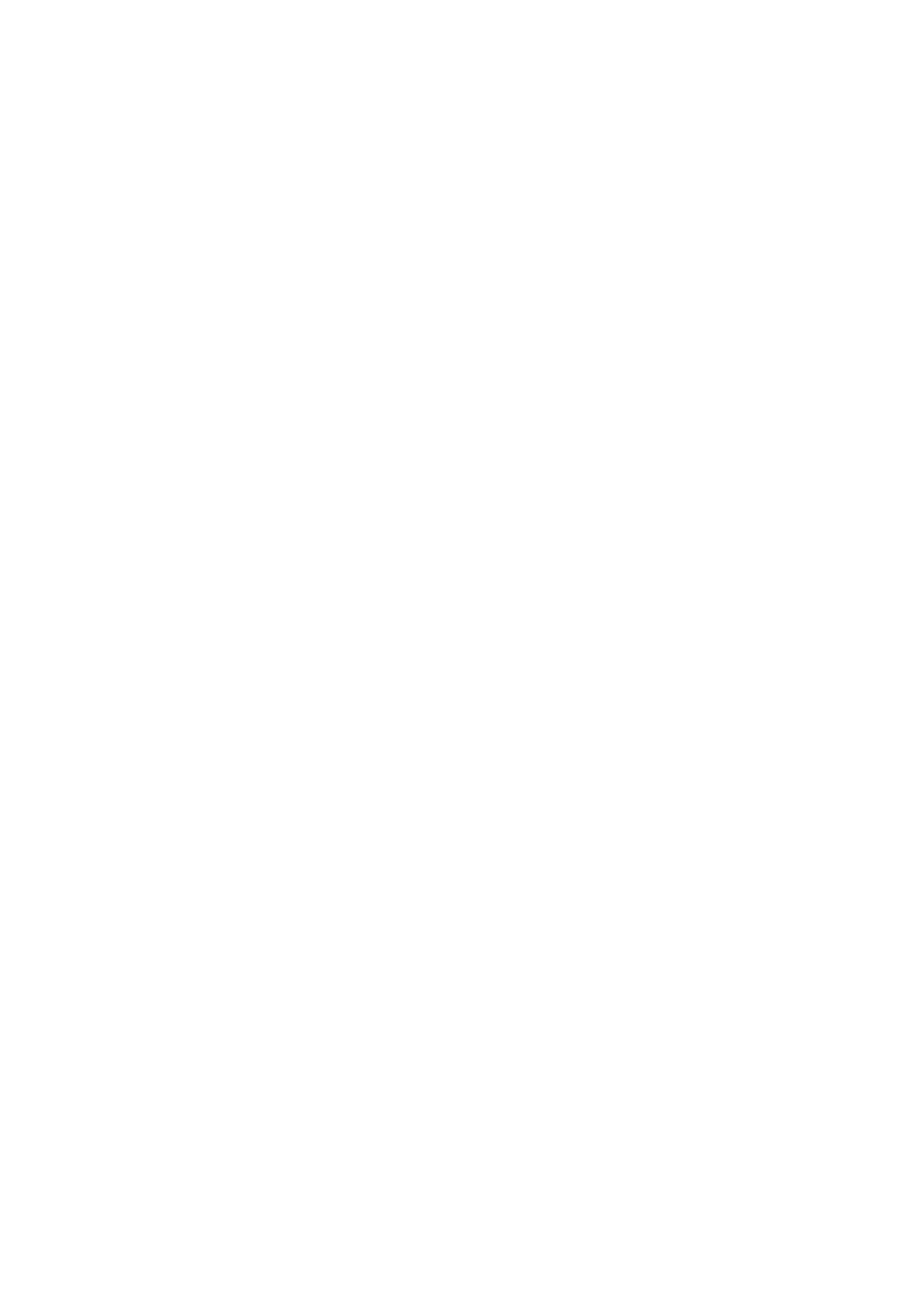#### **The dissertation of Marco Modica is approved.**

Program Coordinator: Prof. Fabio Pammolli, IMT Institute for Advanced Studies Lucca

Supervisor: Prof. Fabio Pammolli, IMT Institute for Advanced Studies Lucca

Tutor: Prof. Jing-Yuan Chiou, IMT Institute for Advanced Studies Lucca

The dissertation of Marco Modica has been reviewed by:

Prof. Massimo Riccaboni, IMT Institute for Advanced Studies Lucca

Prof. Jing-Yuan Chiou, IMT Institute for Advanced Studies Lucca

#### **[IMT Institute for Advanced Studies, Lucca](http://www.imtlucca.it)**

**2013**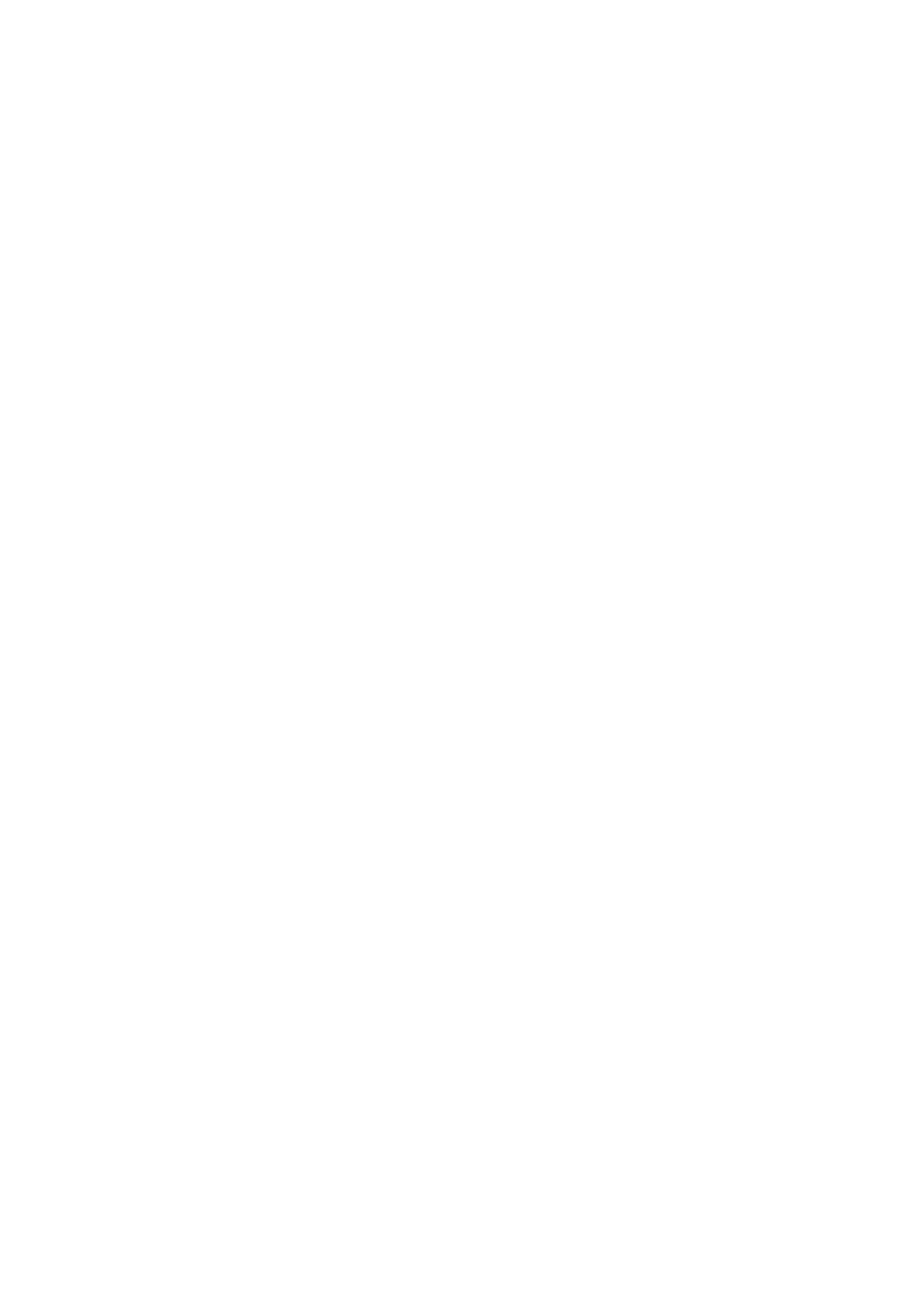## **Contents**

|                |                                                                                              | <b>List of Figures</b>                                                                                                  | viii   |  |
|----------------|----------------------------------------------------------------------------------------------|-------------------------------------------------------------------------------------------------------------------------|--------|--|
|                |                                                                                              | <b>List of Tables</b>                                                                                                   | ix     |  |
|                |                                                                                              | Acknowledgements                                                                                                        | xi     |  |
|                |                                                                                              | <b>Vita and Publications</b>                                                                                            | xiii   |  |
|                | Abstract                                                                                     |                                                                                                                         | XV     |  |
| 1              |                                                                                              | Introduction                                                                                                            | 1      |  |
| $\overline{2}$ | Pareto or log-normal? A recursive truncation approach to the<br>distribution of (all) cities |                                                                                                                         |        |  |
|                | 2.1                                                                                          | Introduction $\cdots$ , $\cdots$ , $\cdots$ , $\cdots$ , $\cdots$ , $\cdots$ , $\cdots$ , $\cdots$ , $\cdots$           | 8<br>8 |  |
|                | $2.2^{\circ}$                                                                                | A recursive approach to the ditribution of all cities                                                                   | 14     |  |
|                |                                                                                              | 2.2.1                                                                                                                   | 16     |  |
|                |                                                                                              | A Non-parametric Test Alternative<br>2.2.2                                                                              | 20     |  |
|                | 2.3                                                                                          | Weak or false inverse Power-law?                                                                                        | 22     |  |
|                | 2.4                                                                                          |                                                                                                                         | 24     |  |
| 3              |                                                                                              | Are Gibrat and Zipf Monozygotic or Heterozygotic Twins? A<br>Comparative Analysis of Means and Variances in Complex Ur- |        |  |
|                |                                                                                              | ban Systems                                                                                                             | 30     |  |
|                | 3.1                                                                                          | Gibrat's Law vs Zipf's Law: Preliminary Considerations .                                                                | 30     |  |
|                |                                                                                              | 3.1.1                                                                                                                   | 30     |  |
|                |                                                                                              |                                                                                                                         | 34     |  |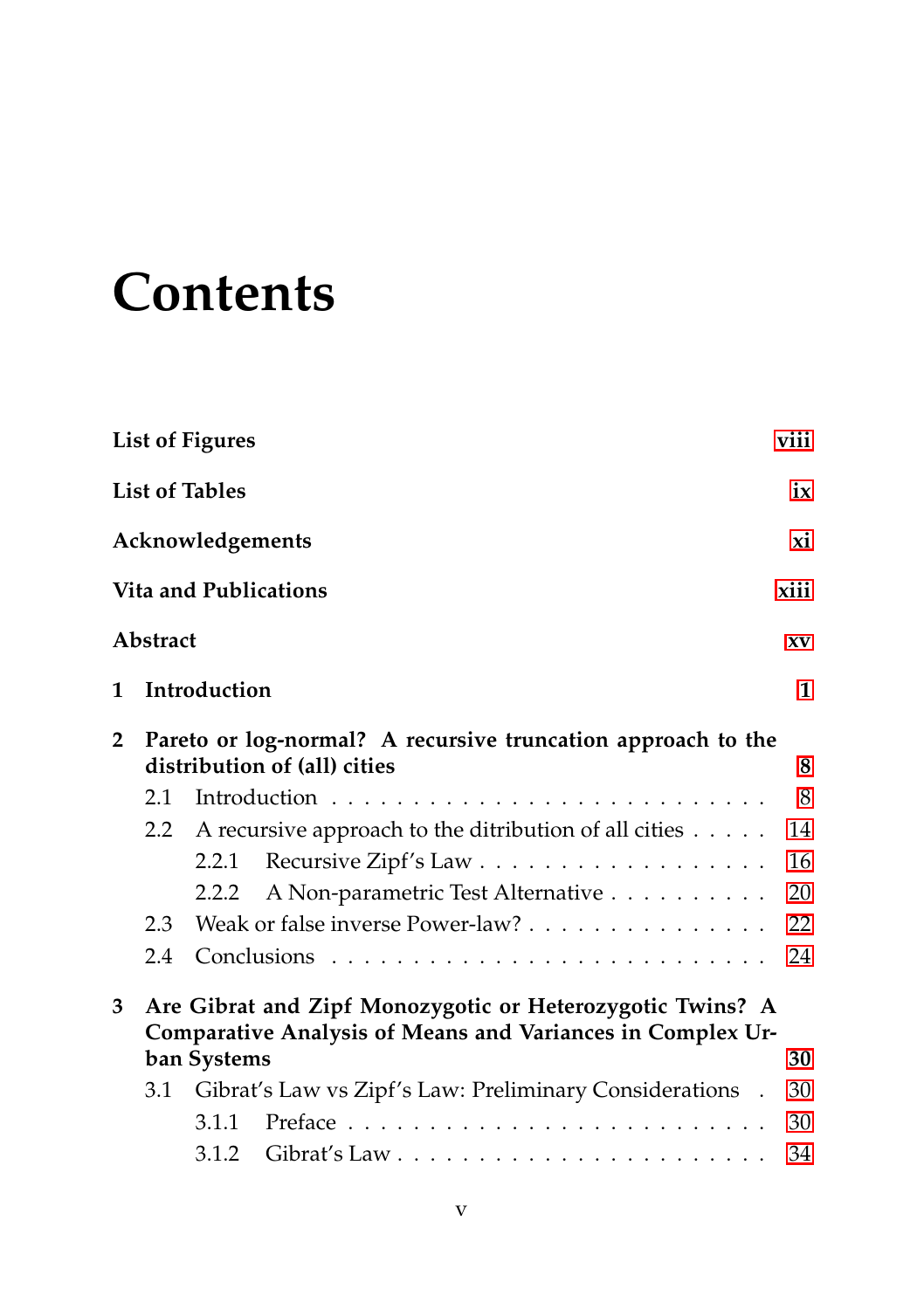|   |                                                               | 3.1.3                                                       |                                                                           | 36       |  |  |  |  |
|---|---------------------------------------------------------------|-------------------------------------------------------------|---------------------------------------------------------------------------|----------|--|--|--|--|
|   |                                                               | 3.1.4                                                       | The Relationship between Gibrats Law and Zipfs                            |          |  |  |  |  |
|   |                                                               |                                                             |                                                                           | 38       |  |  |  |  |
|   | 3.2                                                           | Choice of Case Studies: Descriptive Analysis and Statistics |                                                                           |          |  |  |  |  |
|   |                                                               | 3.2.1                                                       |                                                                           | 42       |  |  |  |  |
|   |                                                               | 3.2.2                                                       | Profiles of Case Studies                                                  | 43       |  |  |  |  |
|   |                                                               | 3.2.3                                                       | Data and Descriptive Statistics                                           | 44       |  |  |  |  |
|   | 3.3                                                           |                                                             | Testing Gibrat's Law: Method and Results                                  | 46       |  |  |  |  |
|   |                                                               | 3.3.1                                                       |                                                                           | 46       |  |  |  |  |
|   |                                                               | 3.3.2                                                       | Parametric Analysis                                                       | 47       |  |  |  |  |
|   |                                                               | 3.3.3                                                       | Non-Parametric Analysis                                                   | 52       |  |  |  |  |
|   | 3.4                                                           |                                                             | Gibrat's Law and Zipf's Law: A Comparative Study                          | 54       |  |  |  |  |
|   |                                                               | 3.4.1                                                       | Role of the Adopted Parameters                                            | 54       |  |  |  |  |
|   |                                                               | 3.4.2                                                       |                                                                           | 56       |  |  |  |  |
|   |                                                               | 3.4.3                                                       |                                                                           | 59       |  |  |  |  |
|   |                                                               | 3.4.4                                                       |                                                                           | 61       |  |  |  |  |
|   |                                                               | 3.4.5                                                       | Luxembourg                                                                | 62       |  |  |  |  |
|   |                                                               | 3.4.6                                                       |                                                                           | 63       |  |  |  |  |
|   |                                                               | 3.4.7                                                       |                                                                           | 64       |  |  |  |  |
|   | 3.5                                                           |                                                             |                                                                           | 65       |  |  |  |  |
| 4 |                                                               |                                                             | Does the EU have a homogeneous urban structure area? The                  |          |  |  |  |  |
|   | role of agglomeration and the impact of (hypothetical) shocks |                                                             |                                                                           |          |  |  |  |  |
|   |                                                               |                                                             | on the EU urban structure                                                 | 67       |  |  |  |  |
|   | 4.1                                                           |                                                             |                                                                           | 67       |  |  |  |  |
|   | 4.2                                                           |                                                             | Zipf's law, Gibrat's law: definitions, methodologies and                  |          |  |  |  |  |
|   |                                                               |                                                             |                                                                           | 75       |  |  |  |  |
|   | 4.3                                                           |                                                             | The data $\ldots \ldots \ldots \ldots \ldots \ldots \ldots \ldots \ldots$ | 79<br>82 |  |  |  |  |
|   |                                                               | 4.4<br><b>Results</b>                                       |                                                                           |          |  |  |  |  |
|   |                                                               | 4.4.1                                                       | Hierarchical structure and its determinants                               | 83       |  |  |  |  |
|   |                                                               | 4.4.2                                                       | Is the EU an Integrated Area? The role of hypothet-                       |          |  |  |  |  |
|   |                                                               |                                                             |                                                                           | 86       |  |  |  |  |
|   |                                                               | 4.4.3                                                       | The impact of economic/institutional variables on                         |          |  |  |  |  |
|   |                                                               |                                                             |                                                                           | 92       |  |  |  |  |
|   | 4.5                                                           |                                                             |                                                                           | 96       |  |  |  |  |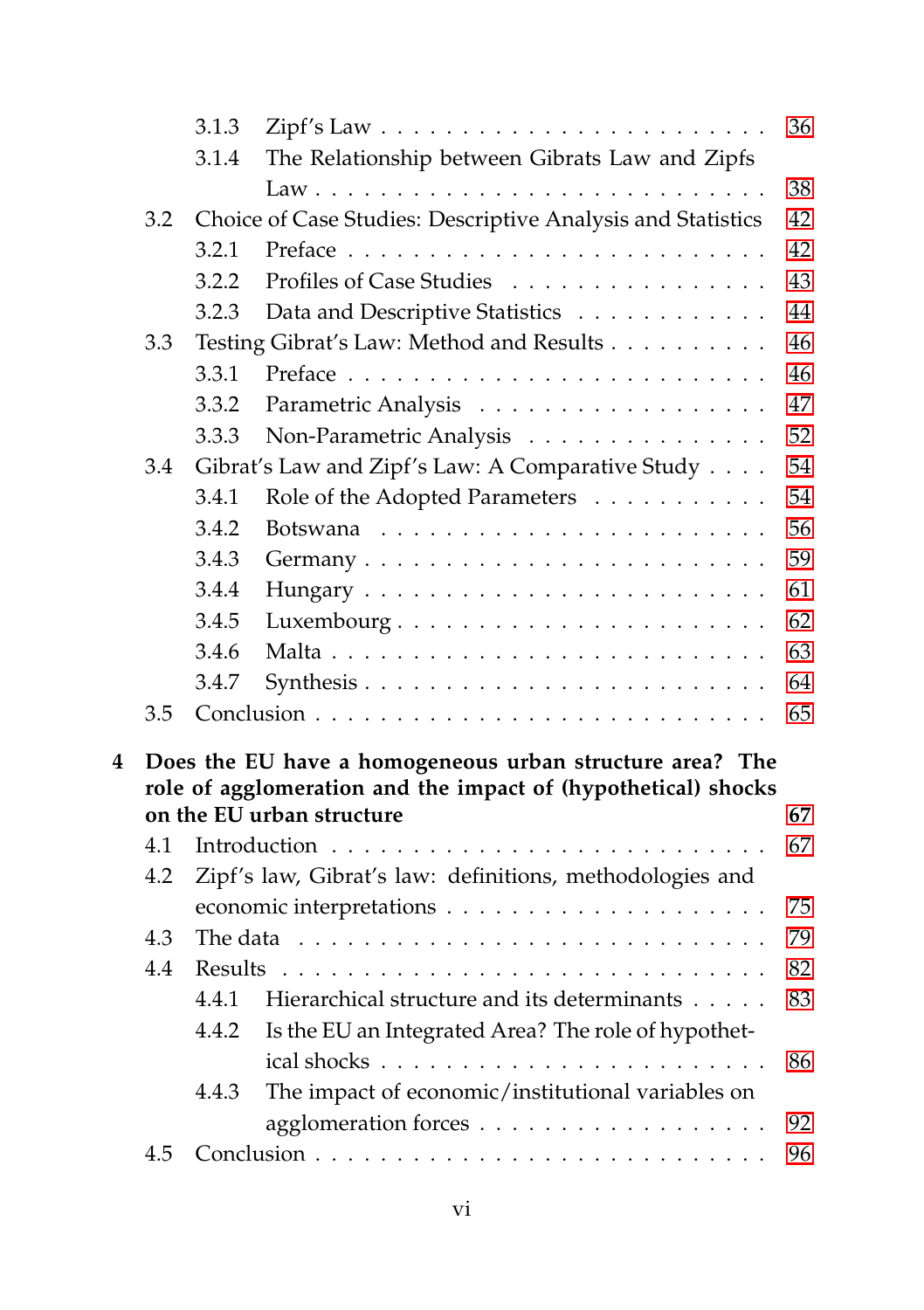#### **References [99](#page-116-0)**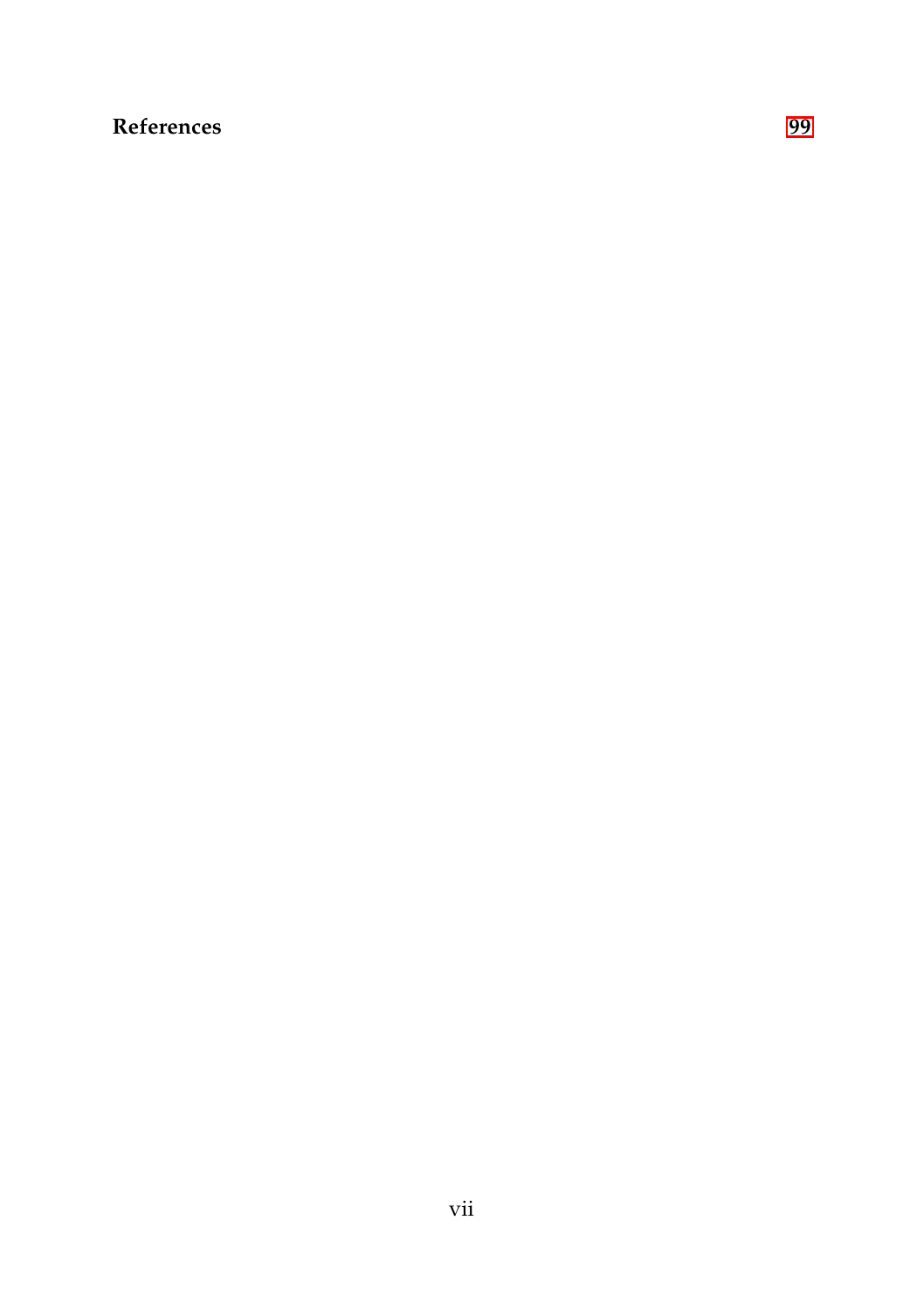# **List of Figures**

<span id="page-7-0"></span>

| $\mathbf{1}$ | Log-log rank size plots (first 1000 largest cities vs entire                                                     |    |
|--------------|------------------------------------------------------------------------------------------------------------------|----|
|              |                                                                                                                  | 14 |
| 2            | Recursive Pareto coefficient and 95% Confidence Interval                                                         |    |
|              |                                                                                                                  | 18 |
| 3            | Recursive Kolmogorov-Smirnov test                                                                                | 21 |
| 4            | Rank-Size Regressions over simulated data                                                                        | 25 |
| 5            |                                                                                                                  | 26 |
| 6            | Non-parametric Estimator for Conditional Mean and Vari-<br>ance (Countries: Botswana, Germany, Hungary, Luxem-   |    |
|              | bourg and Malta; Different Years)                                                                                | 53 |
| 7            | NW estimator of mean normalized growth rate and nor-<br>malized variance of the growth rate (different countries |    |
|              |                                                                                                                  | 89 |
| 8            | NW estimator of mean normalized growth rate and nor-                                                             |    |
|              | malized variance of the growth rate (different countries                                                         | 90 |
| 9            | NW estimator of mean normalized growth rate and nor-                                                             |    |
|              | malized variance of the growth rate (different countries                                                         |    |
|              |                                                                                                                  | 91 |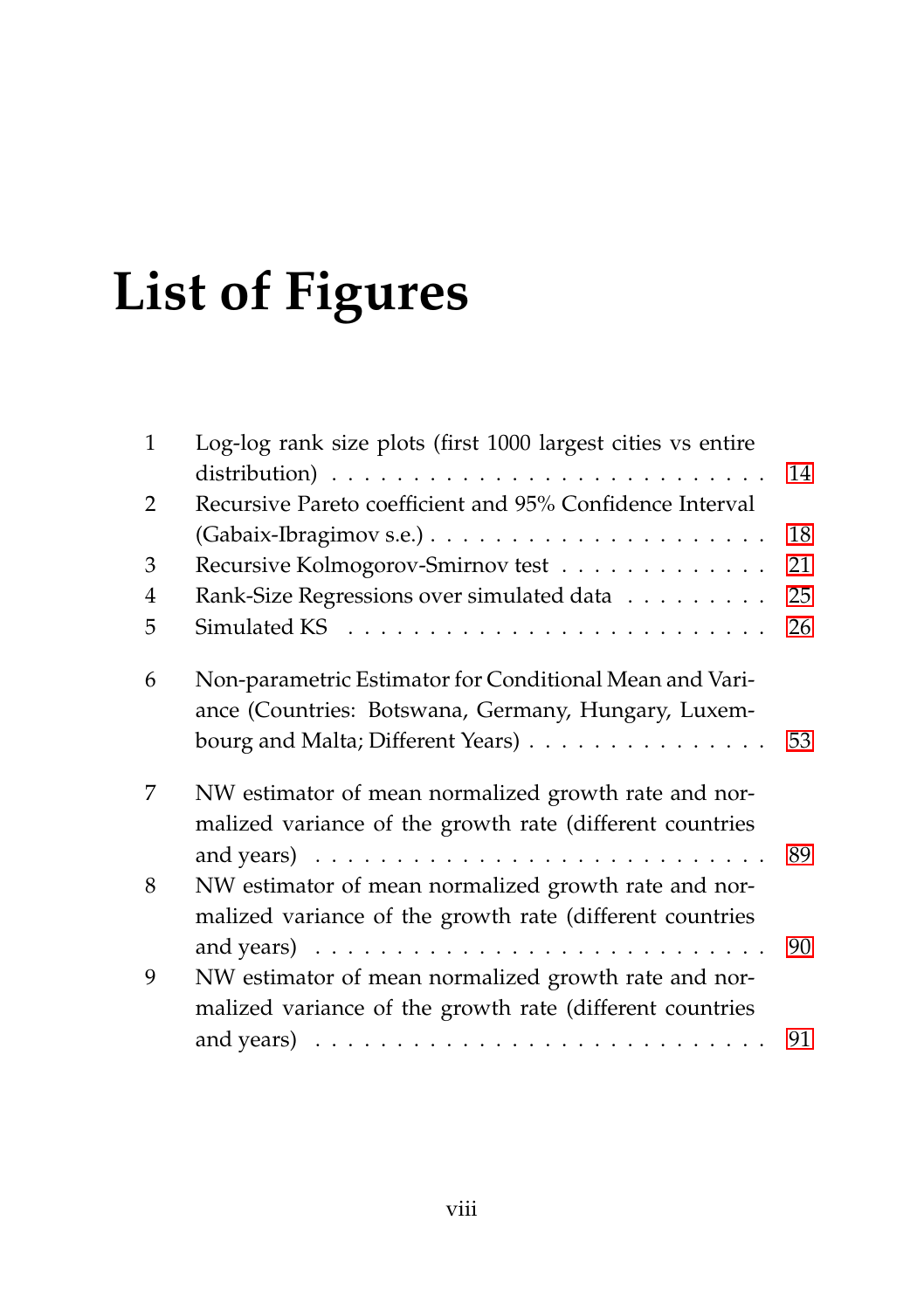## **List of Tables**

<span id="page-8-0"></span>

| $\mathbf{1}$   | Estimated coefficients for chosen truncation thresholds. De-<br>pendent variable ln (Rank-0.5) | 17 |
|----------------|------------------------------------------------------------------------------------------------|----|
| 2              | Spatial Economic Characteristics of the Five Countries un-                                     |    |
|                |                                                                                                | 42 |
| 3              | Descriptive Statistics of the Five Countries under Analysis                                    | 45 |
| $\overline{4}$ | Model A Estimates (Countries: Botswana, Germany, Hun-                                          |    |
|                | gary and Luxembourg; Different Years)                                                          | 48 |
| 5              | (continued) Model A Estimates (Countries: Botswana,                                            |    |
|                | Germany, Hungary and Luxembourg; Different Years)                                              | 49 |
| 6              | Model B Estimates for the Five Countries                                                       | 51 |
| 7              | The Zipf and Gibrat Parameters (Countries: Botswana, Ger-                                      |    |
|                | many, Hungary and Luxembourg; Different Years)                                                 | 57 |
| 8              | The Zipf and Gibrat Parameters (Country: Malta; Differ-                                        |    |
|                |                                                                                                | 58 |
| 9              | Spatial Economics Characteristics of the 27 EU Member                                          |    |
|                | States in 2009 $\ldots \ldots \ldots \ldots \ldots \ldots \ldots \ldots \ldots$                | 69 |
| 10             | Spatial Economics Characteristics of the 27 EU Member                                          |    |
|                | States in 2009 $\ldots \ldots \ldots \ldots \ldots \ldots \ldots \ldots \ldots$                | 71 |
| 11             | Description of the data and estimated threshold of the 27                                      |    |
|                |                                                                                                | 82 |
| 12             | Rank-size coefficients and city thresholds of the 27 EU Mem-                                   |    |
|                | ber States (first and last observation available)                                              | 84 |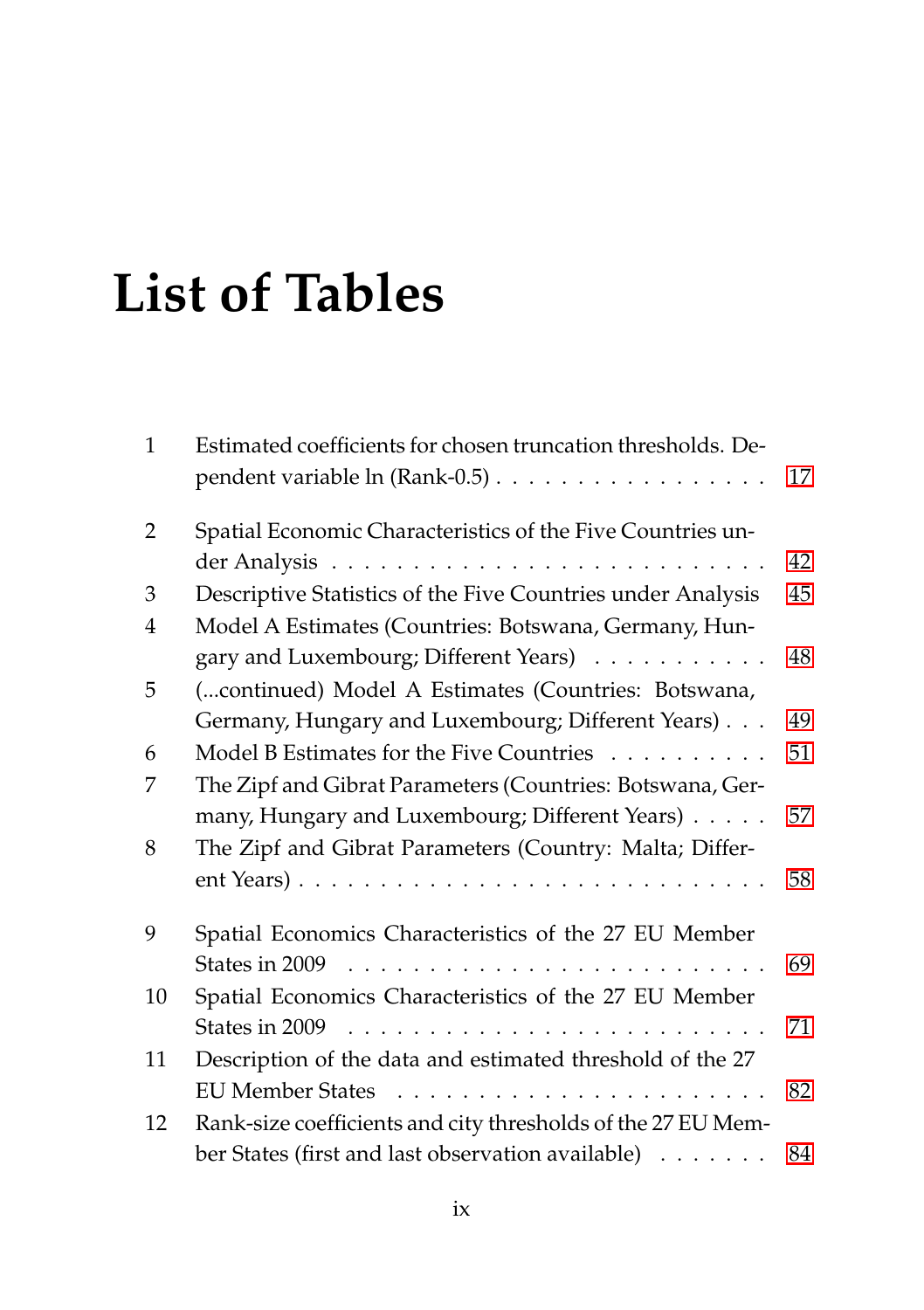|    | 13 (continued) Rank-size coefficients and city thresholds of                                             |  |  |  |  |
|----|----------------------------------------------------------------------------------------------------------|--|--|--|--|
|    | the 27 EU Member States (first and last observation avail-                                               |  |  |  |  |
|    |                                                                                                          |  |  |  |  |
| 14 | Panel estimation of Eq. $(6)$ (dependent variable = OLS co-                                              |  |  |  |  |
|    | efficient of q) $\ldots \ldots \ldots \ldots \ldots \ldots \ldots \ldots \ldots \ldots \ldots \ldots$ 95 |  |  |  |  |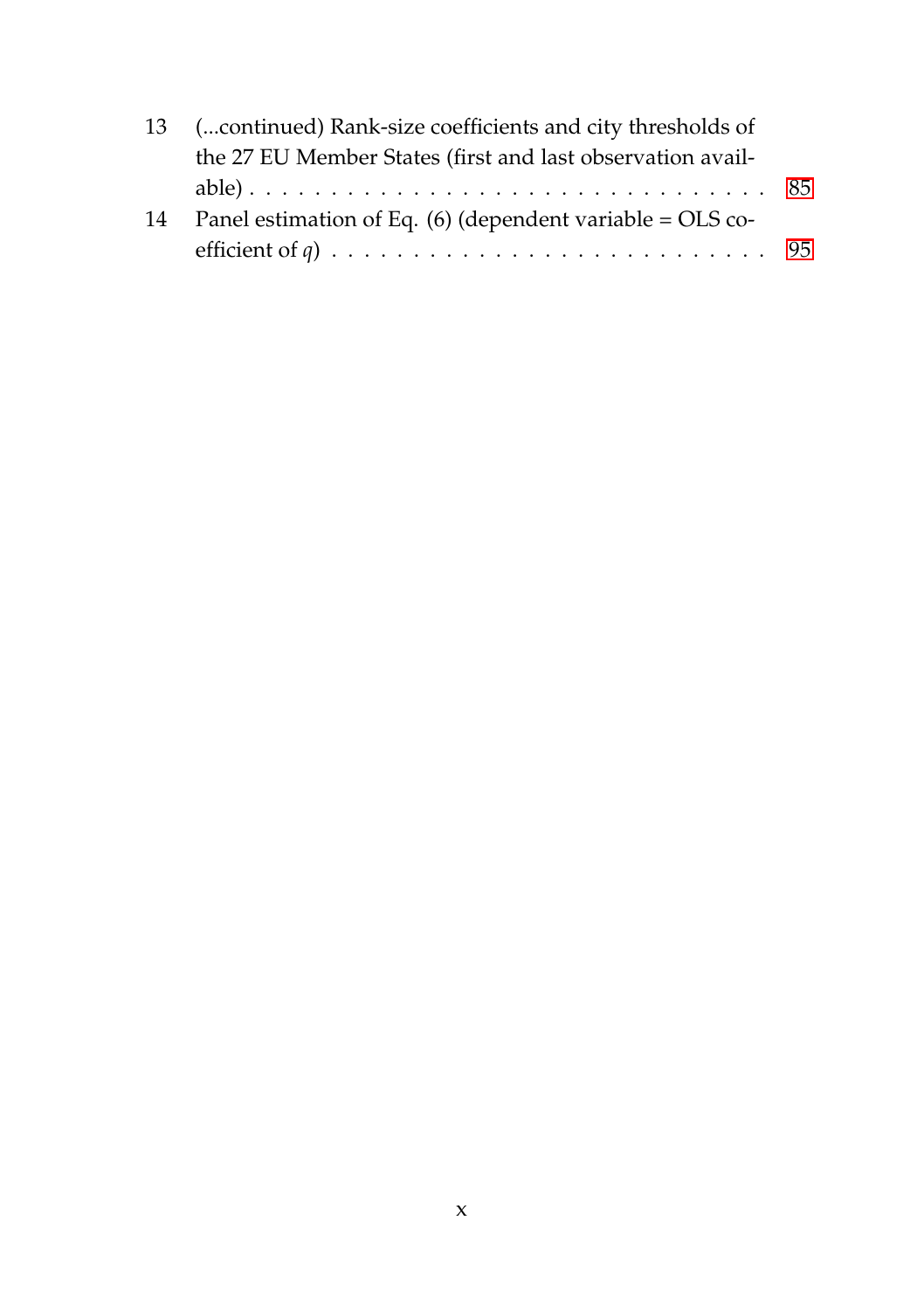#### **Acknowledgements**

Chapter [2](#page-25-0) is a repruduction of the paper already under reviewing "Pareto or log-normal? A recursive truncation approach to the distribution of (all) cities", co-authored with Giorgio Fazio of University of Palermo and University of Glasgow.

Chapter [3](#page-47-0) is the reproduction of the article already under reviewing "Are Gibrat and Zipf Monozygotic or Heterozygotic Twins? A Comparative Analysis of Means and Variances in Complex Urban Systems", co-authored with Aura Reggiani of University of Bologna and Peter Nijkamp of VU University of Amsterdam.

First of all, I am indebted to two great academicians: Giorgio Fazio (Universita degi Studi di Palermo) and Aura Reggiani ` (Universita di Bologna). They have been (and are) two end- ` less sources of ideas, support, and suggestions.

I also want to thank Peter Nijkmap (VU University of Amsterdam) for his general support, comments and contribution to the article reported in chapter [3.](#page-47-0)

Many thanks to my supervisor Fabio Pammolli (IMT Lucca) for his general support and comments to the development of this dissertation.

I need to thank Simona Losito (IMT Lucca) for the inexhaustible help and effort in the drafting of this dissertation.

I am really grateful to the Maxwell School of Citizenship and Public Affairs at Syracuse University who gave me the possibility to spend a short part of my life in the USA and in the "real american" (but a bit cold) city of Syracuse in the State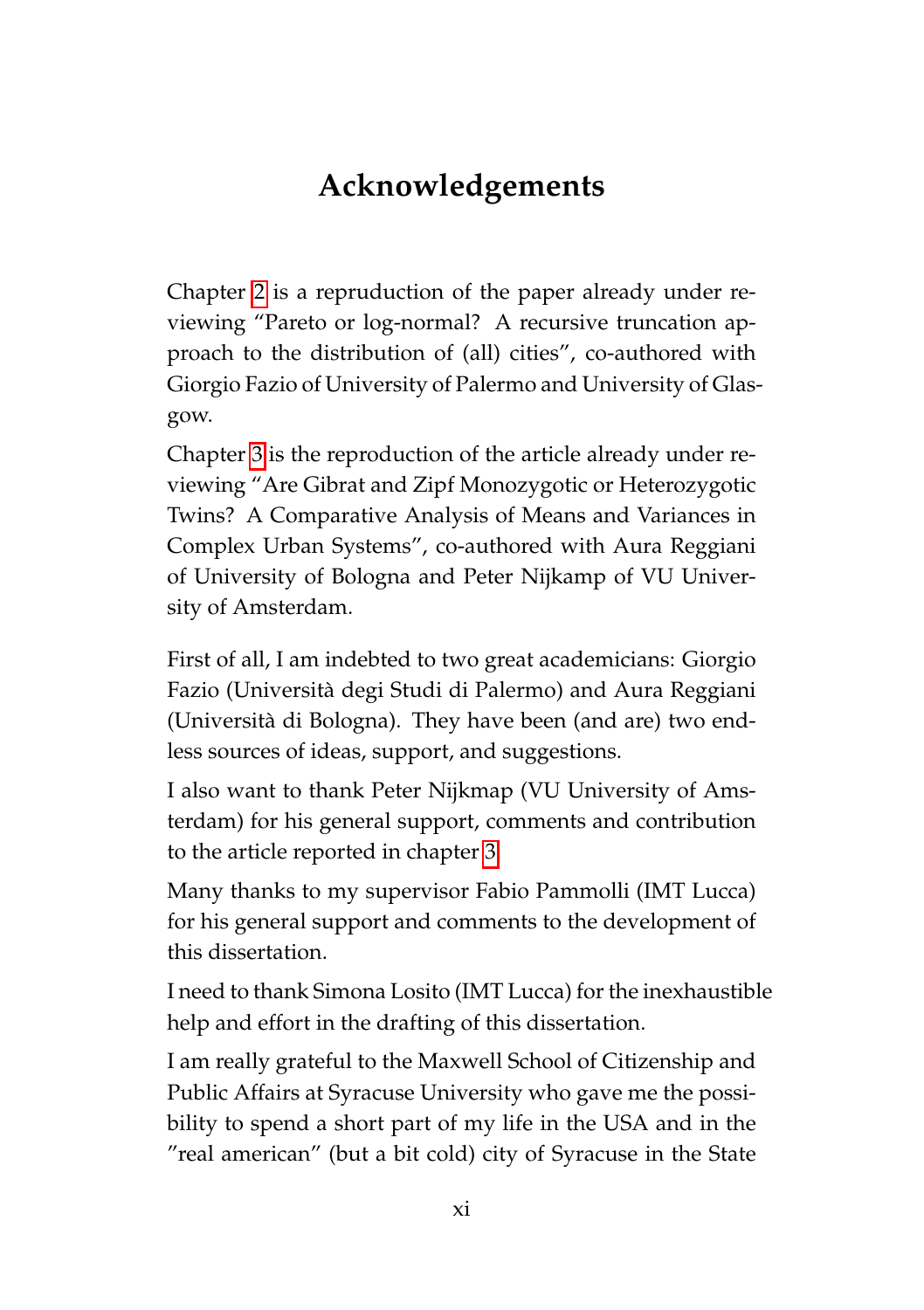of New York. I'm also grateful to the professors who allowed this opportunity: Chihwa Kao and Eleonora Patacchini.

Many thanks also to all other colleagues and friends who helped, supported, criticized and stimulated my work: Alessandro Belmonte (IMT Lucca), Valentino Dardanoni (Universita` degi Studi di Palermo), Joaquim Oliveira Martins (OECD), Eleonora Patacchini (Syracuse University), Massimo Riccaboni (IMT Lucca), Stuart S. Rosenthal, (Syracuse University).

Finally, many thanks to all the IMT community for the good time I had in Lucca.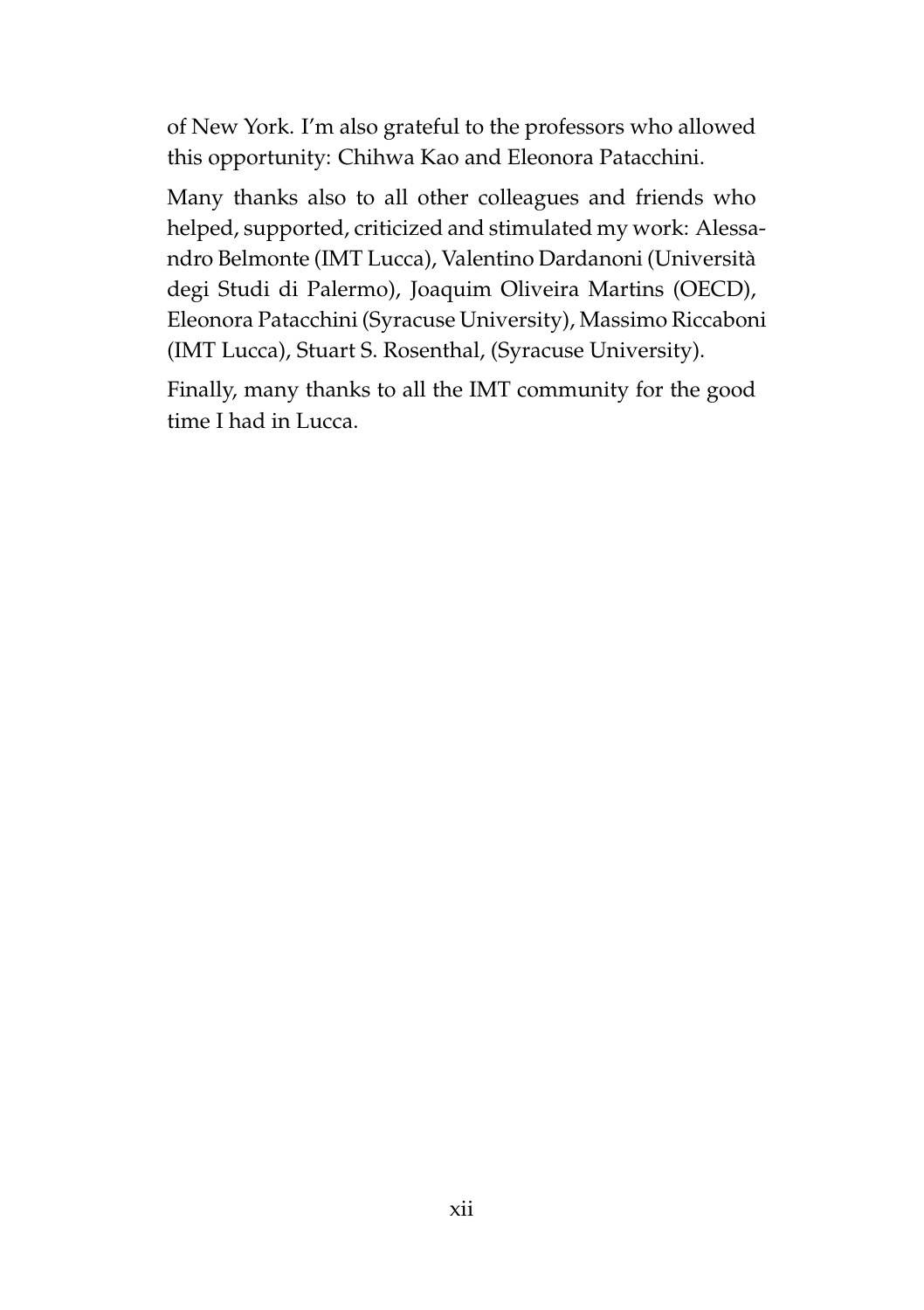#### **Vita**

|           | 12 April 1984 Born, Palermo (PA), Italy                                           |  |  |  |  |
|-----------|-----------------------------------------------------------------------------------|--|--|--|--|
| 2006      | Bachelor in Economics and Finance (Laurea triennale)<br>Final mark: 98/110        |  |  |  |  |
|           | Università degli Studi di Palermo, Palermo (Italy)                                |  |  |  |  |
| 2008      | MA in Economics Scienze and Finance (Laurea magis-<br>trale)                      |  |  |  |  |
|           | Final mark: 110/110 cum laude                                                     |  |  |  |  |
|           | Università degli Studi di Palermo, Palermo (Italy)                                |  |  |  |  |
| 2012-2013 | Visiting Research Scholar (September-March)                                       |  |  |  |  |
|           | Economics Department with the Maxwell School of<br>Citizenship and Public Affairs |  |  |  |  |
|           | University of Syracuse, Syracuse, NY, USA                                         |  |  |  |  |
|           | invited by Professor Chihwa Kao and Professor<br>Eleonora Patacchini              |  |  |  |  |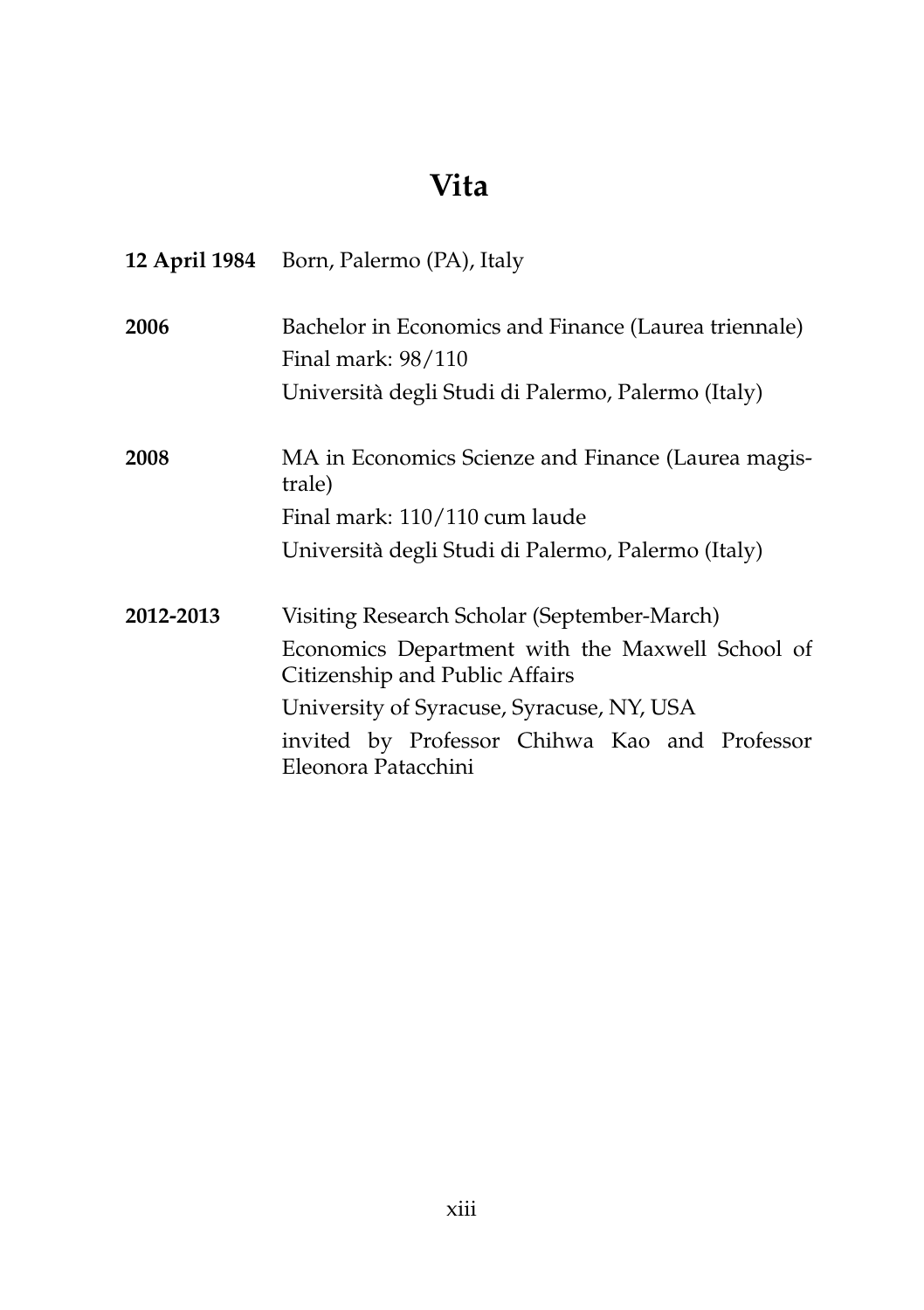#### **Presentations**

- 1. M. Modica (with G. Fazio) "Pareto or log-normal? A recursive truncation approach to the distribution of (all) cities" at:
	- 59th Annual North American Meetings of the Regional Science Association International (Ottawa (Canada), October 2012)
	- Giornate Palermitane di Studi Economici (Ficuzza (Italy), June 2012)
	- 9th World Congress of Regional Science Association International, Changing spatial patterns in a globalising world (Timisoara (Romania), May 2012)
- 2. M. Modica (with A. Reggiani and P. Nijkamp) " Are Gibrat and Zipf Monozygotic or Heterozygotic Twins? A Comparative Analysis of Means and Variances in Complex Urban Systems" at the 53rd European Regional Science Association Congress (Palermo (Italy), August 2013)
- <span id="page-13-0"></span>3. M. Modica (with A. Reggiani) "Alternative Interpretation of Regional Resilience: Evidence from Italy" at the XXXIV Conferenza scientifica annuale AISRe (Palermo, Italy, September 2013)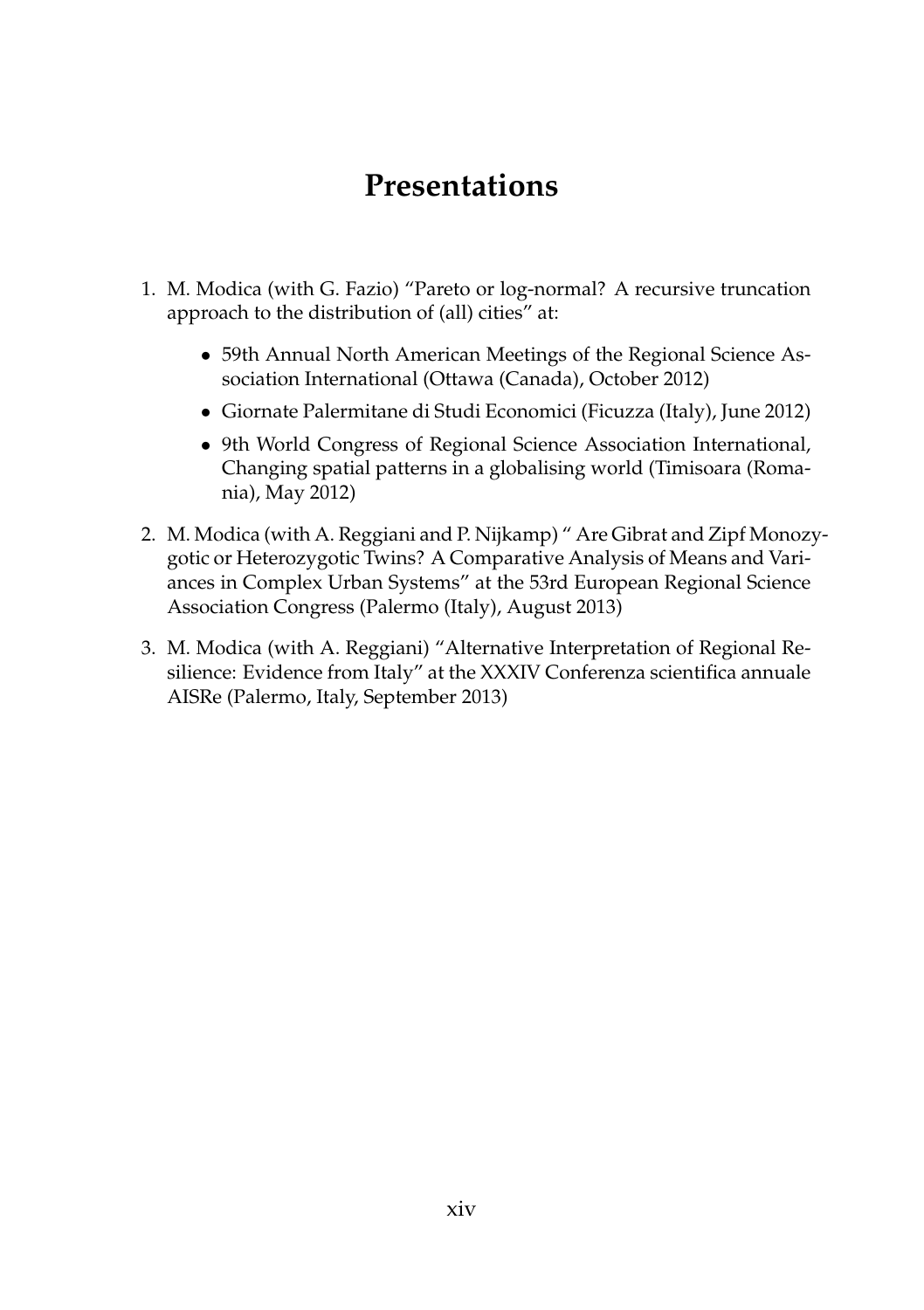#### **Abstract**

Cities are entities that are not "simple" but "complexly organized". Theories about geographical structure of cities, land use patterns and cities evolution that explain how cities become spatially ordered are expanding to take in consideration this complexity. The conceptual foundation for the existence of central place hierarchies (i.e. the study of agglomeration economies in cities and trasportation and logistic costs) is now completed by the definition of emergent patterns that are not directly linked to the element of their economic processes but included in their "physic mechanisms" (i.e. the study of complex systems). This dissertation explores some of these aspects by performing empirical applications in the fields of regional and complex urban economics.

The dissertation contributes to the long standing debate on the city size distribution. From the empirical standpoint, traditional studies on the distribution of cities typically rely a regularity known as Zipf's Law. We first investigate some typical shortcomings related to the choiche of the right truncation point to discriminate between upper tail and body of the distribution (chapter [2\)](#page-25-0). Secondly, we invesigate specific conditions leading to a weak form of Gibrat's law in connection with the different typologies of rank-size distribution (Zipf's law), by adopting parametric and non-parametric approaches (chapter [3\)](#page-47-0) and, finally, we use both the laws in studying agglomeration forces whithin the European Union (chapter [4\)](#page-84-0).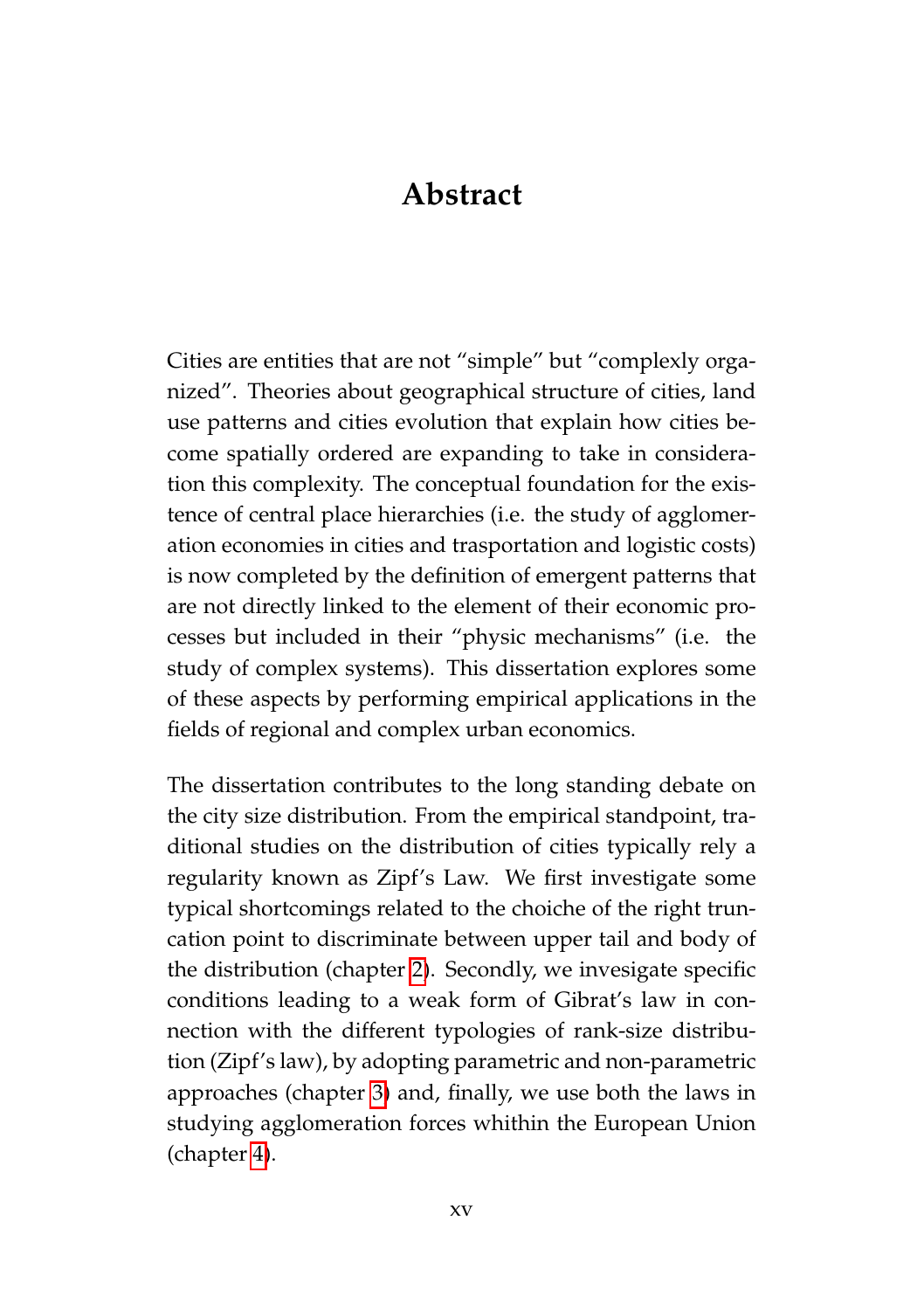#### **Chapter [2](#page-25-0) (co-authored with Giorgio Fazio)**

In the literature, the distribution of the size of cities is a controversial issue with two common candidates: the Pareto and the Log-normal. While the first is most accredited when the distribution is truncated above a certain threshold, the latter is usually considered a better representation when all cities are considered. In this chapter, we reassess the empirical evidence on the city size distribution with respect to the sensitivity of the rank-size rule and a non-parametric alternative test to the choice of truncation point. In particular, we look at US Census data for Census Designated Places and apply a recursive-truncation approach where each possible truncation point of the distribution of all cities is considered. Our results highlight the sensitivity of tests to the truncation point and the difficulty of distinguishing a Pareto tail from the tail of a log-normal.

#### **Chapter [3](#page-47-0) (co-authored with Aura Reggiani and Peter Nijkamp)**

The regional economics and geography literature has in recent years shown interesting conceptual and methodological contributions on the validity of Gibrat's Law and Zipf's Law. Despite distinct modeling features, they express similar fundamental characteristics in an equilibrium situation. Zipf's law is formalized in a static form, while its associated dynamic process is articulated by Gibrat's Law. Thus, it seems that both Zipf's Law and Gibrat's Law can be conceived of as heterozygote twins. Unfortunately, empirical investigations on the close relationship "Gibrat's Law vs. Zipf's Law" are rather rare. Chapter [3](#page-47-0) aims now to answer the following research question: can (a generalization of) Gibrat's Law allow us to infer Zipf's Law, and vice versa? In our conceptual and applied framework, particular attention will be paid to the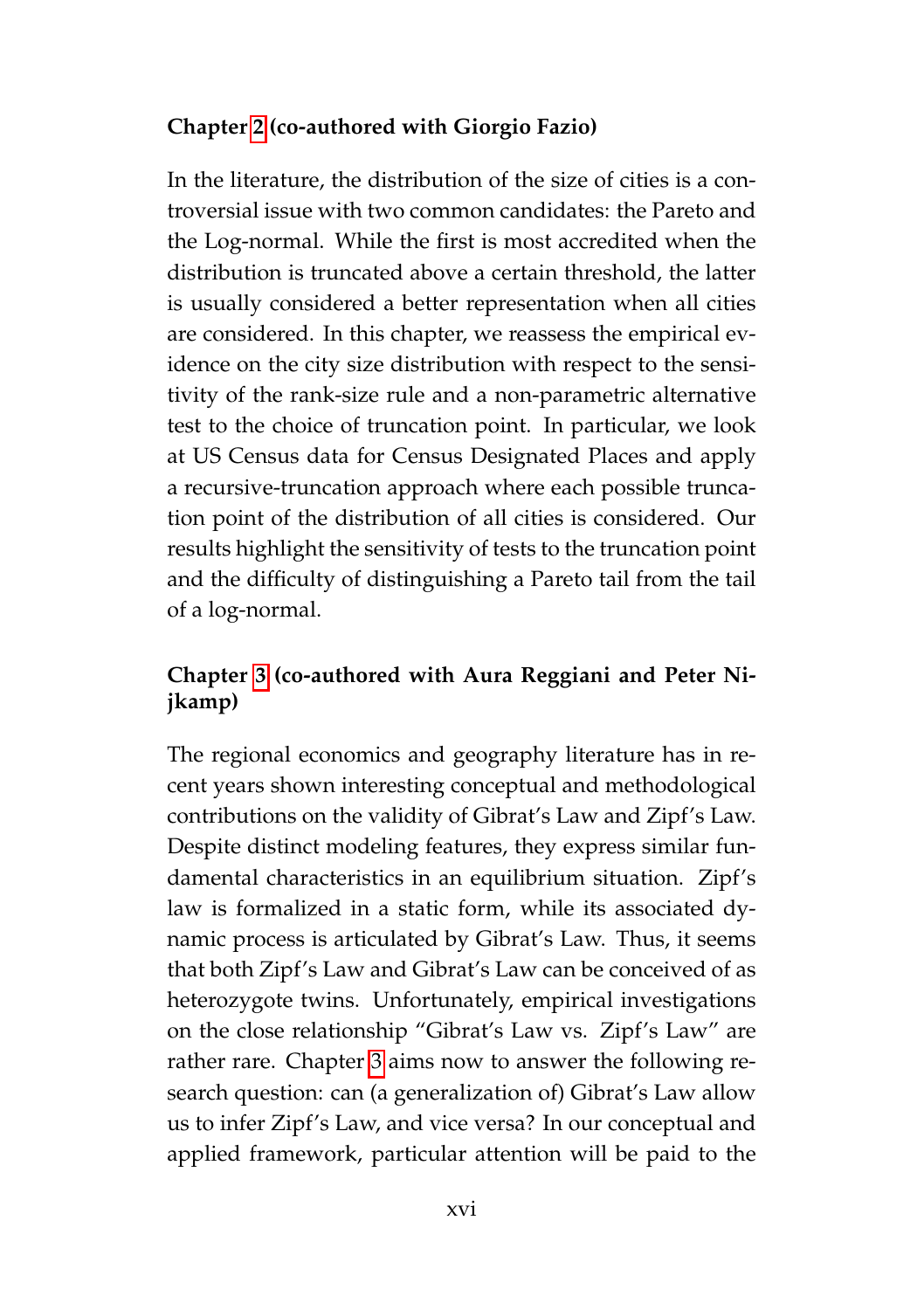role of the mean and the variance of city population as key indicators for assessing the (non-)validity of the generalized Gibrat's Law. Our empirical experiments are based on a comparative analysis between the dynamics of the urban population of five countries with entirely mutually contrasting spatial-economic characteristics: Botswana, Germany, Hungary, Luxembourg and Malta. We arrive at the following results: If (i) the mean is independent of city size (first necessary condition of Gibrat's law); and (ii) the coefficient of the rank-size rule/Zipf's Law is different from one, the variance is dependent on city size. This finding suggests an important research implication: in modeling urban growth, Gibrat's law holds only with respect to the condition on the mean, but not on the variance, thus allowing for heterogeneity in the growth of small and big cities. Furthermore, differences in population growth lead to differences in the hierarchy of a city system (with a rank-size coefficient different from one); this phenomenon creates a possibility of asymmetric shocks affecting the distribution of big vs. small cities.

#### **Chapter [4](#page-84-0)**

The creation of the European Union, the distortions caused by the introduction of a single currency in countries structurally so different and the expansion of mobility of people, capital and services due to the constitution of the so-called Schengen Area from the beginning of '90s might have had some impacts on the dynamics of city populations.

This chapter provides a study of the hierarchical structure of the cities within the EU Member States with particular attention on agglomeration forces by means of two very wellknown empirical regularities: Zipf's law, as a proxy for agglomeration forces, and Gibrat's law as a test for stationarity. We find that the hierarchical structures of Member States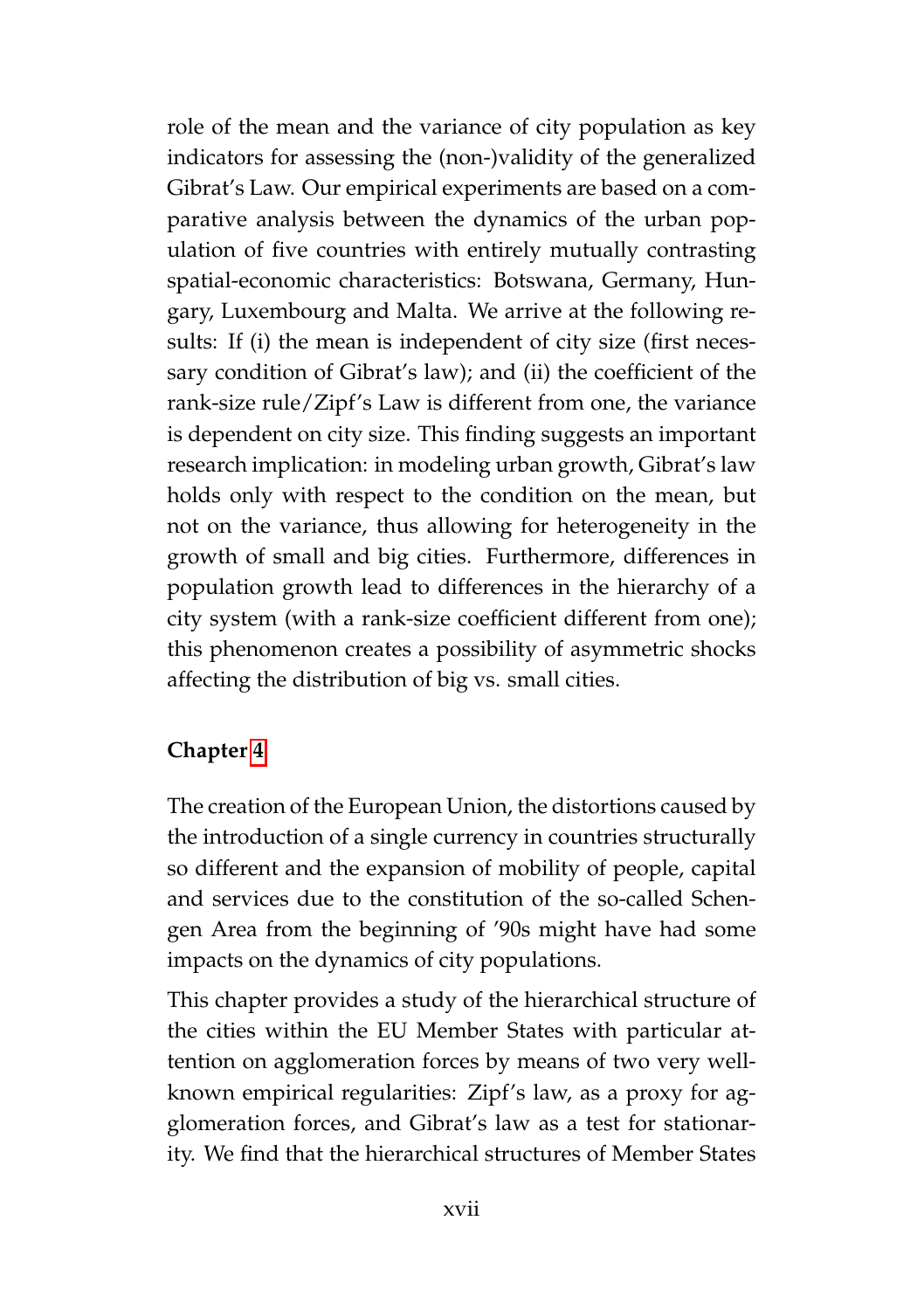is more even than expected. Moreover, the European Union seems to be split in three distinct areas: an integrated area characterized by the validity of Gibrat's law (temporary shocks might have permanent impacts on the city structure); an area characterized by the presence of mean reversion (any exogenous shock is used up in certain amount of time); a small area where the effects of the shocks is magnified in the big cities.

Finally, we find that only the constitution of the Schengen Area and the share of international trade seem to have a weak impact on the hierarchical structures of Member States.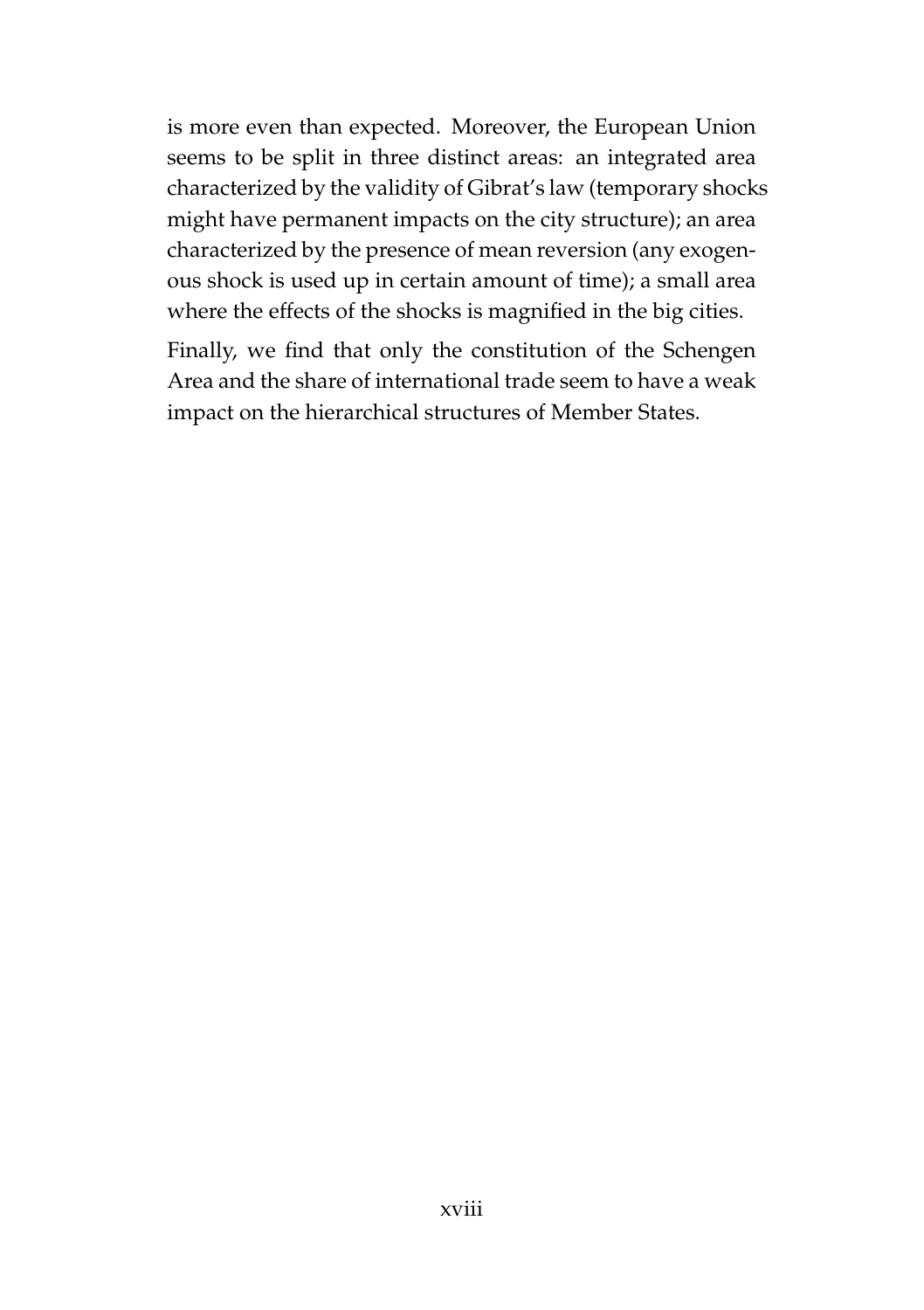# <span id="page-18-0"></span>**Chapter 1 Introduction**

Cities are entities that are not "simple" but "complexly organized". Theories about geographical structure of cities, land use patterns and cities evolution that explain how cities become spatially ordered are expanding to take in consideration this complexity. The conceptual foundation for the existence of central place hierarchies (i.e. the study of agglomeration economies in cities and transportation and logistic costs) is now completed by the definition of emergent patterns that are not directly linked to the element of their economic processes but included in their "physic mechanisms" (i.e. the study of complex systems). This dissertation explores some of these aspects by performing empirical applications in the fields of regional and complex urban economics.

#### **Content of the dissertation**

Chapter  $2^1$  $2^1$  investigates the city size distribution with respect to the "truncation point". In particular, we propose a recursive-truncation approach to reassess the common Zipf's Law regression and a non-parametric alternative proposed by Clauset, Shalizi and Newman et al. (2009) against

<span id="page-18-1"></span><sup>&</sup>lt;sup>1</sup>Chapter [2](#page-25-0) is the reproduction of the paper already under reviewing "Pareto or lognormal? A recursive truncation approach to the distribution of (all) cities", co-authored with Giorgio Fazio of University of Palermo and University of Glasgow.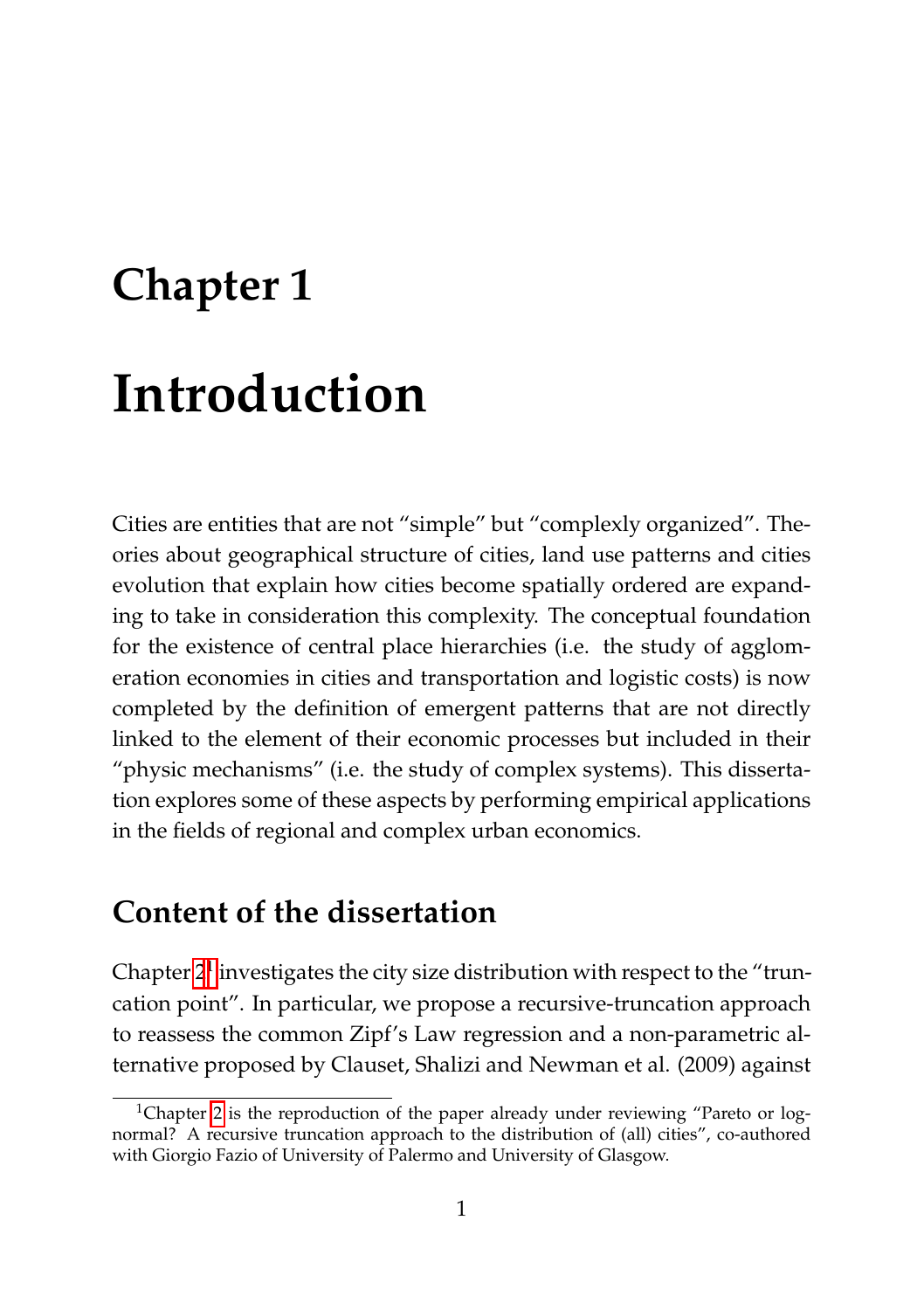all possible truncation points of the entire distribution of cities.

The main challenge of chapter  $3^2$  $3^2$  is, instead, to empirically explore specific conditions leading to a weak form of Gibrat's law in connection with the different typologies of rank-size distribution (Zipf's law), by adopting parametric and non-parametric approaches. In this sense we recognize features of heterozygotic twins, between Zipf's law and Gibrat's law.

Finally, chapter [4,](#page-84-0) starting from the consideration that the European Union is still a multifaceted entity, at least in terms of urban structure, investigates whether the deeper and deeper integration of European Union affected the hierarchical structure of the city system of the Member States and, furthermore, if the European Union is an area where urban and regional policies affect Member States in the same way or, on the contrary, if it is still a heterogeneous entity and a heterogeneous area in recovering from exogenous shocks.

#### **Research questions**

To summarize, the current dissertation aims at dealing with the following research questions:

- 1. What is the role played by the choice of the truncation point in discriminating between a Pareto distribution and a log-normal distribution in the context of city size distribution? (Chapter [2\)](#page-25-0)
- 2. Is it possible to determine the switching point between the two distributions with the use of an "endogenous method"? (Chapter [2\)](#page-25-0)
- 3. What are the relationships between Zipf's law and Gibrat's law on the light of the so-call "generalized Gibrat's law"? Cordoba (2003) (Chapter [3\)](#page-47-0)

<span id="page-19-0"></span><sup>&</sup>lt;sup>2</sup>Chapter [3](#page-47-0) is the reproduction of the paper already under reviewing "Are Gibrat and Zipf Monozygotic or Heterozygotic Twins? A Comparative Analysis of Means and Variances in Complex Urban Systems", co-authored with Aura Reggiani of University of Bologna and Peter Nijkamp of VU University of Amsterdam.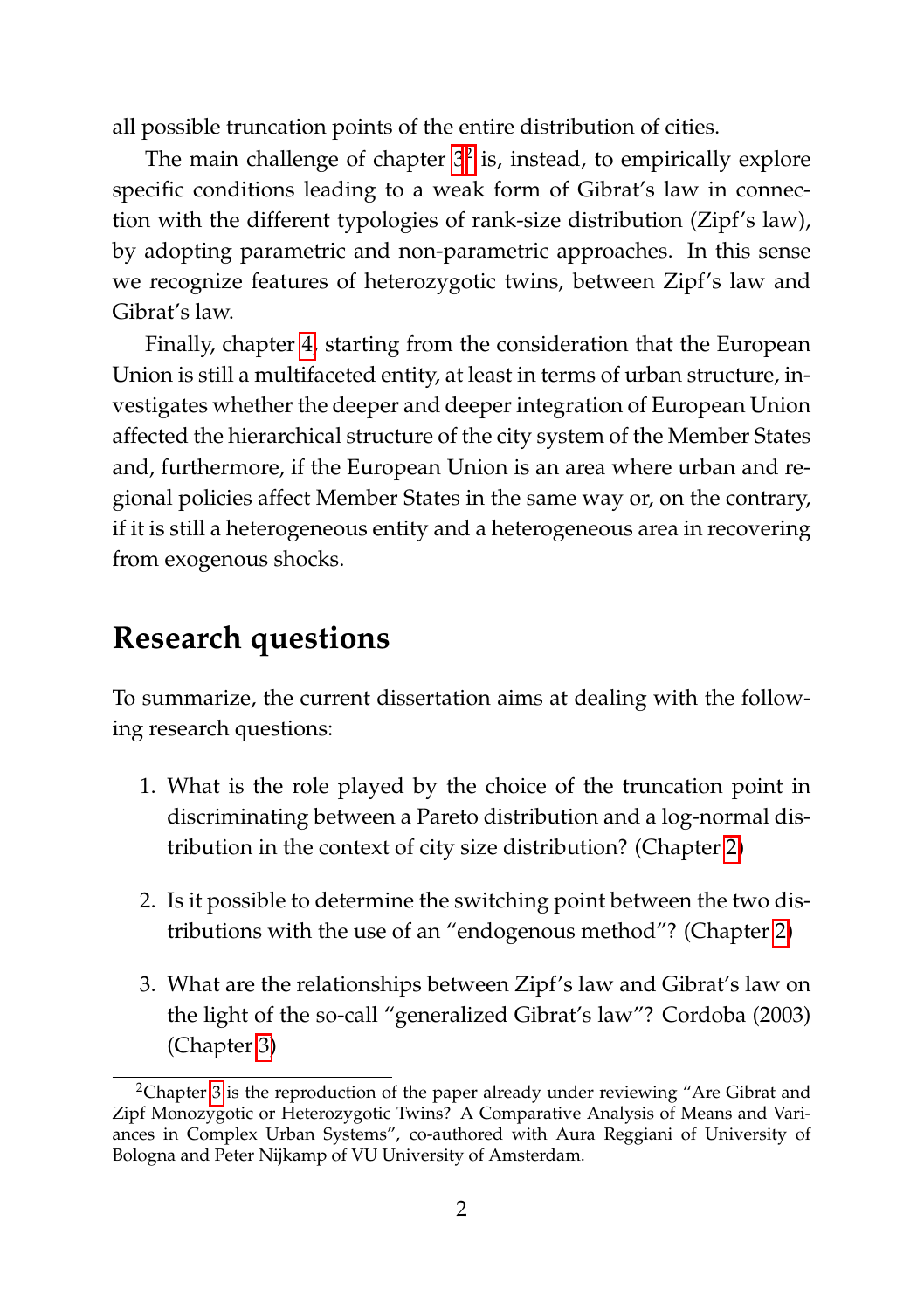- 4. Is it possible to recognize a weak form of Gibrat's law allowing the possibility of asymmetric shocks affecting the distribution of big vs. small cities? (Chapter [3\)](#page-47-0)
- 5. Does the EU affects the city system hierarchy and agglomeration forces of the Member States? (Chapter [4\)](#page-84-0)
- 6. Can EU city system be seen as an integrated area, which is an area where urban and regional policies affect Member States in the same way? (Chapter [4\)](#page-84-0)
- 7. Which are the drivers of agglomeration forces within the EU Member States? (Chapter [4\)](#page-84-0)

#### **Main results**

The empirical evidence related to the previous set of research questions of each chapter is summarized as follows.

#### **Chapter [2](#page-25-0)**

First, we estimate the Pareto exponent from the typical rank-size equation for each possible recursive truncation of data. Collecting the recursive estimates, and respective confidence intervals, we find evidence of Zipf's Law with the Pareto exponent equal to one in the very upper tail (above the largest 135 cities). However, we find that the parameter varies (decreases) with respect to the truncation point, a result that is interpreted by Eeckhout (2004) as evidence of a log-normal distribution. In any case, the recursive nature of our regressions, when we start lowering the truncation point, adding smaller cities one at the time, we find that the size of Pareto coefficient first becomes statistically different from one and then starts decreasing, showing a non-monotonic behavior with respect to the truncation point, highlighting a potential non-linearity of Zipf's law with respect to the truncation point. Indeed, the Pareto seems to apply for more than one range of the distribution: when this is truncated to the very upper tail and for an intermediate range of cities.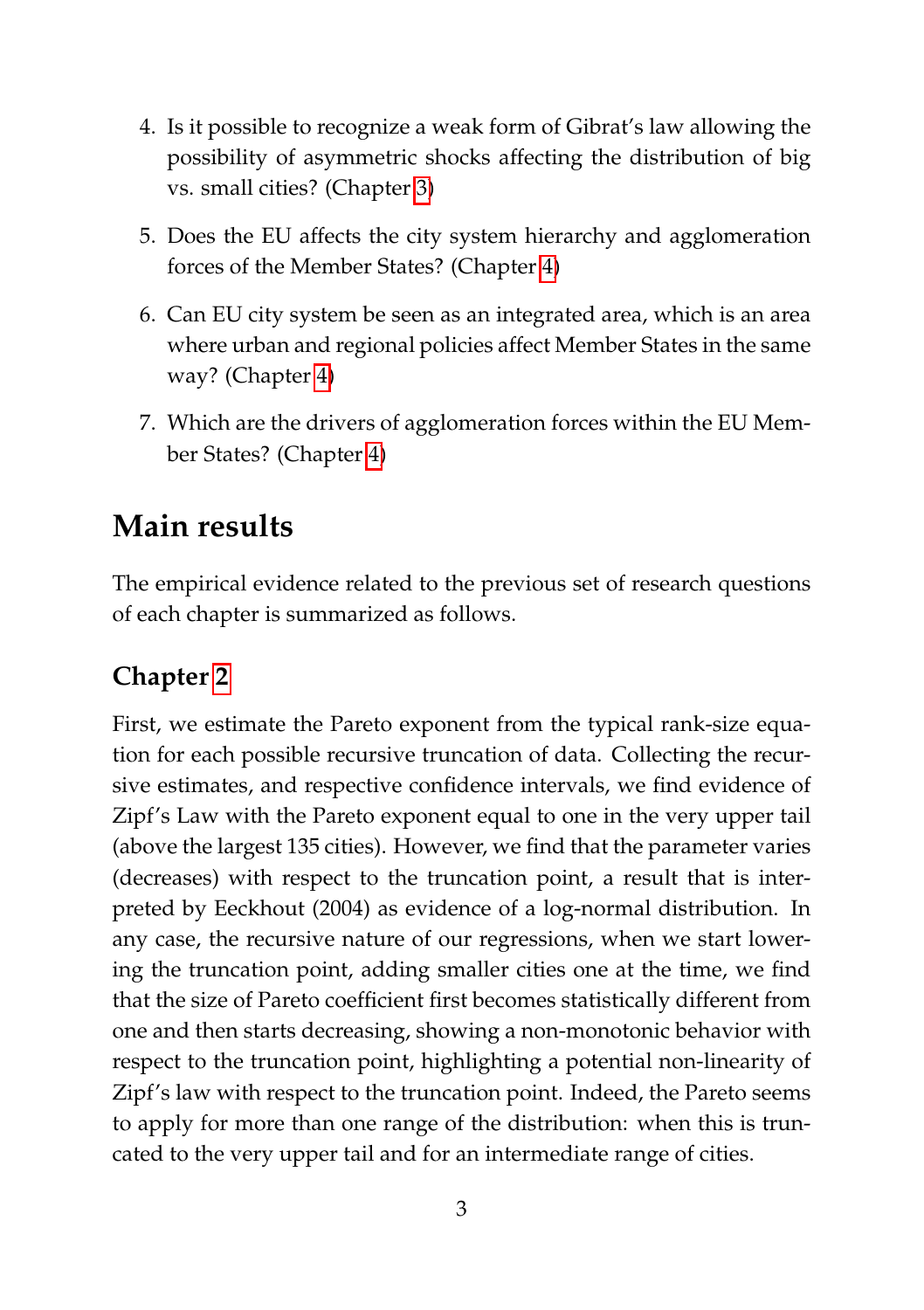Second, we apply the method recently suggested by Clauset et al. (2009) to estimate the lower bound of a Pareto distribution and, using a Kolmogorov-Smirnov test, we compare the relative fitness of the data to the Pareto and the log-normal distribution. Using this approach, we find that the Pareto distribution seems to apply for a much longer upper tail than the one traditionally considered in the literature. However, this analysis shows that when the truncation point is extended to include smaller ans smaller cities, it is not possible to disentangle the two on the grounds of statistical significance, but on the grounds of the size of the statistics. In general, the Pareto seems a better fit when we are close to the upper portion of the data and the log-normal seems a better fit when we approach the entire distribution, however the both distribution can apply to the upper portion of the distribution of cities (above around the first 100 cities). Beyond these cities, the upper tail conforms better to the Pareto distribution on the grounds of statistical significance.

Third, we reassess the above methods using simulated data of alternative distributions: a Pareto, a log-normal and a mixture of the two, where the upper tail is Pareto and the main body is log-normal. Our results add to the debate on the distribution of city size, highlighting some novel results in terms of the sensitivity of tests to the truncation point and showing some potential pitfalls in their ability to distinguish between the two distributions. In particular, while the rank size regressions seem to point to the distribution of cities as potentially a false power law with the log-normal simulated data displaying a remarkably similar signature to the real data, the non parametric test seems less conclusive. In this case, the size of the test statistics for the simulated log-normal and the real data are also remarkably similar in the very upper tail. Only when the tail is extended, the test seems to point again in favor of the Pareto. Hence, the non-parametric test seems unable to settle whether the distribution of cities is a weak or a false power law. Moving from the entire distribution towards the upper tail, the log-normal seems to give space to the Pareto. However, moving even further towards the very upper tail, tests seems unable to statistically distringuish among the two.

These results seem to support to the claim by Eeckhout (2009) that an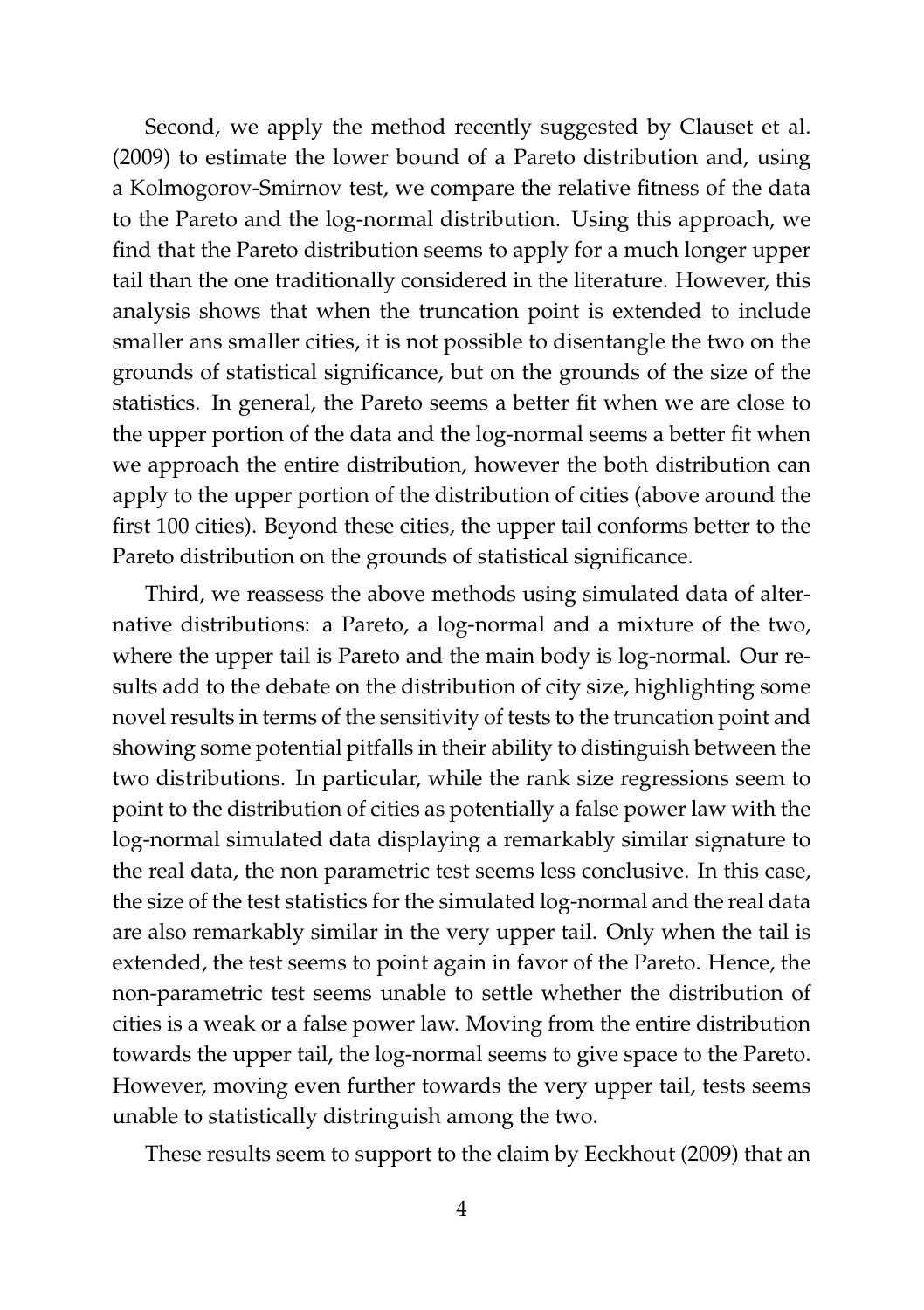arbitrary choice of the cut-off of the distribution may mislead scholars to conclude in favor of one or the other distribution.

#### **Chapter [3](#page-47-0)**

We show in this chapter that, according to Cordoba (2003), the variance of city growth can be dependent on size if the rank-size coefficient is different from one; in particular, we verified what Cordoba (2003) calls a "generalized Gibrat's law" for different countries with different spatialeconomic characteristics: Botswana, Germany, Hungary, Luxembourg and Malta. We found strong evidence of this generalized Gibrat's law for Botswana, Luxembourg and Malta. We found weak evidence of Gibrat's law for Germany and no evidence for Hungary.

Our results confirm the propositions provided by Cordoba (2003). In particular, when the rank-size coefficient is equal to 1, neither the mean nor the variance of growth depend on size; when the rank-size coefficient is greater than 1, the mean is independent of the city size, but not the variance, and small cities face a greater volatility in growth than larger cities; alternatively, when the rank-size coefficient is lower than 1, the mean is independent from the city size, but not the variance, and large cities face a greater volatility in growth than smaller ones.

These results seem to support that Gibrat and Zipf have offered complementary perspectives on city size and systems of cites in a given country. Their contributions are not necessarily identical, but offer new perspectives on the same multi-faceted prism of the space-economy. These laws are part of the same family, but also reveal specific distinct features. In particular, we find that Zipf's law and the rank-size rule behave like"monozygotic" twins, while Gibrat's law seems to show the behavious of a "heterozygotic" twins.

#### **Chapter [4](#page-84-0)**

We show here that the hierarchical structures of Member States of the European Union is more even than expected. Moreover, EU city system is still far from being an integrated area and in particular, we find that the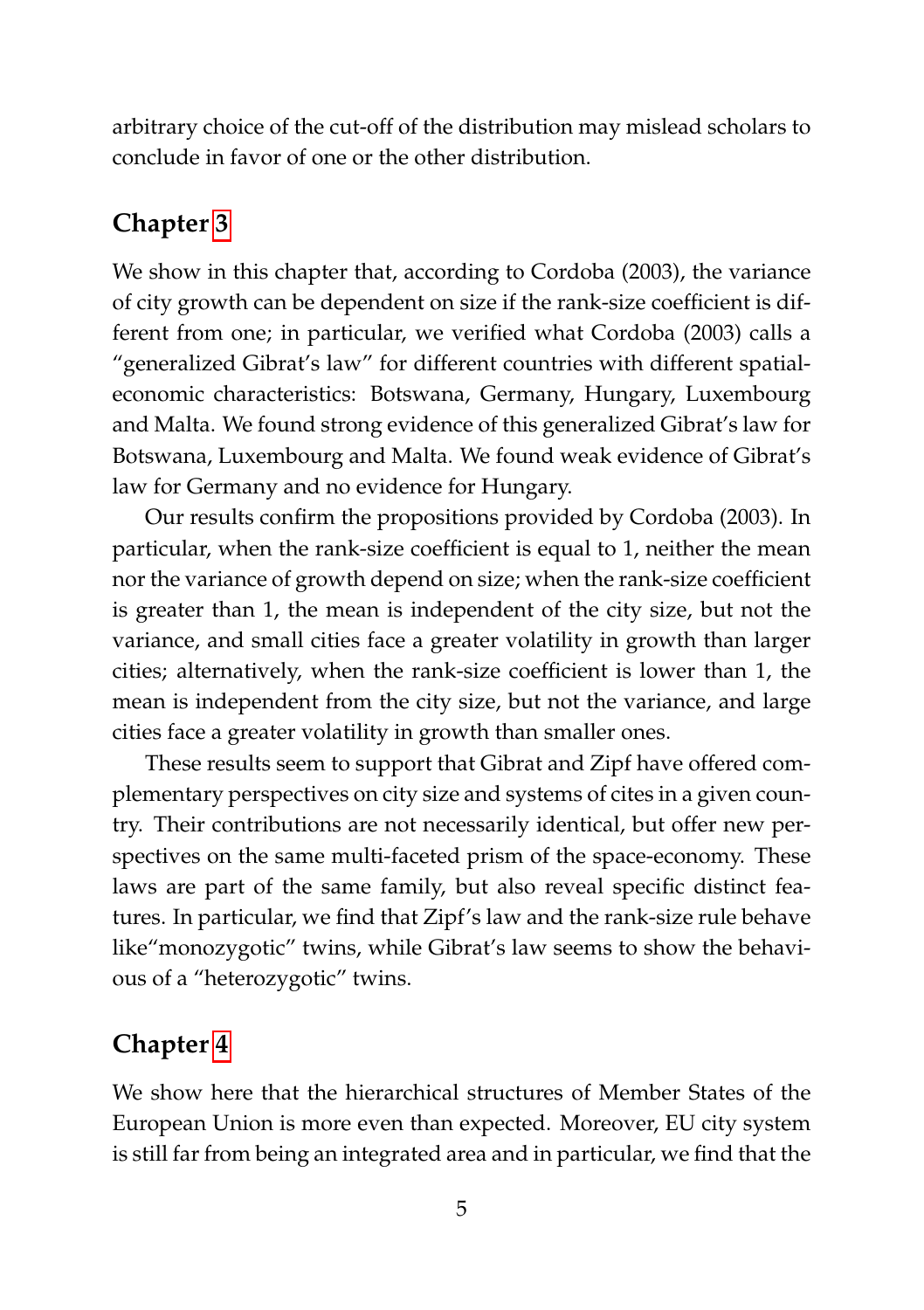European Union seems to be split in three distinct areas: an integrated area characterized by the validity of Gibrat's law where large temporary shocks might have permanent impacts on the city structure; another area that is characterized by the presence of mean reversion and where any exogenous shock is used up in certain amount of time and a small area where the effects of the shocks is magnified in the big cities. Finally, we find that only the constitution of the Schengen Area and the share of international trade seem to have a weak impact on the hierarchical structures of Member States presenting respectively a positive impact on the Zipf coefficient (more even distribution) and a negative impact (more agglomerated distribution) and then indicating two sources, one against and one in favor, of agglomeration forces.

### **Contribution to the literature**

In this section of the introductory chapter aims at stressing the most important innovative contributions to the economic literature of the current dissertation.

#### **Chapter [2](#page-25-0)**

The economic empirical literature on the city size distribution focused on the upper tail without any formal consideration of what is the right truncation point. Moreover, the truncation point is generally arbitrarly choosen. Chapter [2](#page-25-0) is, to my knowledge, the first attempt to fill this gap. Moreover, the analysis exposes the sensitivity of existing tests to the choice of a specific truncation and highlights the difficulty of distinguishing between the tail of a log-normal and a power law tail for the population distribution of cities.

#### **Chapter [3](#page-47-0)**

The innovative contributions of chapter [3](#page-47-0) are twofold. First of all, our results suggest a new research implication: in modeling urban growth, scholars can allow a certain degree of heterogeneity in the growth of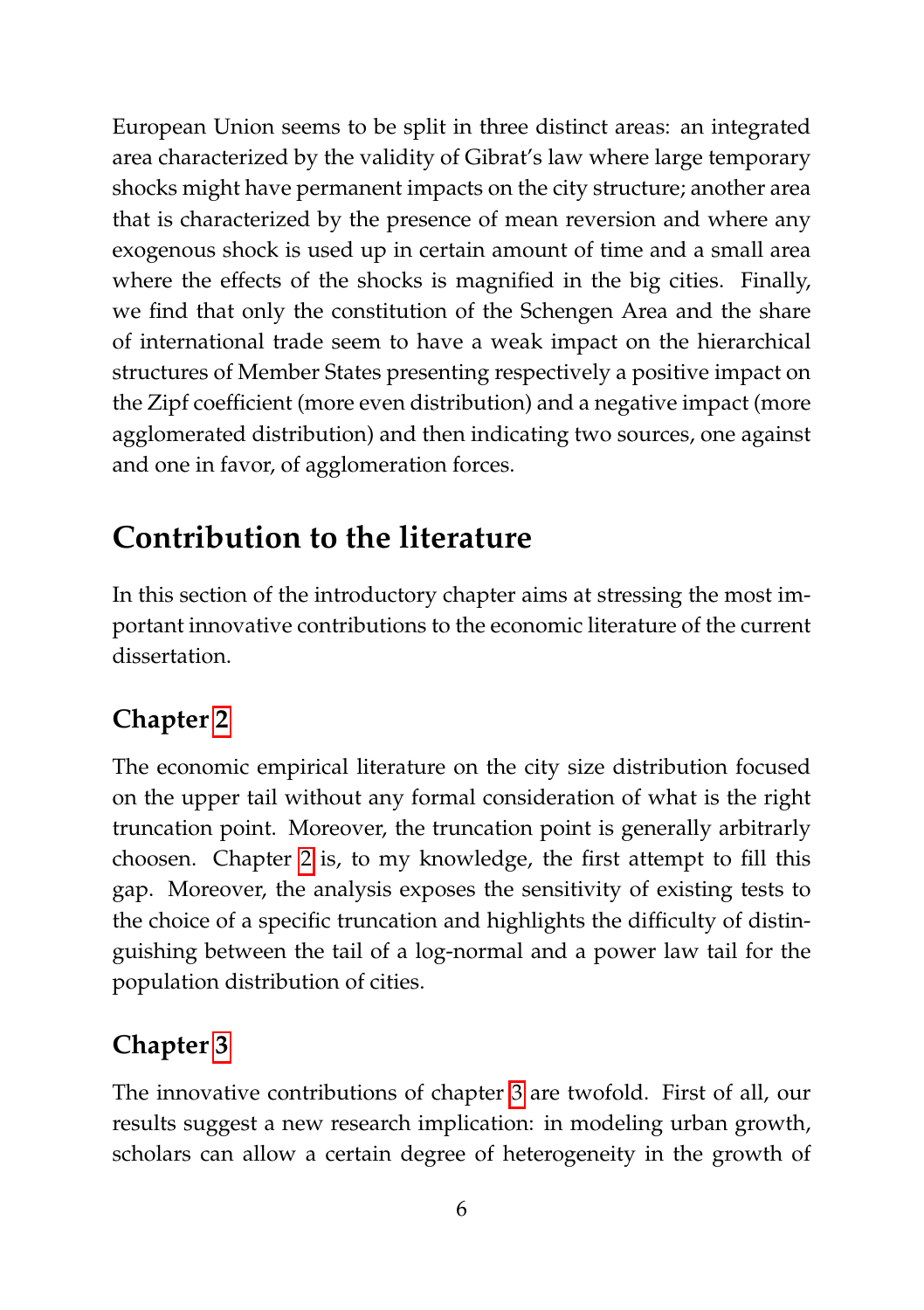small and big cities. Indeed, we show that, if Zipf's law is different from 1 than Gibrat's law holds only with respect the condition on the mean, but not on the variance. Consequently, this study shows that, the (generalization) of Gibrat's law allows the possibility of asymmetric shocks affecting the distribution of big vs. small cities. Secondly, these results might be useful to "relax" Gibrat's law in its strict interpretation, by reinforcing the hypothesis that small entities face a greater volatility in the growth process.

#### **Chapter [4](#page-84-0)**

The innovative contribution to the economic literature of chapter [4](#page-84-0) regards several aspects. To my knowledge, chapter [4](#page-84-0) is the first attempt to homogenize the data in performing an international analysis on city size distribution with the use of an endogenous methodology. In this way we can reduce substantially measurement errors arising from arbitrary methodologies typically used. At the same time we use two very well known empirical regularities, Zipf's law and Gibrat's law in an alternative way, where alternative means that aim of the chapter is not to verify if the former laws hold but it means that we use them as a tools to explore other research questions. Finally we analyze agglomeration forces within the European Union.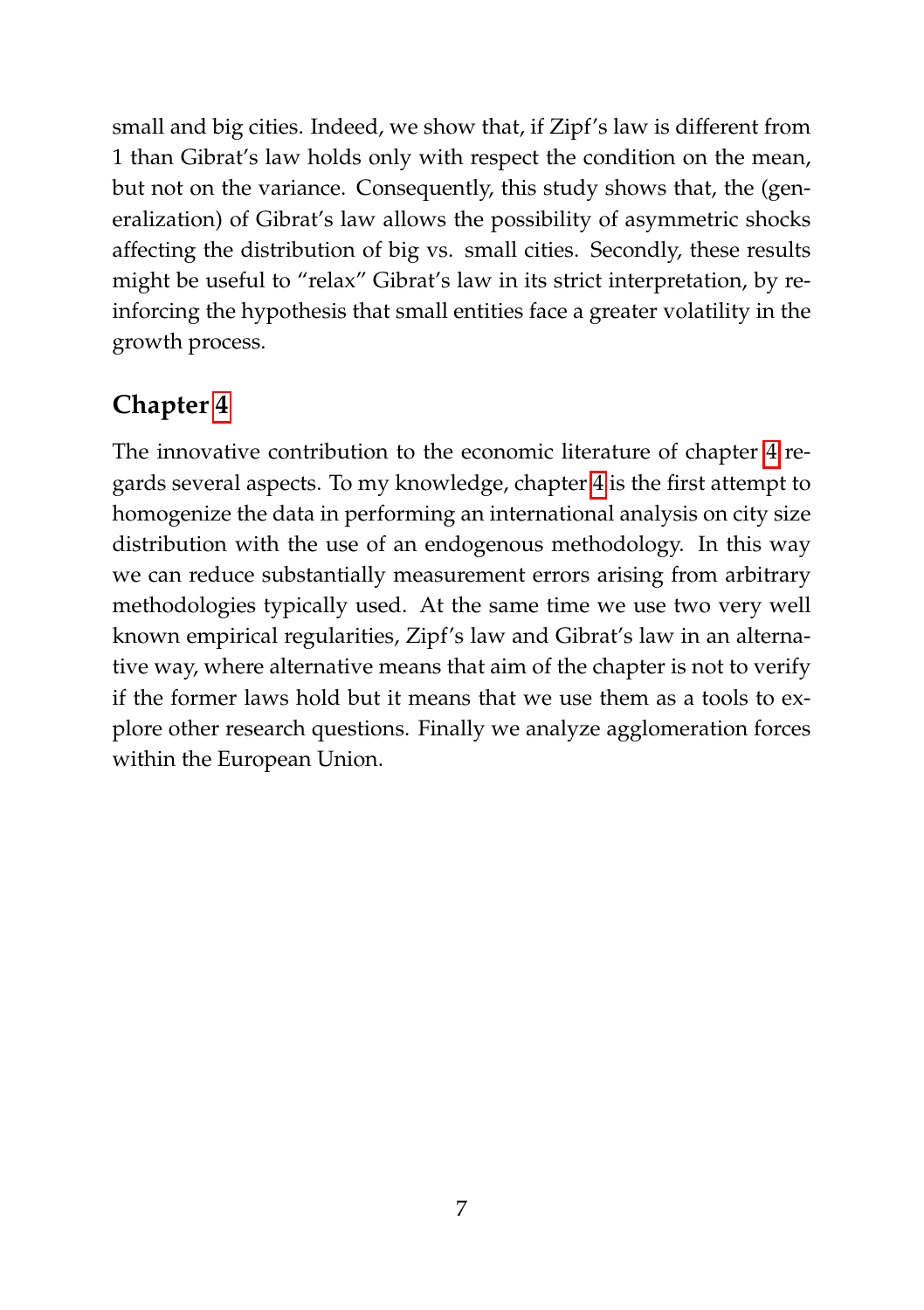## <span id="page-25-0"></span>**Chapter 2**

# **Pareto or log-normal? A recursive truncation approach to the distribution of (all) cities**

#### <span id="page-25-1"></span>**2.1 Introduction**[1](#page-25-2)

An accurate description of the spatial distribution of population is important for a number of theoretical and policy relevant issues, ranging from a better understanding of firms and people localization decisions to the implementation of national and regional policies in terms of incentives and transport infrastructures. Unfortunately, the literature is still far from reaching consensus on such description. Two specific distributions are most accredited: the Pareto and the log-normal. Disentangling between the two has important theoretical implications. For example, a Pareto distribution implies that cities are the result of agglomeration forces and industry specific productivity shocks. A log-normal

<span id="page-25-2"></span><sup>&</sup>lt;sup>1</sup>The current chapter is a repruduction of the paper already under reviewing "Pareto or log-normal? A recursive truncation approach to the distribution of (all) cities", co-authored with Giorgio Fazio of University of Palermo and University of Glasgow.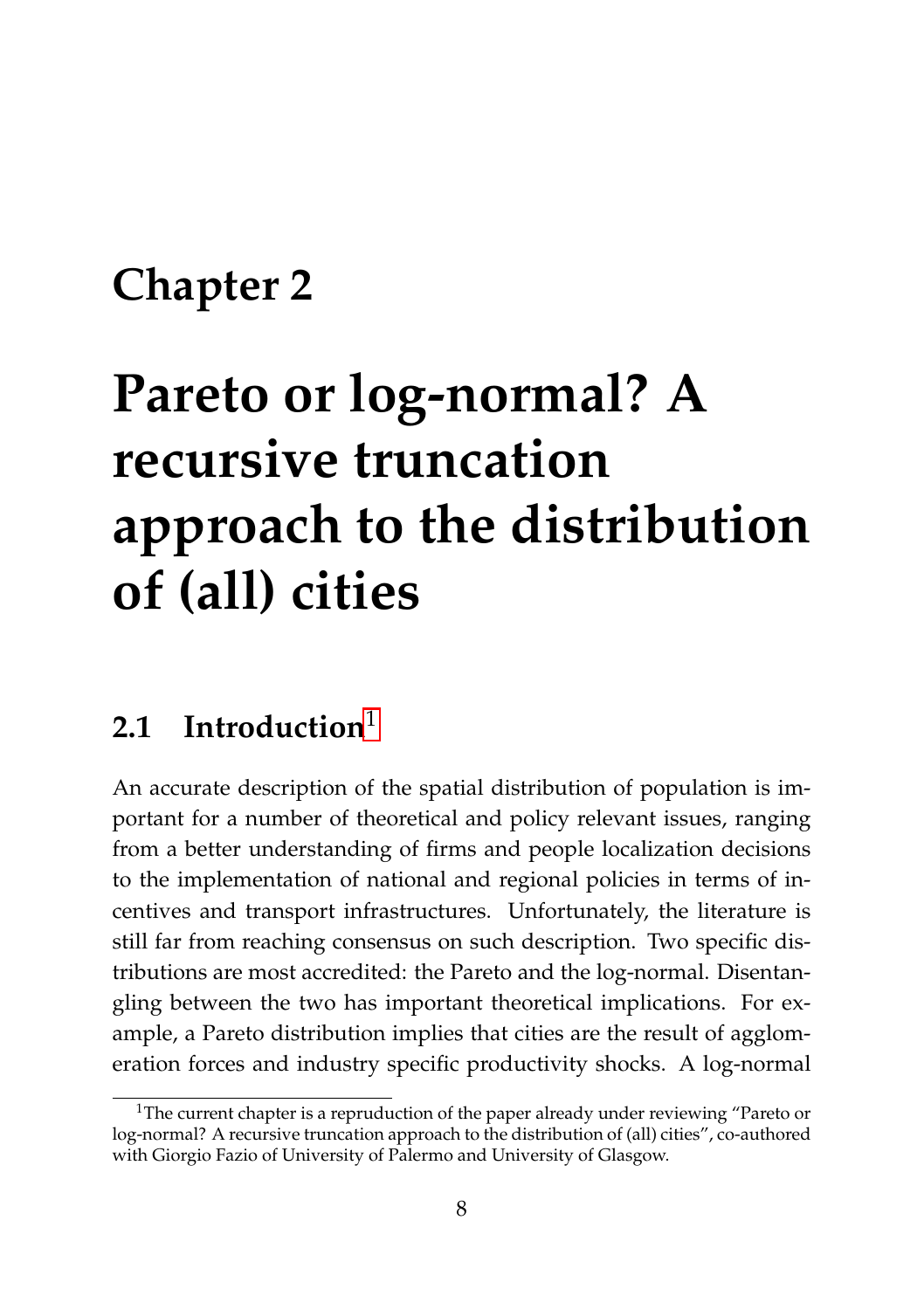distribution, instead, implies that cities grow proportionally and independently from the initial city size and their distribution results from city-wide rather than industry specific shocks (see Gabaix, 1999, for a discussion).

From the empirical standpoint, traditional studies on the distribution of cities typically rely on the relationship between the log-rank and logsize of cities, a regularity known as Zipf's Law. Several economic interpretations of the estimated Pareto coefficient have been given. For instance, Singer (1930) interprets this coefficient as a measure inequality in the city distribution and, hence, an indicator of the degree of urbanization and population concentration. If the estimated coefficient tends to zero, the entire population of the country tends to be located in one city. On the other end, if the parameter tends to infinity, all cities tend to have the same size (see, also, Soo, 2005). Hence, Singer (1930) considers this coefficient as an index of metropolization, so that the lower the estimated parameter the higher the value of urban land. Parr (1985) proposes a link between the overall level of development and the degree of metropolization, so that more developed countries should show a higher degree of metropolization (and a more unequally distributed city system) because of the improvement of transportation system between cities and regions in those countries. Along this vein, Brackman et al. (2001) interpret the estimated Pareto coefficient as an indicator of industrialization and agglomeration economies. Finally, Reggiani and Nijkamp (2012) interpret the estimated coefficient as an indicator of economic development regarding the urban structure as a socio-economic connected network. Along these lines, they compare this coefficient to the degree of connectivity in a network.

Using the rank-size regression approach, traditional studies favor a Pareto distribution with shape parameter equal to one, i.e. a minus one relationship between the log-rank and the log-size of cities, a regularity known as Zipf's Law. For example, Rosen and Resnick (1980) estimate the value of the Pareto exponent in a sample of 44 countries, finding a mean exponent of 1.136 with most countries falling in the [0.8-1.5] range. They also suggest that larger cities grow faster than smaller cities in most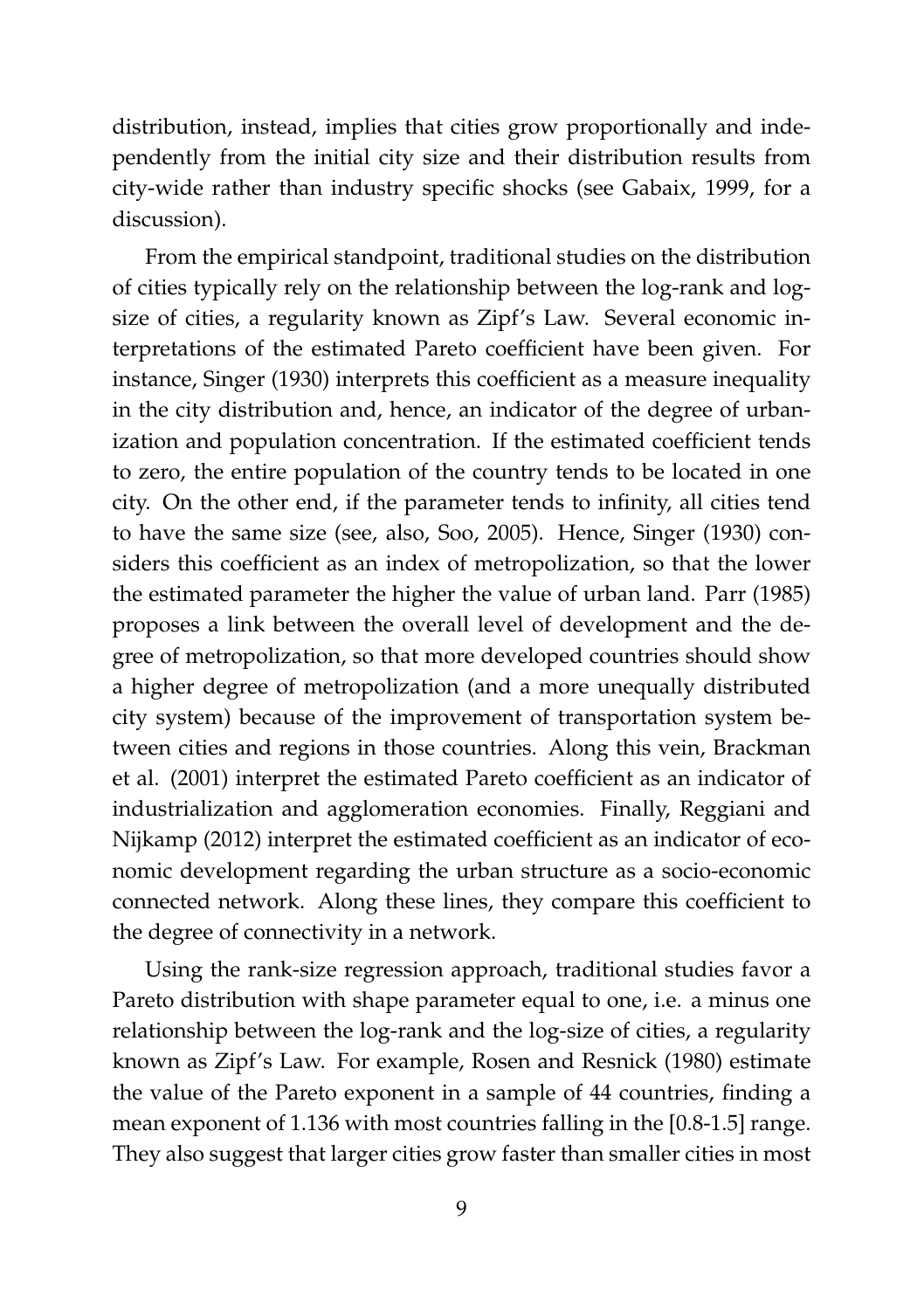of their sample countries. Soo (2005) updates these results, finding a mean Pareto exponent of 1.105 over a sample of 75 countries, but also concludes for a rejection of Zipf's Law in more than half of cases. Other papers search for historical evidence of Zipf's Law. Guerin-Pace (1995) studies Zipf's Law in France between 1831 and 1990 and shows that the estimated Pareto coefficient may be sensitive to sample selection criteria. Black and Henderson (2003) construct a data set of US metropolitan areas defined over the period 1900-1990 choosing a minimum relative population threshold in each decade. They find a yearly Pareto coefficient around 0.85. Estimated coefficients are again sensitive to the choice of sample size. Glaeser, Ponzetto and Tobio (2011) study almost 200 years of regional changes in the US and show that the Zipf's Law tends to change over time.

However, these studies usually consider only the upper tail of the data, i.e. the largest cities, with a sample truncation point that is usually arbitrarily chosen. Moreover, the evidence in favor of a Pareto has to be reconciled with other empirical evidence that cities grow proportionally, a phenomenon known as Gibrat's Law, which should instead lead to a log-normal city-size distribution.<sup>[2](#page-27-0)</sup> Differently from the above studies, Eeckhout (2004) suggests that the distribution of all cities, rather than just the upper tail, should be considered. He proposes an empirical investigation based on the US Census Designated Places (CDPs) and argues that city growth does not depend on the initial city size, providing evidence in favor of Gibrat's Law. Moreover, he shows that the estimated OLS coefficient of the so-called rank-size rule varies depending on the truncation city size, i.e. the inclusion of smaller (larger) cities in the sample should lead to a smaller (larger) coefficient, a result consistent with an underlying log-normal distribution. Based on these results, Eeckhout concludes that the size distribution of all cities follows a lognormal, rather than a Pareto.

These results have sparked some controversy about the distribution of cities beyond the upper tail. Using the same data of Eeckhout (2004),

<span id="page-27-0"></span><sup>2</sup>Gabaix (1999) shows that Zipf's Law may result as the steady state distribution from Gibrat's Law.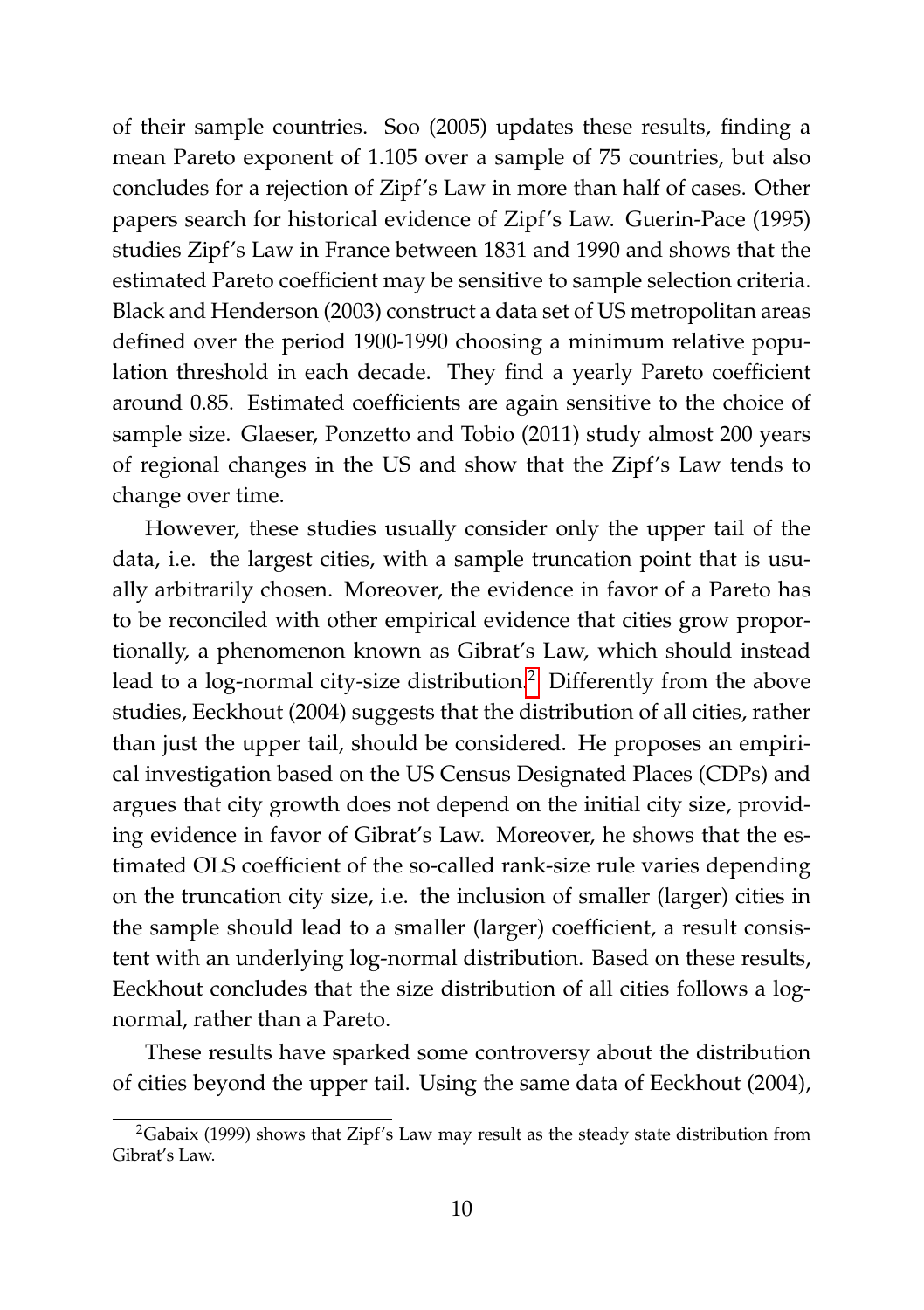Levy (2009) presents a log-log plot of rank and city size and argues that the distribution of city size can be divided into two parts: a power law fits well the upper part, a log-normal fits better the bottom and middle parts. Eeckhout (2009) highlights the caveats of log-log plots. Instead, he proposes looking at the confidence bands of the log-normal estimates generated by a Lilliefors test and argues that the upper tail is also lognormal $3$ 

However, Eeckhout (2009) underlines the difficulty of discriminating between a Pareto upper tail and the tail of a log-normal and hints at what may turn out to be a critical, and yet overlooked, point in the literature: *"With all the data available, and given that one nonetheless does not want to use all data, the question arises what the appropriate truncation point is. The choice of the truncation point becomes endogenous and can be chosen subjectively to favor one hypothesis over another*". Eeckhout (2009, p. 1682). Hence, it seems that a particular distribution may be favored in empirical studies depending on the chosen truncation point*.*

The truncation point issue is directly related to the problem of discriminating between different inverse power laws, which can be classified according to Perline (2005) into strong, weak and false, depending on the strength of the Pareto law. A strong Pareto law arises when "*an inverse power law fits the full, untruncated range of the distribution of interest*"; a weak one when "*only some upper portion of the distribution follows an approximate inverse power law*" and a false when *"the largest observations (extremes) of the samples drawn from certain exponential type, and especially lognormal distributions, can closely mimic an inverse power law*" Perline (2005, pp. 75-76). Hence, the point where the sample is truncated may indeed turn out to be critical in discriminating between alternative distributions. Both traditional and recent studies do not thoroughly address this issue.

<span id="page-28-0"></span> $3$  In an interesting recent paper, Giesen et al. (2010) look at data for all cities in 8 countries and, using non-parametric and parametric goodness of fitness tests, conclude that the distribution of all cities is a Double Pareto Log-Normal (DPLN), i.e. a distribution that is Pareto in the upper and lower tails and log-normal in between. However, the DPLN distribution uses a larger set of parameters compared to the Pareto or the log-normal, which are definitely more parsimonious with only two parameters. Hence, the fitness improvements of alternative distributions, such as the DPLN, should be evaluated in relation to their dependence on a larger set of parameters.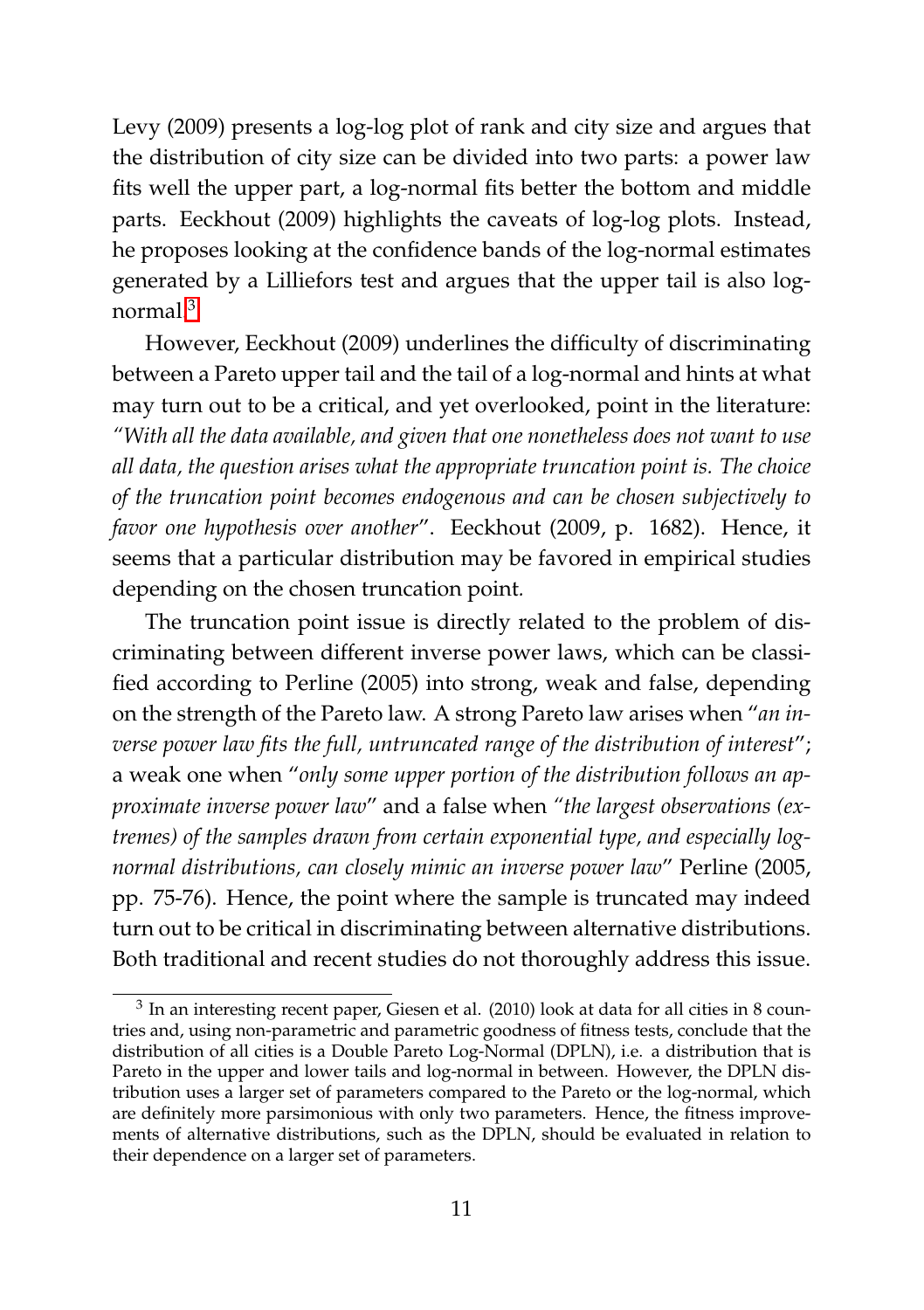In the light of the above, and in particular of the evidence that the estimated rank-size regression coefficient varies depending on the truncation city size, the typical economic interpretations of the estimated Pareto coefficient have to be considered together with a deeper analysis of the truncation point issue.

In this chapter, we propose a reappraisal of the debate on the city size distribution in relation to the specific issue of the truncation point. To the best of our knowledge, the only other papers attempting to investigate this issue are Bee et al. (2011) and Ioannides and Skouras (2013).

Bee et al. (2011) compare the two distributions by means of the maximum entropy density. This allows them to identify a very long power law spans, between 1205 and 1515 observations. Ioannides and Skouras (2013) try, instead, to determine the switching point between the Pareto distribution and the log-normal using maximum likelihood estimation over a "mixed" distribution, i.e. a distribution with a log-normal "body" and a Pareto "tail". This allows them to identify the threshold for a Pareto distribution around the city with population 60,290, concluding that even if the entire distribution may well be log-normal, most of the population resides in Pareto distribution.

Here, in order to investigate this issue, we propose two alternative approaches based on recursive analysis. Similarly to Eeckhout (2004), we do not constrain the investigation to the upper tail, but look at all cities. However, we look at all possible truncation points of the empirical distribution of all cities in order to discriminate between the two most accredited alternative theoretical distributions: the Pareto and the lognormal.

Using this approach, we are also able to provide a more extensive investigation into the city size distribution. First, we estimate the Pareto exponent from the typical rank-size equation for each possible recursive truncation of data. Collecting the recursive estimates, and respective confidence intervals, we can statistically assess the adherence of Zipf's Law for each truncated sample of the distribution of all US cities. We find that the parameter varies (decreases) with respect to the truncation point, a result that is interpreted by Eeckhout (2004) as evidence of a log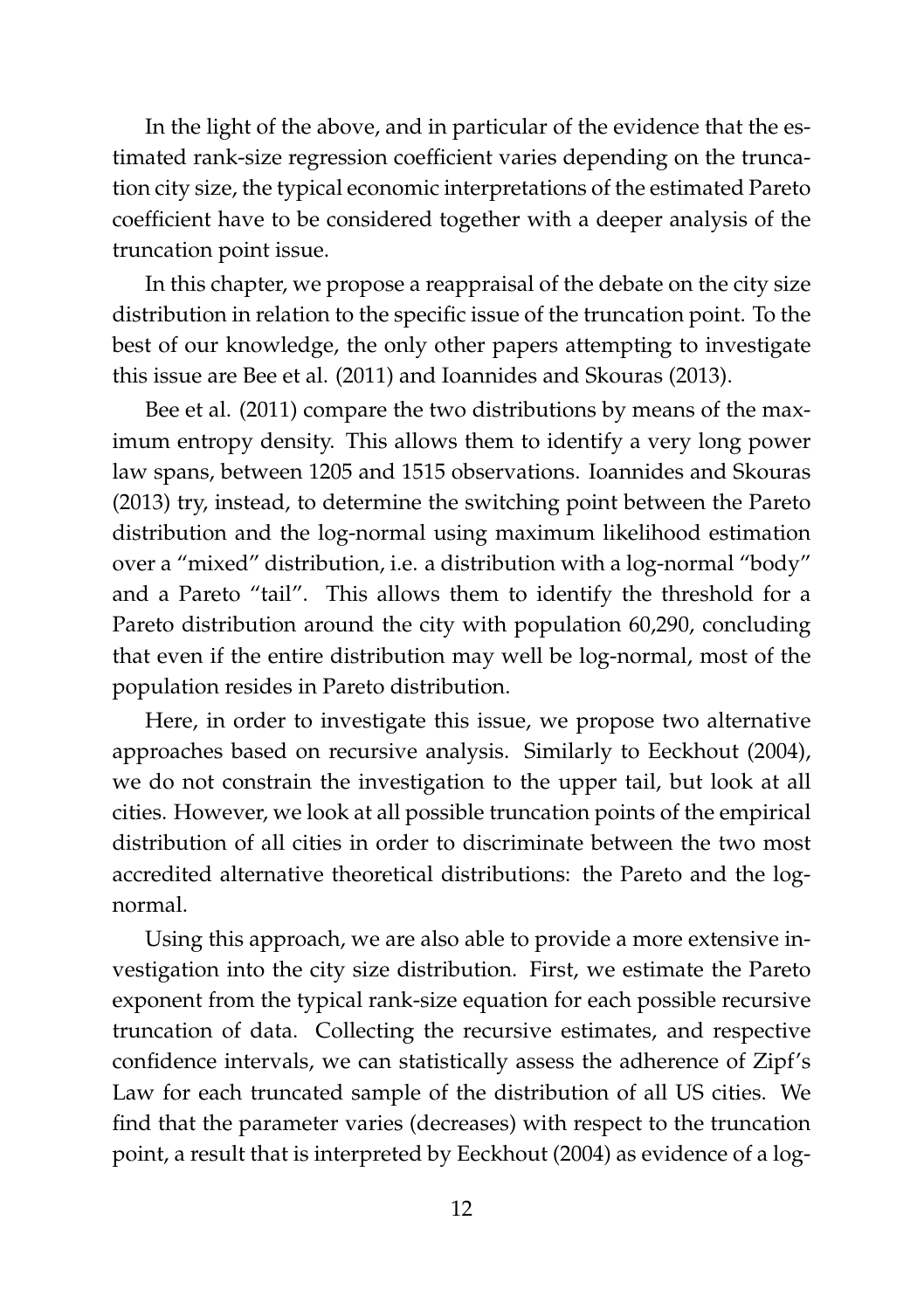normal distribution. Thanks to the recursive nature of our regressions, however, we are also able to highlight a potential non-linearity of Zipf's law with respect to the truncation point. Indeed, the Pareto seems to apply for more than one range of the distribution: when this is truncated to the very upper tail and for an intermediate range of cities.

Second, we apply the method recently suggested by Clauset, Shalizi and Newman (2009) to estimate the lower bound of a Pareto distribution and, using a Kolmogorov-Smirnov test, we compare the relative fitness of the data to the Pareto and the log-normal distribution. Using this approach, we find that the Pareto distribution seems to apply for a much longer upper tail than the one traditionally considered in the literature. In particular, we identify a population threshold of around 57,775, a number very close to that found by Ioannides and Skouras (2013).

Third, we reassess the above methods using simulated data of alternative distributions: a Pareto, a log-normal and a mixture of the two, where the upper tail is Pareto and the main body is log-normal. Our results add to the debate on the distribution of city size, highlighting some novel results in terms of the sensitivity of tests to the truncation point and showing some potential pitfalls in their ability to distinguish between the two distributions. In particular, moving from the entire distribution towards the upper tail, the log-normal seems to give space to the Pareto. However, moving even further towards the very upper tail, tests seems unable to statistically distinguish among the two. These simulations seem to confirm the difficulty to identify the city size distribution as either a weak or a false inverse power law.

The rest of the chapter is organized as follows. The next section presents the empirical strategy and the results of recursive Zipf's Law equations and Kologorov-Smirnov tests. Section [2.3](#page-39-0) replicates the methodology using simulated data. Section [2.4](#page-41-0) concludes.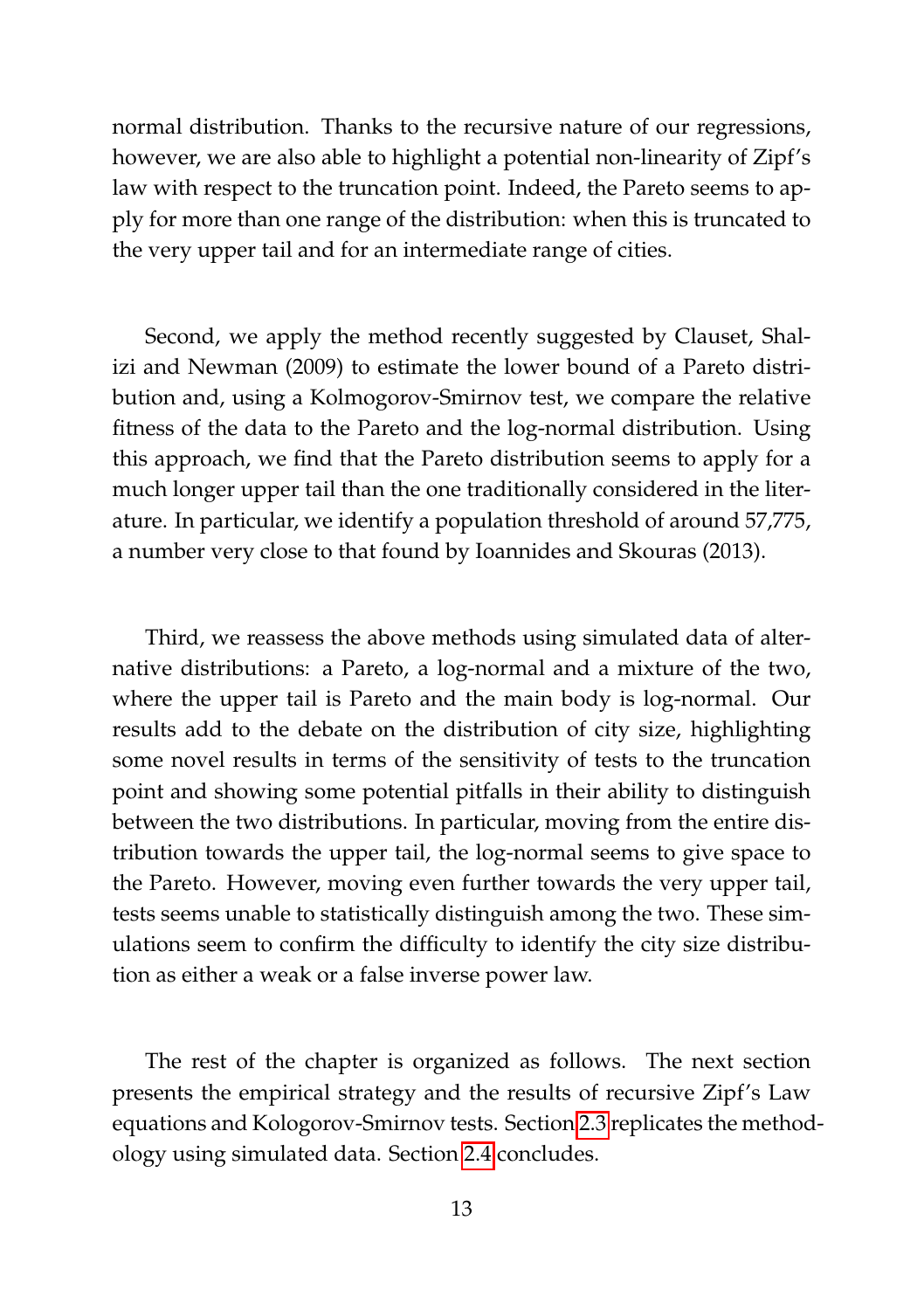<span id="page-31-1"></span>**Figure 1:** Log-log rank size plots (first 1000 largest cities vs entire distribution)



#### <span id="page-31-0"></span>**2.2 A recursive approach to the ditribution of all cities**

A long tradition of papers underlines the difficulty of discriminating between a Pareto tail and log-normal distribution. For example, in reference to the use of log-log plots, which provide a visual assessment of the rank-size rule, Macauley (1922) states that the linearity of the tail of a frequency distribution charted on a logarithmic scale is not informative of a Pareto distribution, as it is a common feature of various types of frequency distributions. Parr and Suzuki (1973, p. 343) similarly affirm that: "*[...]truncation of the log-normal distribution at an appropriately high level enables the truncated portion to be regarded as not significantly different from the rank size distribution*". This point is illustrated in Figure [1](#page-31-1) that compares log-log plots for the upper tail and for the entire distribution. While the left quadrant clearly points to a Pareto, the right seems to point to a log-normal.

More formally, Eeckhout (2004) shows that a variable P obeys a Pareto distribution if its density function,  $\phi(P)$ , and cumulative density function,  $\Phi(P)$ , are: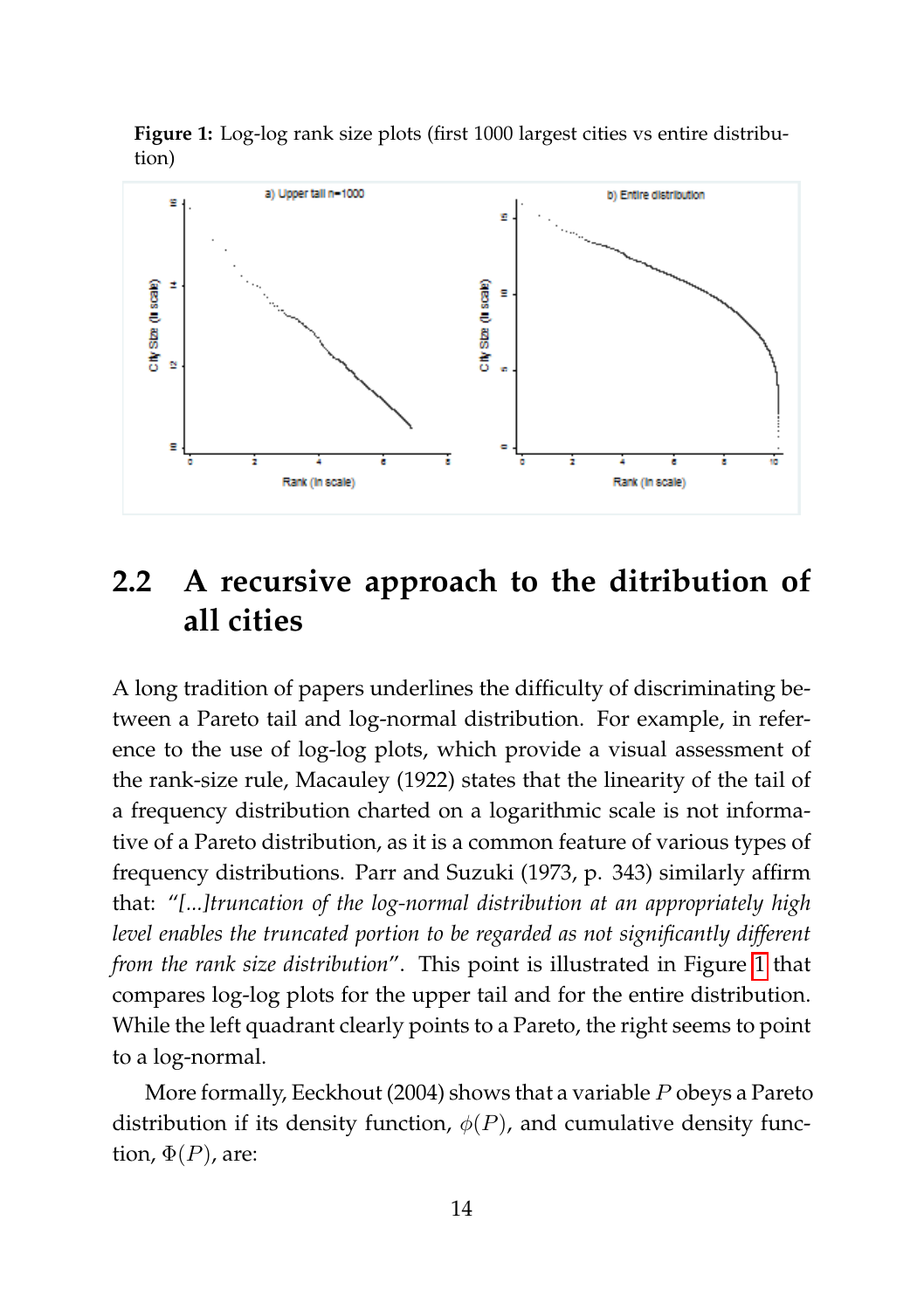$$
\phi(P) = \frac{a\underline{P}^a}{P^{a+1}} \qquad \forall P \ge \underline{P}, \tag{2.1}
$$

$$
\Phi(P) = 1 - \left(\frac{P}{P}\right)^a \ \forall P \ge P,
$$
\n(2.2)

where  $q$  is a positive shape parameter and  $\underline{P}$  is the scale parameter or the truncation city size, i.e. the minimum value of population P. The parameter  $q$  is also known as the Pareto coefficient and is a tail index. As mentioned above, in a log-log plot the distribution is represented by a straight line and Zipf's law satisfies Pareto with  $q = 1$ .

According to Clauset, Shalizi and Newman (2009), few phenomena seem to obey the Pareto distribution for all values and, as discussed above, most studies on the city size distribution find that the Pareto distribution is a good representation just for the upper tail, i.e. above a minimum threshold. However, even when a researcher intends to investigate just the upper tail, the choice of  $P$  may be critical, as a truncation point that is too high (low) may shorten (lengthen) the "right" size of the upper tail biasing tests of the appropriate distribution. The identification of the right truncation point may be interesting also for another issue. If, as sustained in some literature, the upper tail is Pareto and the entire distribution is log-normal, is there a switching point between the two distributions? This issue has received some attention in physics and statistics (see, among the others, Mitzenmacher, 2004; Perline, 2005; Clauset, Shalizi and Newman, 2009), but, with the exception of Eeckhout (2004) and very recently by Ioannides and Skouras (2013), it has been largely ignored in economics, where the choice of threshold is usually arbitrary.

In order to investigate the sensitivity of the distribution to the truncation point, we apply a recursive approach to the distribution of all cities. Following Eeckhout (2004), to consider "all" cities we use US Census data covering almost all the US population in "incorporated" and "unincorporated" places in the year 2000 and, for comparison, the year 2010. An incorporated place is an entity (populated area) with its own municipal government (city, town, village, borough and so on). Unincorporated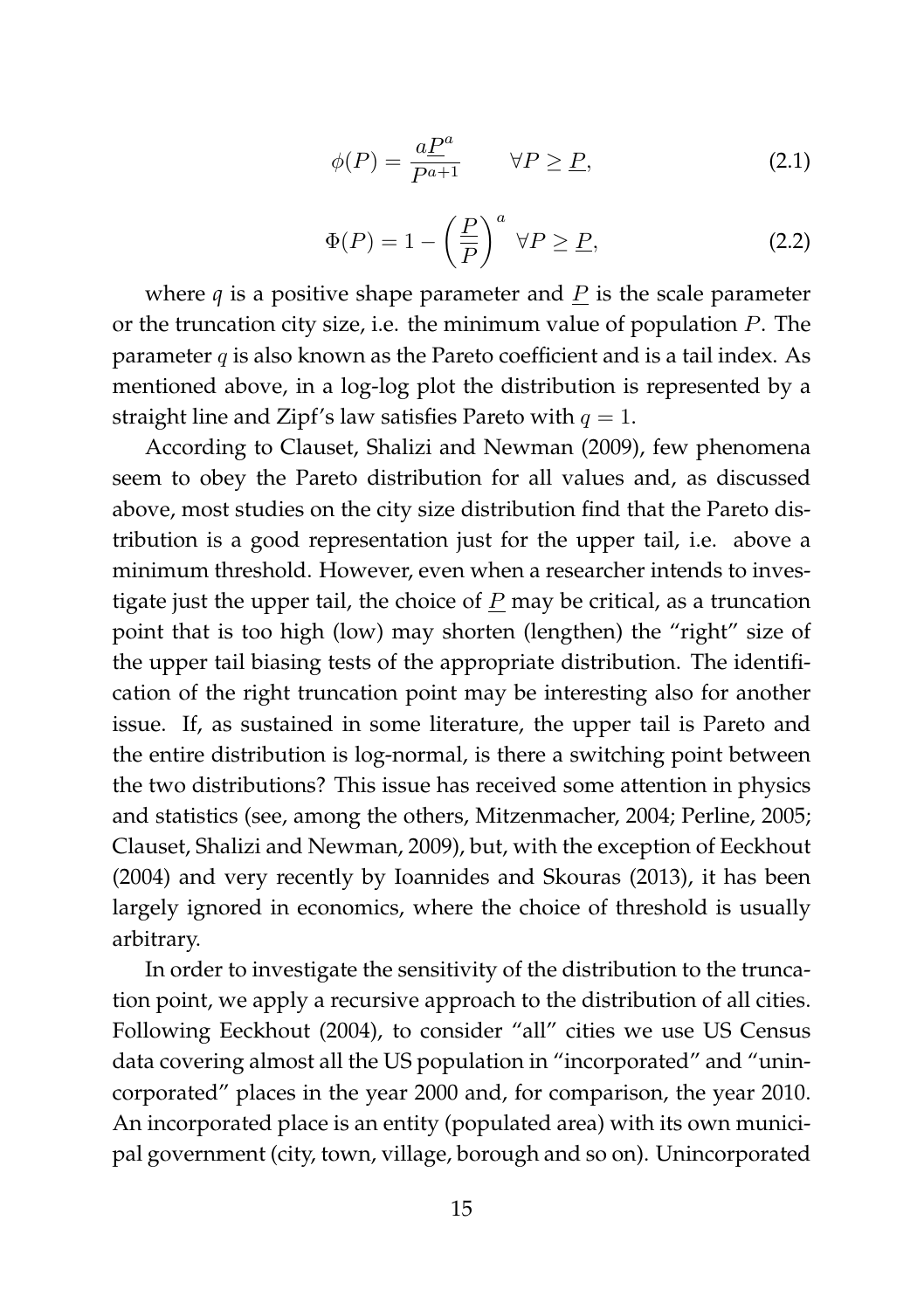places are, instead, areas lacking of own municipal government. In the US Census, these take the name of Census Designated Places (CDPs). The CDPs have been included for the first time in the year 2000. For the year 2000, the dataset covers 25,359 places and 208 millions US residents of the total 281 millions and, for the year 2010, 29,494 places and 230 millions US residents of the 308 millions total. The difference in number of places is due to changes introduced by the US Census Bureau: 24,841 are identical in the two years. Even though they may not coincide with the economically more meaningful definition of city, and previous work has considered Metropolitan Areas as the reference unit (see Gabaix, 1999; Ioannides and Overman, 2003), we prefer "places" as reference units in order to make our result comparable with Eeckhout (2004) and account for a larger population size. Here, for robustness we replicate the analysis for the two years. However we have to keep in mind that "*for size distribution studies, the entire metropolitan area is the most desirable choice for an urban unit as it represents an integrated economic unit. Since many workers and consumers in a city often reside in the surrounding suburbs, it seems reasonable to include these areas in the definition of the city*" Rosen and Resnick (1980, p. 170).

#### <span id="page-33-0"></span>**2.2.1 Recursive Zipf's Law**

As mentioned above, we use a recursive approach to observe the adherence of the data to Zipf's Law for all possible truncation points of the distribution of all cities. As standard in the literature, we estimate the Pareto coefficient using simple rank-size OLS regressions where, following Gabaix and Ibragimov (2011), the rank is shifted by 0.5 to correct for the potential bias in small samples highlighted by Gabaix and Ioannides (2004), so that the estimating equation is:

<span id="page-33-1"></span>
$$
ln(rank - 0.5) = k - q \ln P,\tag{2.3}
$$

where  $k$  is a constant and  $P$  is the population size. Standard errors are given by  $\left(2/n\right)^{0.5} \hat{q}$ . The parameter  $\hat{q}$  is estimated for recursively truncated samples of the city size distribution, starting with the ten most pop-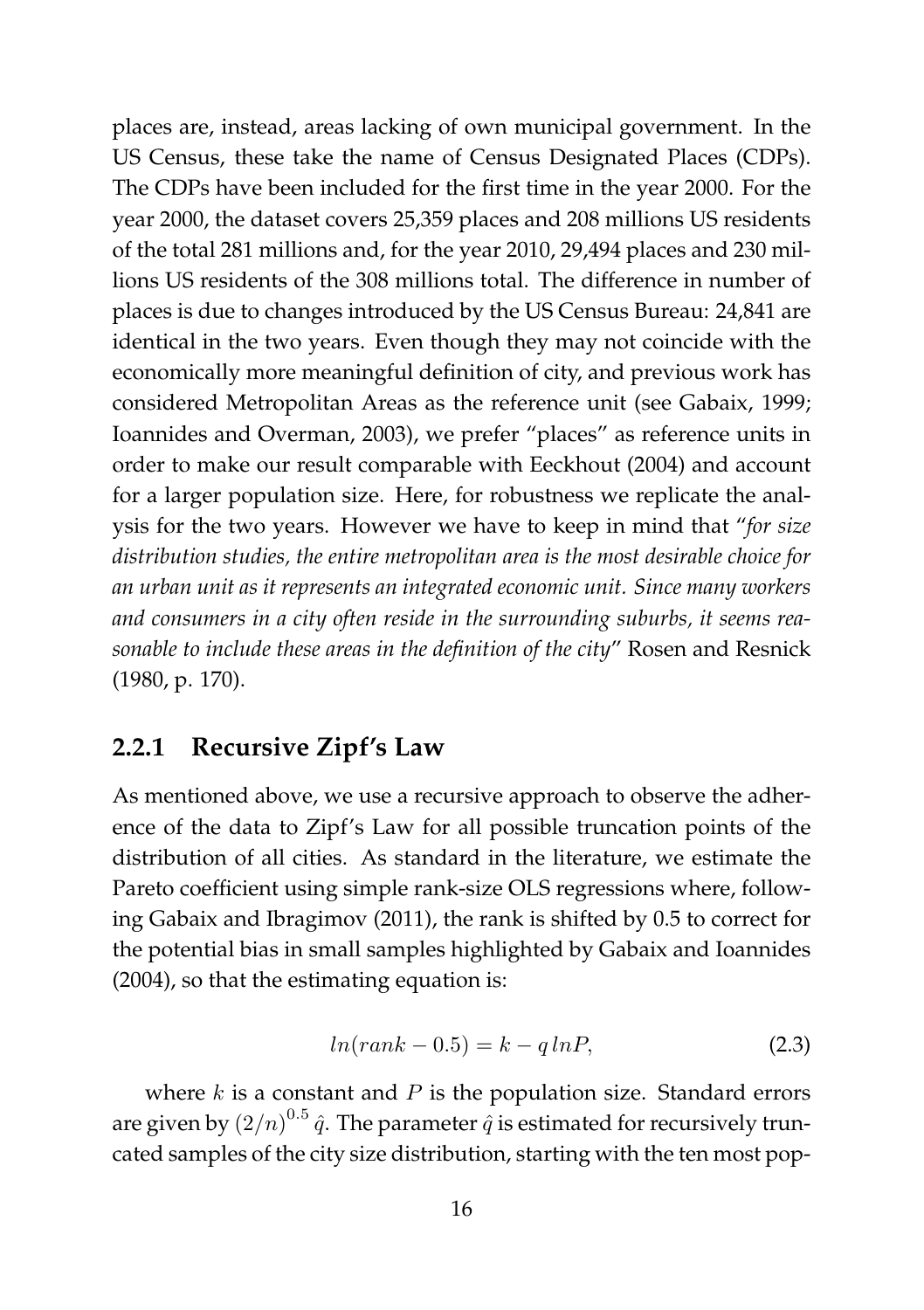| 2000 Census Data         |                  |         |                            |                |                |         | 2010 Census Data           |                |
|--------------------------|------------------|---------|----------------------------|----------------|----------------|---------|----------------------------|----------------|
| $\mathbf{\underline{N}}$ | $\boldsymbol{P}$ | k(s.e.) | $\hat{q}$ (s.e.) [GI s.e.] | $\mathbb{R}^2$ | $\overline{P}$ | k(s.e.) | $\hat{q}$ (s.e.) [GI s.e.] | $\mathbb{R}^2$ |
| 135                      | 155,554          | 21.955  | 1.423                      | 0.992          | 178,395        | 22.532  | 1.460                      | 0.993          |
|                          |                  | (0.137) | $(0.011)$ $[0.173]$        |                |                | (0.139) | $(0.011)$ [0.178]          |                |
| 2,000                    | 19,383           | 20.747  | 1.322                      | 0.997          | 21,039         | 20.870  | 1.322                      | 0.995          |
|                          |                  | (0.045) | $(0.004)$ [0.042]          |                |                | (0.057) | $(0.005)$ [0.042]          |                |
| 5,000                    | 6,592            | 18.623  | 1.129                      | 0.984          | 7,273          | 18.721  | 1.137                      | 0.983          |
|                          |                  | (0.052) | $(0.005)$ [0.023]          |                |                | (0.057) | $(0.006)$ [0.023]          |                |
| 12,500                   | 1,378            | 15.954  | 0.864                      | 0.960          | 1,556          | 16.064  | 0.866                      | 0.961          |
|                          |                  | (0.036) | $(0.004)$ [0.011]          |                |                | (0.037) | $(0.004)$ [0.011]          |                |
| 25,000                   | 42               | 13.187  | 0.553                      | 0.875          | 193            | 13.899  | 0.630                      | 0.922          |
|                          |                  | (0.021) | $(0.003)$ $[0.005]$        |                |                | (0.021) | $(0.003)$ [0.006]          |                |
| 29,000                   |                  |         |                            |                | 35             | 13.136  | 0.538                      | 0.882          |
|                          |                  |         |                            |                |                | (0.018) | $(0.003)$ [0.005]          |                |

<span id="page-34-0"></span>**Table 1:** Estimated coefficients for chosen truncation thresholds. Dependent variable ln (Rank-0.5)

ulated cities and then adding one (less populated) city at the time until, like Eeckhout (2004), we consider all cities. Collecting the estimates of the Pareto exponent together with the respective 95% confidence interval, we can statistically assess the validity of Zipf's Law for each truncated city size distribution. In particular, while the estimated Pareto coefficient should be invariant to the truncation point, it should increase under the log-normal (Eeckhout, 2004).

Table [1](#page-34-0) extracts the recursive OLS estimates of equation [\(2.3\)](#page-33-1) for the six truncation points reported in Eeckhout (2004). These results seem consistent with previous work. The estimated Pareto coefficients seem, indeed, "threshold sensitive": the "longer" the upper tail, the lower the estimated coefficient. As already indicated in Eeckhout (2004), the coefficients decrease together with the truncation point. It is also interesting to compare the estimated parameters for the two different census years. The 2010 Census contains a larger number of observations mostly thanks to the improved accuracy in the definition of unincorporated places, as many CDPs present in the Census 2000 dataset have been split into two or more CDPs especially in the middle and in the lower tail of the distribution. The presence of these new observations does not seem to affect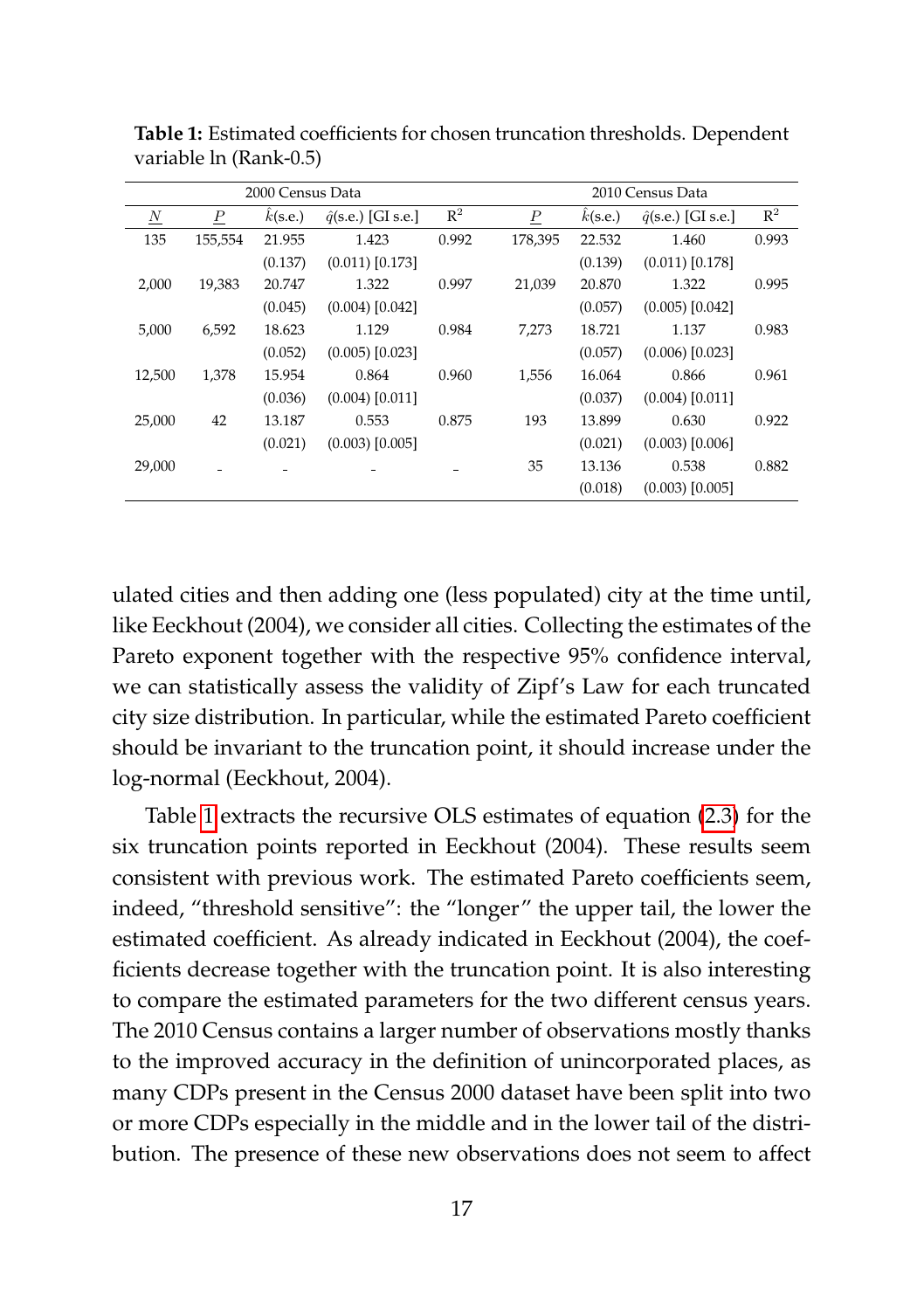**Figure 2:** Recursive Pareto coefficient and 95% Confidence Interval (Gabaix-Ibragimov s.e.)

<span id="page-35-0"></span>

(b) All cities

our results.

In Figures [2a](#page-35-0) and [2b](#page-35-0) we present the full recursive estimates. Figure [2a](#page-35-0) focuses on the largest 1,000 cities to look more closely at the upper tail.[4](#page-35-1) Over this range, the estimated Pareto coefficient looks quasi-constant, indicating a potential Pareto distribution.

The coefficient shows some degree of fluctuation in the very first ob-

<span id="page-35-1"></span><sup>&</sup>lt;sup>4</sup>We anticipate in this note that we focus on the first 1,000 cities because when lowering the threshold after that point, the estimated Pareto coefficient is decreasing. Moreover we will show in Figure [2b](#page-35-0) that around that threshold we have a change in the "slope" of the estimated coefficient, indicating, in our opinion, the switch between the log-normal distribution to the Pareto distribution.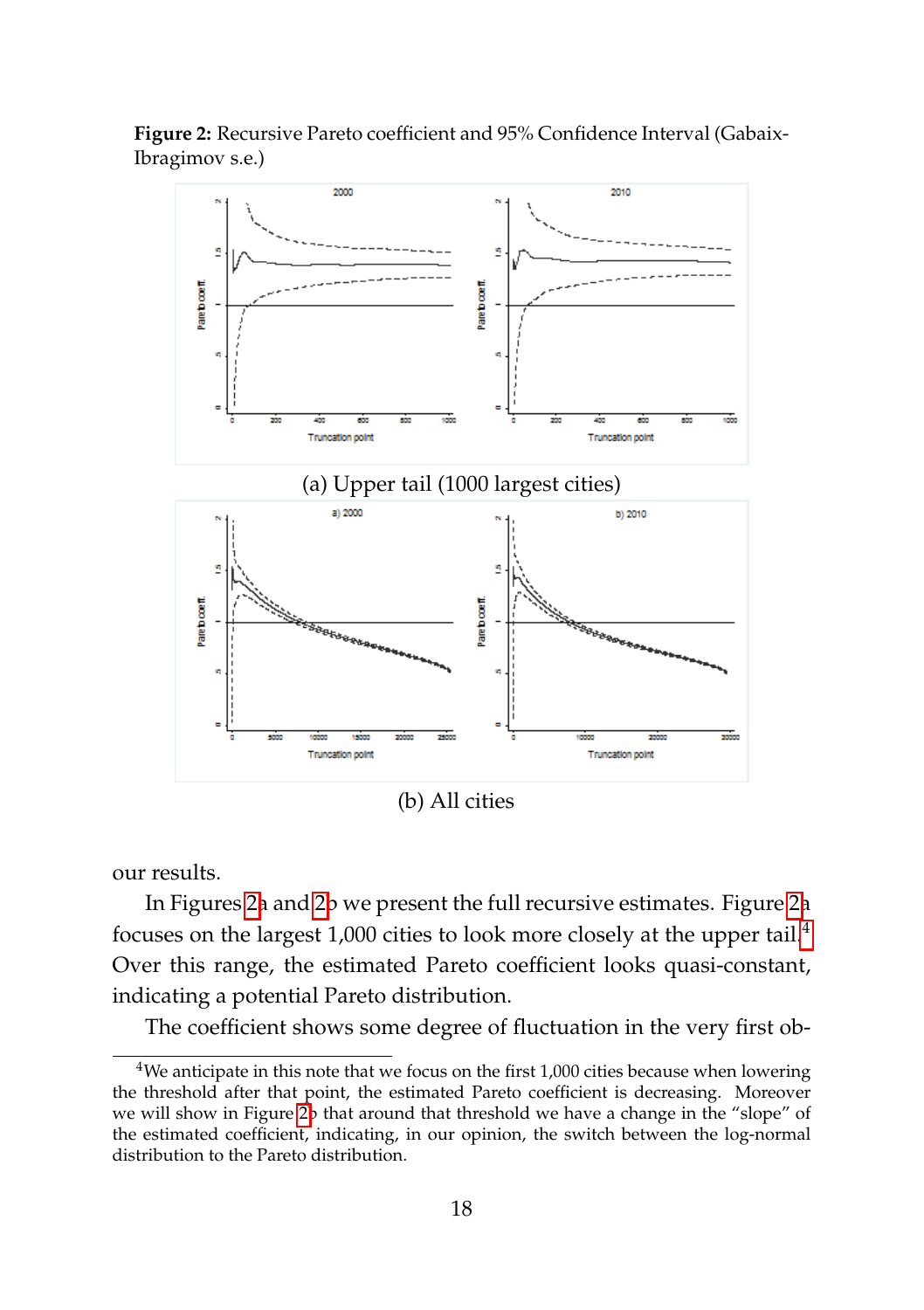servations, probably due to the influence of individual observations in a smaller sample, and then increases. In terms of statistical significance, estimates are indifferent from one for the first observations and are then statistically different from one, settling around the average estimated parameter of 1.4. Hence, Zipf's Law seems to be rejected, if not for the very first observations.

Interestingly, this information was not evident by looking at Table [1,](#page-34-0) where it was only possible to see the rank-size rule as a diminishing threshold process, but it was not possible to fully gauge the adherence of the data to Zipf's law for the upper tail.

What happens if we extend the analysis from the upper tail (here, the first 1000 cities) to all cities in the sample? Figure [2b](#page-35-0) shows all the estimated Pareto coefficients (and 95% confidence intervals) against each recursive truncation threshold. A number of results are worth mentioning. First, the coefficient clearly diminishes (increases) as we include smaller cities (larger cities), a result that, contrary to Figure [2a](#page-35-0), corroborates the evidence of log-normality. Second, in terms of statistical significance, the recursive coefficients seem to display non-monotonic behavior. The Pareto coefficient is not statistically different from one in the very upper tail, where researchers typically set their cut-off point to estimate Zipf's Law (see Black and Henderson, 2003; Soo, 2005), but also for a second range of cities (between the 7,116th and 8,773rd in the year 2000 and 7,066th and 8,763rd in the year 2010). Hence, the Pareto exponent is not statistically different from 1 for two samples of the same distribution. Clearly, this result could only emerge by looking at all possible truncation points.

Figures [2a](#page-35-0) and [2b](#page-35-0) confirm how picking an arbitrary  $\underline{P}$  may (mis)lead researchers to conclude in favor of a specific distribution. Finally, comparison of the left and right panels shows that results are robust to the use of different census years and are stable over time, with similar patterns and hierarchy. This also suggests that a more precise specification of the medium-small cities in 2010 does not significantly affect the results.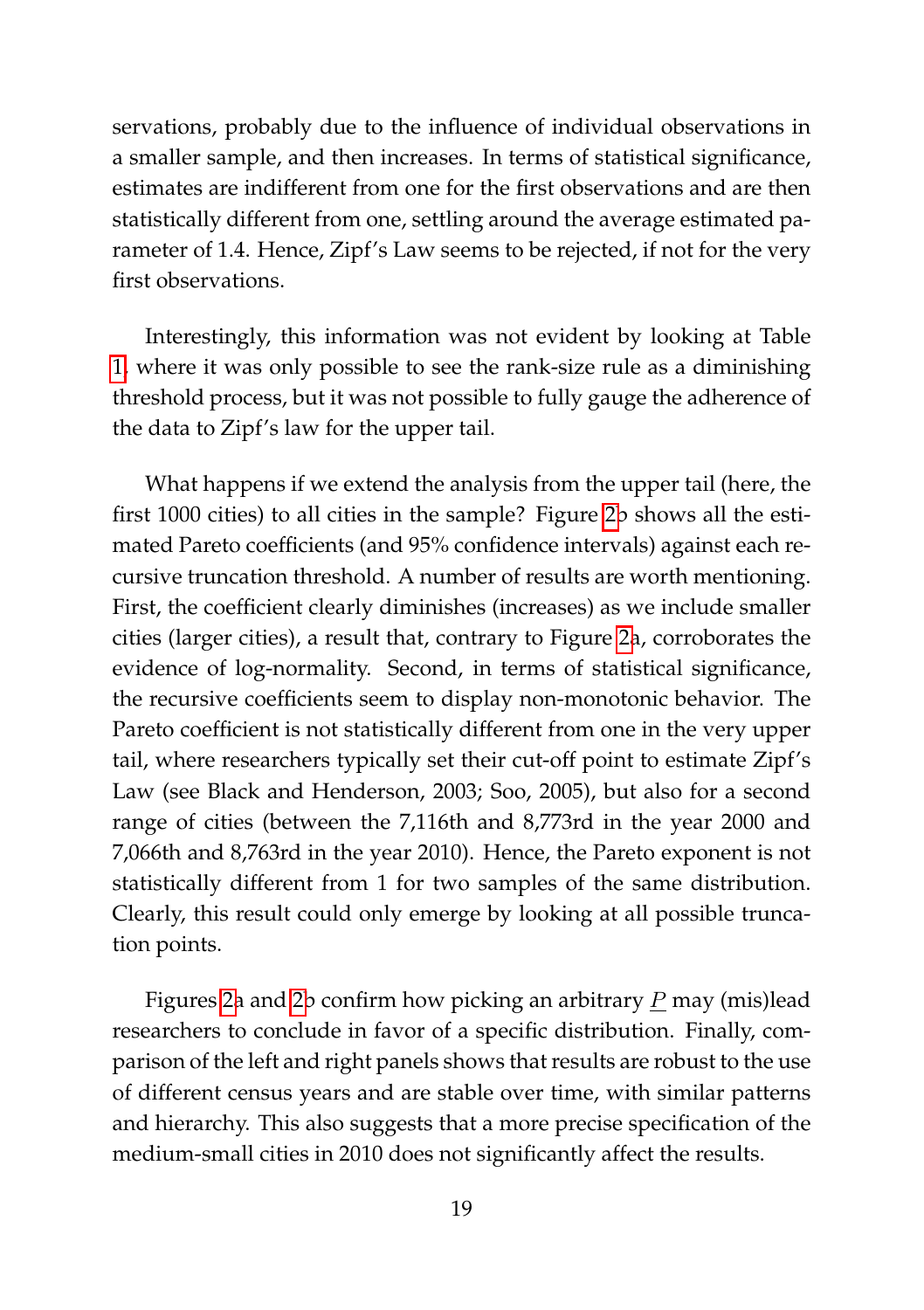#### **2.2.2 A Non-parametric Test Alternative**

In this section, we exploit an alternative non-parametric methodology in order to discriminate between a Pareto distribution and a log-normal distribution. As discussed above, few phenomena seem to obey the Pareto distribution for all values and most studies find that the Pareto distribution is a good representation just for the upper tail, i.e. above a minimum threshold. Here we use the method proposed by Clauset, Shalizi and Newman (2009) to estimate this minimum threshold,  $\hat{P}$ . The authors suggest testing the equality between the theoretical and empirical density functions using Kolmogorov-Smirnov tests over recursively truncated distributions. In this context we test the hypothesis that our distribution is a Pareto distribution. This means that we first run a Kolmogorov-Smirnov goodness of fit test for a Pareto distribution in the same recursive way we have done in the previous section for the estimation of the Pareto coefficient. Namely we get around 25,000 thousands KS tests in 2000 and around 29,000 KS tests in 2010. Then we choose as threshold, indicating the switch between log-normal and Pareto distribution, the population level of that city corresponding to the minimum KS statistics in a given year. For example, suppose the minimum KS appears in a subsample with the top 500 cities. Then, the population of the city with rank 500 will be the level of the population threshold. In sum, our estimate  $\hat{P}$  is then the value of P that minimizes the "recursive" Kolmogorov-Smirnov statistics, D:

$$
D = \sup_{p \ge p} |\Phi_p(x) - \Phi(x)|,\tag{2.4}
$$

where  $\Phi_n(x)$  is the empirical cumulative density function for p i.i.d observations, and  $\Phi(x)$  is the theoretical cumulative density function of the Pareto distribution. The KS statistic computes the supremum of the absolute value of the set of distances among the two. Under the null, the difference between the two is zero, i.e. the sample is drawn from the reference distribution. Rejection of the null, however, should be considered carefully, as the KS test tends to over-reject the null when the sample is large.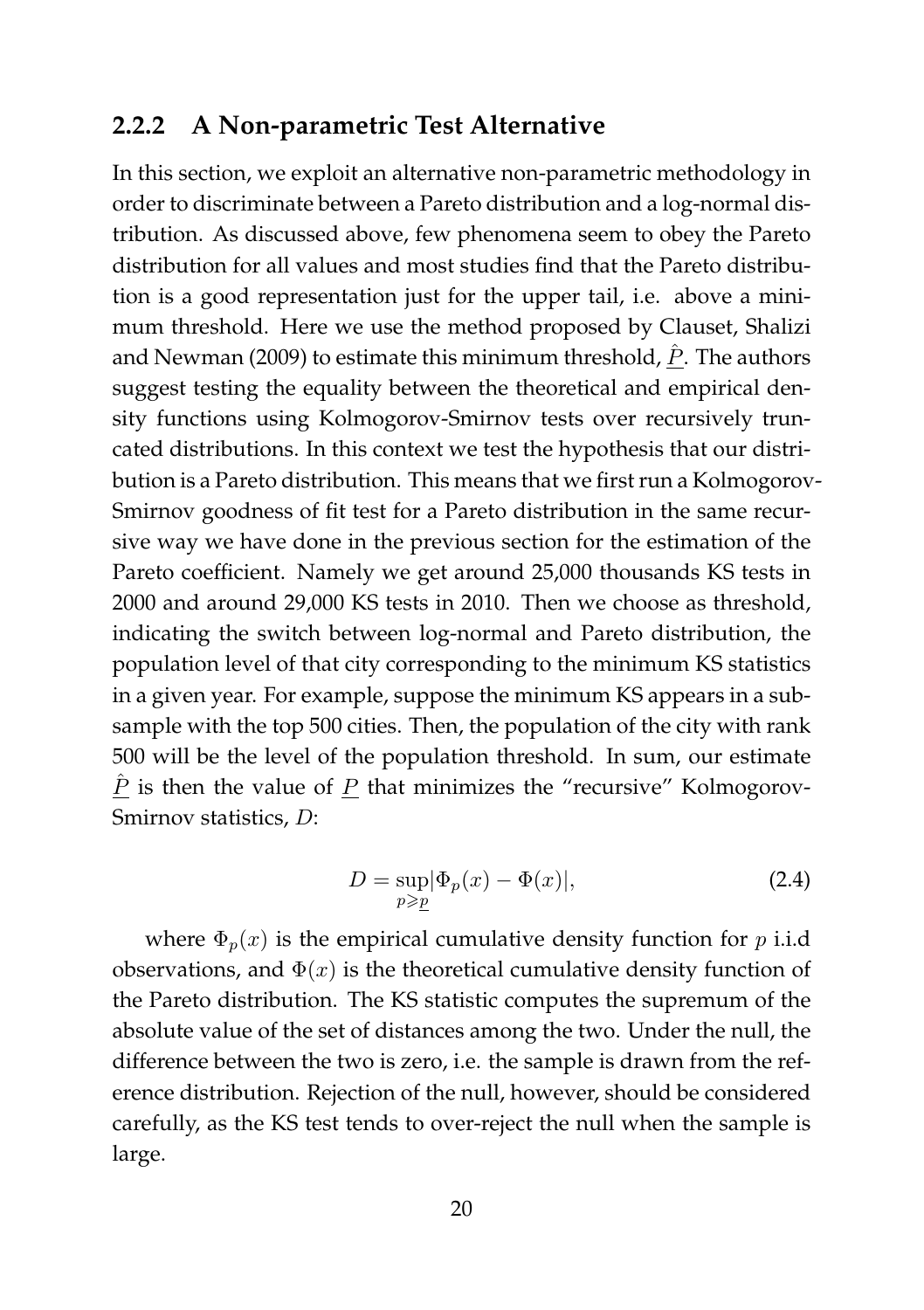<span id="page-38-0"></span>



Figure [3](#page-38-0) reports the recursive Kolmogorov-Smirnov statistics. As before, we begin the recursive analysis with the largest cities and then add smaller ones until we include all cities. In panel a) of Figure [3,](#page-38-0) we first look at the largest 1000 cities. The overall evidence seems to favor the Pareto distribution. Interestingly, however, for the very upper tail (exactly, 93 cities in 2000 and 90 in 2010), the KS statistics are visually too close and do not allow disentangling between the two distributions. For these observations, the p-values of the KS statistics confirm that both theoretical distributions can equally adapt to the empirical.<sup>[5](#page-38-1)</sup> After this

<span id="page-38-1"></span><sup>5</sup>The authors will provide details on the p-values upon request.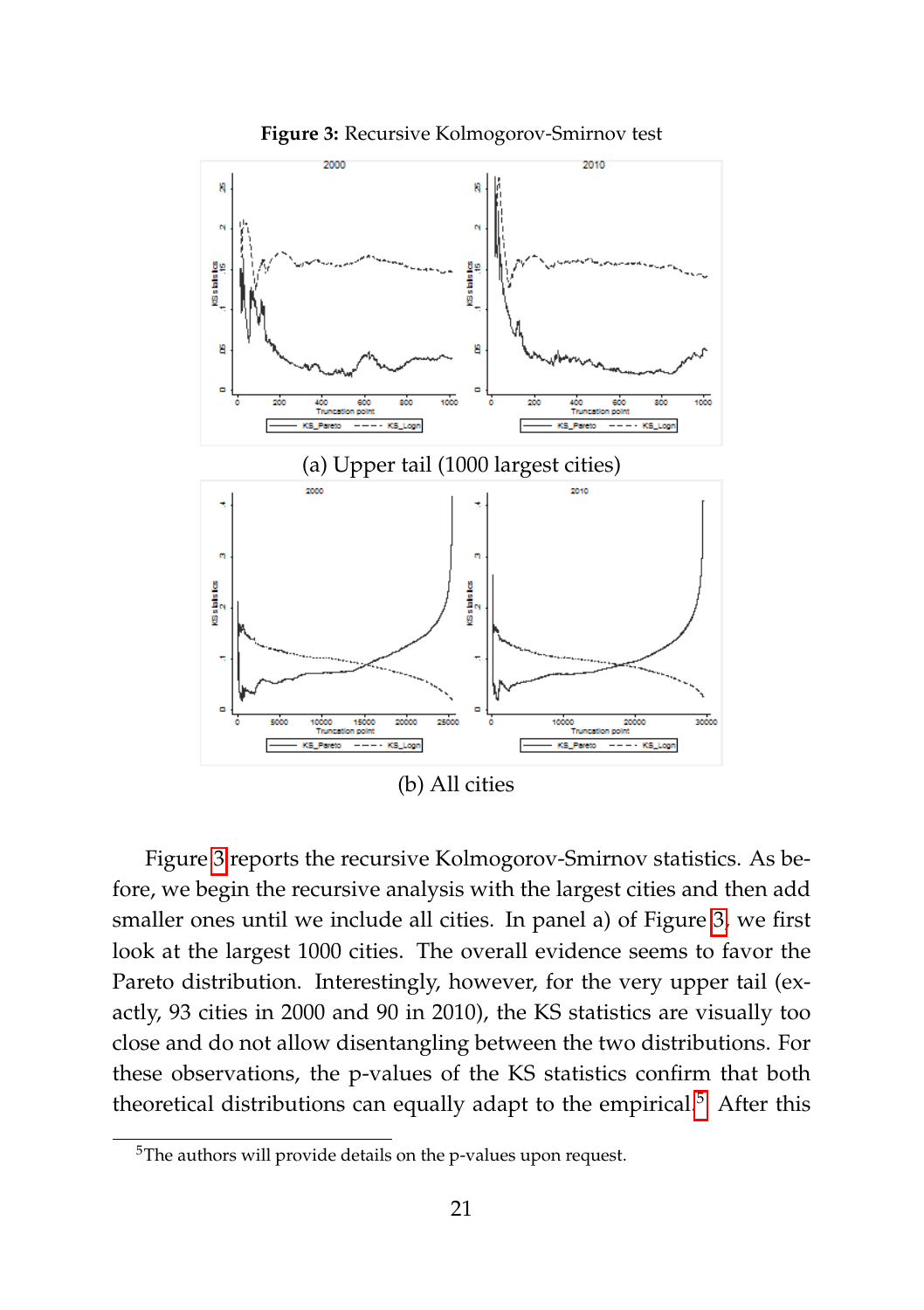portion of the upper tail, however, the Pareto seems to adapt better to the data with p-values rejecting the null of the KS test for a large portion of the upper tail. In particular, the KS test is rejected for the Pareto up to around the 1500th truncation point in the year 2000 around the 990th truncation point in the year 2010.

Following the approach of Clauset, Shalizi and Newman (2009), we find the minimum of the KS statistic for the 536th city in the year 2000  $(D=0.0173)$  and 695th city in the year 2010 (D= 0.0198), which implies a minimum population threshold of 57,777 and 55,081 inhabitants, respectively. These tests, then, highlight a Pareto upper tail well before the arbitrary threshold of 100,000 inhabitants typically used by scholars for US data (Soo, 2005). In panel b) of Figure [3,](#page-38-0) we show KS recursive statistics for all truncated samples up to the entire untruncated distribution. Again, the evidence in favor of one or the other distribution changes depending on the truncation point: comparison of the KS statistics shows first the Pareto and then the log-normal as a better fit. Just like for the very upper tail, the two distributions are again indistinguishable half way to the entire distribution. When the distribution of all cities is considered, the log-normal appears as the best fit, as indicated by Eeckhout (2004). These results are in line with those obtained from the Zipf's Law regressions in the previous sub-section. If we do not take into account the problem of the correct cut-off, the KS test, also, could lead to concluding for a Pareto, when the true distribution is log-normal, and viceversa. Further, the evidence presented cannot rule out that a portion of the distribution of cities, the upper tail in particular, may be power law distributed and it confirms the difficulty of disentangling a Pareto and a log-normal in a portion of the upper tail.

## **2.3 Weak or false inverse Power-law?**

The above analysis seems to confirm the sensitivity of test results with respect to the choice of truncation point. Moreover, it seems to highlight the distribution of cities as potentially as either a weak or a false power law, according to the definitions of Perline (2005). Indeed, it is not clear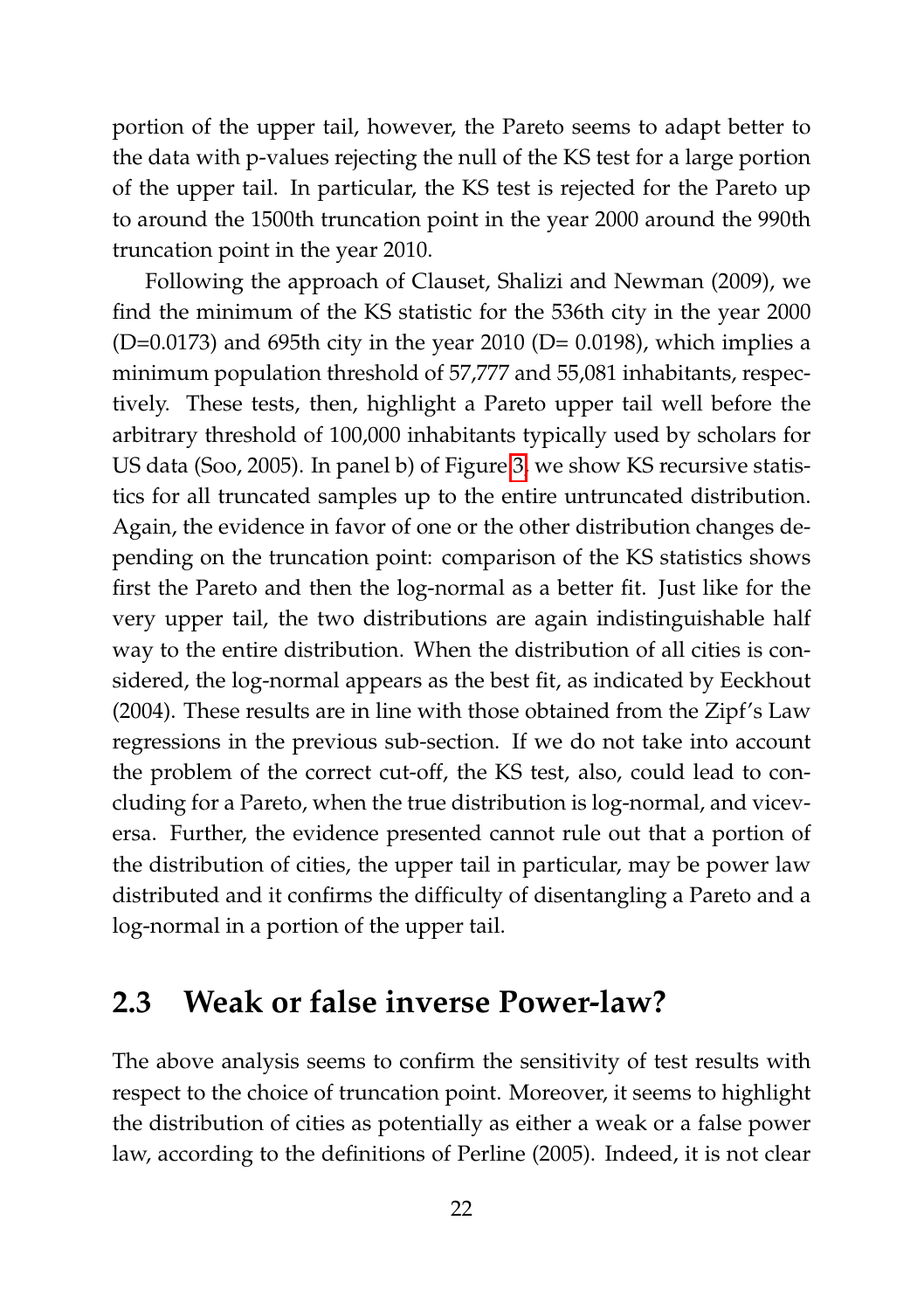whether "*only some upper portion of the distribution follows an approximate inverse power law*" (weak power law) or *"the largest observations (extremes) of the samples drawn from certain exponential type, and especially log-normal distributions, can closely mimic an inverse power law*" (false power law), Perline (2005, pp. 68-69).

To further investigate this issue, we reassess the rank-size regressions and the non-parametric alternative against simulated data. In particular, we simulate three different random datasets: a log-normal, a Pareto with shape parameter equal to one (so that Zipf's law holds) and a "mixture" of Pareto upper tail (first 1000 observations) and log-normal body. In detail, we draw a log-normal dataset with same mean (7.28) and standard deviation (1.75) of the real data in the year 2000. For the "mixture" data we replace the first 1000 observations of the log-normal distribution with a sample where the first observation is twice the second, thrice the third and so on.

Following the same steps of the previous section, we first report the estimated recursive Pareto coefficients over the range of the 1000 largest cities and then over the entire distribution. Results are presented in panel a) of Figure [4.](#page-42-0) Looking at the upper tail, we notice a quasi-constant behavior of the coefficient (with different means) for all three simulated datasets. As expected, the estimated coefficients are not significantly different from one for the Pareto and the mixture-distributions. Interestingly, the estimated Pareto coefficients are not significantly different from one in the very upper tail to then become different from one for the simulated log-normal data, exhibiting a similar size and statistical significance to the real data.

When we look at the entire distribution (panel b) of Figure [4,](#page-42-0) the estimated Pareto coefficients are, unsurprisingly, constant over the entire distribution. They are flatter for the mixture data, displaying a long Pareto tail. Again, the simulated log-normal displays the same signature of the real data.

In Figure [5,](#page-43-0) we repeat the recursive non-parametric approach on the simulated data. Overall, for the largest 1000 cities in panel a), the KS statistics seem to indicate that the Pareto distribution is better than the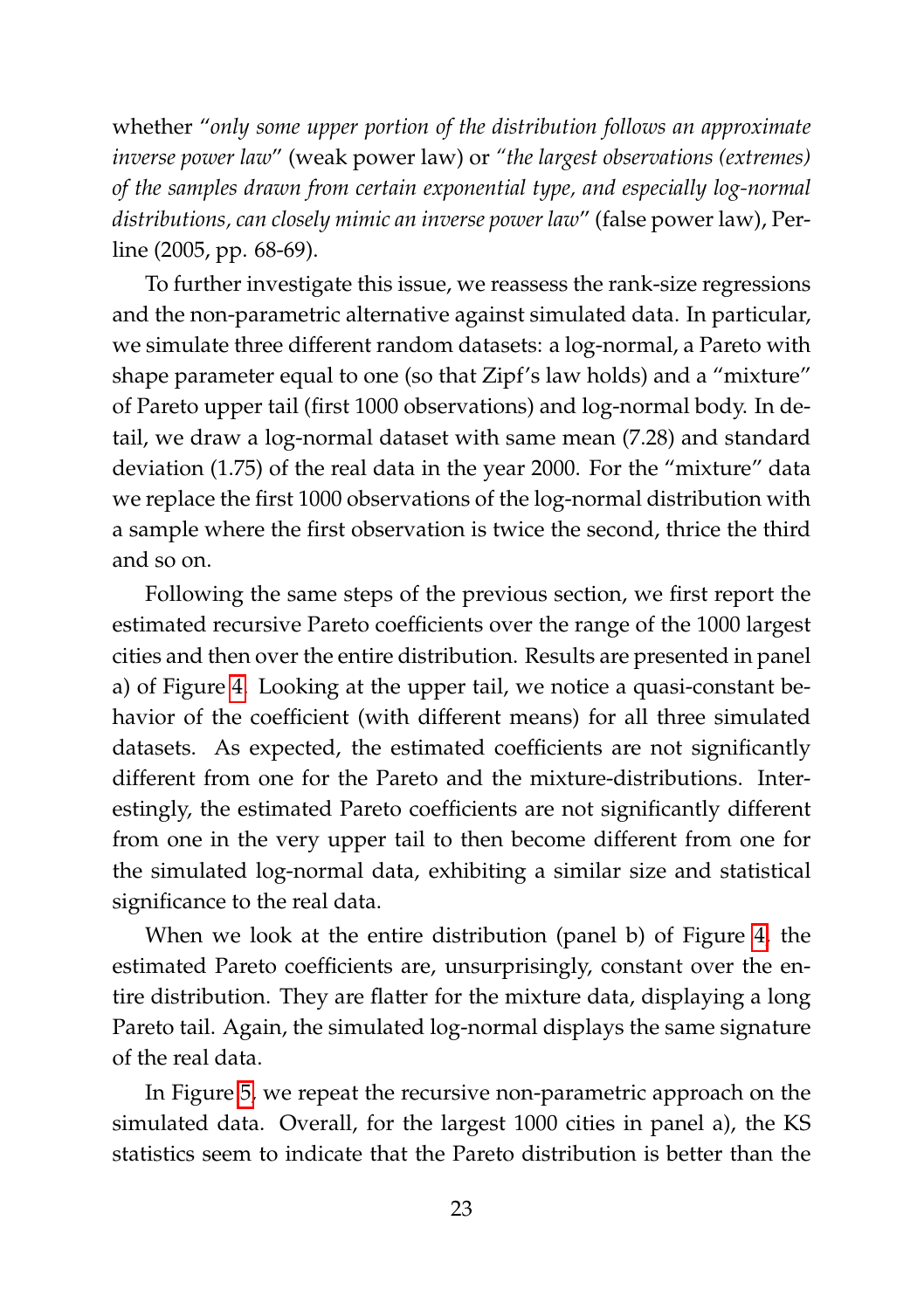log-normal, irrespective of the type of simulated distribution.

However, in the very upper tail the KS statistics for the Pareto and the log-normal are indistinguishable, just like for the real data. When we add smaller and smaller cities beyond the 1000th in panel b) of Figure [5,](#page-43-0) results show great concordance between the real data, the log-normal

and the "mixture" distribution, with the latter unsurprisingly exhibiting a longer upper tail.

Both Zipf's Law and Kolmogorov-Smirnov tests seem to highlight the simulated log-normal as the most similar to the real data. This result seems to suggest that for a portion of the upper tail, and especially the distribution of the largest cities, the log-normal may be a close representation of the real data, as well as the Pareto. This evidence, however, has to be combined with that from Kolmogorov-Smirnov tests in the previous section, where the log-normal and the Pareto could both apply to the very first observations of the upper tail (around the largest 100 cities), but when the tail is extended, only the Pareto distribution is statistically indifferent from the real data. Hence, we are unable to unambiguously establish whether the distribution of cities falls in the weak or false power law category.

## **2.4 Conclusions**

The identification of the correct city size distribution emerges from the literature as controversy with two most likely candidates: the Pareto and the log-normal distributions. Recently, some commentators (see Eeckhout, 2009, in particular) have suggested the possibility that part of this controversy may be due to the arbitrary choice of truncation of the distribution of all cities. A truncation point that is too high, or too low, may bias tests of the appropriate distribution of the upper tail. Also, a false power law may emerge when the extremes of the samples closely mimic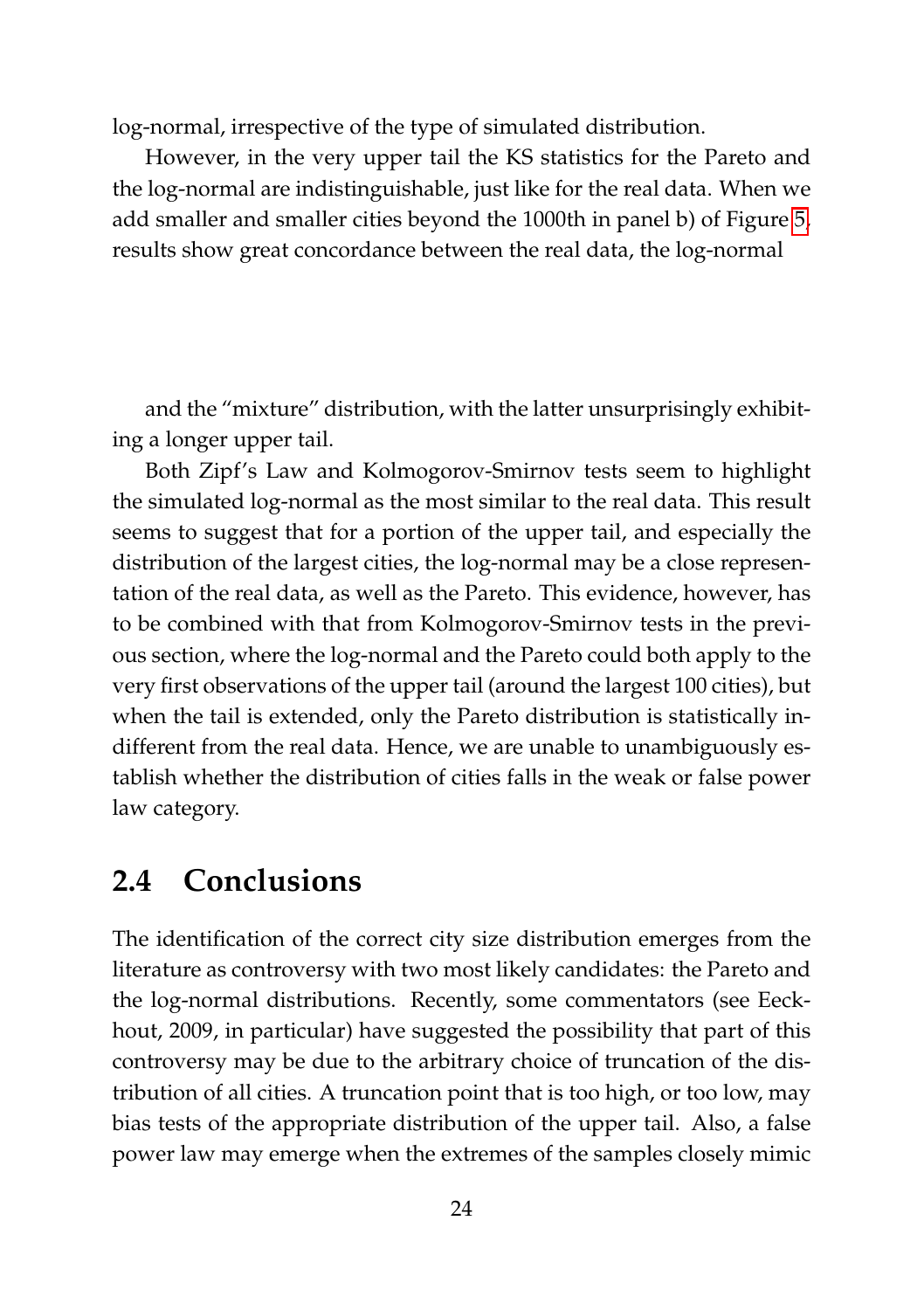<span id="page-42-0"></span>

Figure 4: Rank-Size Regressions over simulated data **Figure 4:** Rank-Size Regressions over simulated data

25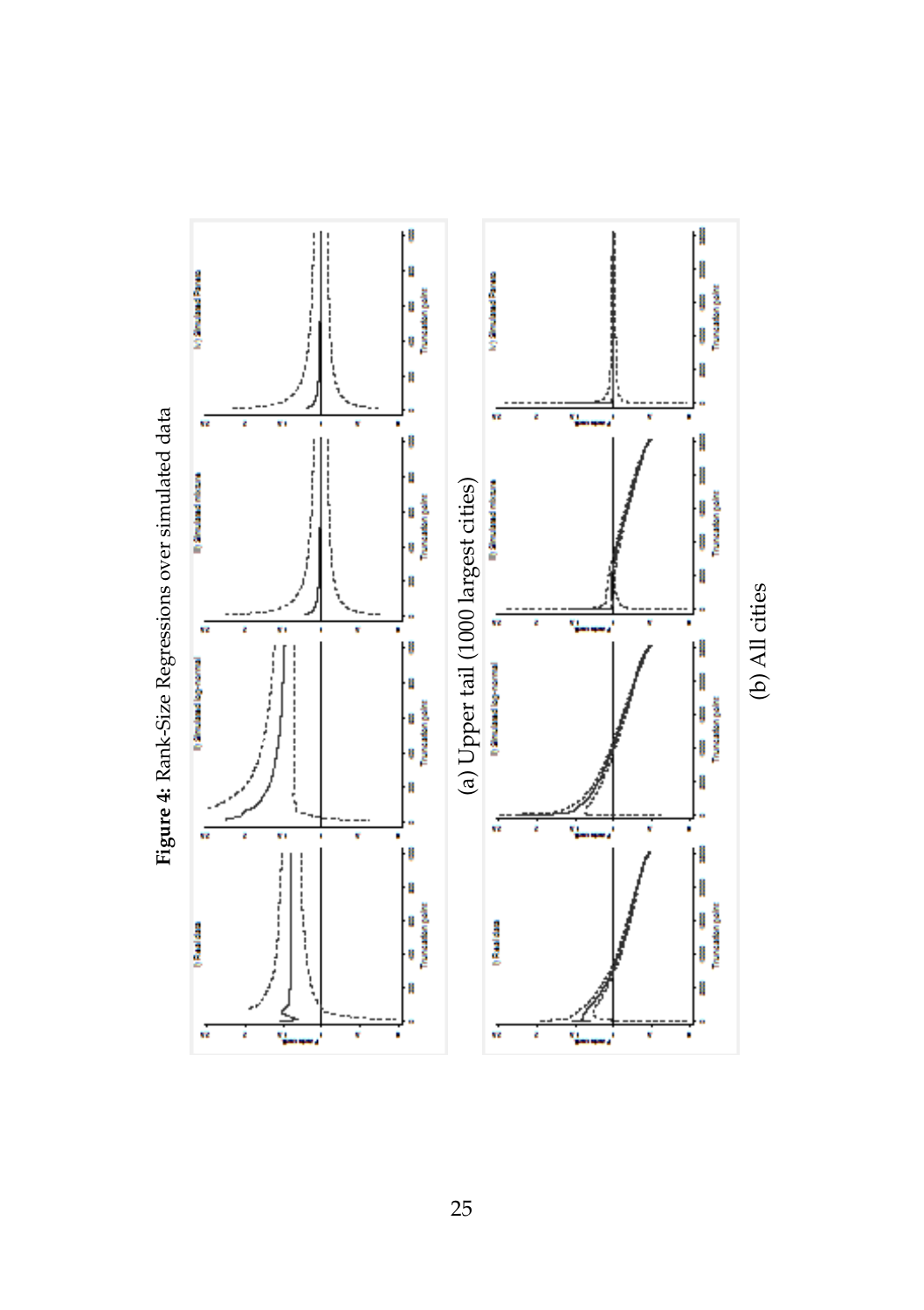<span id="page-43-0"></span>

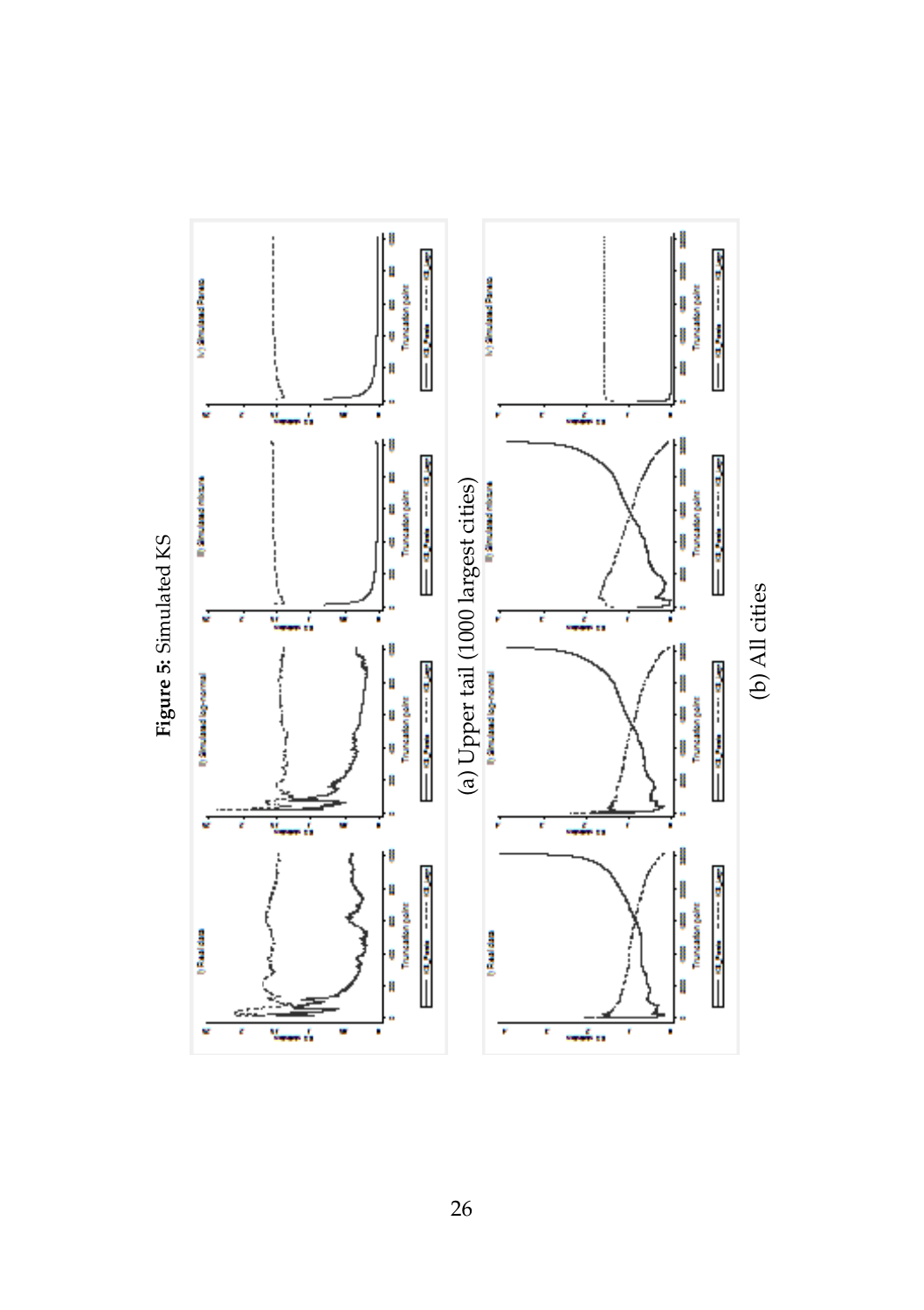an inverse power law, especially if drawn from a log-normal (Perline, 2005). Yet, this issues has been substantially overlooked in the economics literature and on the light of these facts the typical economic interpretations of the estimated Pareto coefficient lose their importance without an in depth analysis of the truncation point.

In this chapter, we investigate the city size distribution with respect to the "truncation point". In particular, we propose a recursive-truncation approach to reassess the common Zipf's Law regression and a non-parametric alternative proposed by Clauset, Shalizi and Newman (2009) against all possible truncation points of the entire distribution of cities.

Some interesting results emerge from this analysis. First, in line with previous results, we find evidence of Zipf's Law with the Pareto exponent equal to one in the very upper tail (above the largest 135 cities). However, when we start lowering the truncation point, adding smaller cities one at the time, we find that the size of Pareto coefficient first becomes statistically different from one and then starts decreasing, showing a non-monotonic behavior with respect to the truncation point. Statistically, the coefficient crosses one for different ranges of truncation points: in the upper tail and much later when the sample is truncated around the 8000th city. In this situation, we need to reject the classical Zipf's law (Pareto distribution with shape parameter equal to one) most of the time and when that estimated coefficient is equal to one, we showed that in general it lies in a region where the estimated coefficient is decreasing according to the chosen threshold. Finally, in line with Eeckhout (2004), the log-normal seems the best fit when the entire distribution of cities is considered.

The same recursive approach is also applied using the non-parametric method proposed by Clauset, Shalizi and Newman (2009). This analysis shows that the both distribution can apply to the upper portion of the distribution of cities (above around the first 100 cities). Beyond these cities, the upper tail conforms better to the Pareto distribution on the grounds of statistical significance. When the truncation point is extended to include smaller and smaller cities, it is not possible to disentangle the two on the grounds of statistical significance, but on the grounds of the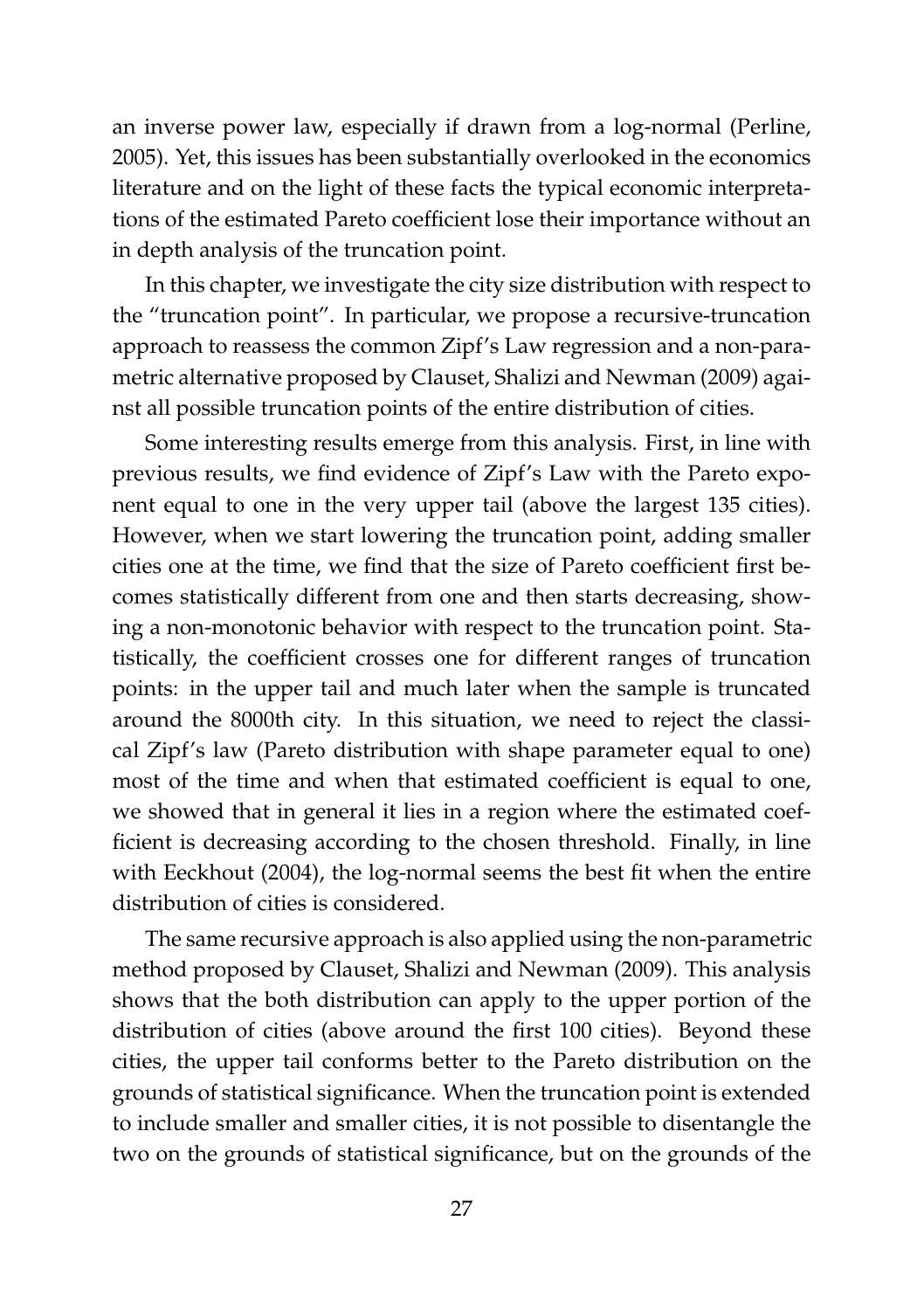size of the statistics. In general, the Pareto seems a better fit when we are close to the upper portion of the data and the log-normal seems a better fit when we approach the entire distribution. Also, the Pareto distribution seems to be longer than traditionally postulated by previous studies on the grounds of an arbitrary truncation point.

These results seem to support to the claim by Eeckhout (2009) that an arbitrary choice of the cut-off of the distribution may mislead scholars to conclude in favor of one or the other distribution. While the log-normal seems to best fit the entire sample, truncating the distribution may lead to conclude in favor of a Pareto, especially in the upper tail. Even then, however, the analysis returns a kind of non-monotonic behavior indicating that a Pareto might apply over more than one range of city sizes: in the very upper tail and when the sample is truncated mid-way to the distribution of all cities.

Finally, we assess whether the distribution of cities can potentially fall into the weak or false power law categories defined by Perline (2005). To this end, we replicate the proposed recursive rank-size and the nonparametric alternative test of city size distributions using simulated data drawn from a Pareto, a log-normal and a mixture of the two. While the rank size regressions seem to point to the distribution of cities as potentially a false power law with the log-normal simulated data displaying a remarkably similar signature to the real data, the non parametric test seems less conclusive. In this case, the size of the test statistics for the simulated log-normal and the real data are also remarkably similar in the very upper tail. Only when the tail is extended, the test seems to point again in favor of the Pareto. Hence, the non-parametric test seems unable to settle whether the distribution of cities is a weak or a false power law.

This analysis seems to provide novel methodological insights on the discrimination between alternative city size distributions and the truncation point problem. We are able to provide new and robust empirical evidence in support of the claim of Eeckhout (2009) that the conclusion in favor of the Pareto or log-normal may depend on the truncation point. Similarly, we provide further evidence of the difficulty highlighted in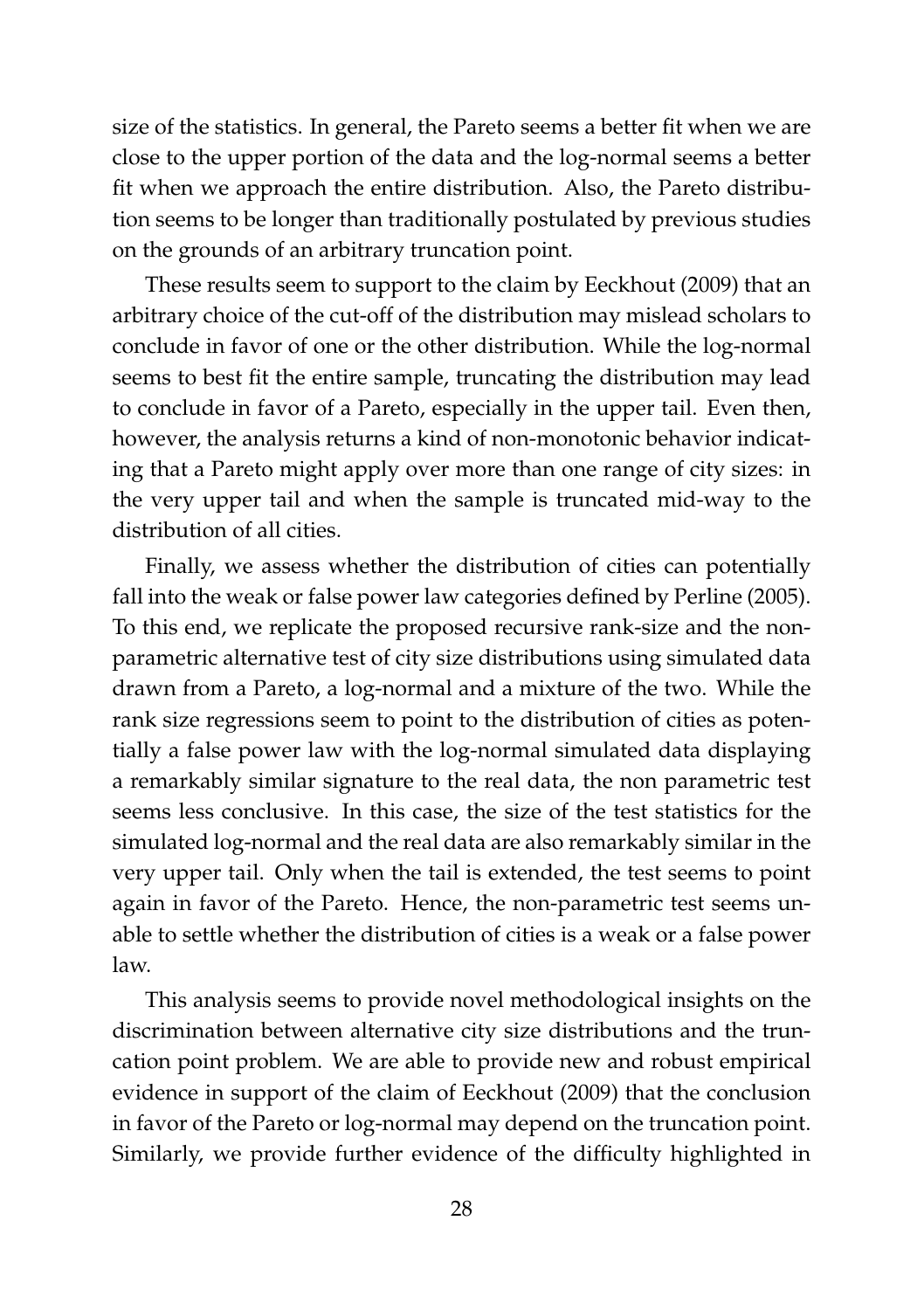part of the literature of distinguishing between the tail of a log-normal and a power law tail for the population distribution of cities. However, we also provide novel empirical evidence compared to the existing literature. In particular, our recursive rank size regressions show that Zipf's Law applies not just for the part of the distribution involving the largest cities, but also for an intermediate range of cities that is far beyond the upper tail. Importantly, this evidence is confirmed in the non-parametric analysis. Moreover, we find that the so called "upper tail" of the distribution may be considerably longer than what is traditionally found by previous studies, a result that may have interesting implications for the theoretical and policy debate related to the distribution of cities.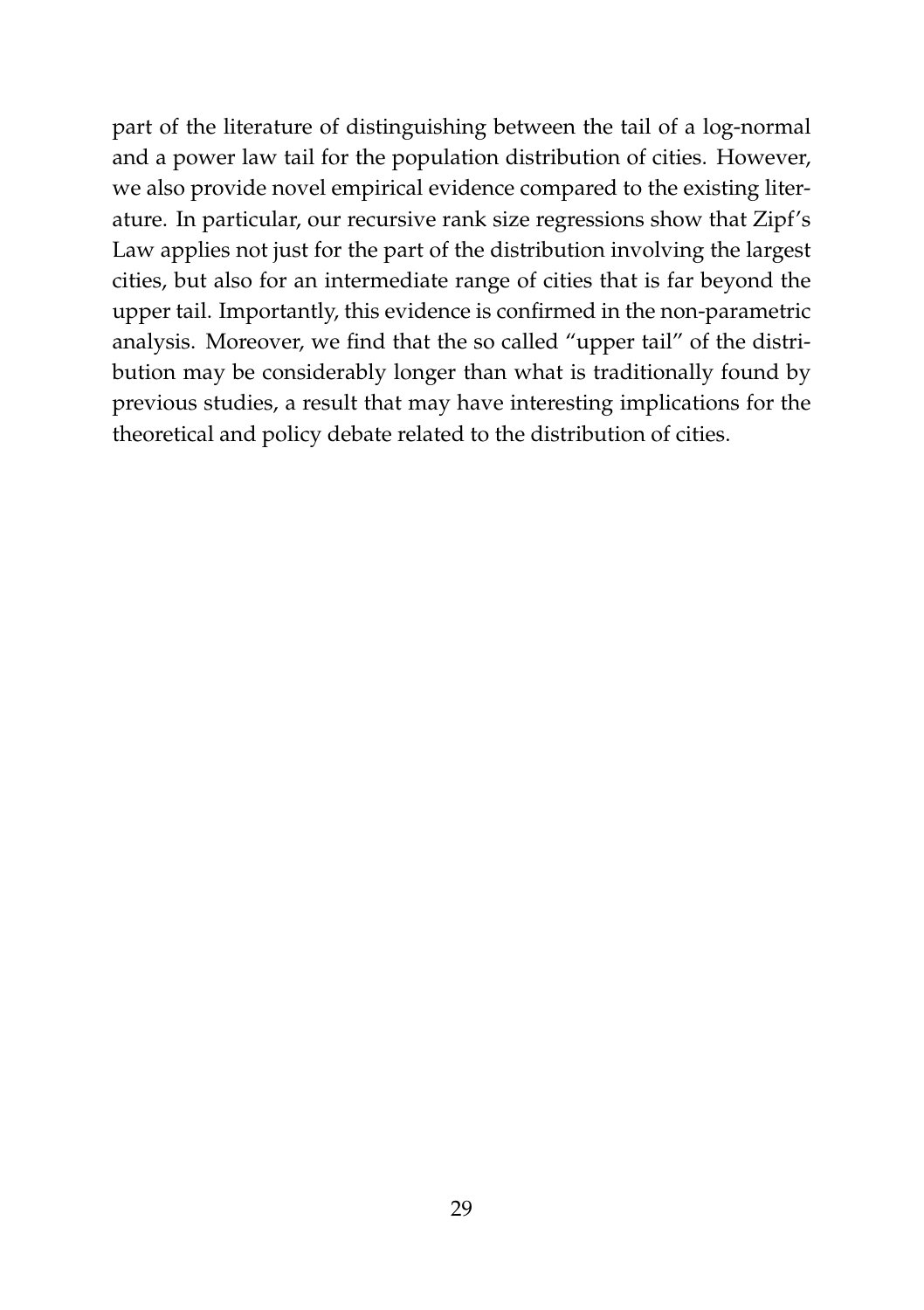## **Chapter 3**

# **Are Gibrat and Zipf Monozygotic or Heterozygotic Twins? A Comparative Analysis of Means and Variances in Complex Urban Systems**

## <span id="page-47-1"></span>**3.1 Gibrat's Law vs Zipf's Law: Preliminary Considerations**[1](#page-47-0)

#### <span id="page-47-2"></span>**3.1.1 Preface**

Cities all over the world offer an amazing variety in terms of size and growth rates. Despite these differences, systems of cities do not exhibit a

<span id="page-47-0"></span> $1$ The current chapter is a repruduction of the paper already under reviewing "Are Gibrat and Zipf Monozygotic or Heterozygotic Twins? A Comparative Analysis of Means and Variances in Complex Urban Systems", co-authored with Aura Reggiani of University of Bologna and Peter Nijkamp of VU University of Amsterdam.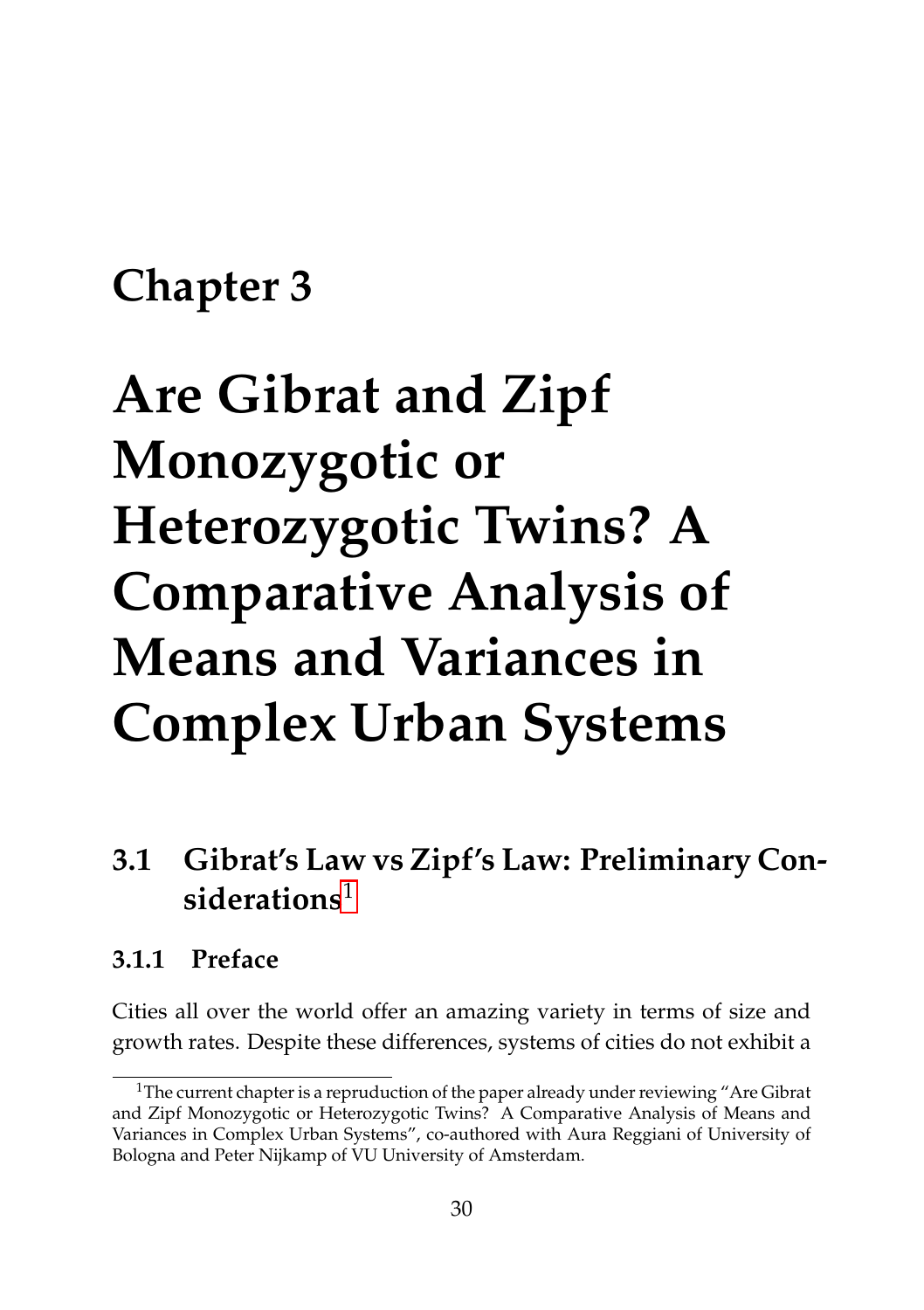random pattern, but a strict regularity in terms of urban hierarchies and inter-urban connectivity. The genesis of such hierarchical perspectives on city size and urban systems can already be found in the seminal contributions of Christaller (1933) and Lösch (1940). The validity of these frameworks has extensively been tested in subsequent statistical experiments in many countries around the world. The conceptual foundation for the existence of central place hierarchies rests on various pillars: agglomeration advantages in cities (depending on city size), smart specialization of industries (depending on scale advantages in different size classes of cities), and transportation and logistics costs (depending on distance frictions between cities or between cities and their hinterlands). Urban hierarchies and inter-urban connectivity are therefore two sides of the same coin (see Paelinck and Nijkamp 1976).

Clearly, it ought to be added that the spatial range of interurban linkages has extended drastically over recent decades. Whereas a century ago, most cities were at best part of an interlinked regional or national system, nowadays cities are often part of a globally connected network. The underlying globalisation force field is not a random system either, but strictly governed by economic efficiency determinants, in which globally connected service networks and commodity chains play a critical role (see for fundamental contributions Neal (2012), Newman (2010)). There is no doubt that we live in a highly connected world. This is highlighted in a study by Reggiani and Schintler (2005), who assert: "*Our modern world is in a continuous state of flux. Modern transport systems and the emerging new style behaviours have created an unprecedented rise in mobility, at all spatial levels. The ever rising mobility patterns apply to all types of movement work, business, shopping and leisure, as well as to freight transport. Globalisation certainly plays a key role in this dynamic framework*" (p.1). Globalization – which is defined as a broad area of increasing internationalization of markets, changing consumption patterns and shifting of industrial activities all over the world – appears to form a common denominator for consumer/user (economic) activities with an immediate impact, namely, the emergence of a highly interconnected, interdependent and complex system of networks, or the rise of a complex network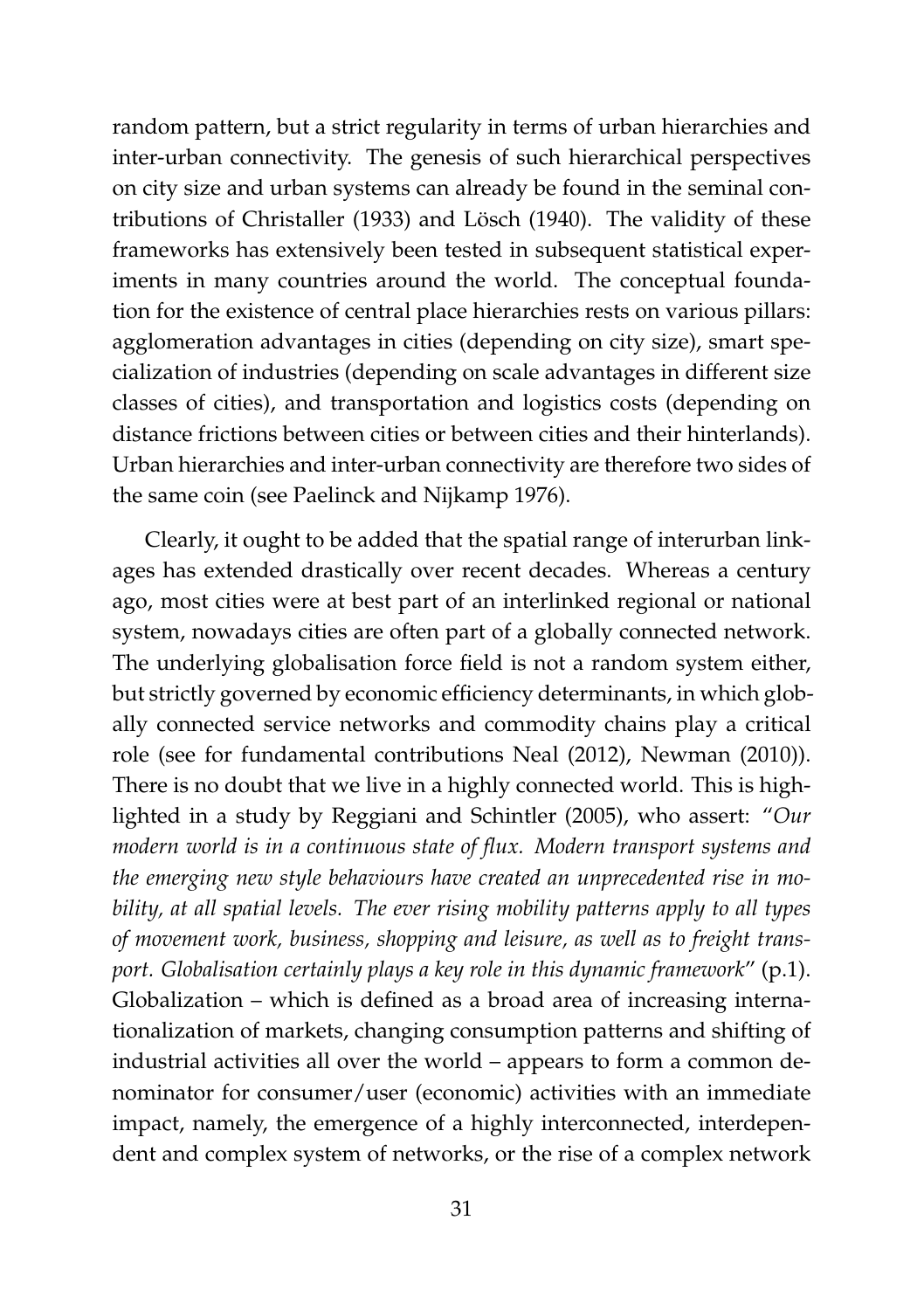society. Consequently, mobility and migration – though continuously changing – lead to the increasing phenomenon of urban agglomerations: "*Agglomeration and residential mobility of the population between different geographic locations are tightly connected to economic activities*" Eeckhout, 2004, p. 1429). Surprisingly, despite the complex evolution of current socio-economic spatial networks, two robust empirical regularities seem to hold: Gibrat's law affirming that city growth does not depend on size, and Zipf's law stating the proportionality of a given city size to its rank.[2](#page-49-0)

In the field of spatial economics, these two regularities have given rise, especially since the late '90s, to an increasing number of empirical studies, testing cities and economic growth at various spatial levels (national, regional, local), by means of Gibrat's law and Zipf's law. In the majority of urban studies, Zipf's law and Gibrat's law are generally confirmed by empirical data. For example, Eeckhout (2004) and Gonzalez-Val (2010) test the validity of both laws for all US cities: the former in the period 1990-2000, and the latter over the period 1900-2000; Ioannides and Overman (2003) and Gabaix and Ioannides (2004) examine Gibrat's and Zipf's laws in the US metropolitan areas over the same period (1900- 1990); and Giesen and Suedekum (2011) investigate both these laws, by considering a sample of German cities with a population greater than 100,000 in the period 1975-1997. In contrast, only a few studies seem to reject these two empirical regularities, in particular, Black and Henderson (2003), who reject Gibrat's law over a sample of US metropolitan areas in the period 1900-1990, and Gonzalez-Val et al. (2012), who in their study of all cities in the US, Italy and Spain over the 20th century, find weak evidence of Gibrat's law. These contrasting results have prompted a continuous debate in the literature, on the (non)validity of Gibrat's law and/or Zipf's law. In this context, recent work has shown that Gibrat's law can be generalized, in the sense that only the mean of the city growth

<span id="page-49-0"></span><sup>&</sup>lt;sup>2</sup> Another way to refer to Zipf's Law is a Pareto distribution, with a shape parameter equal to 1. It is investigated using the so-called rank-size rule. We note here that the slope coefficient of the rank-size rule represents the inverse form of the parameter of the conventional Pareto distribution. For more details, we refer inter alia to Adamic (2000) and Parr (1985). In this chapter we refer to Zipf's law (Zipf's distribution), when the rank-size coefficient is exactly equal to 1. In all the other cases we refer to the rank-size rule (rank-size distribution).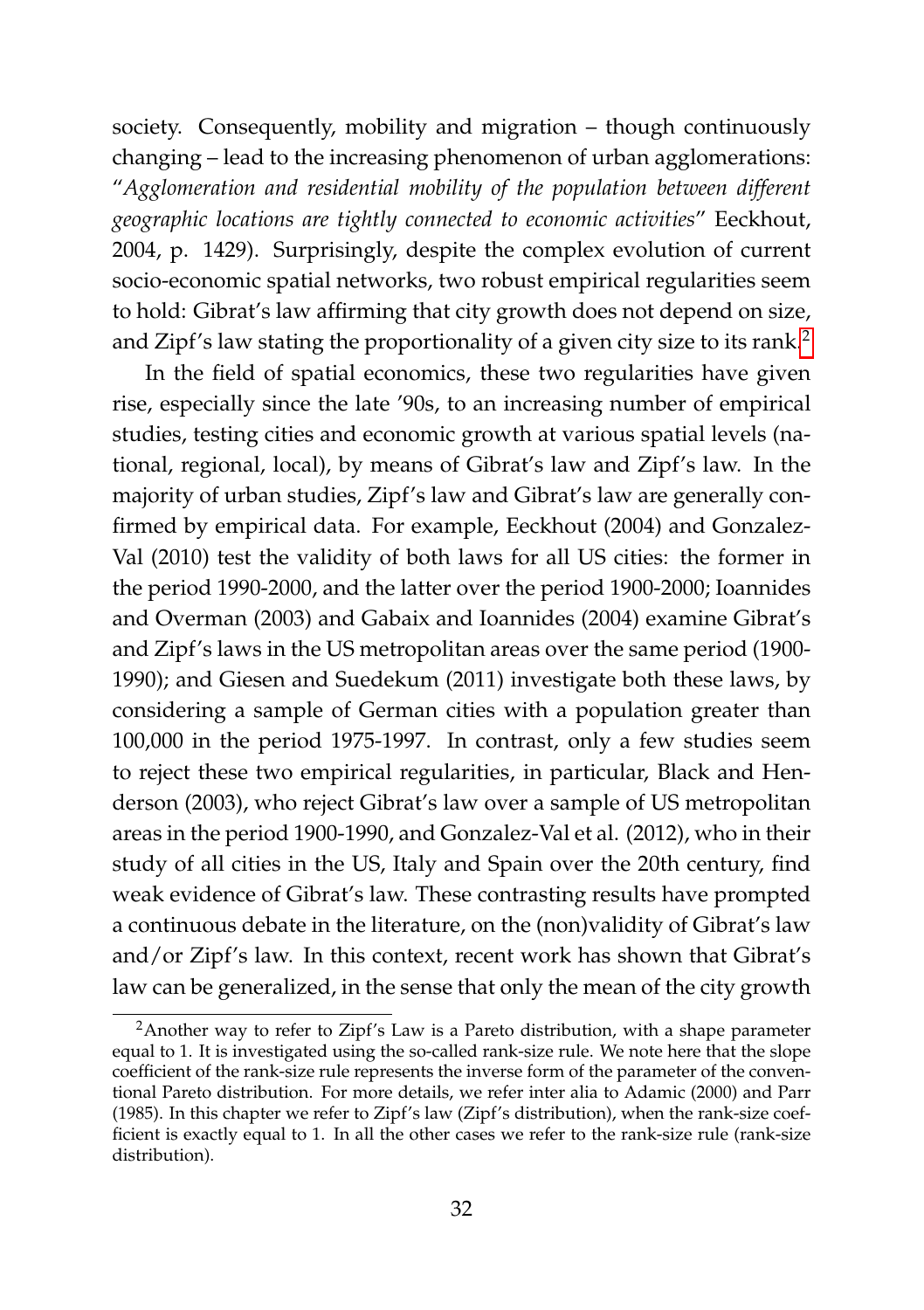is independent from city size, while its variance can change according to size (Cordoba, 2003). Gibrat and Zipf have offered strong evidence on population dynamics and hierarchies, respectively, boiling down to simple modeling perspectives on the evolution of urban systems in a given country.

These two laws are often analyzed together, given their possible complementarity. Indeed, Champernowne (1953) and Simon (1955) have shown that rank-size distributions arise naturally, if Gibrat's law is satisfied. Gabaix (1999) has demonstrated that Gibrat's law leads to a Zipf distribution, while Cordoba (2003) argues that a weak version of Gibrat's law leads to more general rank-size distributions. Clearly, the question emerges whether Zipf's law (or its more general rank-size rule) is only a static version of the more dynamic Gibrat's law. Strictly speaking, it might be hypothesized that Zipf's law and the rank-size rule show features of monozygotic twins, while Zipf's law and Gibrat's law show features of heterozygotic twins, as the latter law is able to reveal distinct modeling outcomes, even though in equilibrium it expresses identical fundamental characteristics. A test of this proposition calls for evidencebased research.

Starting from these considerations, the present chapter aims to answer the following research question: can (a generalisation of) Gibrat's law allow us to infer Zipf's law and vice versa, by empirically analyzing the link between these two laws, in the context of urban growth, and, in particular, the dynamics of city size distributions? In this framework, particular attention will be paid to the role of the mean and variance of the city population as a key indicator for assessing the validity (or non-validity) of the generalised Gibrat's law. Consistently with Eeckhout (2004), we focus our empirical investigation on the entire city size distributions of five selected countries (Botswana, Germany, Hungary, Luxembourg and Malta) and not only on the upper tail, $3$  as other studies have done (see among others, Giesen and Suedekum, 2011; Guerin-Pace,

<span id="page-50-0"></span><sup>3</sup>Eeckhout (2004) shows that if the city growth does not depend on city size "*then the estimated OLS coefficient of the so-called rank-size rule varies depending on the truncation city size, i.e. the inclusion of smaller (larger) cities in the sample, leads to a smaller (larger) coefficient*" (Fazio and Modica, 2012, p. 3).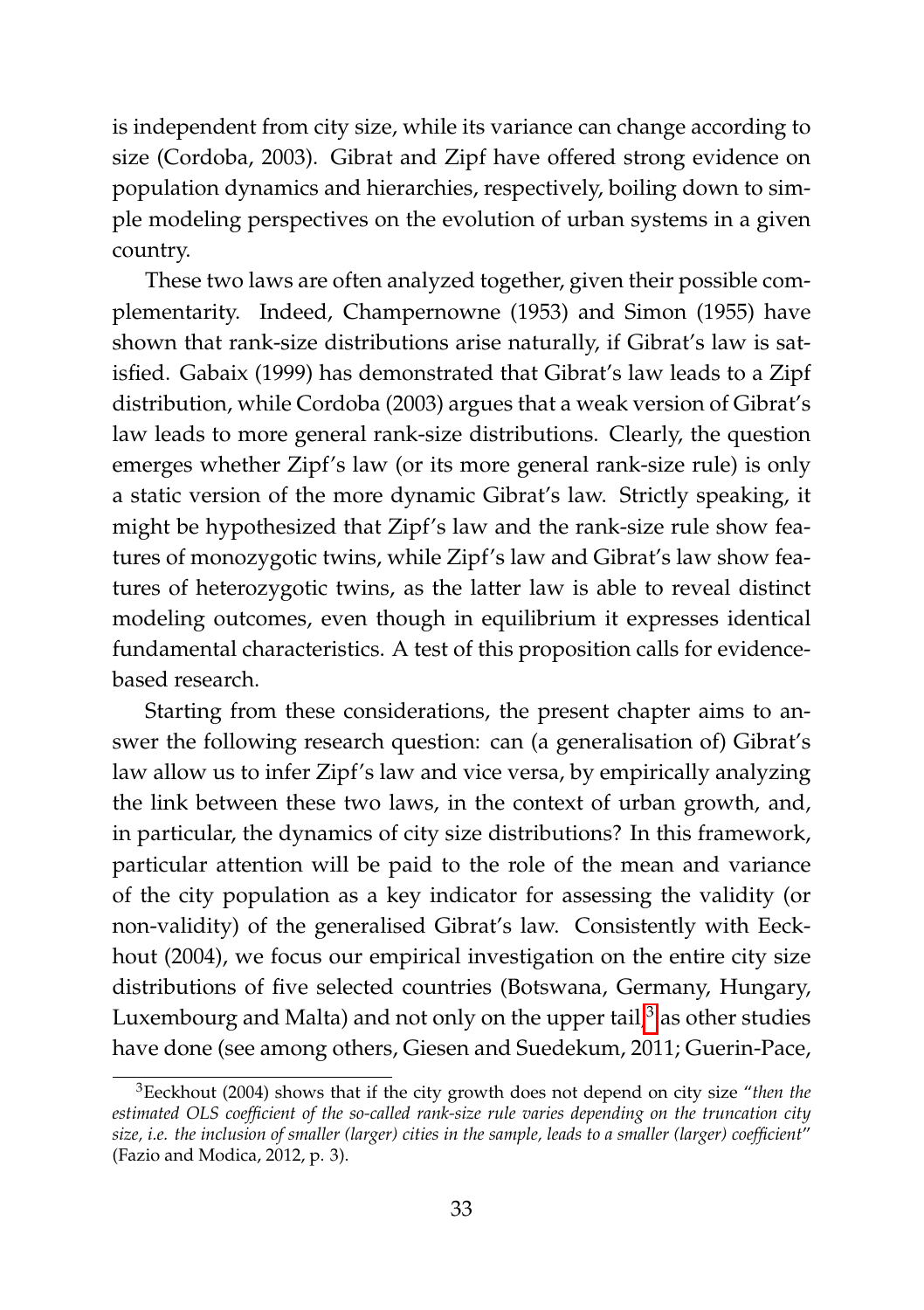1995; Rosen and Resnick, 1980 and Soo, 2005). First, we are able to find evidence of the existence of Gibrat's Law for three out of the five preselected countries; we then test the empirical relationship between the (generalised) Gibrat's law and Zipf's law, by considering the dynamics of the hierarchical structure of the various city systems, on the basis of the mean and variance indicators.

The chapter is then organised as follows. In this section (Section [3.1\)](#page-47-1), we first summarise Gibrat's law (Subsection [3.1.2\)](#page-51-0) and Zipf's law (Subsection [3.1.3\)](#page-53-0); we then address the literature on the relationship between these two laws (Subsection [3.1.4\)](#page-55-0). This short review constitutes the basis for constructing our empirical analysis aimed at testing Gibrat's law vs Zipf's law in specific case studies. Section [3.2](#page-59-0) describes the rationale underlying the selection of the five countries under analysis (Subsection [3.2.1](#page-59-1) and [3.2.2\)](#page-60-0), by focusing on their different spatial economic characteristics and related statistics (Subsection 2.3), while subsequent sections illustrate the results of the empirical analysis devoted to testing Gibrat's law (Section [3.3\)](#page-63-0), as well as the link between Gibrat's law and Zipf's law (Section [3.4\)](#page-71-0). The chapter concludes with some methodological considerations and directions for future research (Section [3.5\)](#page-82-0).

#### <span id="page-51-0"></span>**3.1.2 Gibrat's Law**

In 1931, Gibrat observed that the growth rate of a citys population does not depend on the size of the city. In other words, although cities can grow at different rates, no systematic behaviour exists between their growth and their size, so that, according to Gibrat (1931), we cannot affirm that larger cities grow faster than smaller ones or vice versa. More formally, we can say that a log-normal distribution (or Gibrat distribution) arises (if certain conditions hold) "*as the limiting distribution of the product of positive random variates and the number of terms in the product tends to infinity*" (Chesher, 1979, p. 403). Analytically, we can write the following logarithmic expression, as in Steindl (1968):

<span id="page-51-1"></span>
$$
\log P(t) = \log P(0) + \varepsilon(1) + \varepsilon(2) + \ldots + \varepsilon(T) \tag{3.1}
$$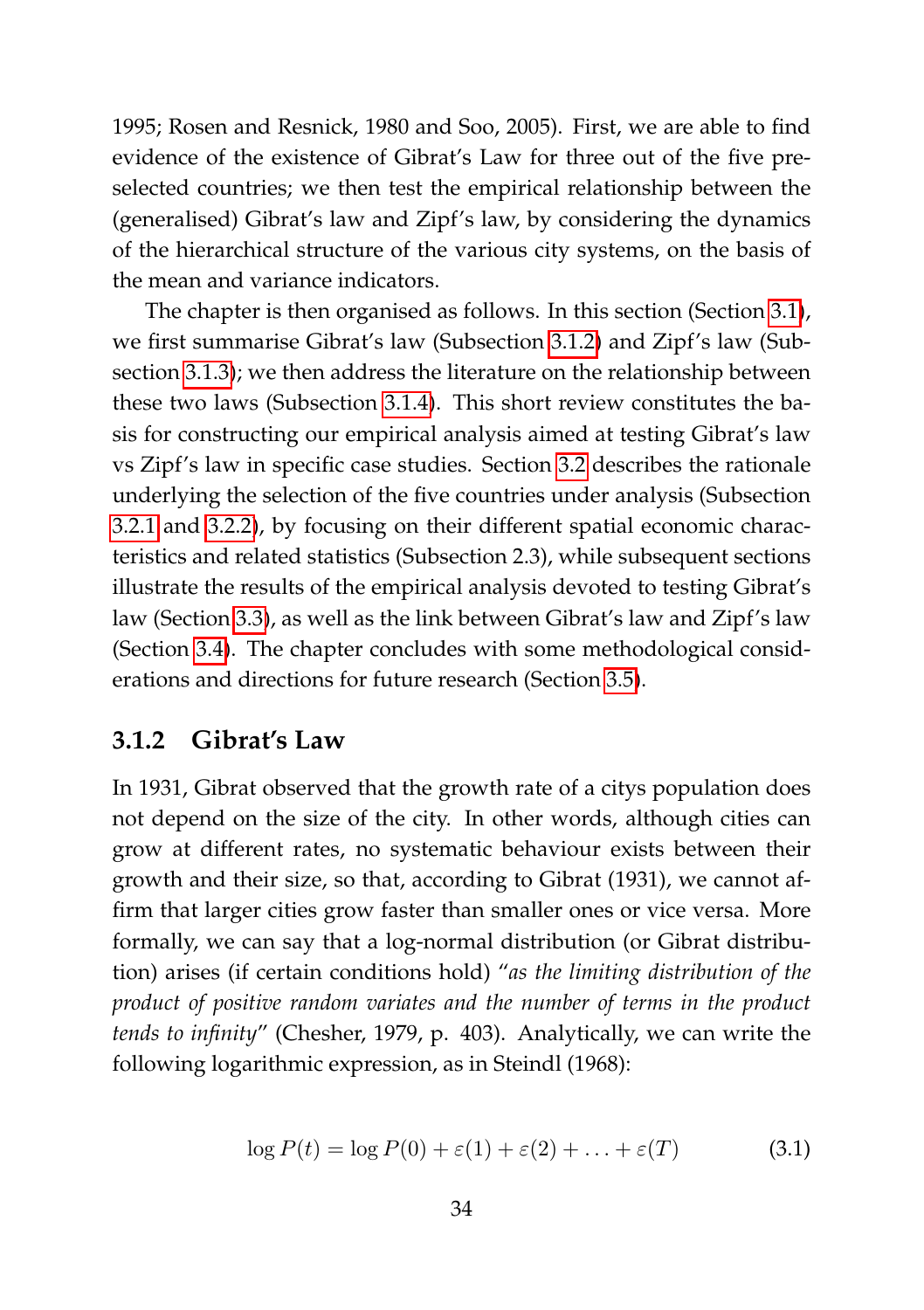where  $P(t)$  is the size of a certain city at time t,  $P(0)$  is the initial population, and  $\varepsilon(t)$  is a random variable (indicating random shocks), i.i.d random variable with mean  $\mu$  and variance  $\sigma^2$ . Equation [\(3.1\)](#page-51-1) identifies the logarithm of the size of a given city as the sum of the initial size and past growth rates. It should be noted that this stochastic process leads to the log-normal distribution (1) of the variable  $P(t)$ , only if a sufficiently strong condition holds, namely, the law of proportionate effect. This law can now be interpreted as follows: "*A variate subject to a process of change is said to obey the law of proportionate effect if the change in the variate at any step of the process is a random proportion of the previous value of the variate*" (Chesher, 1979, p. 403). The implication of Gibrat's law is that the growth processes of cities have "*a common mean (equal to the mean city growth rate) and a common variance*" (Gabaix, 1999, p. 741), that is both the mean and variance have to be independent from the size of the cities.

In economic terms, the above formula means that, if we impose noise on a process, after a certain (long) time, the deterministic pattern generated by some fundamental structural variables appears again. This is important, if we want to build models close to empirics; and hence: "*economic models that explain city size distribution by relying on characteristics of hierarchies between cities, demand supply curves, technological considerations, and the like are at best incomplete if they fail to satisfy Gibrat's law in the end*" (Gabaix, 1999, p. 742).

However, Gibrat's law is only a part of the story. Indeed, this law is related to the rank-size rule, and, in particular, to Zipf's law. The link between the two regularities has been widely debated, because the proportionate growth rate process (Gibrat' law) gives rise, as Gibrat (1931) stated, to the log-normal distribution (see (1)); the proportionality of the size to the rank (Zipf's law, or the more general rank-size rule) is associ-ated, instead, with a Pareto<sup>[4](#page-52-0)</sup> distribution. Yet many studies have shown that a random growth process can generate power laws<sup>[5](#page-52-1)</sup> (see Richardson, 1973, for a review).

<span id="page-52-0"></span><sup>&</sup>lt;sup>4</sup>Note that the slope coefficient of the rank-size rule represents the inverse form of the parameter of the conventional Pareto distribution. See, for more details, Adamic (2007) and Parr (1985).

<span id="page-52-1"></span><sup>5</sup>The Zipf distribution is a particular distribution of the power law family.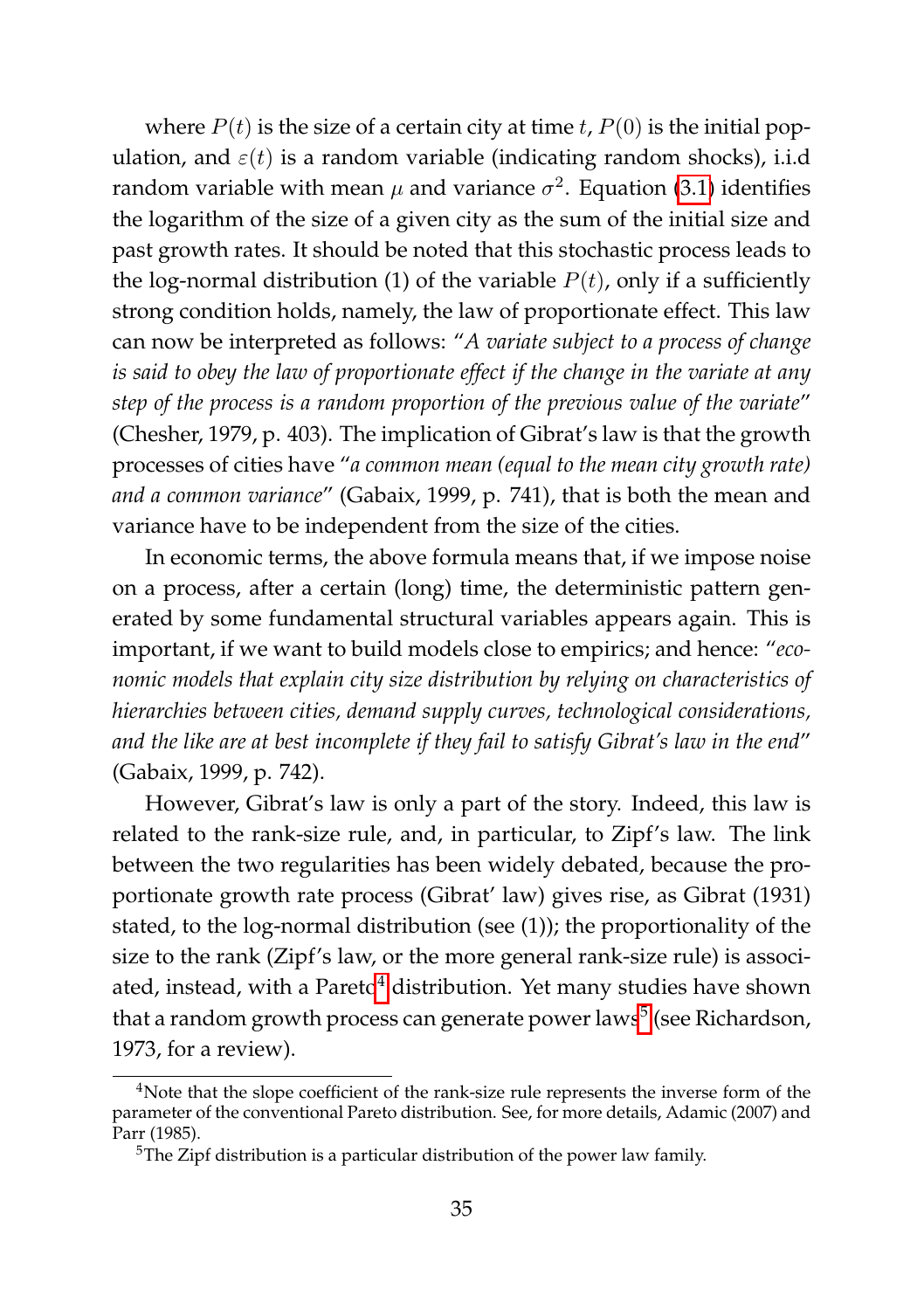In the scientific literature, the link between a log-normal and Pareto distribution is still a matter of controversy. According to several authors, the Gibrat (log-normal) process can generate Zipf's law only at the upper tail distribution (see e.g. Blank and Solomon, 2000; Eeckhout, 2004, 2009; Levy, 2009), as already outlined by Parr and Suzuki in 1973 (p. 343): "*truncation of the log-normal at an appropriately high level enables the truncated portion to be regarded as not significantly different from the rank-size distribution. Furthermore: these distributions all belong to the same family and in the upper tail are similar and consistent with the rank-size rule. Lower parts of these distributions, however, often exhibit significant differences and frequently do not conform to the rank-size rule*" (Carrol, 1982, p. 5). However, Gabaix (1999) has shown that the presence of an infinitesimally small barrier, on an identical growth process across sizes, necessarily leads to a Zipf distribution (see also Subsection 1.4 below). Against this methodological background, we briefly review in the next section the formal definition of Zipf's law and its spatial economic interpretations.

#### <span id="page-53-0"></span>**3.1.3 Zipf's Law**

The second well-known spatial regularity is given by the so-called Zipf's law (on the basis of a first study by Auerbach<sup>[6](#page-53-1)</sup> in 1913). In 1949*,* Zipf observed and established that the sizes of the cities in a country are proportional to their rank. This means that for example, in Botswana, the size of Gaborone is roughly twice the size of Francistown, the second largest city, three times the third largest city, Molopolole, and so on. Formally, this can be written as:

<span id="page-53-2"></span>
$$
P = KR_i^{-\rho} \tag{3.2}
$$

Equation [3.2](#page-53-2) is known as the rank-size rule and is usually expressed in logarithmic form, as follows:

<span id="page-53-3"></span>
$$
\log P_i = \log K - \rho \log R_i \tag{3.3}
$$

<span id="page-53-1"></span><sup>6</sup>"*The population of a city is inversely proportional to the number indicating its rank among the cities of a given country*" (Auerbach, 1915, p. 384).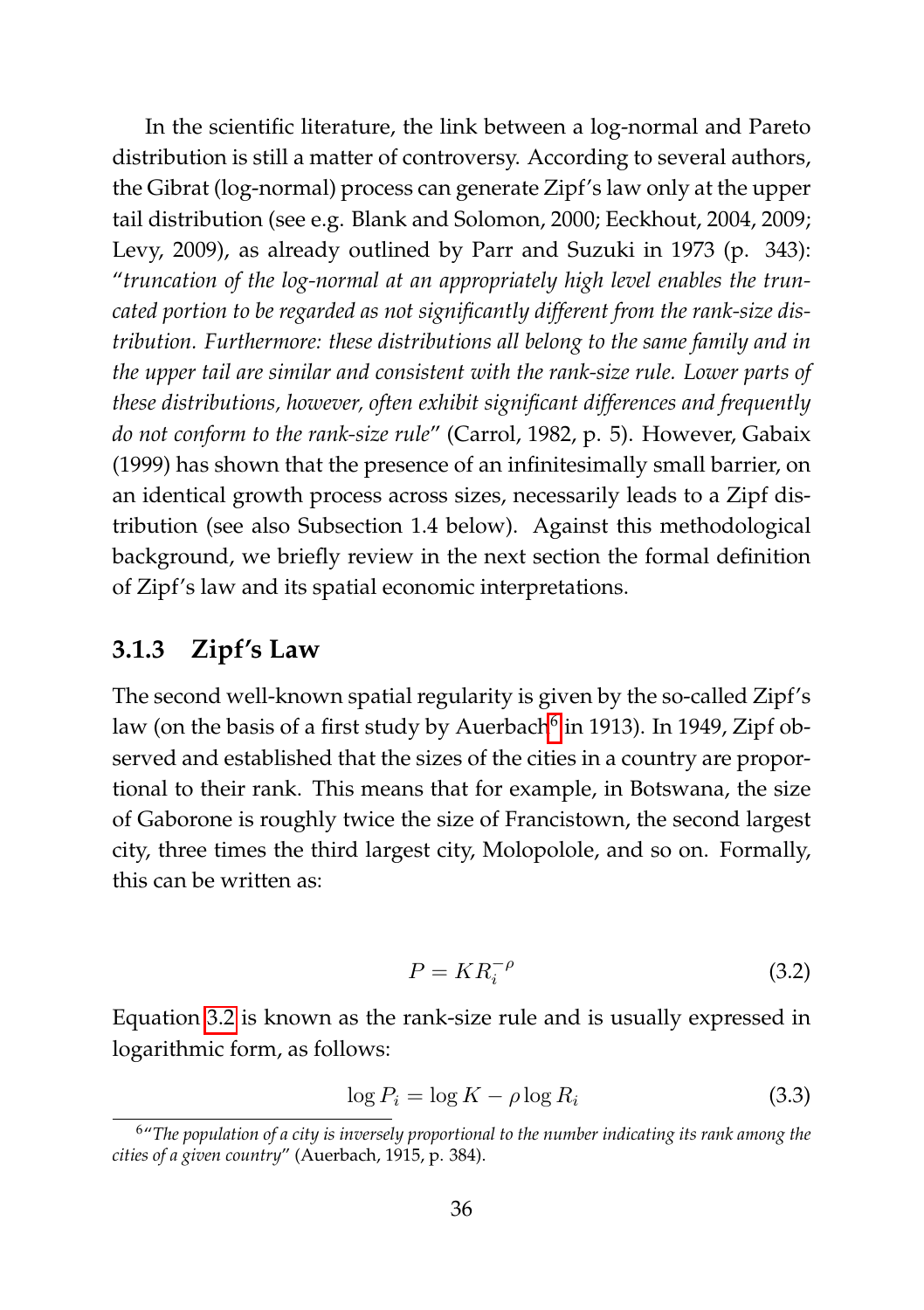where  $P_i$  is the population of city i,  $R_i$  is the rank of the ith-city and K is a constant. Zipf's law holds precisely, when the coefficient  $\rho$  is equal to one.<sup>[7](#page-54-0)</sup> Several interpretations of the Zipf coefficient,  $\rho$ , have been proposed in the literature. In principle, the  $\rho$ -coefficient can be seen as an indicator of the hierarchical degree of a system of cities (Singer, 1930). In fact the  $\rho$ -coefficient measures how unequal the city distribution is: the higher the  $\rho$ -coefficient, the more unequally distributed is the city system. On the contrary, the smaller the value of  $\rho$ , the more even is the system of cities (in the extreme, when  $\rho = 0$ , we have a very even system of cities all of the same size; when  $\rho = \infty$ , instead, we have only one city hosting the entire population). Related to this interpretation, Singer (1930) considers this  $\rho$ -coefficient as an index of metropolisation; in particular, this author affirms that the higher the  $\rho$ -coefficient, the more important is the urban land value. In the same vein, Parr (1985) shows the existence of a U-shaped pattern of the Pareto coefficient (the counterpart of the  $\rho$ -coefficient) over time; he establishes a link between the overall level of development and the degree of metropolisation, that is, the more developed a country, the greater will be the degree of metropolisation. Interestingly, Parr (1985, p. 208) argues: "*the process of concentration is facilitated by (and ultimately dependent on) improved interurban and interregional transportation*". Against this background, Brakman et al. (2001) interpret  $\rho$  as an indicator of industrialisation and agglomeration economies, while more recently, Reggiani and Nijkamp (2012) have considered the urban structure in a country as a socio-economic connected network and interpret  $\rho$  as an indicator of economic devel-opment by comparing it with the connectivity degree distribution<sup>[8](#page-54-1)</sup> in a network<sup>[9](#page-54-2)</sup>

<span id="page-54-1"></span><span id="page-54-0"></span><sup>&</sup>lt;sup>7</sup>Notice that here  $\rho = 1/q$  of the previous chapter.

<sup>8</sup> "*The degree distribution,* P(k)*, gives the probability that a selected node has exactly k links*" (Barabasi and Oltvai, 2004, p.102).

<span id="page-54-2"></span><sup>&</sup>lt;sup>9</sup>In particular, Reggiani and Nijkamp (2012) show the following: high values of the connectivity degree distribution  $(> 3)$  match a random network, which corresponds to a homogeneous urban setting, characterized by low values of  $\rho \, \langle \, \langle 0.5 \rangle$ . Vice versa, small values of the connectivity degree distribution  $(< 0.5)$  indicate a hub configuration in the network, which corresponds to a high urban heterogeneity, expressed by a value of  $b > 1$ .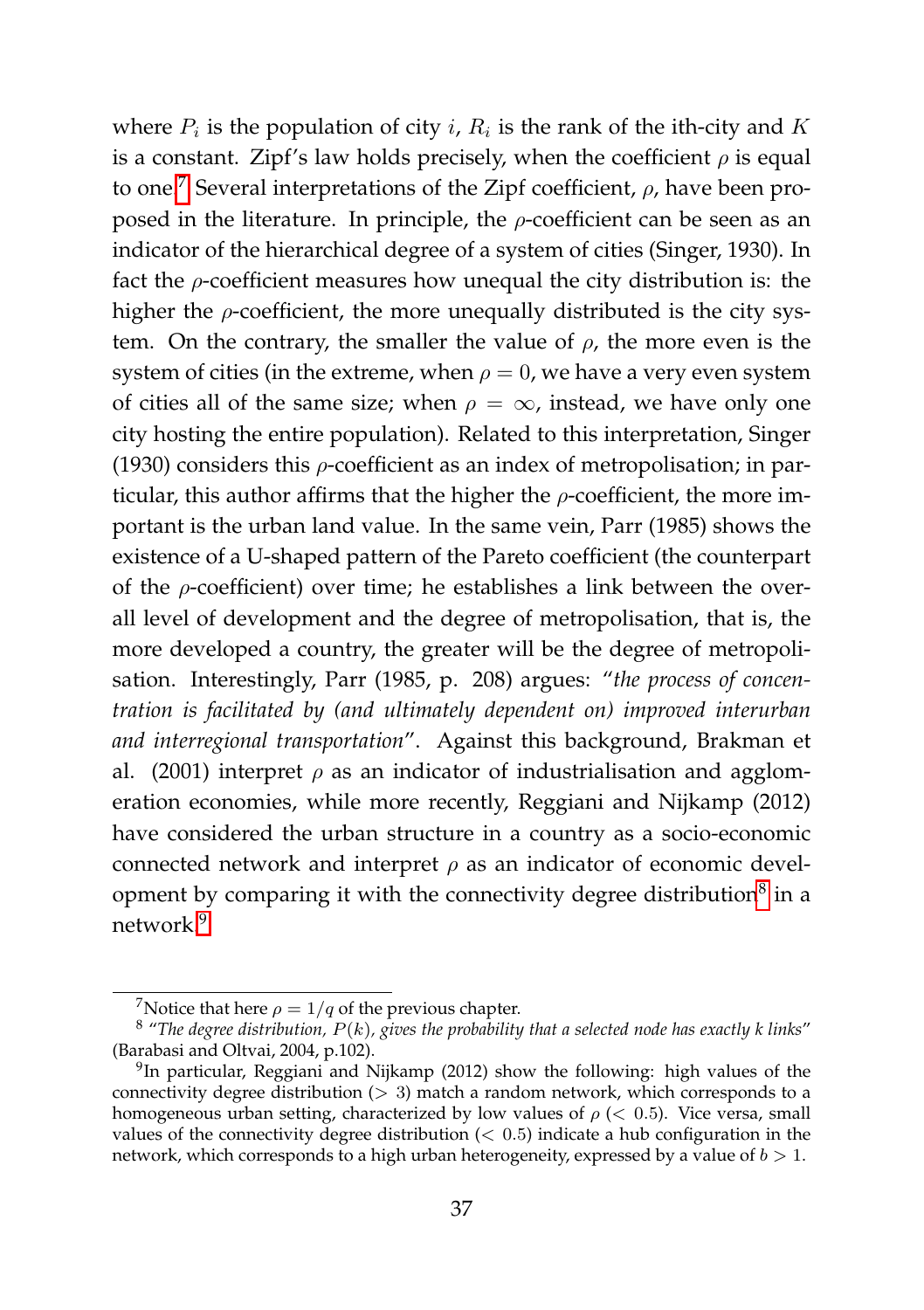In summary, Gibrat's law expresses the growth process of a certain variable (firm, city, income, wealth, etc.), independent of its size, while Zipf's law presents the static relationship of the size of this variable with its rank. The main concern in the literature has been whether and how Gibrat's law and Zipf's law are mutually linked, for example, by means of the same formal model of the size distribution of the variable in hand, within a given urban-spatial system. In the next section, we briefly outline the main methodological challenges which constitute the basis for our subsequent empirical analysis.

#### <span id="page-55-0"></span>**3.1.4 The Relationship between Gibrats Law and Zipfs Law**

"*It has long been noted, in economics since at least Champernowne (1953),..., that random growth process could generate power laws*" (Gabaix, 1999, p. 741). The debate on the two distributions is still very alive, mainly because it is a difficult task to identify the most discriminating between these two, at least in the upper tail of the distribution (Perline, 2005). As mentioned in Subsection [3.1.1,](#page-47-2) both are similar and consistent with the rank-size rule in the upper tail (Carrol, 1982).

Many arguments have been put forward in the literature for explaining distinct variations between these distributions. Here, we focus on stochastic models, "*perhaps the most influential theories bearing upon the rank-size problem*" (Carrol, 1982, p. 5). The stochastic approach mathematically derives certain distributions of city size by starting from a given stochastic process; more precisely, these models postulate that different distributions arise as the result of steady state outcomes of different stochastic processes describing the underlying economic forces (Steindl, 1968). In particular, these models postulate that rank-size regularities are the steady-state equilibria of the law of proportionate effect, namely Gibrat's law. Then proportional growth can explain the Pareto/Zipf distribution. In this section, we review the main models which have influenced subsequent studies; for an extensive review, the reader can consult Carrol (1982) and Suarez-Villa (1988).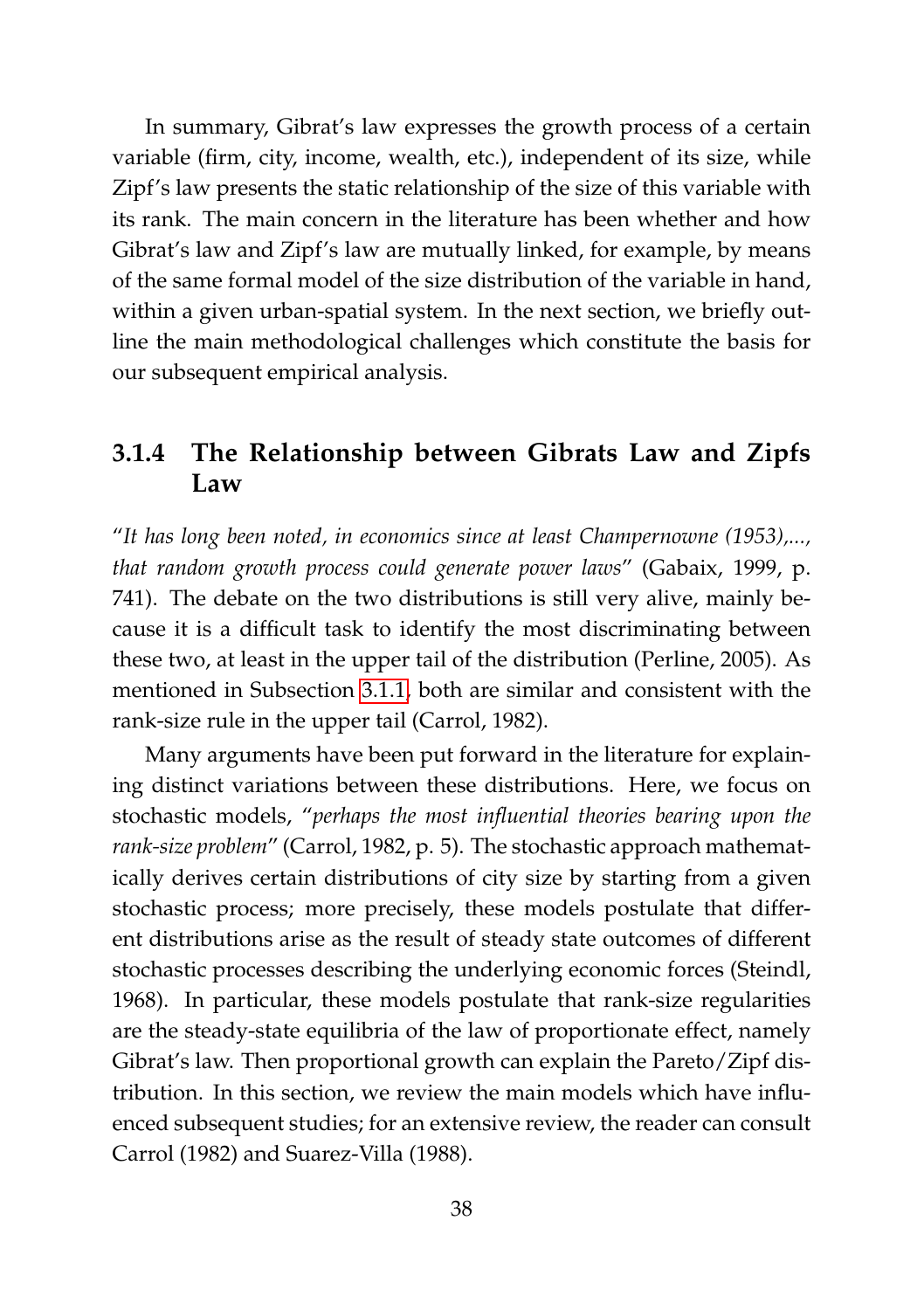Champernowne (1953) presents a model on income distribution (this can be adapted to city size as well) based on the stochastic process from Markov chains.<sup>[10](#page-56-0)</sup> The model takes into consideration a stochastic matrix, namely, a matrix where all probabilities of transition from a class of income to another are reported. Furthermore, the model makes the assumption of a constant number of incomes through time: "*Under these circumstances, and provided certain other conditions*[11](#page-56-1) *are satisfied, the distribution will tend towards a unique equilibrium distribution dependent upon the stochastic matrix but not on the initial size*" (Champernowne, 1953, p. 318). This model is able to explain the Pareto distribution for income size.

Simon (1955) proposes, instead, an interesting study on the class of skew distribution functions. He shows how a preferential attachment process, that is a law of proportionate effect with a constant probability that new small units enter at any time in the process, leads to a class of skewed distributions, incorporating among them both the Pareto and log-normal distribution.

Gabaix (1999, p. 750) presents a model with a random walk with a small barrier "*and, more interestingly, that, as the barrier become lower, the exponent (of the Pareto distribution) converges to 1. So, in essence, all we need is an infinitesimally small barrier, to ensure that the steady state distribution will be Zipf*". Thus, Gabaix's model shows that a proportional growth process can lead to an exact Zipf distribution.

All of the above mentioned studies have provided one important contribution to the literature: under plausible conditions, $12$  a proportionate growth process can lead to a Pareto/Zipf distribution. In summary, Champernowne's model (1953) established that a proportional growth process leads to the limit of a Pareto distribution. Simon's model (1955) generalises Champernowne's results, proving that Gibrat's law can lead to different skewed distributions, one of which is Pareto. Finally, Gabaix

<span id="page-56-1"></span><span id="page-56-0"></span><sup>10</sup>Recall that Gibrat's law can be interpreted as a Markov process.

 $11$ In particular, the stability condition used in this model implies a quite unrealistic negative expected value of a change in income (Steindl, 1968).

<span id="page-56-2"></span> $12$ In particular, a) negative expected change of income in Champernowne (1955); b) steady inflow of new and small cities in Simon (1955); and c) lower barrier for Gabaix (1999).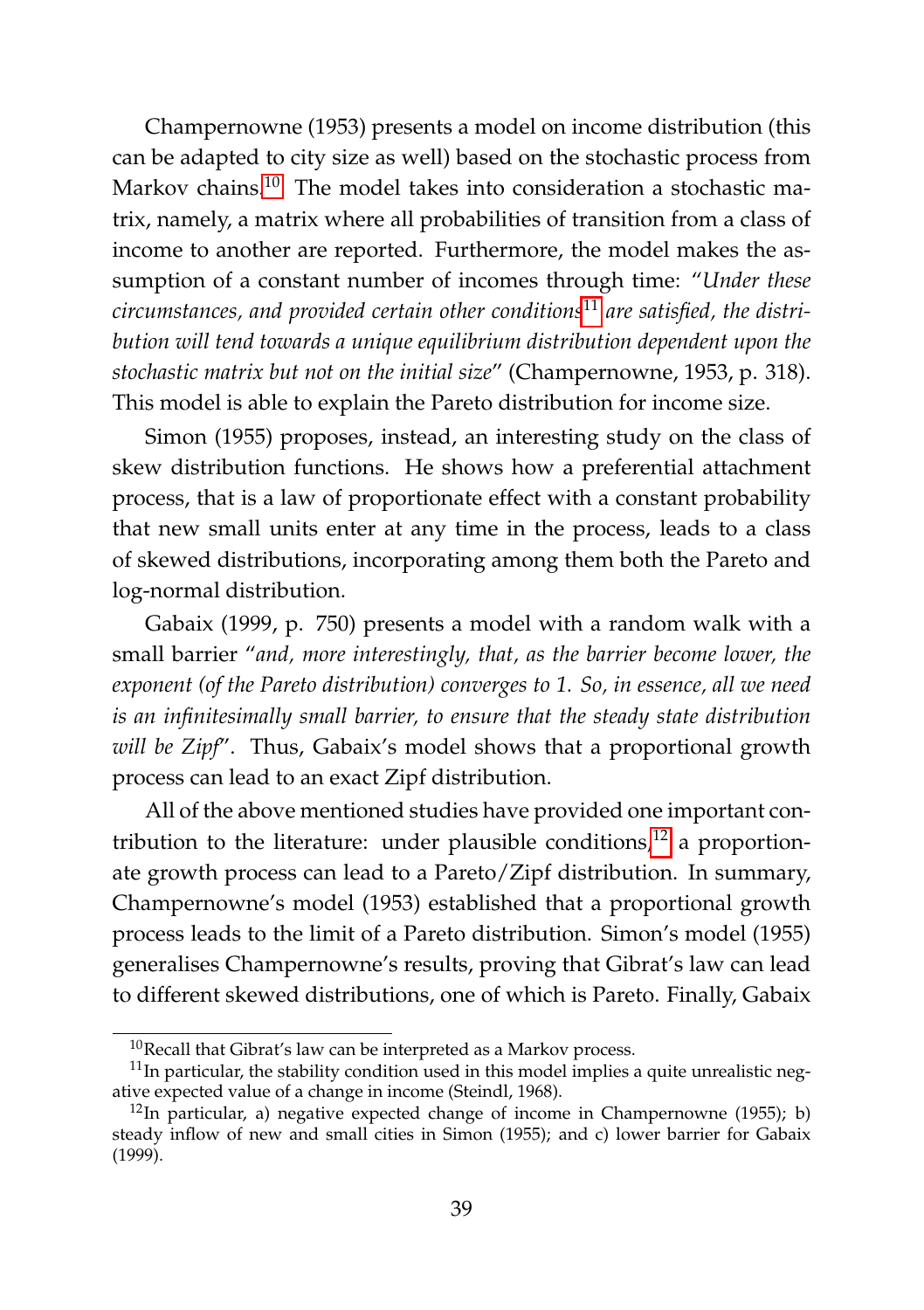(1999) shows that Gibrat's law can lead to an exact Zipf distribution (see also Cordoba, 2003).

However, despite the extensive literature on Gibrat's law, according to Kalecki (1945), the model proposed by Gibrat, although formally correct, has implications that are not very realistic, particularly in relation to the variance.<sup>[13](#page-57-0)</sup>

Kalecki (1945) assumes that the variance of the random variable  $\varepsilon(t)$ in Eq. [\(3.1\)](#page-51-1) changes over time for three reasons: (i) the variance may change due to economic forces only; (ii) the variance may increase purely due to the influence of random shocks, and (iii) the variance may change due to both economic forces and random shocks. He thus proposes a model in which there is a negative correlation between the size P and the random variable  $\varepsilon(t)$  (in Eq. [\(3.1\)](#page-51-1)). In this way, as size increases (as time grows), the random shocks are smaller, thus preventing the tendency of the variance to increase. In this context, Cordoba (2008, p. 1463) proposes a: "*generalization of Gibrat's law that allows size to affect the variance of the growth process but not its mean*". In particular, one of the implications of Cordoba's generalized model is that non-proportionality of the variance is required to take into account a  $\rho$ -coefficient different from one (in Eq. [\(3.3\)](#page-53-3)). More specifically, the larger the  $\rho$ -coefficient, the more unequal is the distribution, and this makes a growth process more volatile.<sup>[14](#page-57-1)</sup> On the basis of Cordoba's results, we can outline the following relationships between Zipf's law and Gibrat's law:

- (a) If  $\rho = 1$ , Zipf's law holds. In order that Gibrat's law applies, neither the mean nor the variance of growth can depend on size.
- (b) If  $rho > 1$ , the distribution is more unequal. In order that Gibrat's law applies, it is necessary that the mean is independent of the city size, but not the variance; indeed, the associated growth

<span id="page-57-0"></span><sup>&</sup>lt;sup>13</sup>The law of proportionate effect, indeed, assumes that a given variable  $P(t)$  changes by a random and independent effect amount as time goes by; so even though it is realistic that the mean remains constant as  $t$  increases, the same is not true for the variance because it should increase instead.

<span id="page-57-1"></span> $14$ The volatility is a measure of fluctuation of a process. We will use the variance as an indicator of the volatility of an underlying proportionate growth process.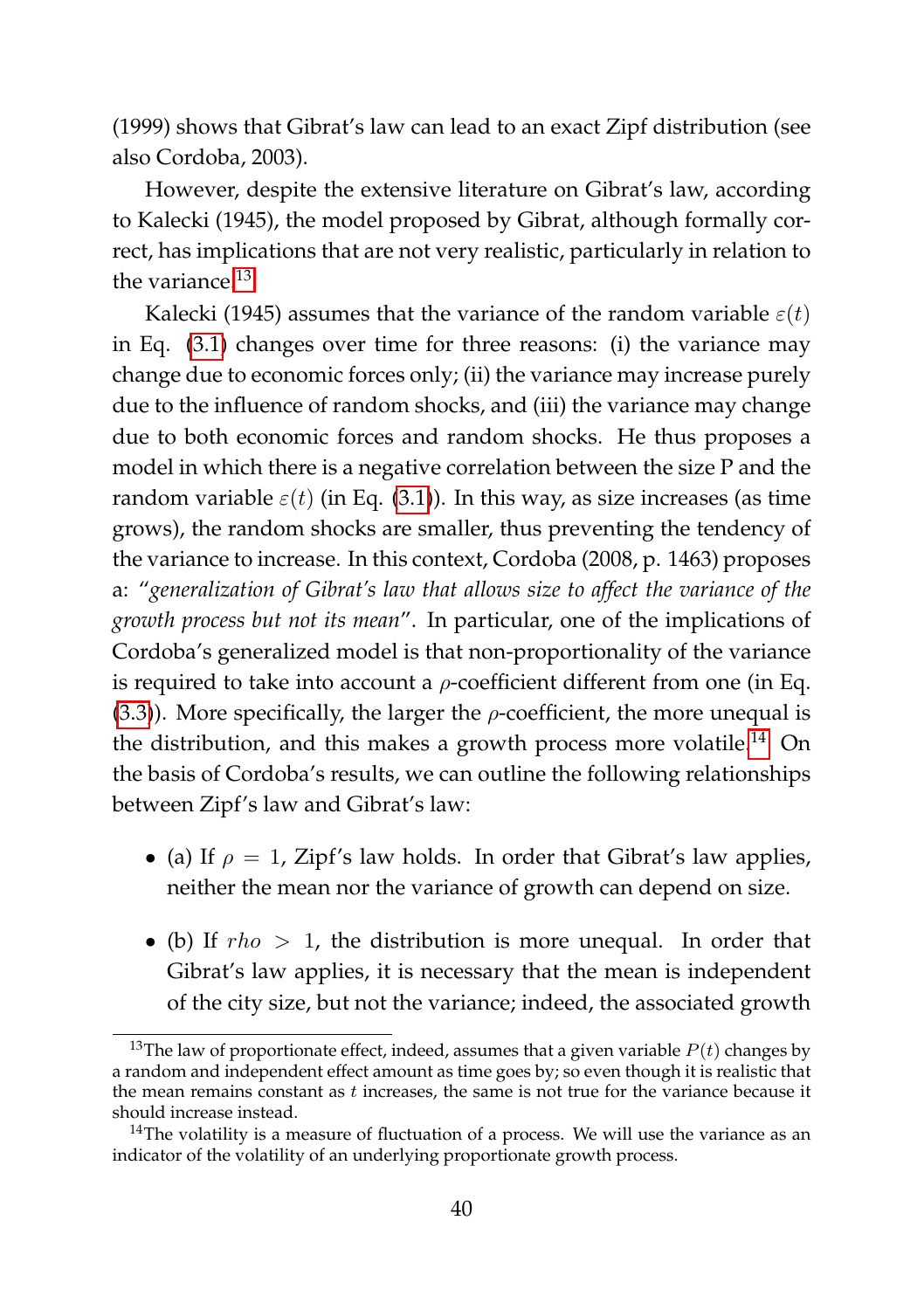process requires that smaller cities face a greater volatility of growth than larger cities.

• (c) If  $rho < 1$ , the distribution is more evenly distributed. Again, in order that Gibrat's law applies, it is necessary that the mean is independent of the city size, but not the variance. Here, the associated growth process requires that larger cities face a greater volatility of growth than smaller cities.

Starting from these considerations, the main challenge and aim of this chapter is to empirically explore the above mentioned relationship "Gibrat's law vs Zipf's law", according to the three statements (a)-(c) above. It should be noted that empirical investigations of the relationship "Gibrat's law vs Zipf's law" are still rare. We may refer here, amongst others, to studies on firm growth (see Fujiwara et al. 2003), and studies on city growth (Berry and Okulicz-Kozarin 2012; Dittmar 2011; Giesen and Suedekum 2011). All of these analyses have mainly focused on the first item, (a), the relationship between Zipf and Gibrat. To the best of our knowledge, no empirical application has focused, so far, on how (partial) deviations from either law can affect the other law; in other words, on statements (b) and (c).

Given these propositions, we aim to test items (a)-(c) in the context of urban dynamics, by examining urban patterns in countries which exhibit different spatial-economic characteristics. Our methodology includes two main steps: (i) we first analyse Gibrat's law for the set of cities in the selected countries (Section [3.3\)](#page-63-0), in order to (ii) construct a validation framework to assess the relationship Gibrat's vs Zipf's law (Section [3.4](#page-71-0) ). In Section which follows, we will first describe the characteristics of our case studies, in particular the countries to be investigated.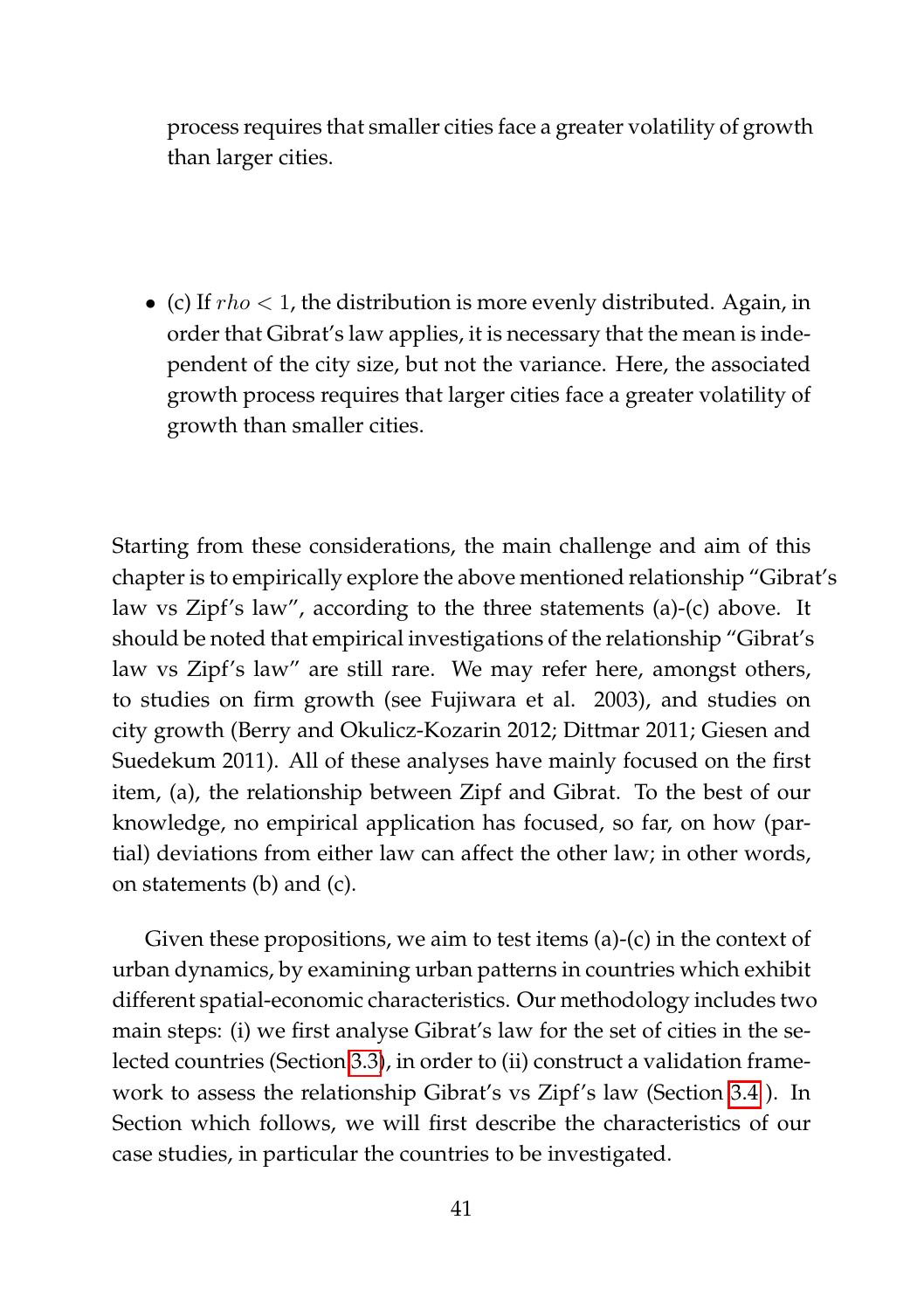|            |      | $Km^2$      | Pop.      |         | % Urban | % Pop.  | Car (per | Railway | Roadway |          |          | Total      |
|------------|------|-------------|-----------|---------|---------|---------|----------|---------|---------|----------|----------|------------|
| Country    | Year | (thousands) | (milions) | Density | pop.    | growth  | (1000)   | (1000)  |         | GDP p.c. | Growth   | Investment |
|            |      |             |           |         |         |         | people)  | Km      | Km      |          |          |            |
| Botswana   | 2011 | 581         | 1.85      | 3.19    | 62.00%  | 1.47    | 133      | 0.90    | 25.80   | 9.481    | 5.1%     | 21.52%     |
| Germany    | 2007 | 357         | 81.78     | 229     | 74.00%  | $-0.20$ | 564      | 41.90   | 644.50  | 40.403   | 2.7%     | 19.26%     |
| Hungary    | 2011 | 93          | 9.99      | 107.4   | 69.00%  | $-0.18$ | 347      | 8.10    | 197.50  | 3.045    | 1.70%    | 19.07%     |
| Luxembourg | 2011 | 2,5         | 0.51      | 205.6   | 85.00%  | 1.13    | 739      | 0.27    | 5.20    | 106.958  | 1.00%    | 21.17%     |
| Malta      | 2009 | 0.32        | 0.42      | 1.338   | 94.00%  | 0.36    | 679      | 0       | 3.10    | 20.437   | $-2.70%$ | 15.80%     |

<span id="page-59-3"></span>**Table 2:** Spatial Economic Characteristics of the Five Countries under Analysis

## <span id="page-59-0"></span>**3.2 Choice of Case Studies: Descriptive Analysis and Statistics**

#### <span id="page-59-1"></span>**3.2.1 Preface**

Given our empirical objective, aiming to analyse Gibrat's vs Zipf's law in different spatial socio-economic landscapes, the rationale underlying the choice of our case studies is the following. We have selected five distinct countries characterised by different typologies, according to five main distinguishing criteria: (a) OECD vs non-OECD country; (b) advanced economy vs non-advanced economy; (c) centrally located vs noncentrally located; (d) size of surface; and (e) increasing vs decreasing population. On this basis, we have identified five countries: Botswana, Germany, Hungary, Luxembourg and Malta for study.[15](#page-59-2) In Table [2](#page-59-3) we report, for each country, some economic indicators (such a GDP per capita, growth rate and percentage of investment over GDP), as well as some other important indicators for the mobility and transportation system (such as the length of railways and roadways, and the number of cars per thousand people).

Some points are worth noting here. Botswana is the only non-OECD country, while all the others are OECD countries. Botswana shows the features of a non-advanced<sup>[16](#page-59-4)</sup> economy; however, it exhibits a trend towards an increase in population and economic growth. Germany was a founding member of the European Community in 1957 (which became

<span id="page-59-2"></span><sup>15</sup>Alphabetic order.

<span id="page-59-4"></span><sup>16</sup>According to the IMF classification.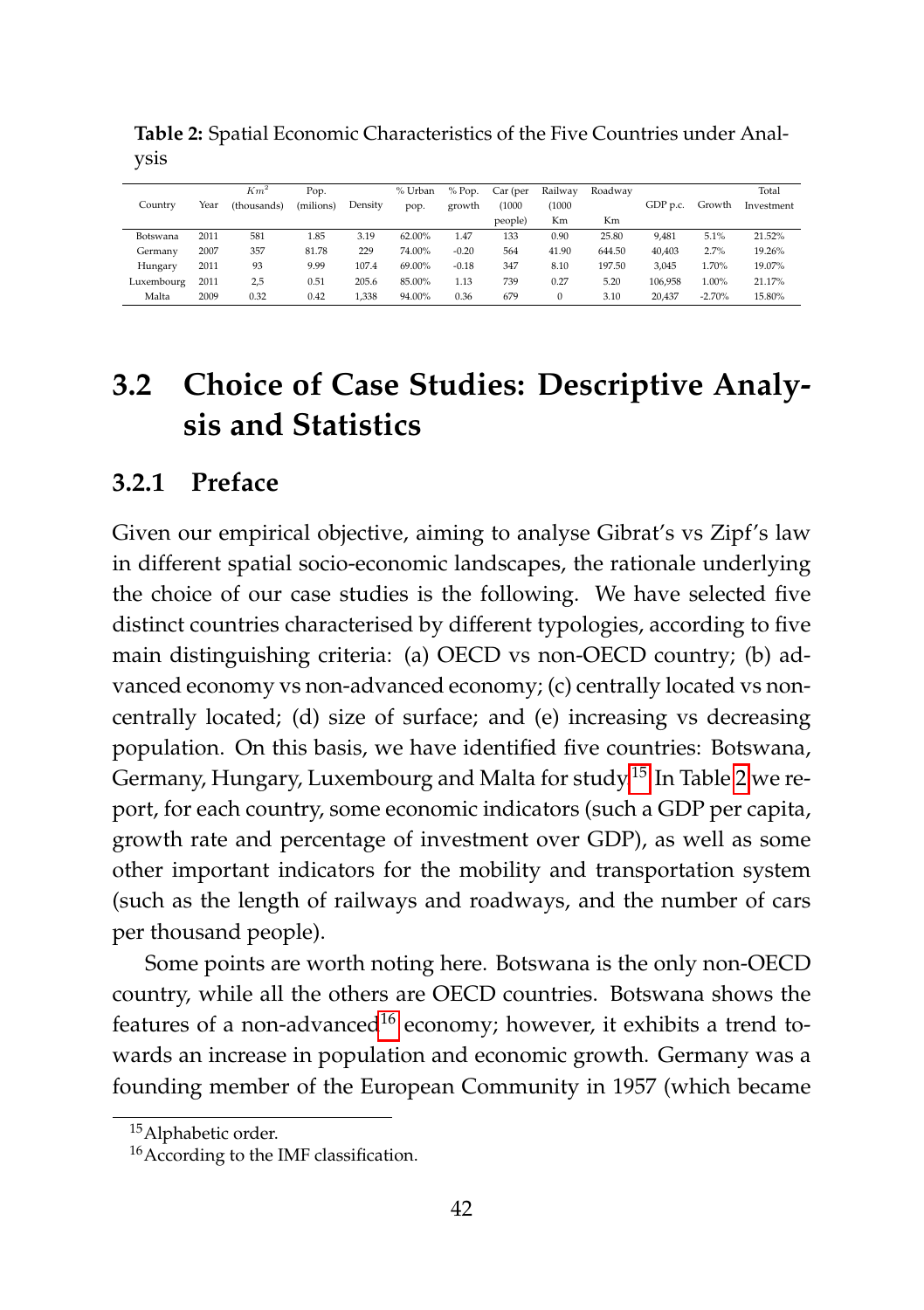the European Union (EU) in 1993); it is central in Europe and is a large country in terms of surface area and population, with an advanced economy. Hungary joined the EU in 2004; it is located in central Europe, but shows a non-advanced economy and a decreasing population. Luxembourg, like Germany, was a founding member of the European Community in 1957; it is a small country, but very central in Europe with a high income per capita. Malta, like Hungary, joined the EU in 2004; it is a small, peripheral country but with an advanced economy; it is also one of the most densely populated countries worldwide. Clearly, other choices could have been made, but the present set of countries should represent a sufficiently interesting collection of cases for in-depth investigation.

We will now concisely outline the major economic and demographic characteristics of these countries (Subsection [3.2.2\)](#page-60-0). We will then show some descriptive statistics and we will offer a descriptive analysis (Subsection [3.2.3\)](#page-61-0).

#### <span id="page-60-0"></span>**3.2.2 Profiles of Case Studies**

In this section we will describe a few characteristic features of the urban system of five case countries further analysed in our study.

Botswana is the largest country in the sample in terms of size: it is around 581,000 sq. km, but with a very low population density: 3.19 inhabitants per sq. km. Furthermore, it is poor in terms of transport infrastructures and of number of cars per 1,000 people; the urban population covers only 61

Germany, instead, is the most developed country from an economic point of view. It has the largest population in Europe and is also large in terms of surface area, 357,000 sq. km. Moreover, it is the second densest country in our case studies. It also has very good infrastructures.

Hungary is a mid-sized country with a low degree of transport infrastructures and a low average number of cars per inhabitant. The population density is low and also the number of urbanised people is low.

Luxembourg is a small but rich country, highly connected with the rest of Europe. It has one of the largest ratios of number of cars to pop-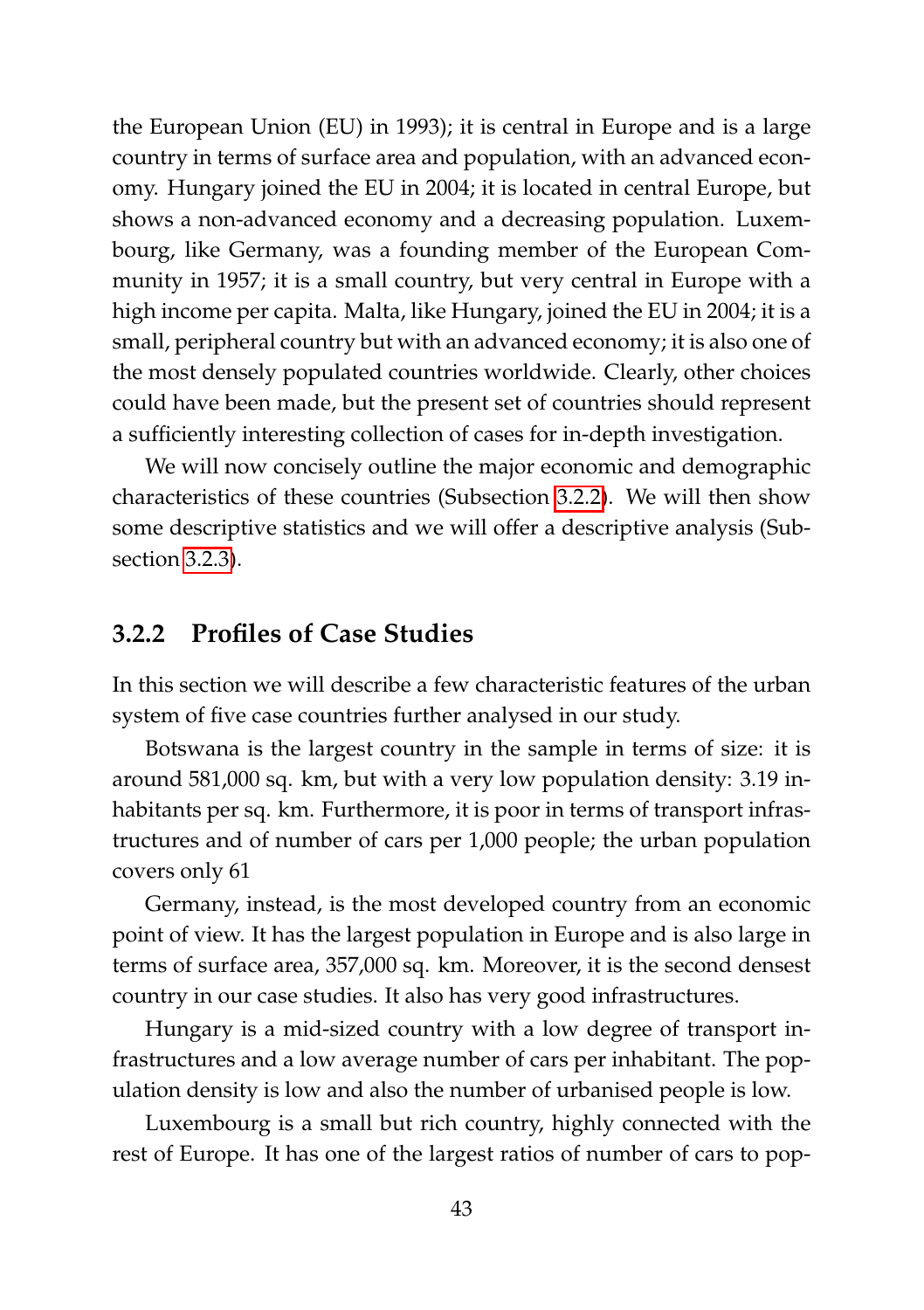ulation size. In terms of GDP per capita it is the richest country in our sample.

Finally, Malta is the smallest country of our data-set in terms of both population and surface area; however, the population density is huge and this is reflected in the number of urbanised people.

#### <span id="page-61-0"></span>**3.2.3 Data and Descriptive Statistics**

We collected data from the National Institute of Statistics for all five of these countries.<sup>[17](#page-61-1)</sup> In particular, we collected data from the Central Statis-tics Office of Botswana, the Institute for Employment Research<sup>[18](#page-61-2)</sup> (IAB) in Germany), the Hungarian Central Statistical Office, the STATEC-Institute National de la Statistique et des Etudes Economique of Luxembourg, and the National Statistique Office of Malta.

It should be noted that an extensive debate concerns the type of unit under analysis: several studies have been carried out using metropolitan areas, i.e. by considering the entire population in a given city, as well as all populations of suburban areas. Nevertheless, here we aim to carry out an analysis as comparable as possible between the five countries, by also including, as much as possible, all the cities in a given country. For these reasons, we consider in our analysis the entities legally defined as cities or villages in their countries, although we are aware that the administrative definition given by legal borders might not fulfill our scopes exactly. In order to have a comparable unit, in all countries we have selected those localities which are similar to a municipality.[19](#page-61-3)

Another concern is due to the fact that we have different temporal horizons, which, sometimes, are short. This is the case for Botswana, where we have only two census observations (2000 and 2010), as well as for Hungary, where, although the time span is 30 years (1980-2011), we have only four census observations. For Germany, however, although

<span id="page-61-2"></span><span id="page-61-1"></span> $17$  For all countries we have data over all cities from the biggest to the smallest one.

 $18$ The authors wish to thank Uwe Blien and Anette Haas (IAB, Germany), for kindly providing the data used in our study on German cities (Sections [3.3](#page-63-0) and [3.4\)](#page-71-0).

<span id="page-61-3"></span> $19$ We encountered some difficultly in making the right choice for Botswana where we also had data for small localities but we chose to collect all localities with ID code 100, namely villages and cities.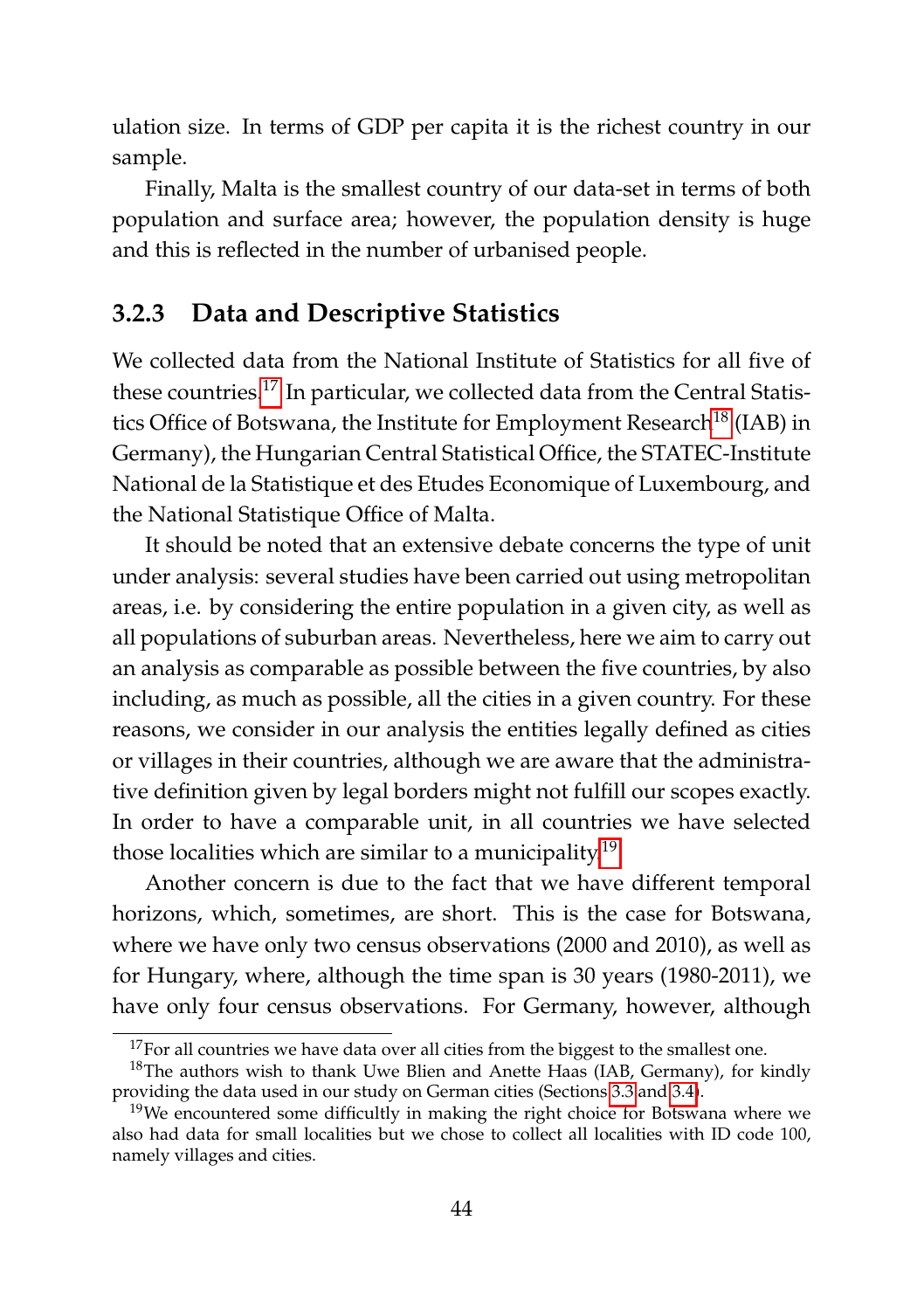| Country   | Year | N. cities | ln (Mean) | ln (Variance) | ln (Median) | Skewness | Kurtosis |
|-----------|------|-----------|-----------|---------------|-------------|----------|----------|
| Botswana  | 2011 | 461       | 7.15      | 1.22          | 6.97        | 0.78     | 2.23     |
| Germany   | 2007 | 12.262    | 7.42      | 1.50          | 7.30        | 0.34     | 0.17     |
| Hungary   | 2011 | 3.154     | 6.75      | 1.34          | 6.70        | 0.40     | 0.95     |
| Luxemburg | 2011 | 116       | 7.81      | 0.92          | 7.61        | 0.86     | 1.45     |
| Malta     | 2009 | 68        | 8.35      | 0.93          | 8.29        | $-0.59$  | 0.31     |

<span id="page-62-0"></span>**Table 3:** Descriptive Statistics of the Five Countries under Analysis

the time span is 15 years, we have annual data (1993-2007), so we can conduct a more precise analysis. Finally, Luxembourg and Malta have a long time series considering all census data from 1821 until 2011 for Luxembourg, and from 1901 to 2009 for Malta; unfortunately the time span between two subsequent observations is not constant even in the same country and especially before World War II.

In Table [3](#page-62-0) we report some descriptive statistics. First, it is interesting to notice that the median for the five different countries reflects the percentage of urban people in any single country: Malta shows the largest median, 3,983 inhabitants, and we recall that the urbanisation in this country is over 90%; Luxembourg has a median of 2,018 people and an urban population of over 80%. Hungary shows the smallest median, 812 people, with a relatively low urbanization rate, 68%.

Secondly, we report the (log) mean. In all five countries the mean is greater than the median which indicates asymmetry. The asymmetry of the distribution is also confirmed by the skewness. In general, in city size probability distributions, we expect a positive skewness, which denotes the fact that most of the observations lie on the left of the distribution. As a consequence, the left tail is longer: this means that we expect a greater number of small cities than large ones. In our sample this is true for four countries: Botswana, Germany, Hungary and Luxembourg, while Malta shows a negative skewness, $2^0$  thus indicating a greater concentration of

<span id="page-62-1"></span> $20$ Negative skewness might be seen as a contradiction with a mean greater than the median, but this is not the case. For example, von Hippel (2005) argues: "*the mean is right of the median under right skew, and left of the median under left skew. This rule fails with surprising frequency... It can fail in distributions where one tail is long but the other is heavy. Most commonly, the rule fails in discrete distributions where the areas to the left and right of the median are not*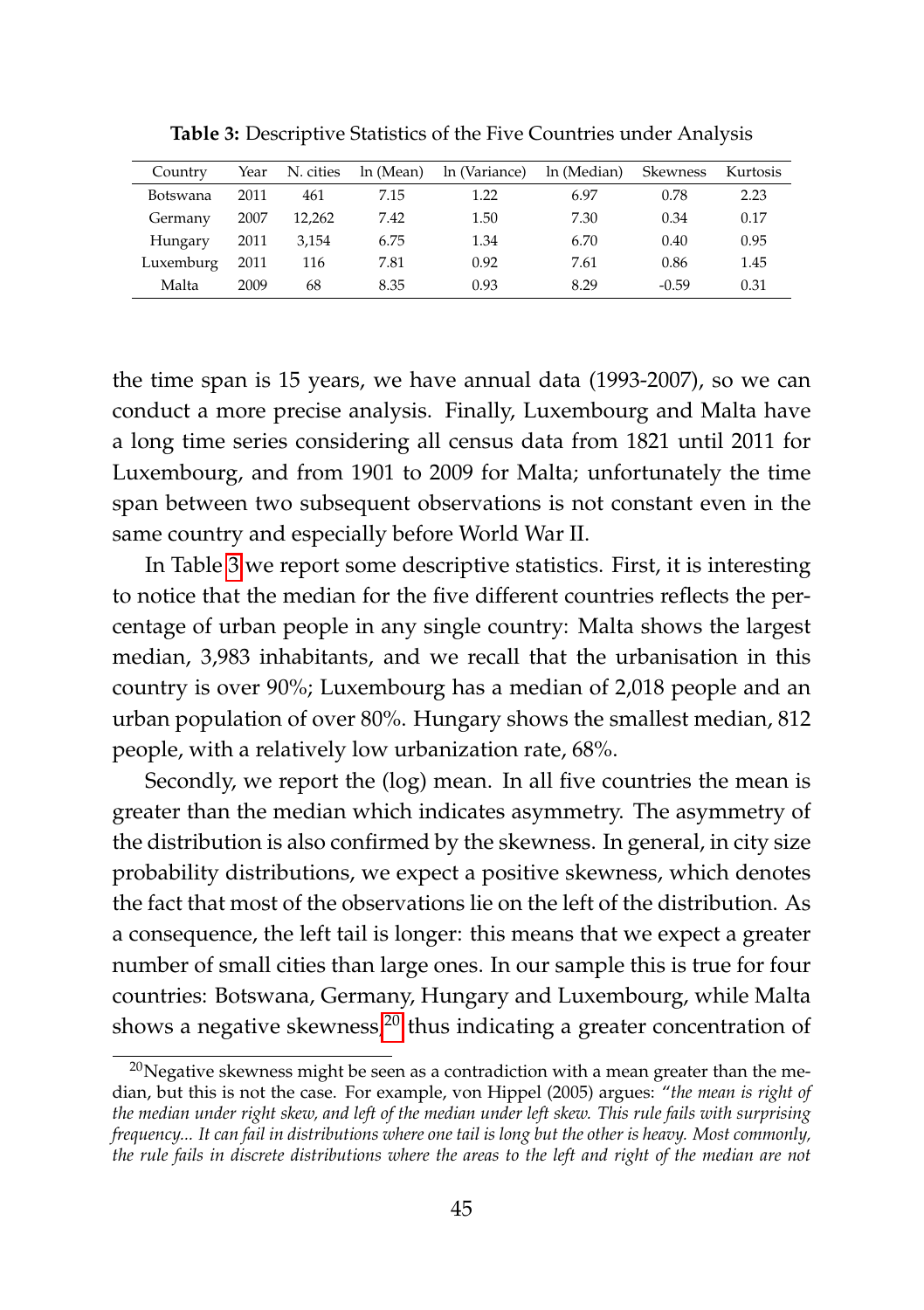large cities. The reason for this is likely due to the huge urbanization rate in that country that pushes the concentration of people into large centres and this is magnified by the small size of Malta.

Kurtosis is a measure of peakedness of the distribution. In all our case studies, the value of kurtosis is positive: this indicates a situation in which the distributions show heavy tails and peakedness with reference to a normal distribution (whereas negative kurtosis indicates light tails and flatness). We notice the presence of fat tails and peakedness especially in Botswana (which shows the highest positive kurtosis $^{21}$  $^{21}$  $^{21}$ ).

Following on from the above observations, in Section [3.3](#page-63-0) we focus our attention on the validity of Gibrat's law, in order to design an analytical framework that is useful for meeting the ultimate goal of our analysis: a comparison of Gibrat's law and Zipf's law.

## <span id="page-63-0"></span>**3.3 Testing Gibrat's Law: Method and Results**

#### **3.3.1 Preface**

Given our objective first to test the validity of Gibrat's law in the five countries concerned (Botswana, Germany, Hungary, Luxembourg and Malta), in this section we show the adopted methods and the related results. In particular, we consider two different methodologies: (i) parametric analysis (Subsection [3.3.2\)](#page-64-0); and (ii) non-parametric analysis (Subsection [3.3.3\)](#page-69-0). Concerning the parametric technique, we search for deviations of sizes from their mean, first in a cross-sectional setting (Model A in Subsection [3.3.2\)](#page-64-0) and then in a longitudinal setting (Model B in Subsection [3.3.2\)](#page-64-0). Concerning the non-parametric technique, we look at the mean and variance of the size, given the initial size (Subsection [3.3.3\)](#page-69-0).

*equal*". Our case covers both.

<span id="page-63-1"></span><sup>21</sup>De Carlo (1997, p. 294), in an interesting note on kurtosis, affirms: "*it represents a movement of mass that does not affect the variance. Consider the case of positive kurtosis, where heavier tails are often accompanied by a higher peak. Note that if mass is simply moved from the shoulders of a distribution to its tails, then the variance will also be larger. To leave the variance unchanged, one must also move mass from the shoulders to the centre, which gives a compensating decrease in the variance and a peakl*".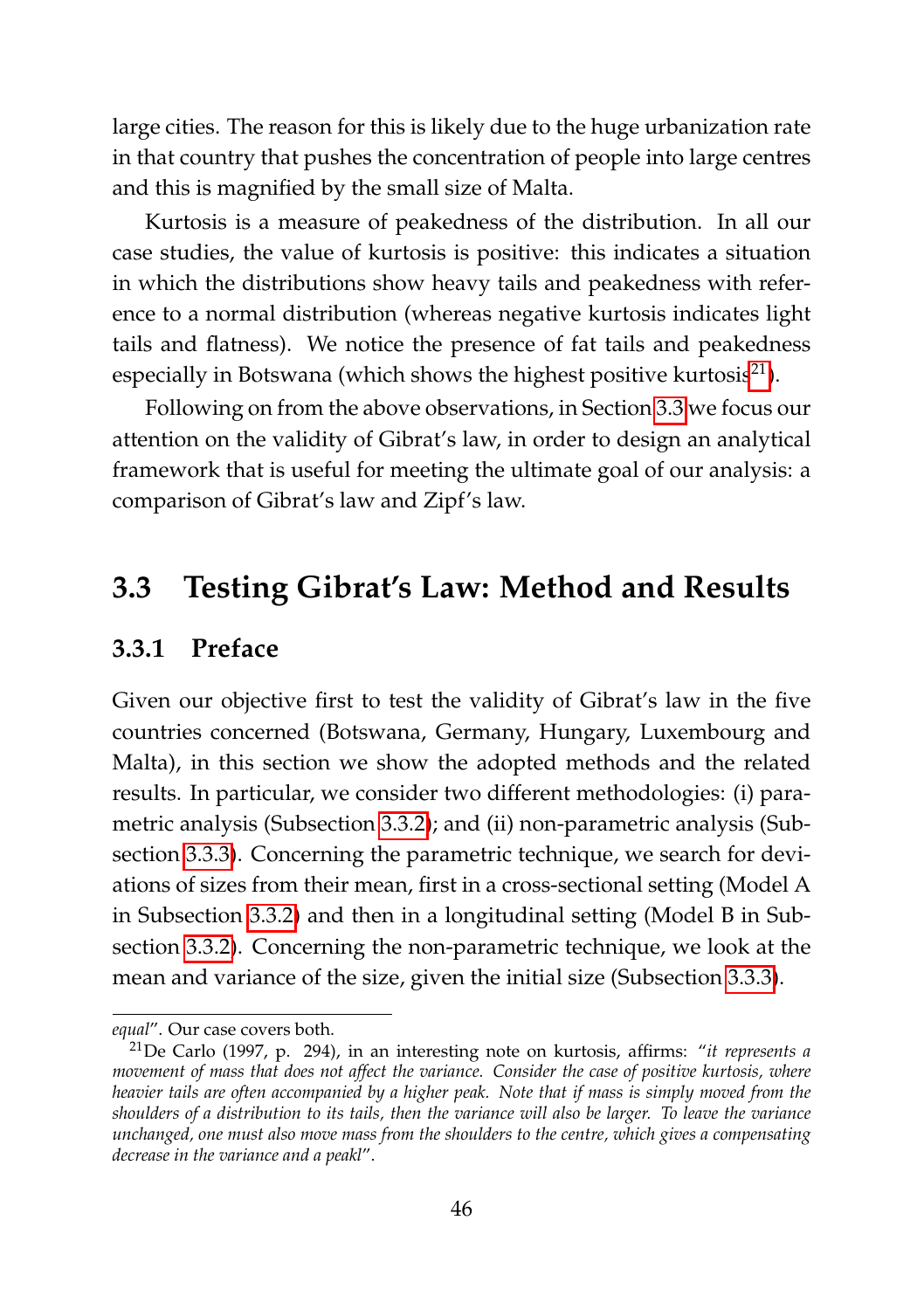#### <span id="page-64-0"></span>**3.3.2 Parametric Analysis**

#### **Model A: OLS Regression**

In this section we use an OLS regression model and report the results from the parametric analysis. We check dynamic deviations from the proportionality of mean growth and variance to size, by using a method firstly proposed by Kalecki (1945) and subsequently utilized, among others, by Bottazzi et al. (2001). In particular, the adopted model is the following OLS model:

<span id="page-64-2"></span>
$$
g_i^t = \beta_i g_i^{t-1} + \nu_i \tag{3.4}
$$

where  $g_i^t$  is the deviation of the logarithm of the population of city  $i$  from the mean of the logarithms of the city populations at time  $t$ , and ν is the error term. β is the parameter to be estimated and "*provides an estimate of the divergence/convergence of the size distribution toward its mean*" (Bottazzi et al., 2001, p. 1184). Gibrat's law holds if  $\beta$  is equal to one.<sup>[22](#page-64-1)</sup> When  $\beta$  is lower than one, this means that size converges towards its mean, namely, the larger a city, the smaller the expected growth. On the contrary, when  $\beta$  is greater than one, the larger a city and the larger the expected growth. We test the model for each time-step.

As an indicator of the volatility of the growth process, we use the variance ratio,  $\theta_t$ , between the variance of g at time t,  $\sigma(g_t)$ , and the variance of g at time  $t - 1$ ,  $\sigma(g_{t-1})$ :

<span id="page-64-3"></span>
$$
\theta_t = \frac{\sigma^2(g_t^t)}{\sigma^2(g_t^{t-1})}
$$
\n(3.5)

If the variance is stable along two subsequent years, the variance ratio, will be close to unity.

Results of the estimation of Eq. [3.4](#page-64-2) and Eq. [3.5](#page-64-3) are reported in Table [4](#page-65-0) and Table [5](#page-66-0) . Two main conclusions arise from here. Firstly, looking

<span id="page-64-1"></span><sup>&</sup>lt;sup>22</sup>We report here only the condition on the estimated  $\beta$ . However it should be noted that another condition is necessary to affirm that Gibrat's law is in operation, indeed the error terms have to be serially uncorrelated. We, then, add one more lag in Eq. [\(3.4\)](#page-64-2) to verify this additional condition. In most of the cases the error terms result serially uncorrelated.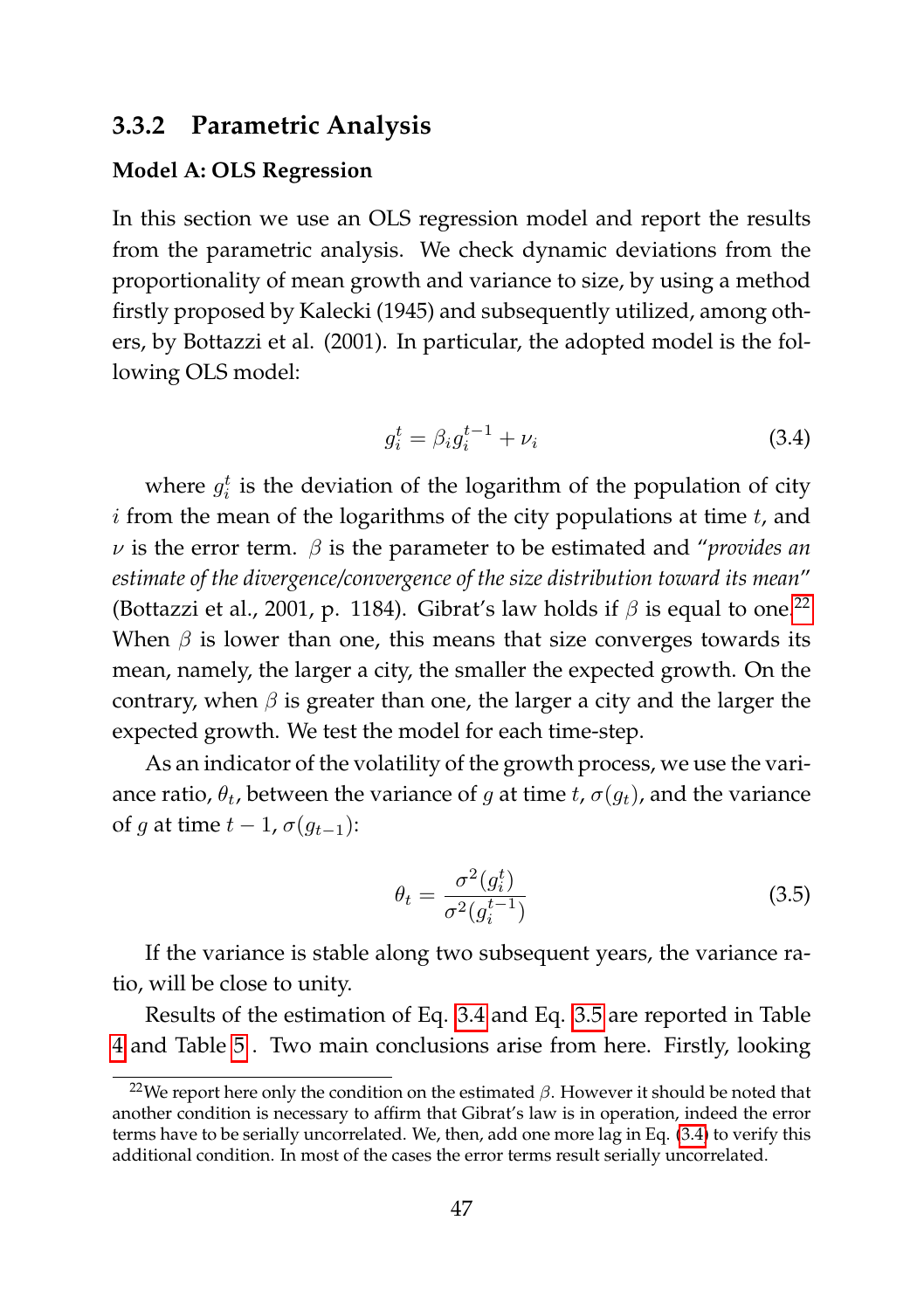<span id="page-65-0"></span>

| Country    | Year | $\beta$   | Robust s.e. | $\theta_t$ | R2  | N. obs. |
|------------|------|-----------|-------------|------------|-----|---------|
| Botswana   | 2011 | .995**    | .0149       | 1.0782     | .92 | 460     |
| Germany    | 1994 | .999      | .0003       | 1.0009     | .99 | 12,280  |
|            | 1995 | .999*     | .0002       | .9983      | .99 | 12,291  |
|            | 1996 | .999*     | .0003       | .9987      | .99 | 12,291  |
|            | 1997 | .998      | .0002       | .9978      | .99 | 12,291  |
|            | 1998 | .998      | .0002       | .9984      | .99 | 12,291  |
|            | 1999 | $1.00***$ | .0003       | 1.0011     | .99 | 12,293  |
|            | 2000 | .999***   | .0003       | .9998      | .99 | 12,294  |
|            | 2001 | 1.001     | .0001       | 1.0024     | .99 | 12,294  |
|            | 2002 | 1.001     | .0001       | 1.0017     | .99 | 12,294  |
|            | 2003 | $1.00*$   | .0001       | 1.0009     | .99 | 12,293  |
|            | 2004 | 1.001     | .0001       | 1.0027     | .99 | 12,292  |
|            | 2005 | 1.001     | .0001       | 1.0031     | .99 | 12,293  |
|            | 2006 | 1.001     | .0001       | 1.0027     | .99 | 12,993  |
|            | 2007 | 1.001     | .0002       | 1.0039     | .99 | 12,259  |
| Hungary    | 1990 | 1.055     | .0019       | 1.1215     | .99 | 3,121   |
|            | 2001 | 1.034     | .0022       | 1.0806     | .99 | 3,121   |
|            | 2011 | 1.028     | .0025       | 1.0674     | .99 | 3,121   |
| Luxembourg | 1851 | $.941*$   | .0264       | .9557      | .93 | 116     |
|            | 1871 | .993**    | .0276       | 1.0779     | .92 | 116     |
|            | 1880 | $1.005**$ | .0306       | 1.0667     | .95 | 116     |
|            | 1890 | 1.048     | .0183       | 1.0855     | .93 | 116     |
|            | 1900 | 1.109     | .0324       | 1.2833     | .96 | 116     |
|            | 1910 | 1.079     | .0187       | 1.1803     | .99 | 116     |
|            | 1922 | $1.01**$  | .0123       | 1.0473     | .97 | 116     |
|            | 1930 | 1.103     | .019        | 1.2406     | .98 | 116     |
|            | 1935 | 1.001***  | .007        | 1.0059     | .99 | 116     |
|            | 1947 | 1.014*    | .0061       | 1.0355     | .99 | 116     |
|            | 1960 | 1.069     | .0132       | 1.1725     | .98 | 116     |
|            | 1970 | 1.044     | .0156       | 1.1198     | .97 | 116     |
|            | 1981 | $1.016**$ | .0144       | 1.0576     | .98 | 116     |
|            | 1991 | .993 **   | .0104       | .9964      | .99 | 116     |
|            | 2001 | 0.955     | .0076       | .9199      | .99 | 116     |
|            | 2002 | 0.994     | .0015       | .989       | .99 | 116     |
|            | 2003 | .995**    | .0034       | .9926      | .99 | 116     |
|            | 2004 | .997**    | .0018       | .9947      | .99 | 116     |

**Table 4:** Model A Estimates (Countries: Botswana, Germany, Hungary and Luxembourg; Different Years)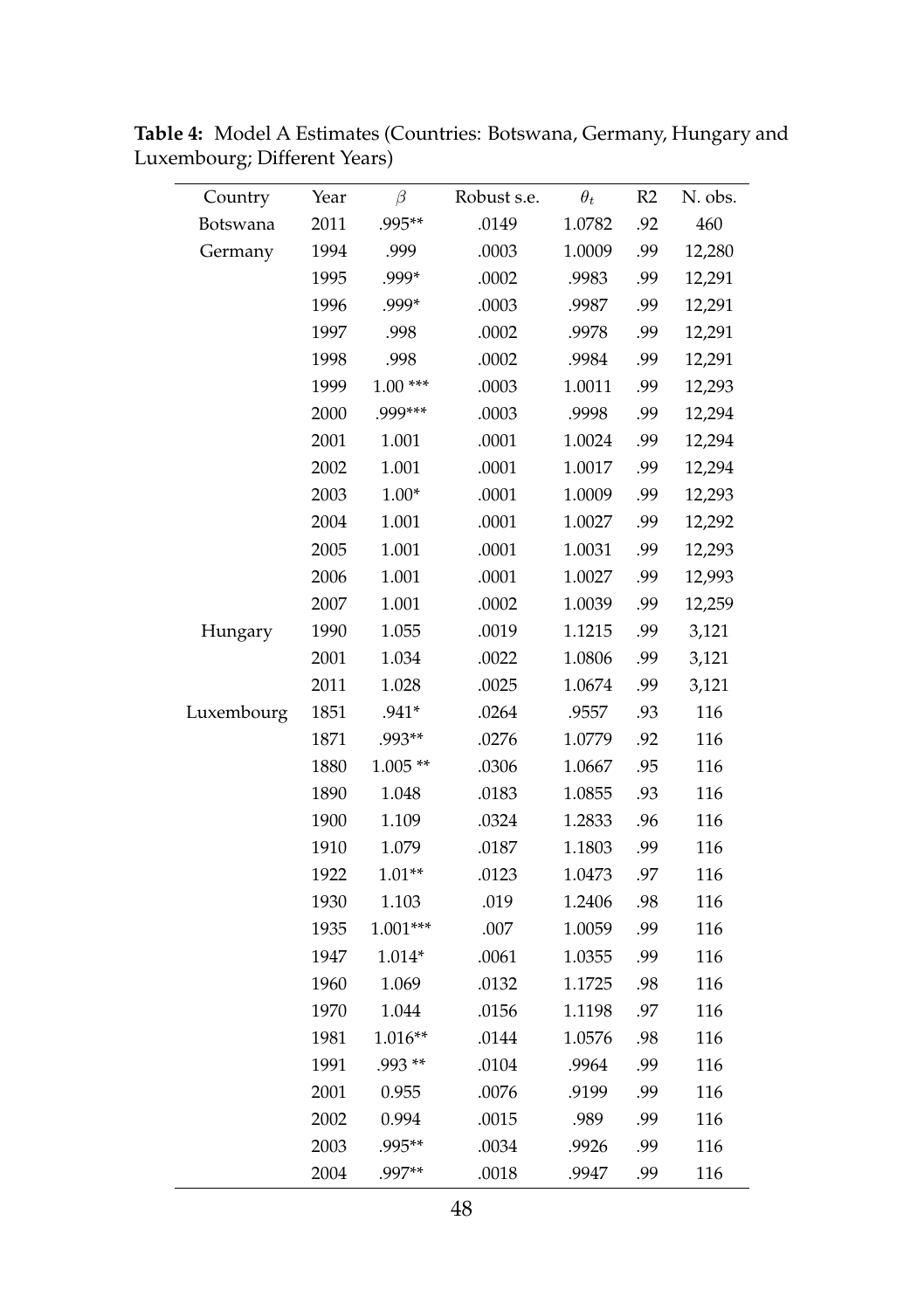<span id="page-66-0"></span>

| Country    | Year | $\beta$   | Robust s.e. | $\theta_t$ | R <sub>2</sub> | N. obs. |
|------------|------|-----------|-------------|------------|----------------|---------|
| Luxembourg | 2005 | $.996**$  | .0024       | .9926      | .99            | 116     |
|            | 2006 | .997**    | .0015       | .9961      | .99            | 116     |
|            | 2007 | 0.992     | .0029       | .9851      | .99            | 116     |
|            | 2008 | 0.992     | .0023       | .985       | .99            | 116     |
|            | 2009 | $.996**$  | .0019       | .994       | .99            | 116     |
|            | 2010 | $.996*$   | .0016       | .9924      | .99            | 116     |
|            | 2011 | .999**    | .0015       | 1.00       | .99            | 11      |
| Malta      | 1921 | $0.836*$  | .0770       | .7891      | .89            | 51      |
|            | 1931 | 1.008**   | .0151       | 1.0306     | .99            | 54      |
|            | 1948 | .912**    | .0582       | .9684      | .86            | 54      |
|            | 1957 | 1.018*    | .0249       | 1.0808     | .96            | 55      |
|            | 1967 | .987**    | .0163       | .9853      | .99            | 56      |
|            | 1985 | $.936**$  | .0423       | .9732      | .90            | 59      |
|            | 1995 | $.941*$   | .0265       | .9407      | .94            | 63      |
|            | 2000 | .991**    | .0057       | .9840      | .99            | 67      |
|            | 2001 | .997**    | .0015       | .9959      | .99            | 68      |
|            | 2002 | .995*     | .0010       | .9920      | .99            | 68      |
|            | 2003 | .996      | .0008       | .9931      | .99            | 68      |
|            | 2004 | .997      | .0008       | .9950      | .99            | 68      |
|            | 2005 | .992**    | .0220       | 1.0055     | .98            | 68      |
|            | 2006 | .998**    | .0013       | .9967      | .99            | 68      |
|            | 2007 | 1.01      | .0035       | 1.0210     | .99            | 68      |
|            | 2008 | $1.001**$ | .0012       | 1.0027     | .99            | 68      |
|            | 2009 | $1.003*$  | .0016       | 1.0069     | .99            | 68      |

**Table 5:** (...continued) Model A Estimates (Countries: Botswana, Germany, Hungary and Luxembourg; Different Years)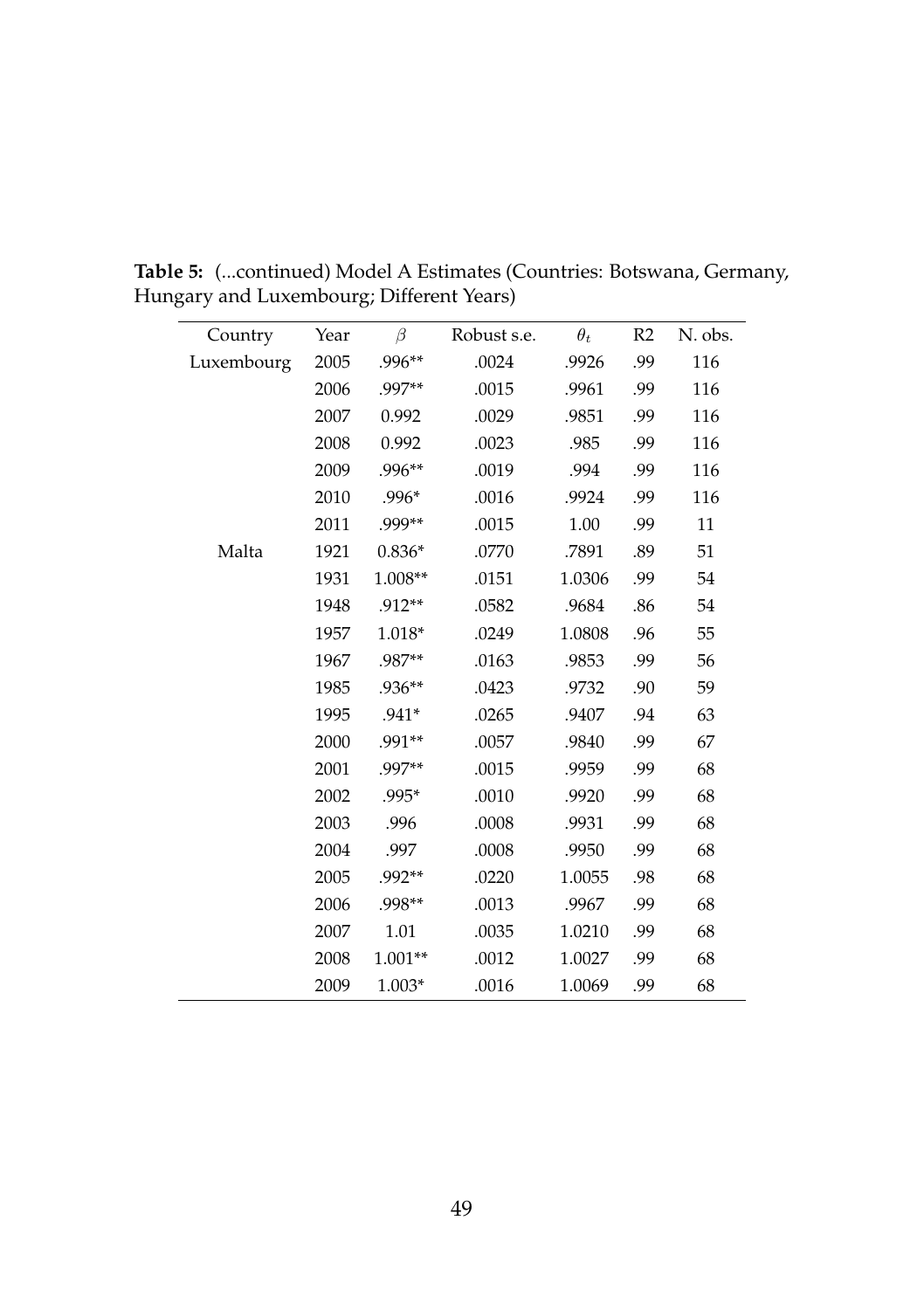at the parameter  $\beta$ , Gibrat's law does not always hold (over time). Germany, Luxembourg and Malta (especially the latter two) are clear examples of this intermittency: we can see periods where Gibrat's law holds and others where it does not. Secondly, it seems that the effect of the (non)validity of the law is lengthy: namely, Gibrat's law in general holds (or does not hold) continuously for two or three time windows. Consequently, the first result of our analysis is that testing Gibrat's law requires a data-set of considerable length, or as many possible observations as we can. It is also interesting to note that in general, when Gibrat's law does not apply, the variance at time  $t$  is higher than the variance at the previous times; this is denoted by the parameter  $\theta$  in Eq. [3.5](#page-64-3) greater than one. This is, of course, consistent with the idea of Gabaix (1999) which, according to Gibrat's law, both the mean and variance of the growth rate have to be independent with respect to the size.

In more detail, by observing  $\beta$  in Tables [4](#page-65-0) and [5](#page-66-0), we can see that in Botswana, Luxembourg and Malta, Gibrat's law holds quite often ( $\beta =$ 1). In Germany it does not apply more than half of the time and in Hungary Gibrat's law never holds.

This analysis, although intuitive, presents some shortcomings due to the fact that it does not allow all the temporal aspects to be included. In particular, even though it is good to have yearly observations, some doubt about the validity of the above method can arise when the time windows are longer. For this reason, as previously anticipated, we utilize a further parametric technique (model B), firstly suggested by Clark and Stabler (1991) and adopted, among others, by Black and Henderson (2003). The emerging results are illustrated in the next section.

#### **Model B: The Unit Root Test Approach**

The starting point of the second, complementary, parametric method is that testing for proportional growth implies testing for a unit root process. In other words, we are looking for the presence of mean reversion in the stochastic growth process. Mean reversion is a mathematical concept denoting that a process of both high and low growth is temporarily present and that population growth will tend to move to the average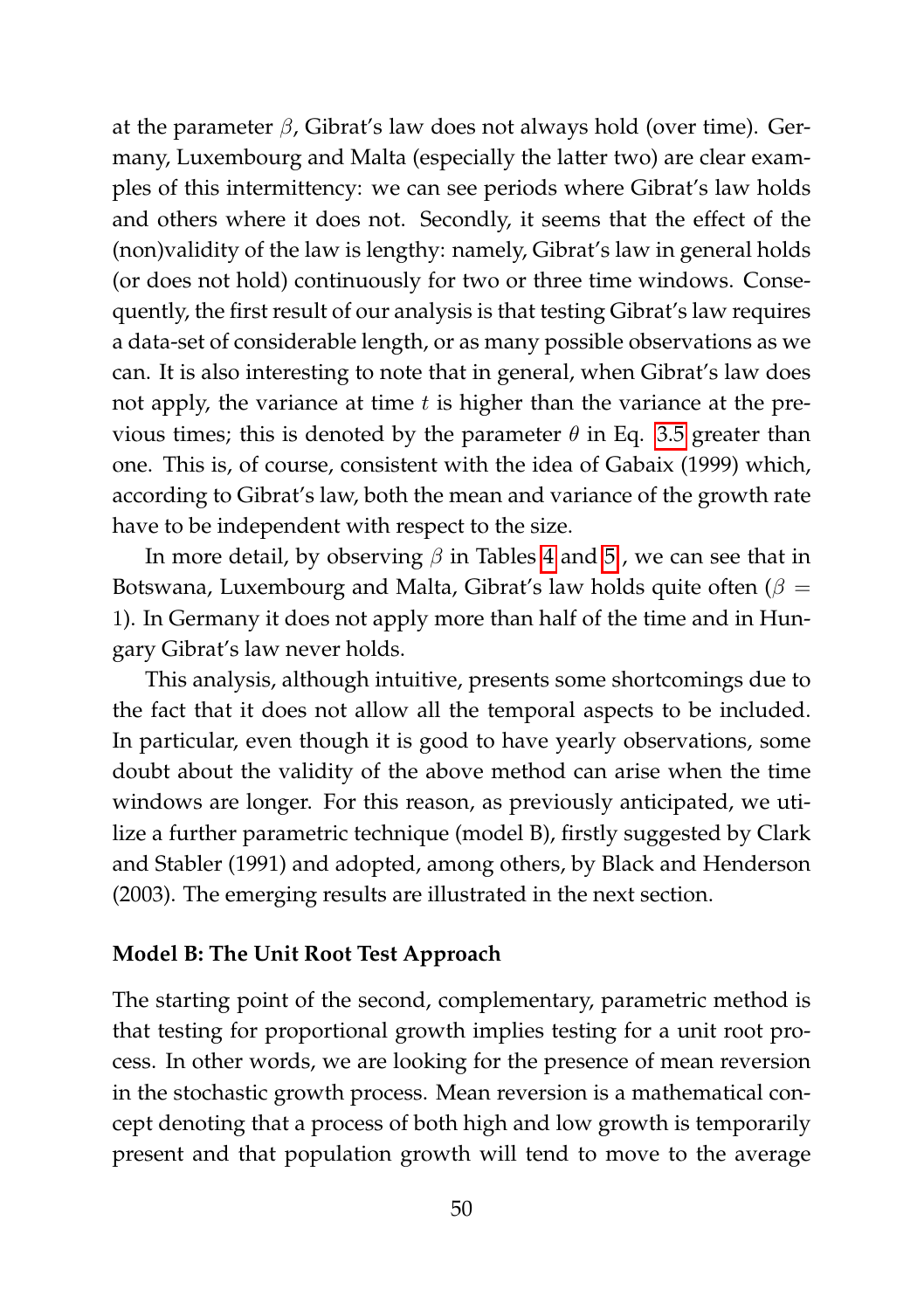| Country    | $\gamma$  | Robust s.e. | Time span | N. obs. |
|------------|-----------|-------------|-----------|---------|
| Botswana   | .99569**  | .0149       | 10        | 460     |
| Germany    | 1.00026   | .0002       | 15        | 172,049 |
| Hungary    | 1.03855   | .0013       | 31        | 9,363   |
| Luxembourg | 1.00919** | .0065       | 190       | 2,900   |
| Malta      | .97780**  | .0113       | 108       | 1,071   |

<span id="page-68-1"></span>**Table 6:** Model B Estimates for the Five Countries

growth over time. Following Black and Henderson (2003) we use:

$$
\ln(P_i^t) = \alpha + \delta^{t-1} + \gamma \ln P_i^{t-1} + \epsilon_i^t \tag{3.6}
$$

where,  $\alpha$  is a constant,  $\delta^{t-1}$  are fixed time effects,  $P_i^t$  is the population of city *i* at time t and  $t - 1$ .  $\gamma$  is the parameter to be estimated and if Gibrat's law holds, it implies that  $\gamma = 1.^{23}$  $\gamma = 1.^{23}$  $\gamma = 1.^{23}$  Black and Henderson (2003) argue that this null hypothesis does not permit an auto-regressive process to the error so pooling OLS suffices. The results are summarised in Table [6.](#page-68-1)

In general Gibrat's law holds for those countries where Gibrat ap-plies cross-sectionally more than a half time:<sup>[24](#page-68-2)</sup> Botswana, Luxembourg and Malta. In Germany, although the estimated parameter,  $\gamma$ , is very close to unity, it is significantly different from one because of the very small standard error. Finally, in this case, Hungary does not indicate the presence of Gibrat's law.

In summary, according to both parametric methods A and B, the urban dynamics of Botswana, Luxembourg and Malta seem to capture Gibrat's law, while Gibrat's law does not appear to be appropriate for the urban evolution underlying Germany and Hungary.

Given this preliminary analysis of Gibrat's law, based on parametric methods, we explore the validity of these first results, by means of

<span id="page-68-0"></span><sup>&</sup>lt;sup>23</sup>A value of  $\gamma$  lower than one implies mean reversion.

<span id="page-68-2"></span><sup>24</sup>See Tables [4](#page-65-0) and [5.](#page-66-0)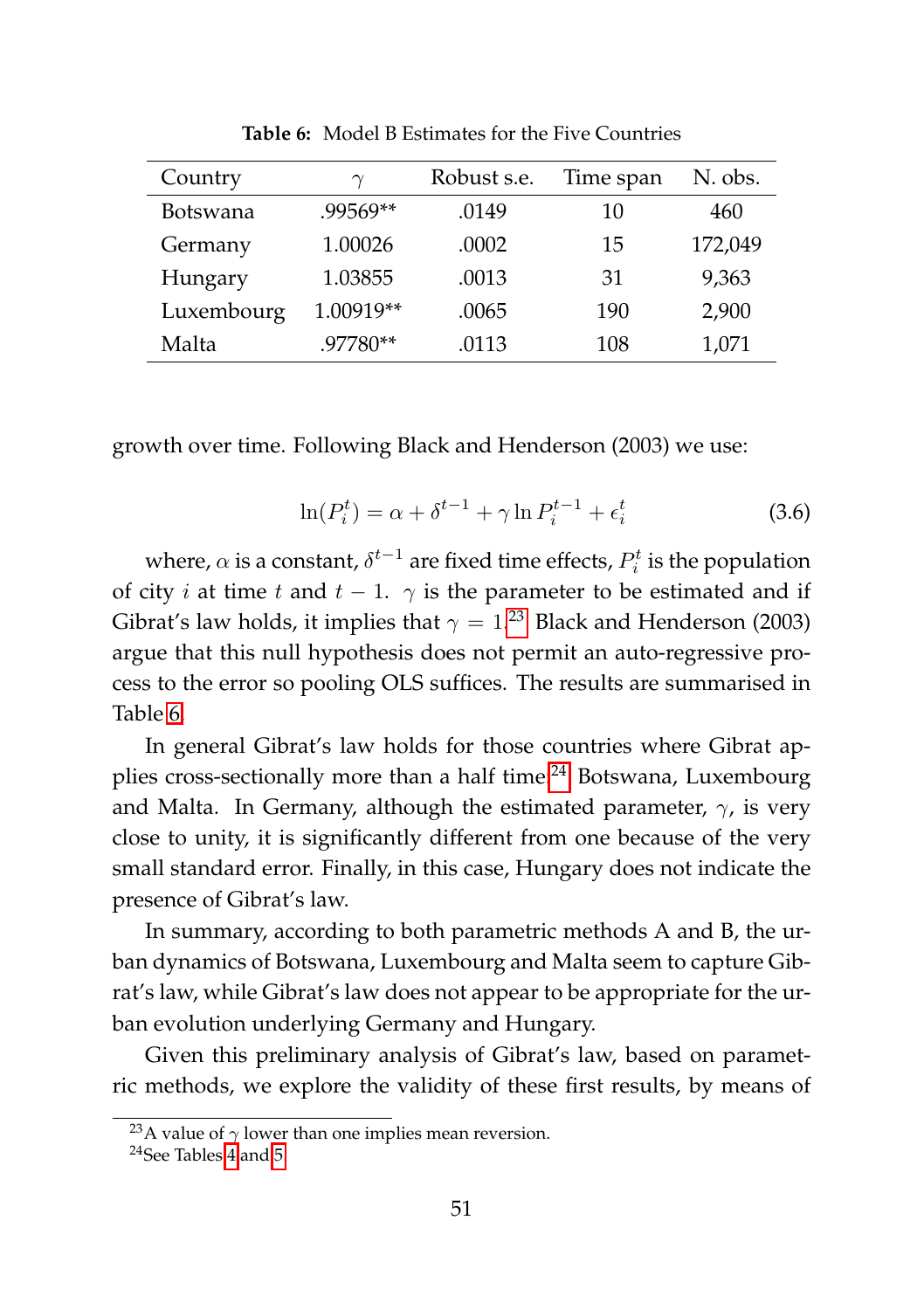a non-parametric analysis. Non-parametric analysis provides an important tool to explore directly the independence of the mean and variance of the growth from the size. In this way we can gain an indication of the behaviour of the mean and variance.

#### <span id="page-69-0"></span>**3.3.3 Non-Parametric Analysis**

In this section we show the results of the non-parametric analysis strictly based on Ioannides and Overman (2003). We use the normalized growth rate, namely the difference between a city's growth rate and the mean city growth rate, all divided by the standard deviation of growth. The strength of non-parametric estimation is that we do not impose any relationship between the dependent and independent variables. According to Cameron and Trivedi (2005, p. 294), we: "*let the data show the shape of the relationship*"; this is an especially convenient approach when we do not know *a priori* the correct distribution of the data. In our analysis, we will use the Nadaraya-Watson (NW) method (Nadarya 1964; Watson 1964), where the bandwidths are calculated with an optimal rule of thumb.<sup>[25](#page-69-1)</sup>

If Gibrat's law holds, the non-parametric estimation of the conditional mean and variance should be stable across different population sizes. Furthermore, because of normalization, we expect the conditional mean growth to be equal to zero, and the conditional variance of growth equal to one. It should be noted that, while the standard parametric regression methods provide only an aggregate relationship between growth and size which is constrained to hold over the entire distribution of city sizes, the non-parametric estimates allow the growth to vary with size over the distribution.

In Figure [6](#page-70-0) we show the NW estimator for conditional mean growth (upper panel) and variance (lower panel) for the entire city size distribution. Following Cordoba (2003), the independence of the expected conditional growth rate always has to be satisfied, while the variance can be affected by the city size. In general, smaller cities face a faster growth than larger ones. However, very quickly (in most cases), the conditional

<span id="page-69-1"></span><sup>25</sup>We refer readers to their papers for a more detailed description.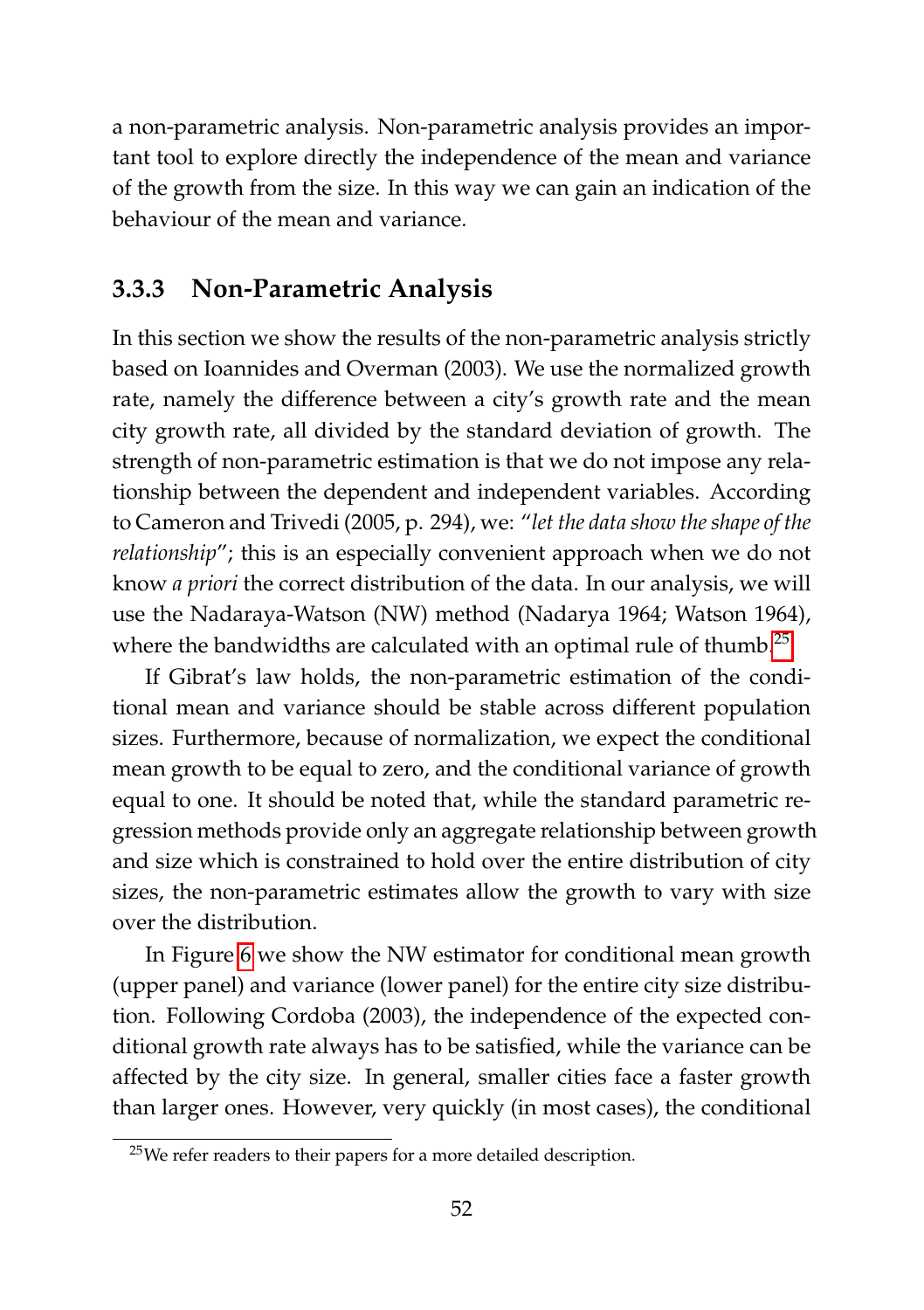<span id="page-70-0"></span>Figure 6: Non-parametric Estimator for Conditional Mean and Variance (Countries: Botswana, Germany, Hungary, **Figure 6:** Non-parametric Estimator for Conditional Mean and Variance (Countries: Botswana, Germany, Hungary, Luxembourg and Malta; Different Years) Luxembourg and Malta; Different Years)

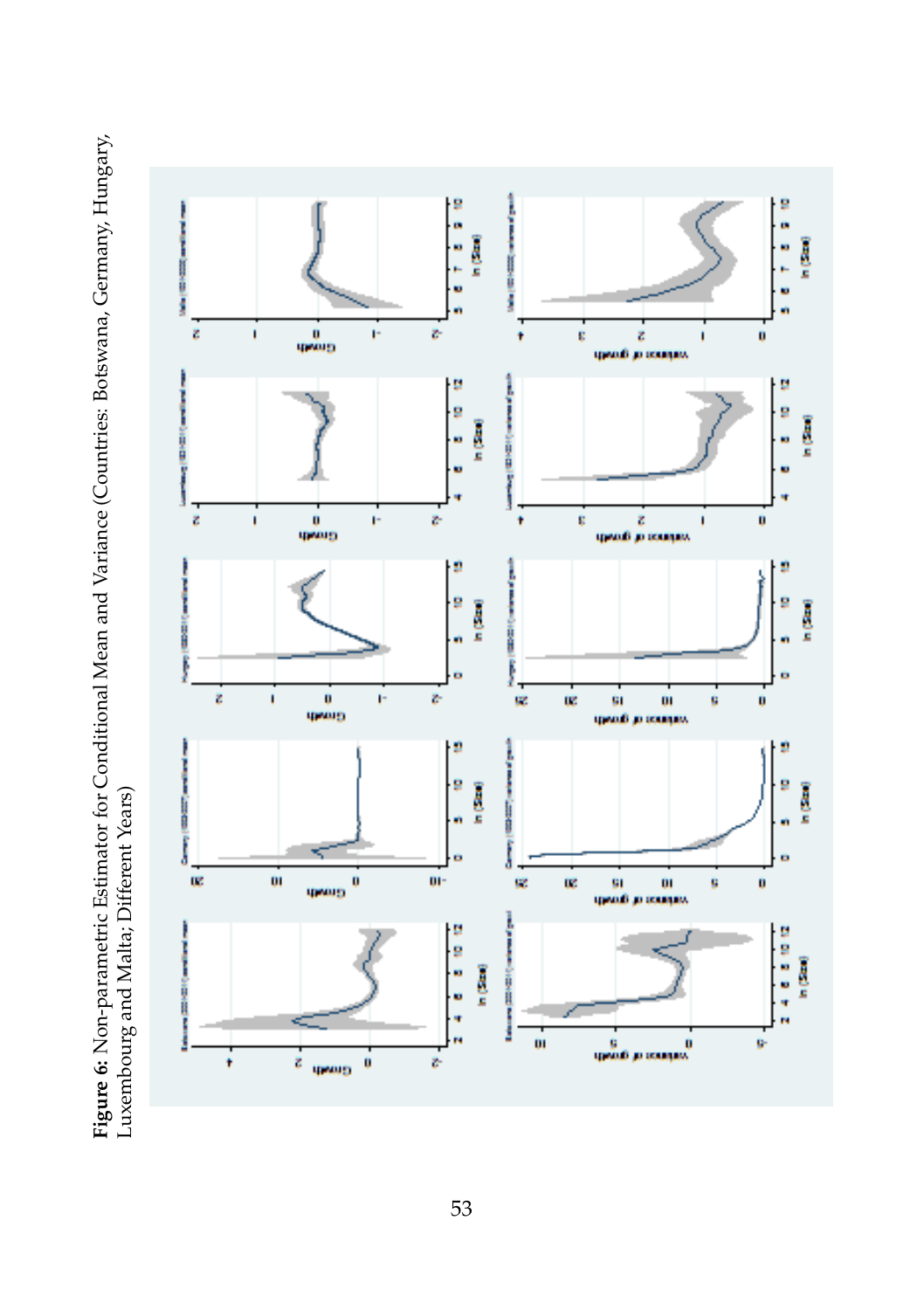mean appears to become stable. This evidence is consistent with the model of Gabaix (1999) where a truncation concerning the small cities is necessary to have stationarity.

By considering the specific countries in Figure [6,](#page-70-0) Luxembourg and Malta show a striking stationarity in mean and variance, so that we can affirm that in these cases, Gibrat's law holds. Botswana appears to face a huge variability at the bottom of the distribution for both mean and variance, but in the upper tail the evidence of independence of the mean is striking too. Thus, in principle, we can also accept Gibrat's law for this country. We can, on the contrary, reject Gibrat's law for Germany and Hungary, by confirming the results emerging from the parametric analysis (see Subsection [3.3.2\)](#page-64-0).

This non-parametric test suffers from several shortcomings: firstly, outliers have a huge impact on the results, in particular the variance (Eeckhout, 2004; Gonzalez-Val et al., 2012); and secondly, we cannot directly compare the  $\rho$ -coefficient with Gibrat's law.

For these reasons, after the previous tests that confirm Gibrat's law for Botswana, Luxembourg and Malta, the final methodological step is the analysis of the relationship between Gibrat's law and rank-size/Zipf's law, by considering, as key indicators, the dynamics of the  $\rho$ -coefficient, the *β*-parameter and the *θ*-parameter; in other words, the evolution of the dynamics of economic development of the country. This will be reported in the next section.

## <span id="page-71-0"></span>**3.4 Gibrat's Law and Zipf's Law: A Comparative Study**

#### **3.4.1 Role of the Adopted Parameters**

In the previous sections we have shown that Botswana, Luxembourg and Malta seem to obey Gibrat's law, while this seems not to be the case for Germany and Hungary. The final step in our analysis is then the investigation of the relationship between Gibrat's law and the rank-size/Zipf's law, by means of the rules (a), (b) and (c) (outlined in Subsection [3.1.4\)](#page-55-0).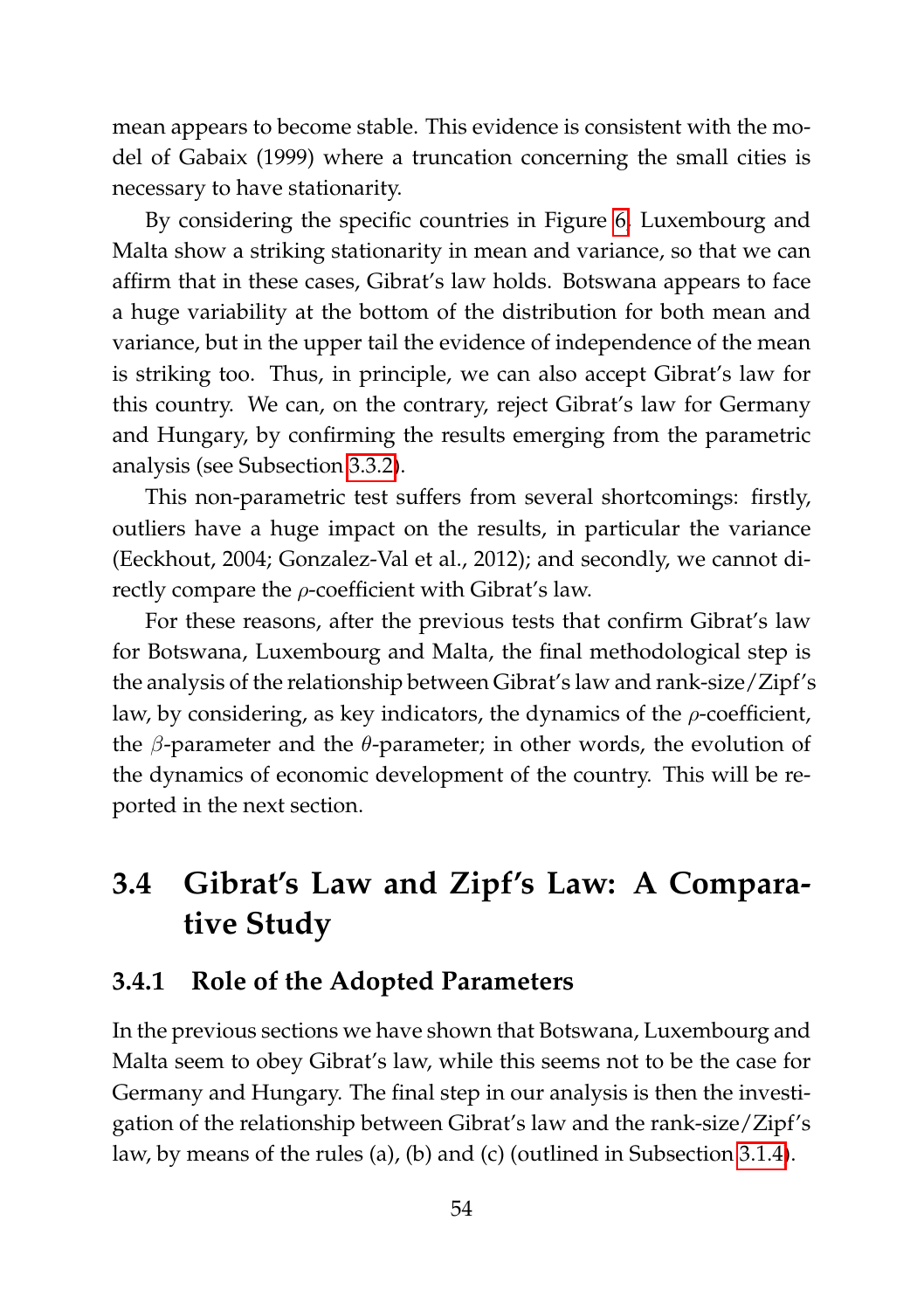From the operational viewpoint, we investigate the relationship between the  $\rho$ -coefficient in Eq. [\(3.3\)](#page-53-0) and the estimated parameters  $\beta$  and  $\theta$ from Eqs. [\(3.4\)](#page-64-0) and [\(3.5\)](#page-64-1), on the basis of Cordoba's propositions (a); (b) and (c) (Subsection [3.1.4\)](#page-55-0). In particular, we estimate the  $\rho$ -coefficients in the rank-size rule [\(3.3\)](#page-53-0) by means of a modification proposed by Gabaix and Ibragimov (2011), according the following:

<span id="page-72-0"></span>
$$
\log P_i = \log K - b \log R_i - 0.5 \tag{3.7}
$$

where  $P_i$ ,  $K$  ,  $q$  and  $R_i$  are the same as in Eq. [\(3.3\)](#page-53-0). In Tables [7](#page-74-0) and [8](#page-75-0) we report the estimated  $ρ$ -coefficients and the parameters  $β$  and  $θ$ , according to Eqs. [\(3.7\)](#page-72-0), [\(3.4\)](#page-64-0) and [\(3.5\)](#page-64-1), respectively, for each of the five countries.

Concerning the coefficient  $\rho$  (Eq. [3.7\)](#page-72-0), it should be noted that we interpret the  $\rho$ -coefficient as a measure of hierarchy of city size distribution. In this sense a positive change in the estimated  $\rho$ -coefficient denotes a situation where larger cities have grown more than smaller ones (in relative terms); thus an increasing  $\rho$ -coefficient (see Eq. [3.3\)](#page-53-0) reflects the tendency towards agglomeration economies in the country at hand (see Subsection [3.1.4\)](#page-55-0).

It is interesting to also pay attention to the  $\beta$ -parameter (see Eq. [\(3.4\)](#page-64-0)), which is the degree of divergence of the size distribution from its mean: a  $\beta$ -value lower than one indicates that larger cities have an expected growth lower than smaller ones. We note here that the condition  $\beta=1$ indicates the validity of Gibrat's law (Bottazzi et al. 2001).

Finally, the parameter  $\theta$  reflects the ratio between variance at time t and  $t - 1$  (see Eq. [\(3.5\)](#page-64-1)). This provides a measure of the volatility of the growth process as a  $\theta$ -value equal to one indicates the stability of the variance between years.

Overall, by means of these three parameters, we can experiment with the propositions (a), (b) and (c) in Subsection [3.1.4.](#page-55-0) For example, an increasing/decreasing  $\rho$ -coefficient – indicating changes in the growth rate between large and small cities – should lead to a generalized Gibrat's law. It appears then that the *ρ*-coefficients, together with the *β*- and *θ*parameters, offer insights into different aspects of the same growth process: the  $\rho$ -coefficient captures the output of the growth process, while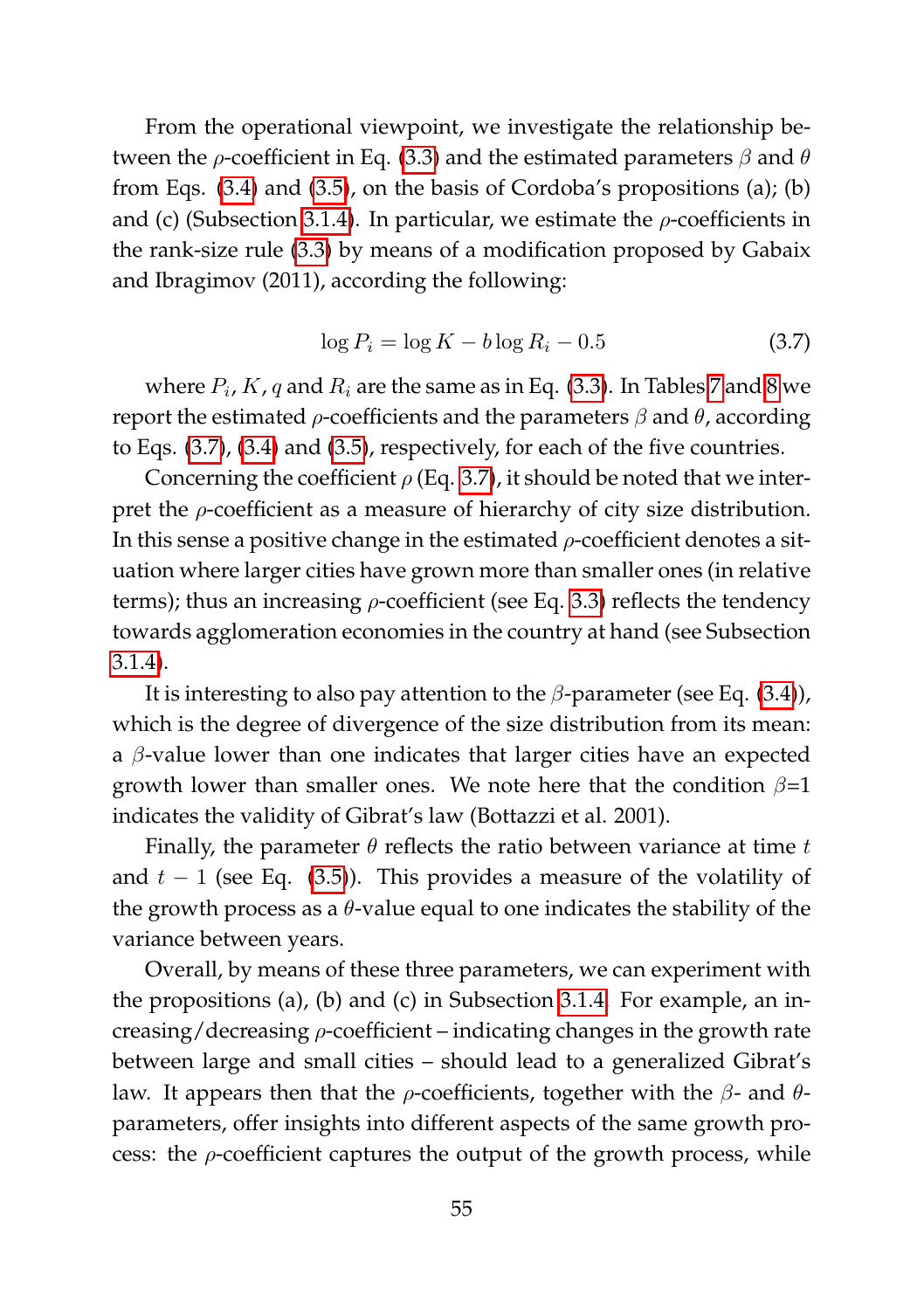the  $β$ - and  $θ$ -parameters take into account the mean and variance of the growth process, respectively. In the latter context (regarding the role of the mean and variance), it seems worthwhile to test the different dynamics of the large cities vs the small cities, in order to explore in more detail where a greater volatility shows up. We can then split, for each country, our sample into two halves by defining two sub-samples; one for the large cities and the other one for the smaller cities. We then estimate the parameters  $\beta$  and  $\theta$ , according to Eqs. [\(3.4\)](#page-64-0) and [\(3.5\)](#page-64-1) respectively, for these two sub-samples. In this way we can analyse, firstly, whether Gibrat's law holds separately for large and small cities; and, secondly, whether the growth process is more volatile. We recall that, according to Cordoba (2003), in order to preserve a Pareto/Zipf coefficient different from one, the underlying growth process has to be different for smaller and larger cities (Subsection [3.1.4\)](#page-55-0).

In the next sections, the role of the various parameters  $\rho$ ,  $\beta$  and  $\theta$  in capturing the relationship "rank-size rule vs Gibrat's law" will be illustrated with reference to the empirical analyses in each of the five countries.

### **3.4.2 Botswana**

Starting with Botswana, we can see that the estimated  $\rho$ -coefficient is greater than one for both the years 2001 and 2011, indicating a predominance of larger cities. In particular, in 2011 the estimated  $\rho$ -coefficient is slightly greater than that one in 2001, thus showing a tendency – in the last decade – towards a higher economic development. By considering the relationship with Gibrat's law, we then investigate condition b) of Subsection [3.1.4.](#page-55-0) Considering the entire sample, we have already shown that Gibrat's law holds in 2011 with an estimated  $\beta$ -parameter not significantly different from one ( $\beta = 0.995$ <sup>\*\*</sup>).<sup>[26](#page-73-0)</sup> However, considering the two sub-samples, we find evidence of Gibrats law for large cities  $(\beta_{BIG} = 0.979^{**})$  but not for small ones  $(\beta_{small} = 0.761)$ . This indicates that larger cities of the sub-sample of small cities (i.e. medium size cities)

<span id="page-73-0"></span><sup>&</sup>lt;sup>26</sup>Where <sup>∗∗</sup> indicates a significance level at 5%.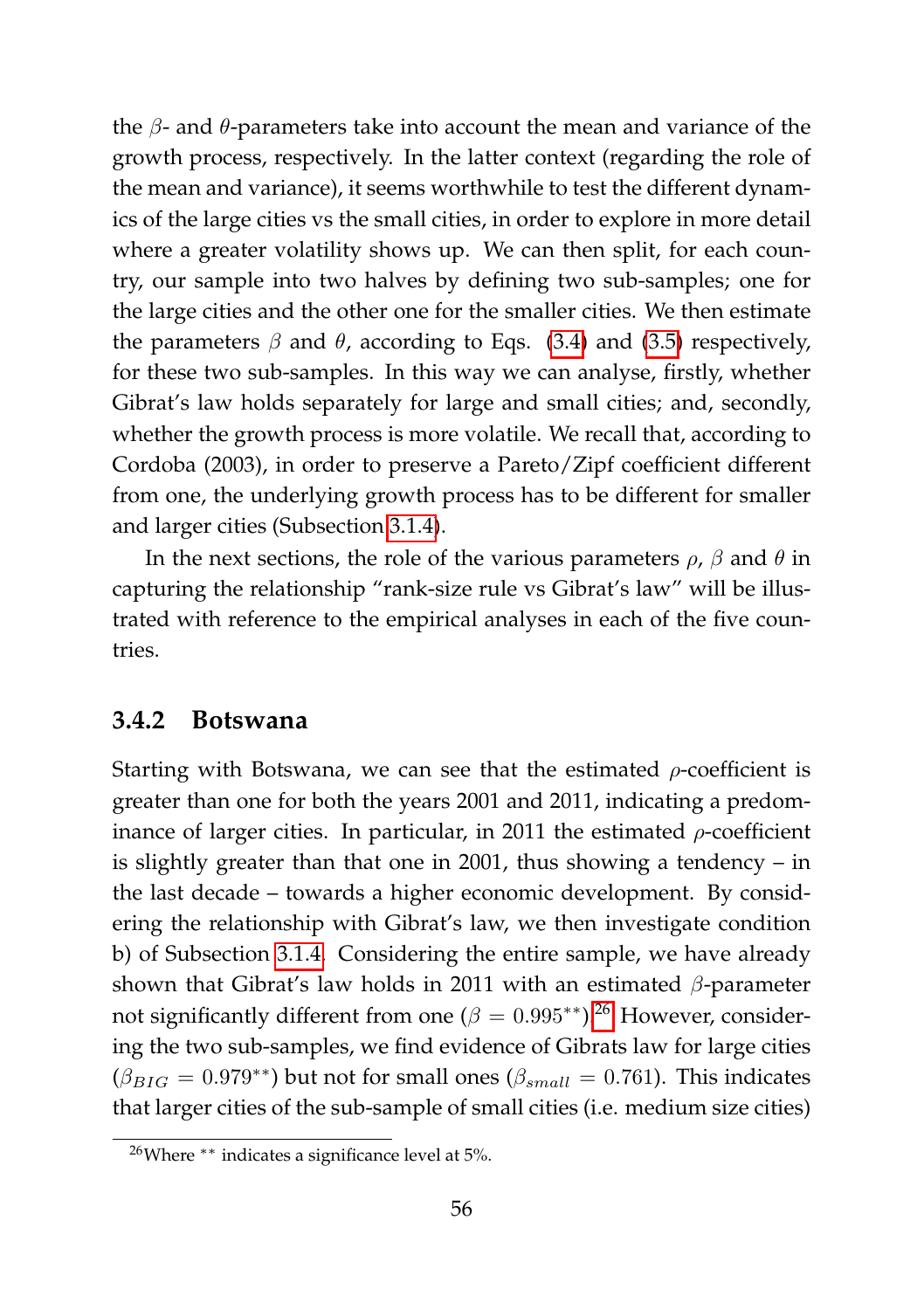| Country    | Year | $\rho$ -coeff. | Robust s.e. | $\beta$    | $\theta$      | $\beta_{BIG}$            | $\theta_{_{BIG}}$        | $\beta_{small}$          | $\theta_{\scriptscriptstyle small}$ | N. obs. |
|------------|------|----------------|-------------|------------|---------------|--------------------------|--------------------------|--------------------------|-------------------------------------|---------|
| Botswana   | 2001 | 1.137          | .0746       | L,         | L,            | ä,                       | ÷,                       | ÷,                       | ÷,                                  | 464     |
|            | 2011 | 1.173          | .0746       | .995**     | 1.0078        | .979**                   | 1.000                    | 0.761                    | 1.011                               | 461     |
| Germany    | 1993 | 1.399          | .0178       | ÷          | $\frac{1}{2}$ | $\overline{\phantom{a}}$ | ÷,                       | $\overline{a}$           | $\overline{\phantom{a}}$            | 12,280  |
|            | 1994 | 1.397          | .0178       | .999       | 1.0009        | .996                     | .994                     | $1.001**$                | 1.009                               | 12,291  |
|            | 1995 | 1.396          | .0178       | .999*      | .9983         | .996                     | .994                     | $1.00**$                 | 1.004                               | 12,291  |
|            | 1996 | 1.394          | .0177       | .999*      | .9987         | .997                     | .995                     | $1.001**$                | 1.006                               | 12,291  |
|            | 1997 | 1.392          | .0177       | .998       | .9978         | .997                     | .994                     | .999**                   | 1.002                               | 12,291  |
|            | 1998 | 1.390          | .0177       | .998       | .9984         | .997                     | .994                     | .997**                   | 1.000                               | 12,293  |
|            | 1999 | 1.390          | .0177       | $1.00***$  | 1.0011        | .998                     | .996                     | 1.004                    | 1.012                               | 12,294  |
|            | 2000 | 1.390          | .0177       | .999***    | .9998         | .998                     | .998                     | .998**                   | .998                                | 12,294  |
|            | 2001 | 1.391          | .0177       | 1.001      | 1.0024        | .999                     | .999                     | 1.002                    | 1.006                               | 12,294  |
|            | 2002 | 1.392          | .0177       | 1.001      | 1.0017        | .999**                   | .999                     | $1.00**$                 | 1.002                               | 12,294  |
|            | 2003 | 1.392          | .0177       | $1.00*$    | 1.0009        | .999**                   | 1.001                    | .998                     | .998                                | 12,293  |
|            | 2004 | 1.393          | .0177       | 1.001      | 1.0027        | $1.000**$                | 1.001                    | 1.001                    | 1.004                               | 12,293  |
|            | 2005 | 1.396          | .0178       | 1.001      | 1.0031        | 1.001                    | 1.002                    | $1.001**$                | 1.003                               | 12,293  |
|            | 2006 | 1.398          | .0178       | 1.001      | 1.0027        | 1.001                    | 1.001                    | .999**                   | 1.000                               | 12,293  |
|            | 2007 | 1.401          | .0178       | 1.001      | 1.0039        | 1.002                    | $\,1$                    | 1.001                    | 1.005                               | 12262   |
| Hungary    | 1980 | 1.129          | .0285       | ÷,         |               | $\overline{a}$           | $\overline{\phantom{a}}$ | $\overline{\phantom{a}}$ |                                     | 3,121   |
|            | 1990 | 1.186          | .0300       | 1.055      | 1.12          | 1.018                    | 1.046                    | 1.076                    | 1.194                               | 3,121   |
|            | 2001 | 1.223          | .0309       | 1.034      | 1.08          | 0.993                    | .999                     | 1.054                    | 1.151                               | 3,121   |
|            | 2011 | 1.258          | .0316       | 1.028      | 1.06          | 1.005                    | 1.020                    | $1.010**$                | 1.070                               | 3,154   |
| Luxembourg | 1821 | .5031          | .0660       | ÷,         | ÷,            | ä,                       | ÷,                       |                          | ÷,                                  | 116     |
|            | 1851 | .4965          | .0652       | $.941*$    | .9557         | .949**                   | .978                     | .730                     | .764                                | 116     |
|            | 1871 | .5154          | .0676       | .993**     | 1.0779        | .962**                   | 1.070                    | $.887**$                 | .981                                | 116     |
|            | 1880 | .5350          | .0702       | $1.005**$  | 1.0667        | $1.003**$                | 1.060                    | $.811**$                 | .871                                | 116     |
|            | 1890 | .5881          | .0772       | 1.048      | 1.0855        | .995**                   | 1.160                    | .944**                   | .965                                | 116     |
|            | 1900 | .6744          | .0885       | 1.109      | 1.2833        | 1.115                    | 1.340                    | .947**                   | .969                                | 116     |
|            | 1910 | .7350          | .0965       | 1.079      | 1.1803        | 1.091                    | 1.210                    | .986**                   | 1.035                               | 116     |
|            | 1922 | .7500          | .0984       | $1.01**$   | 1.0473        | 0.998**                  | 1.025                    | $1.042**$                | 1.140                               | 116     |
|            | 1930 | .8377**        | .1100       | 1.103      | 1.2406        | 1.090                    | 1.240                    | $1.01**$                 | 1.048                               | 116     |
|            | 1935 | .8391**        | .1101       | $1.001***$ | 1.0059        | .986**                   | .976                     | $1.033*$                 | 1.081                               | 116     |
|            | 1947 | .8543**        | .1121       | $1.014*$   | 1.0355        | $1.013**$                | 1.034                    | .982**                   | 1.009                               | 116     |
|            | 1960 | .9252**        | .1214       | 1.069      | 1.1725        | $1.011**$                | 1.059                    | 1.006**                  | 1.109                               | 116     |
|            | 1970 | .9735**        | .1278       | 1.044      | 1.1198        | 0.965                    | .963                     | 1.016**                  | 1.162                               | 116     |
|            | 1980 | .9923**        | .1302       | $1.016**$  | 1.0576        | 0.942                    | .922                     | $1.022**$                | 1.150                               | 116     |
|            | 1991 | .9803**        | .1287       | .993**     | .9964         | 0.949                    | .920                     | 1.053**                  | 1.145                               | 116     |
|            | 2001 | .9409**        | .1235       | 0.955      | .9199         | 0.949                    | .907                     | .910                     | .871                                | 116     |
|            | 2002 | .9365*         | .1229       | 0.994      | .989          | .998**                   | .997                     | .990**                   | .983                                | 116     |

<span id="page-74-0"></span>**Table 7:** The Zipf and Gibrat Parameters (Countries: Botswana, Germany, Hungary and Luxembourg; Different Years)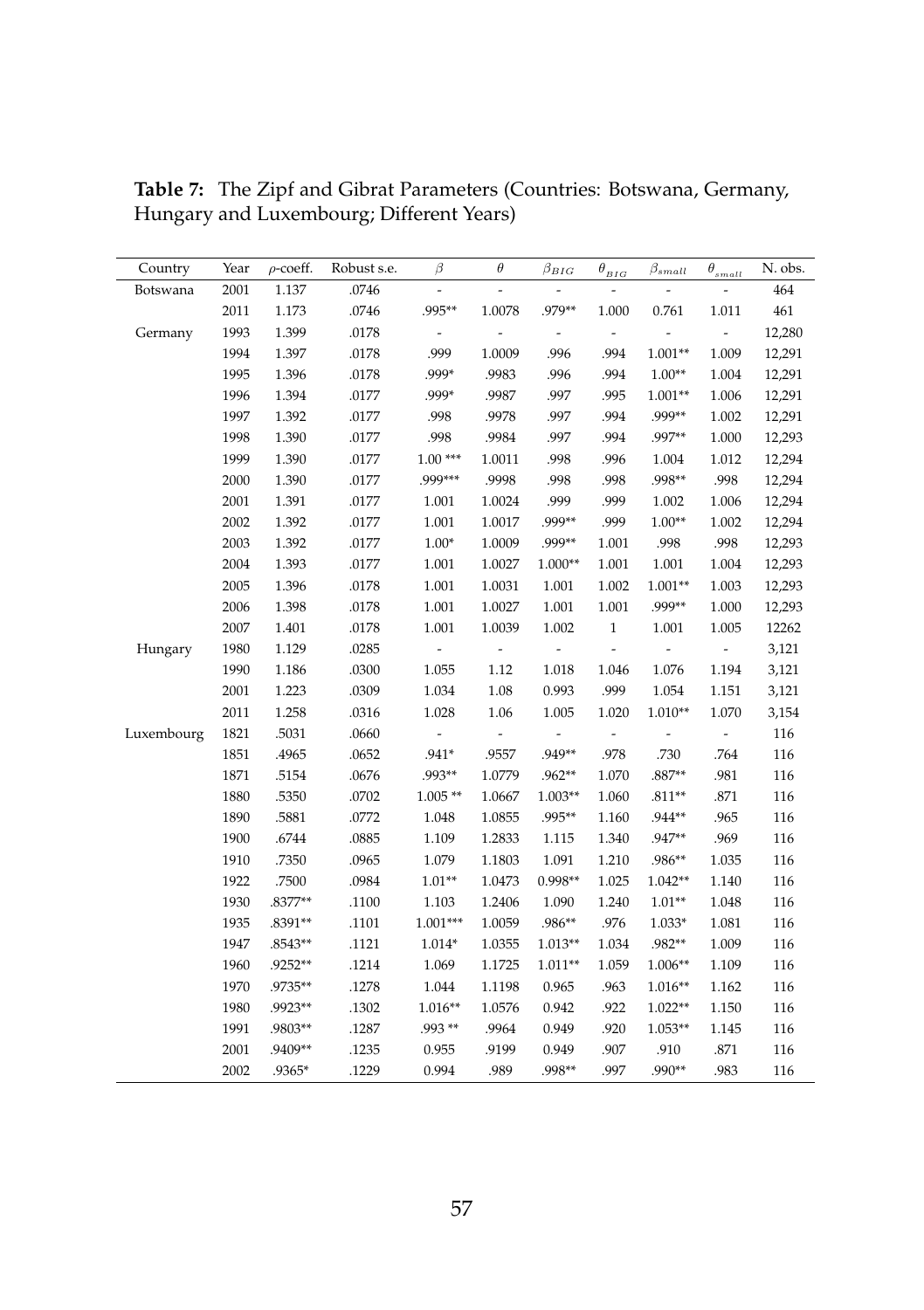| Country    | Year | $\rho$ -coeff. | Robust s.e. | $\beta$   | $\theta$                 | $\beta_{BIG}$            | $\theta_{_{BIG}}$        | $\beta_{small}$          | $\theta_{{small}}$       | N. obs. |
|------------|------|----------------|-------------|-----------|--------------------------|--------------------------|--------------------------|--------------------------|--------------------------|---------|
| Luxembourg | 2003 | .9330**        | .1225       | .995**    | .9926                    | $1.00**$                 | 1.00                     | .997**                   | 1.00                     | 116     |
|            | 2004 | .9302**        | .1221       | .997**    | .9947                    | $1.00**$                 | 1.00                     | $1.00**$                 | 1.020                    | 116     |
|            | 2005 | .9270**        | .1217       | .996**    | .9926                    | .995**                   | .992                     | .992**                   | .989                     | 116     |
|            | 2006 | .9253**        | .1215       | .997**    | .9961                    | 1.001                    | 1.00                     | .994**                   | .991                     | 116     |
|            | 2007 | .9195**        | .1207       | 0.992     | .9851                    | 0.994                    | .988                     | .974**                   | .955                     | 116     |
|            | 2008 | .9140**        | .1200       | 0.992     | .985                     | .999**                   | .998                     | .976                     | .955                     | 116     |
|            | 2009 | .9120**        | .1197       | .996**    | .994                     | $1.00**$                 | 1.00                     | .989**                   | .981                     | 116     |
|            | 2010 | .9094**        | .1194       | .996*     | .9924                    | $1.00**$                 | 1.00                     | .986*                    | .974                     | 116     |
|            | 2011 | .9094**        | .1194       | .999**    | 1.00                     | $1.00**$                 | 1.00                     | .997**                   | .996                     | 116     |
| Malta      | 1901 | .9883**        | .1957       |           | $\overline{\phantom{m}}$ | $\overline{\phantom{a}}$ | $\overline{\phantom{a}}$ | $\overline{\phantom{m}}$ | $\overline{\phantom{a}}$ | 51      |
|            | 1921 | .8799**        | .1693       | $0.836*$  | .7891                    | .893**                   | 0.874                    | .487                     | .624                     | 54      |
|            | 1931 | .8838**        | .1700       | 1.008**   | 1.0306                   | .959**                   | 0.965                    | $1.067**$                | 1.184                    | 54      |
|            | 1948 | .8591**        | .1638       | .912**    | .9684                    | .714                     | 0.852                    | $.689**$                 | .678                     | 55      |
|            | 1957 | .8760**        | .1655       | $1.018*$  | 1.0808                   | .769                     | 0.673                    | $1.073**$                | 1.238                    | 56      |
|            | 1967 | .8939**        | .1645       | .987**    | .9853                    | .961**                   | 0.955                    | .954**                   | .940                     | 59      |
|            | 1985 | .8305**        | .1479       | .936**    | .9732                    | .573                     | 0.510                    | .915**                   | 1.02                     | 63      |
|            | 1995 | .8038**        | .1388       | $.941*$   | .9407                    | .654                     | 0.656                    | .923**                   | .912                     | 67      |
|            | 2000 | .8005**        | .1372       | .991**    | .9840                    | .996**                   | 1.00                     | $1.003**$                | 1.009                    | 68      |
|            | 2001 | .7985**        | .1369       | .997**    | .9959                    | .996**                   | 0.993                    | .997**                   | .996                     | 68      |
|            | 2002 | .7956**        | .1364       | .995*     | .9920                    | .994**                   | 0.988                    | .993*                    | .986                     | 68      |
|            | 2003 | .7932**        | .1360       | .996      | .9931                    | .998**                   | .996                     | .993*                    | .987                     | 68      |
|            | 2004 | .7914**        | .1357       | .997      | .9950                    | .997**                   | .996                     | .995*                    | .990                     | 68      |
|            | 2005 | .7883**        | .1352       | .992**    | 1.0055                   | .954**                   | .999                     | .969**                   | .985                     | 68      |
|            | 2006 | .7881**        | .1351       | .998**    | .9967                    | $1.00**$                 | 1.010                    | .994*                    | .988                     | 68      |
|            | 2007 | .7940**        | .1361       | 1.01      | 1.0210                   | 1.01                     | 1.016                    | 1.02                     | 1.042                    | 68      |
|            | 2008 | .7944**        | .1362       | $1.001**$ | 1.0027                   | .999**                   | 1.00                     | $1.00**$                 | 1.00                     | 68      |
|            | 2009 | .7963**        | .1365       | $1.003*$  | 1.0069                   | .997**                   | .996                     | 1.01                     | 1.016                    | 68      |

<span id="page-75-0"></span>**Table 8:** The Zipf and Gibrat Parameters (Country: Malta; Different Years)

have an expected growth lower than smaller ones.<sup>[27](#page-75-1)</sup>

Thus, large and small cities face two different underlying growth processes; however, this is still consistent with proposition b) of Subsection [3.1.4](#page-55-0) predicting that the associated growth process requires that smaller cities face a greater volatility of growth than larger cities. For this reason we now analyse the behaviour of the variance.

The variance ratio for the entire sample in Botswana is greater than one ( $\theta = 1.078$ ), indicating a greater volatility of the process in 2011. This

<span id="page-75-1"></span> $27$ This fact confirms the results in Subsection [3.3.3](#page-69-0) in Figure [6:](#page-70-0) our estimated conditional mean growth is below zero in the mid-range of cities (city size in logarithmic terms between 6 and 8).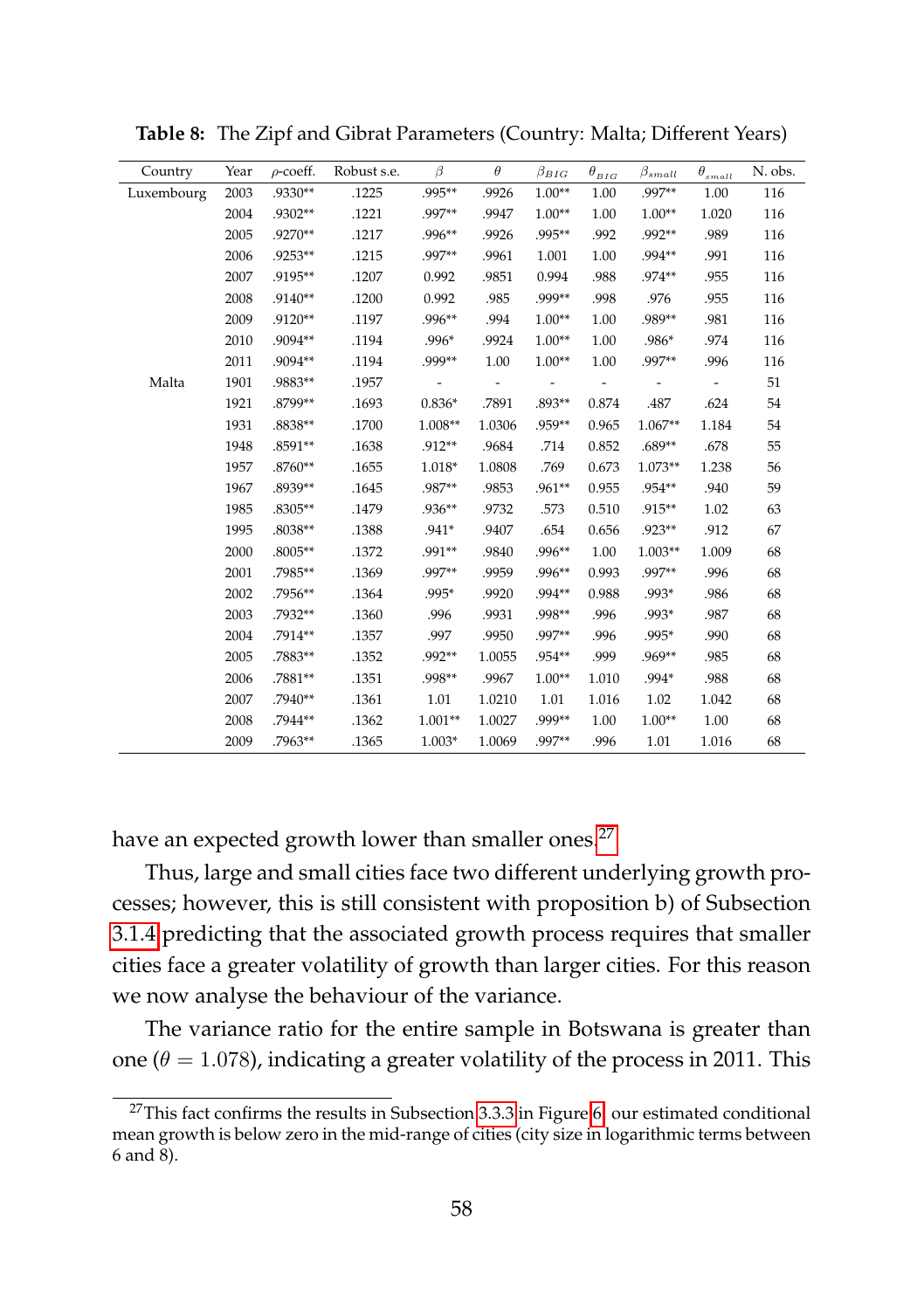latter condition is not enough to investigate our statements b) of Subsection [3.1.4,](#page-55-0) because it only refers to the temporal non-stability of the variance, without considering the spatial aspect, namely the (non)independ-ence of the variance with respect to the size of the cities.<sup>[28](#page-76-0)</sup>

For this reason, we analyse the two sub-samples separately, as previously anticipated. The variance, θ, for large cities shows a striking stability ( $\theta_{BIG} = 1$ ), while, for the small cities, it is slightly greater than one ( $\theta_{small} = 1.011$ ), implying an (increasing) change in the underlying volatility of the growth process for small cities. Given this fact, we can affirm that at time  $t$  (2011), the variance is unchanged for large cities but increases for the small ones, indicating a dependence of variance with respect to size; in particular, smaller cities face a greater volatility than large cities. In summary, statement b) (Subsection [3.1.4\)](#page-55-0), which affirms: if  $\rho > 1$ , in order that Gibrat's law occurs, it is necessary that the mean is independent from the city size but not the variance, indeed the associate growth process requires that smaller cities face a greater volatility of growth than larger cities, is satisfied for the whole sample.

### **3.4.3 Germany**

Germany shows an U-shaped ρ-coefficient: it decreases until 1999 and then it increases. In fact Germany shows a lower degree of agglomeration between 1993 and 1999, namely larger cities become less heavy in the city system. After 1999, Germany shows again a process of concentration indicated by the increasing  $\rho$ -coefficient. By considering the relationship with Gibrat's law, we then investigate condition b) of Subsection [3.1.4.](#page-55-0) This case is somewhat different from the previous case for one main reason: the  $\rho$ -coefficient also shows a decreasing trend. Considering the entire sample, we have five years in which Gibrat's law holds. In particular, in 1995, 1996, 1999, 2000 and 2003, the estimated  $\beta$ -parameters are not significantly different from one.

Now if we focus on the period 1993-1999, where a decreasing  $\rho$ -coeffic-

<span id="page-76-0"></span><sup>&</sup>lt;sup>28</sup>It suggests a change in the variance over the time and then this might also imply changes in the dependence of the variance over the size.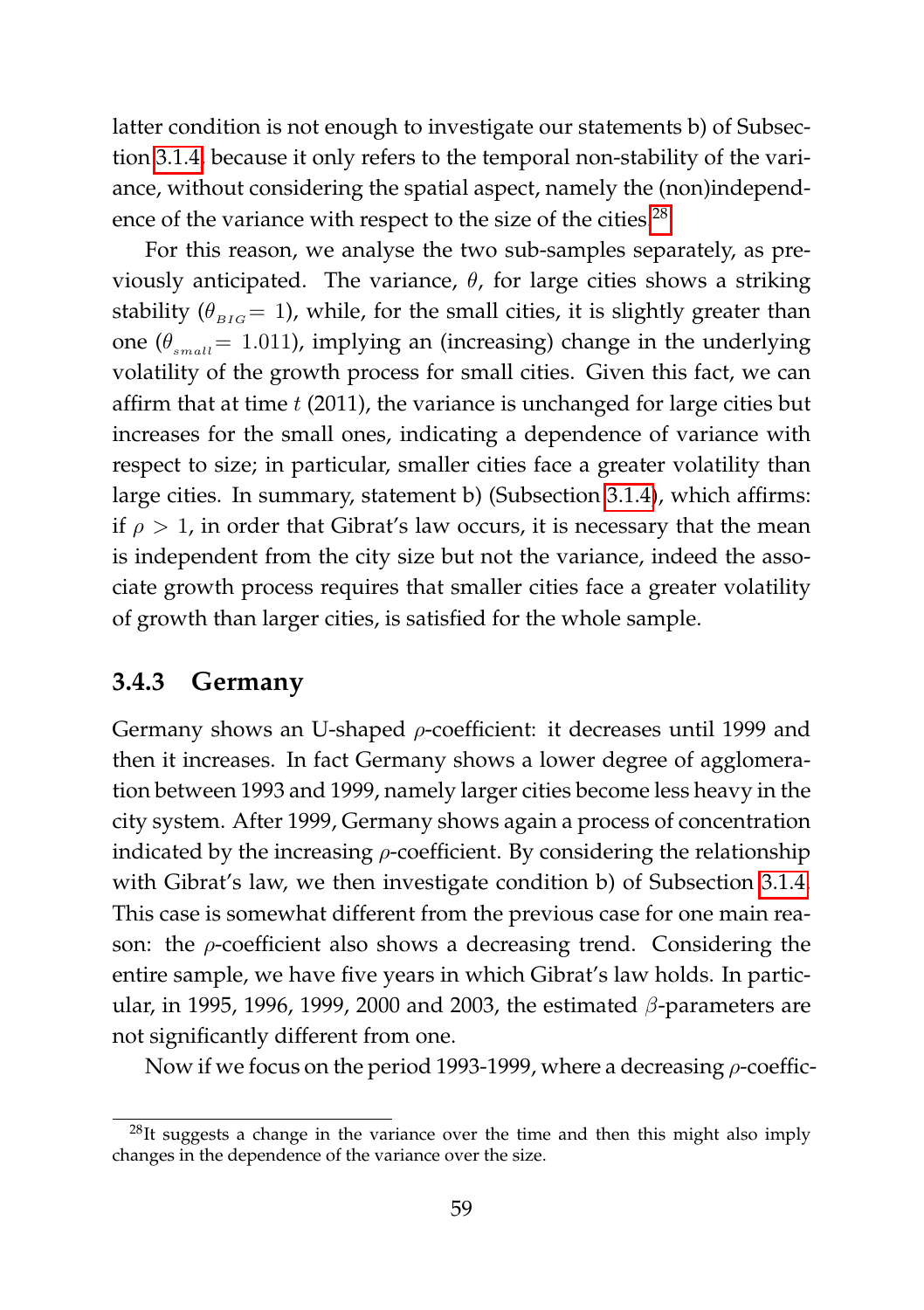ient applies, we can note that  $\beta_{BIG}$  is significantly lower than one, whereas  $\beta_{small}$  is not significantly different from one in most cases, indicating a situation in which the larger the city, the lower the expected growth. On the contrary, in the period 2000-2007,<sup>[29](#page-77-0)</sup> where an increasing  $\rho$ -coefficient applies, we can notice that  $\beta_{BIG}$  are often not significantly different from one, while  $\beta_{small}$  are (most of the time) significantly greater than one, indicating a situation in which the larger the city, the larger the expected growth. In this situation we can figure out the following growth processes: when  $\rho$ -coefficient is decreasing, we have modifications on the growth process of large cities; in particular, the larger the city, the lower the expected growth.

On the other hand, when  $\rho$  is increasing, small cities present a different growth process, namely the larger the city, the larger the expected growth. However, note that both cases should lead to the same effect on the underlying growth process (i.e. a greater volatility of the variance for small cities), in order to satisfy condition b). For this reason, we analyze the variance ratio,  $\theta$ . By considering the entire sample, the variance ratio,  $\theta$ , is often close to unity, but slightly lower than one until 1999 when it becomes stable (and equal to one). Again, this latter condition says few things about the independence of the variance from the size. We then analyze the two sub-samples separately and in particular we analyze those years where Gibrat's law holds (according to proposition b) of Subsection [3.1.4\)](#page-55-0). Unfortunately, we do not have enough observations to make any inference about proposition b) in the period 2000-2007 because Gibrats law holds only in 2003. Focusing on the period 1993-1999, it should be noted, firstly, that when Gibrat's law holds, the variance ratios for large cities,  $\theta_{BIG}$ , are less than one, that is the variance at time t is lower than that at time  $t - 1$ . Instead, the variance ratios for small cities,  $\theta_{small}$ , are greater than one. At (any) time  $t$ , large cities face a lower volatility while small cities face a greater (or almost stable) volatility. We can then affirm that, at (any) time  $t$ , small cities face a greater volatility of growth. This

<span id="page-77-0"></span><sup>&</sup>lt;sup>29</sup>Notice that in the years in which the  $\rho$ -coefficient is equal to that of previous year (i.e. 1998, 1999 and 2000), Gibrat's law holds. The stability of the process should not lead to any changes in the hierarchical structure of cities.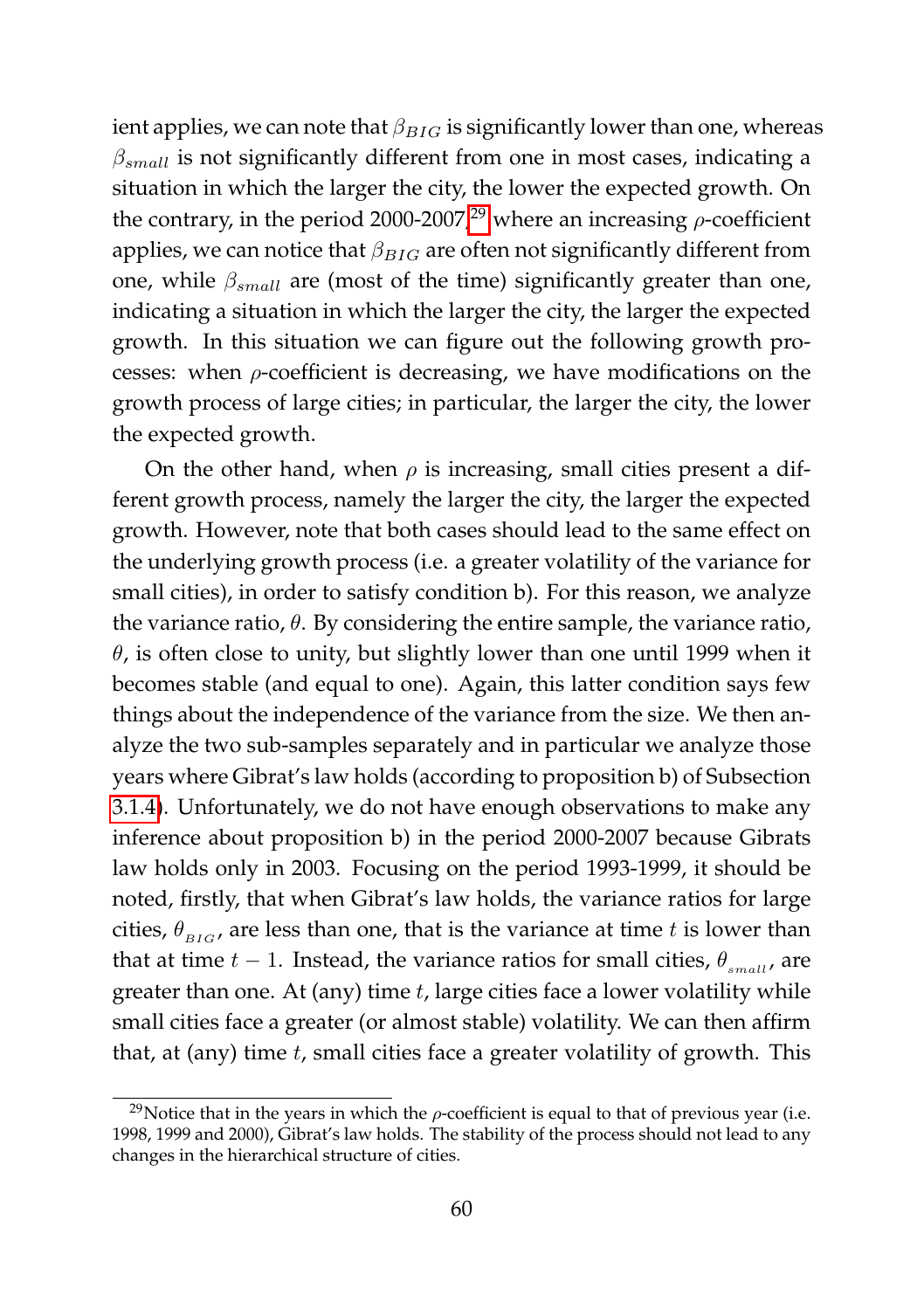is again consistent with proposition b) of Subsection [3.1.4.](#page-55-0) Again we can affirm that for those years in which Gibrat's law holds ( $\beta = 1$ ), statement b) (Subsection [3.1.4\)](#page-55-0), which affirms: "if  $\rho > 1$ , in order that Gibrat's law occurs, it is necessary that the mean is independent from the city size but not the variance. In particular the latter should be greater for small cities", is satisfied for the whole sample.

## **3.4.4 Hungary**

In Section [3.3,](#page-63-0) we have shown that Gibrat's law does not hold in Hungary. We have already mentioned the role of the capital (Budapest) in this country, which attracts most of the population and most of the investment on infrastructure. In percentage terms, more than half of the total population of Hungary lives in the Budapest urban area. Moreover, it faces a migration flow from its rural area to the centre of the city. The evolution of the  $\rho$ -coefficient in this country reflects the tendency to agglomeration in the large cities: indeed the estimated  $\rho$ -coefficient is increasing and greater than one. In this situation we can check for statement b) of Subsection [3.1.4.](#page-55-0) Unfortunately Gibrat's law never holds, since the  $\beta$ -coefficients are always significantly greater than one. This means that size diverges towards its means, namely, the larger a city, the larger the expected growth. Then it is straightforward that the variance ratio,  $\theta$ , increases for both large and small cities. However, it should be noted that the variance ratio of small cities,  $θ$ , is always greater than the variance ratio of large cities; thus, although we cannot formally show evidence of generalised Gibrat's law (in particular regarding statement b)), we again show a greater volatility for small cities when  $\rho > 1$ .

The analysis carried out over these three countries provides an important first conclusion. On the basis of statement b), we have shown that when  $\rho > 1$  and Gibrat's law holds ( $\beta = 1$ ), the variance ratio ( $\theta$ parameter) is actually greater for small cities. Moreover, when the  $\rho$ coefficient is greater than one but decreasing, we have modifications on the growth process of large cities, but not on those of small cities: in particular, the larger the city, the lower the expected growth. On the other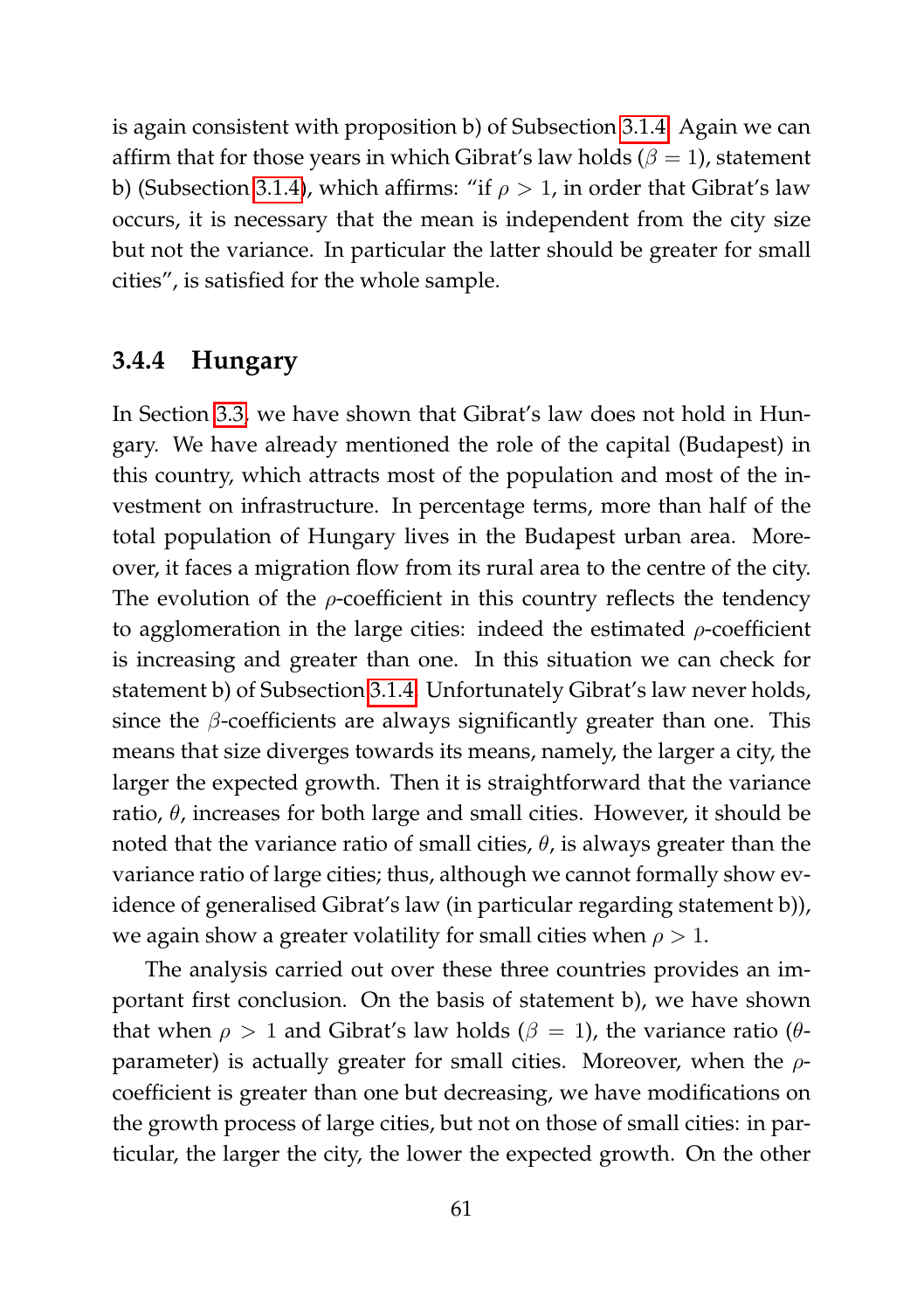hand, when the  $\rho$ -coefficient is greater than one, but increasing, small cities present the opposite growth process: namely the larger the city, the larger the expected growth. Consequently, we find evidence of the generalised Gibrat's law – as in statement b) of Subsection [3.1.4](#page-55-0) – in the countries displaying  $\rho > 1$ , where the independence of the mean with respect to the size is in operation, while the same is not true for the variance.

A reasonable criticism, at this point in the analysis, could be that generally, small entities (cities, firms and so on) present a greater volatility than larger ones. We can anticipate that we will find the opposite evidence in the case of  $\rho < 1$ .

We now move to the situation where  $\rho < 1$ . By considering the relationship with Gibrat's law, we investigate condition c) of Subsection [3.1.4](#page-55-0) which predicts that the associate growth process requires that smaller cities face a lower volatility of growth than larger cities.

### **3.4.5 Luxembourg**

Luxembourg shows an estimated  $\rho$ -coefficient lower than one. It increases until 1930, and after that it is not significantly different from one. Between 1821-1922, we are in condition c) of Subsection [3.1.4.](#page-55-0) Considering the entire sample, we have already shown that Gibrat's law holds in the first three years of the sample (1851-1880) and in 1922 with estimated  $\beta$ -parameters not significantly different from one. Moreover, considering the two sub-samples, most of the time we find evidence of Gibrat's law for both large and small cities. At a first glance it seems that large and small cities face the same underlying growth processes. However, to test statements c) of Subsection [3.1.4,](#page-55-0) we need to take into account the behaviour of the variance.

The variance ratio for the entire sample in Luxembourg in the period 1821-1922 is always greater than one, indicating a greater volatility of the process as time goes by. Indeed, when we split the sample in two halves, the variance ratios for the large cities show values always greater than one, while, for the small cities, they are always below one. This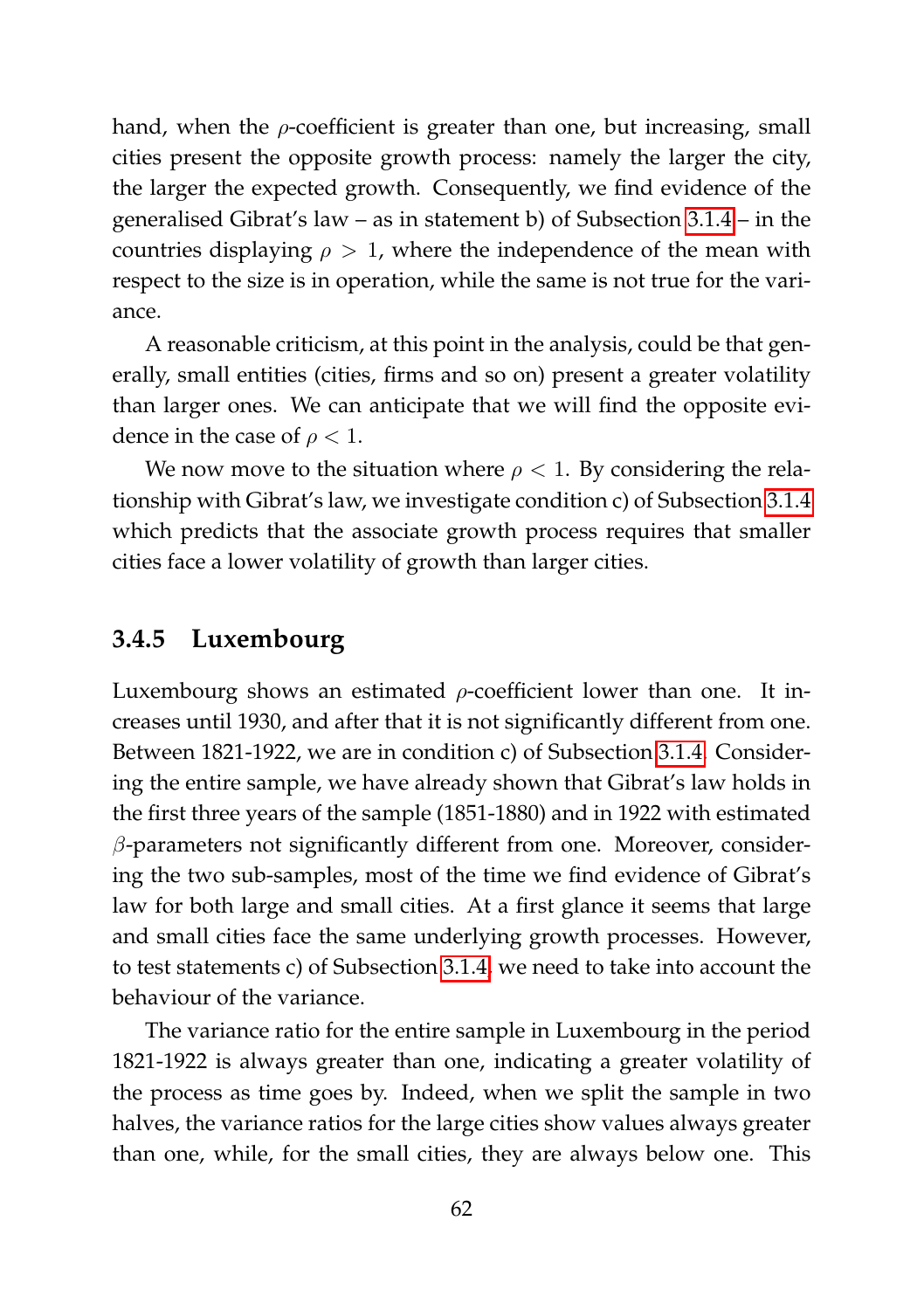implies an (increasing) change in the underlying volatility of the growth process for large cities, in contrast to a (decreasing) change in the underlying volatility of the growth process for small cities. Given this fact, we can affirm that at time  $t$ , the variance is increased for the large cities but decreased for the small cities, indicating a dependence of variance with respect to size; in particular, smaller cities face a lower volatility than large cities. In summary, statement c) (Subsection [3.1.4\)](#page-55-0), which affirms: "if  $\rho$  < 1, In order that Gibrat's law occurs, it is necessary that the mean is independent from the city size but not the variance, indeed the associate growth process requires that smaller cities face a lower volatility of growth than larger cities", is satisfied for the whole sample in 1821-1930.

In the period 1935-2011, however, the  $\rho$ -coefficient is not statistically different from one. By considering the relationship with Gibrat's law, we then investigate condition a) of Subsection [3.1.4](#page-55-0) which predicts that the associated growth process requires that smaller cities face the same growth as larger cities. Considering the entire sample, we have already shown that Gibrat's law holds most of the time (estimated  $\beta$ -parameters not significantly different from one). Considering the two sub-samples, we find similar evidence for both large and small cities. However it is interesting to note that in those years where Gibrat's law does not hold, the estimated parameters  $\beta$  and  $\theta$  show very different behaviour (i.e  $\theta_{BIG}$  = 965 and  $\theta_{small}$ =1.162 in 1970), but, in general, in those years where Gibrat's law holds, the differences between the estimators are not so large (i.e.  $\theta_{BIG} = 1.00$  and  $\theta_{small} = 1.02$  in 2004). In summary, statement a) (Subsection [3.1.4\)](#page-55-0), which affirms: "if  $\rho = 1$ , then in order that Gibrat's law occurs neither the mean nor the variance of growth can depend on size" is satisfied for the whole sample.

### **3.4.6 Malta**

Finally, Malta presents a  $\rho$ -coefficient not significantly different from one. Again, by considering the relationship with Gibrat's law, we investigate condition a) of Subsection [3.1.4.](#page-55-0) Taking into account the entire sample, Gibrat's law holds most of the time (estimated  $\beta$ -parameters not signif-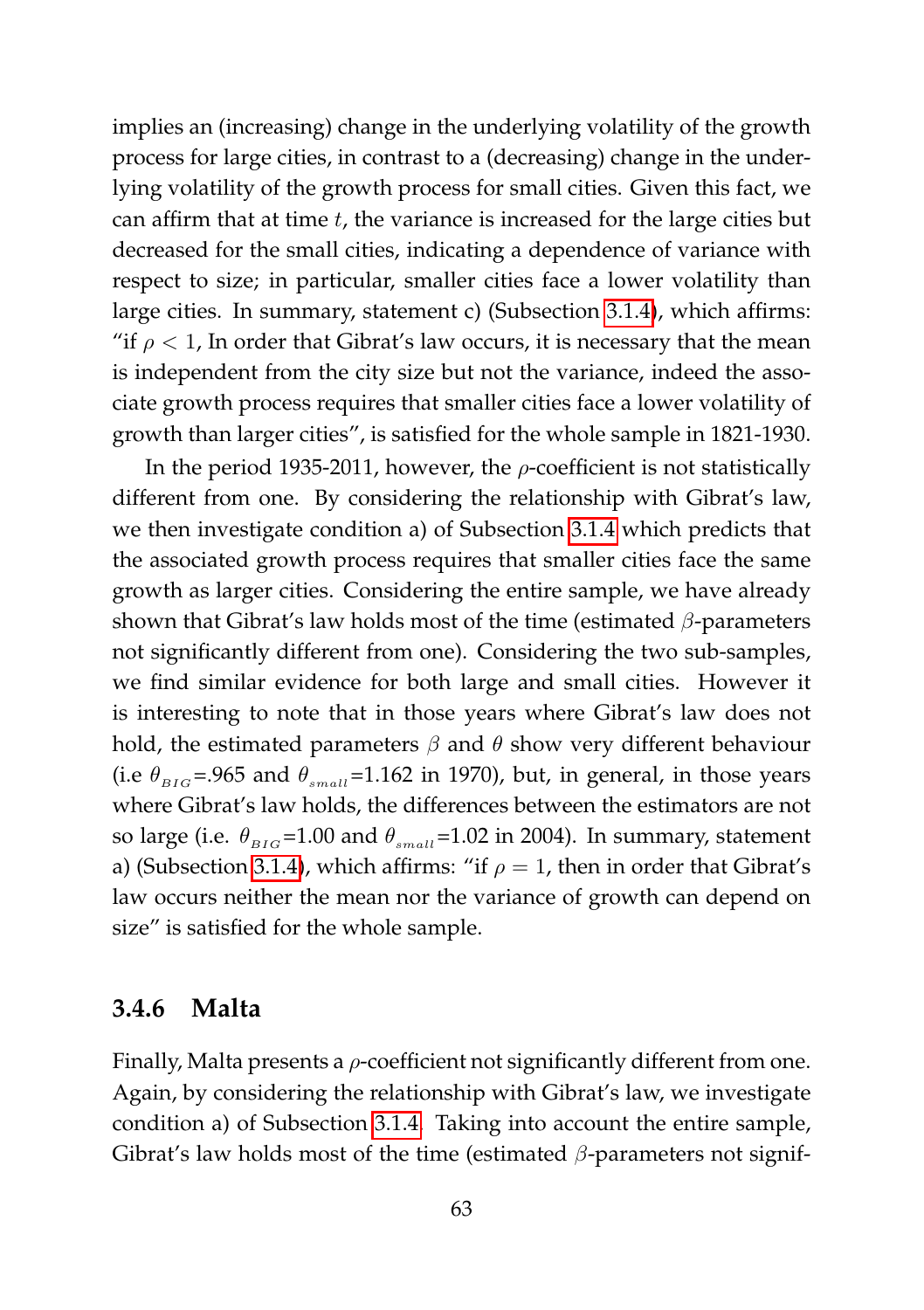icantly different from one). Considering the two sub-samples, Gibrat's law fails more in the large cities. In these cases, differences between the estimated parameters  $\beta$  and  $\theta$  – in the two sub-samples – arise. Clearly, when Gibrat's law holds for both sub-samples, no major differences between the two parameters occur. In summary, statement a) (Subsection [3.1.4\)](#page-55-0) is satisfied.

### **3.4.7 Synthesis**

A synthesis of the above results – confirming the hypotheses by Cordoba (2003) – is presented here. The analysis carried out in this section prompts several interesting conclusions. We have been able to empirically verify the presence of a "generalized Gibrat's law", as theoretically predicted by Cordoba (2003). In particular, we have verified statements a), b) and c) of Subsection [3.1.4.](#page-55-0) In more detail, we have shown that when  $\rho > 1$  (statement b)) and Gibrat's law holds ( $\beta$ =1), the varianceratio ( $\theta$ -parameter) is actually higher for the small cities, in comparison to that for large cities, indicating a larger volatility for small cities. On the contrary, when  $\rho < 1$  (statement c)) and Gibrat's law holds ( $\beta = 1$ ), the variance-ratio ( $\theta$ -parameter) is actually lower for the small cities, in comparison to that for large cities, indicating a larger volatility for the smaller ones. When  $\rho = 1$  (statement a)) and Gibrat's law holds, our findings agree with previous research, as both the mean and variance appear to be independent from the size.

Moreover, when the  $\rho$ -coefficient is greater than one but decreasing, we have modifications on the growth process of large cities, but not on those of small cities; in particular, the larger the city, the lower the expected growth. On the other hand, when  $\rho > 1$  but increasing, small cities present the opposite growth process, namely the larger the city, the larger the expected growth. We have, of course, an opposite behaviour when the  $\rho$ -coefficient is less than one.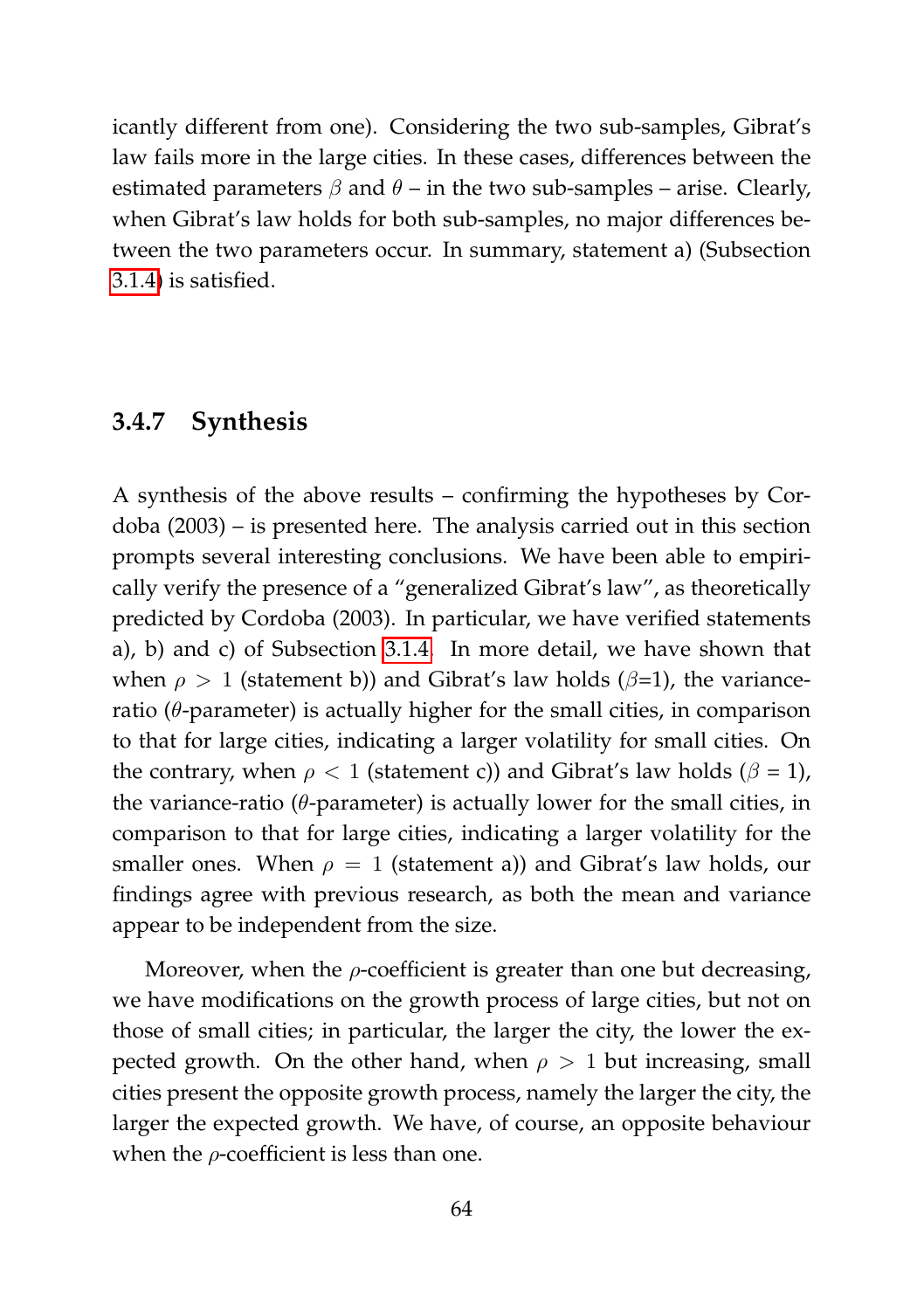# **3.5 Conclusion**

The aim of our research work was to explore specific conditions leading to a generalization of Gibrat's law in connection with the different typologies of rank-size distribution. For this purpose we empirically explored the link between the rank-size exponent,  $\rho$ , with the necessary conditions for Gibrat's law (that is mean and variance of the growth have to be independent from the size). We started our analysis based on the conclusion of Cordoba (2003, p. 3): "*Pareto distributions with larger exponents (more unequal distributions) require more volatile growth processes*". As far as we know, the conventional methodologies (Section [3.3\)](#page-63-0) used to test Gibrat's law do not address this issue. In particular, a greater (lower) volatility of the variance is usually not empirically envisaged. We showed, instead, that, according to Cordoba (2003), the variance can be dependent on size if the rank-size coefficient is different from one; in particular, we verified what Cordoba (2003) calls a "generalized Gibrat's law" for different countries with different spatial-economic characteristics: Botswana, Germany, Hungary, Luxembourg and Malta. We found strong evidence of this generalized Gibrat's law for Botswana, Luxembourg and Malta. We found weak evidence of Gibrat's law for Germany and no evidence for Hungary.

Our results confirm the propositions provided by Cordoba (2003). In particular, when  $\rho=1$ , neither the mean nor the variance of growth depend on size; when  $\rho > 1$ , the mean is independent of the city size, but not the variance, and small cities face a greater volatility in growth than larger cities; alternatively, when  $\rho < 1$ , the mean is independent from the city size, but not the variance, and large cities face a greater volatility in growth than smaller ones. Gibrat and Zipf have offered complementary perspectives on city size and systems of cites in a given country. Their contributions are not necessarily identical, but offer new perspectives on the same multi-faceted prism of the space-economy. These laws are part of the same family, but also reveal specific distinct features. In particular, we find that Zipf's law and the rank-size rule behave like "monozygotic" twins, while Gibrat's law seems to show the behavious of a "heterozy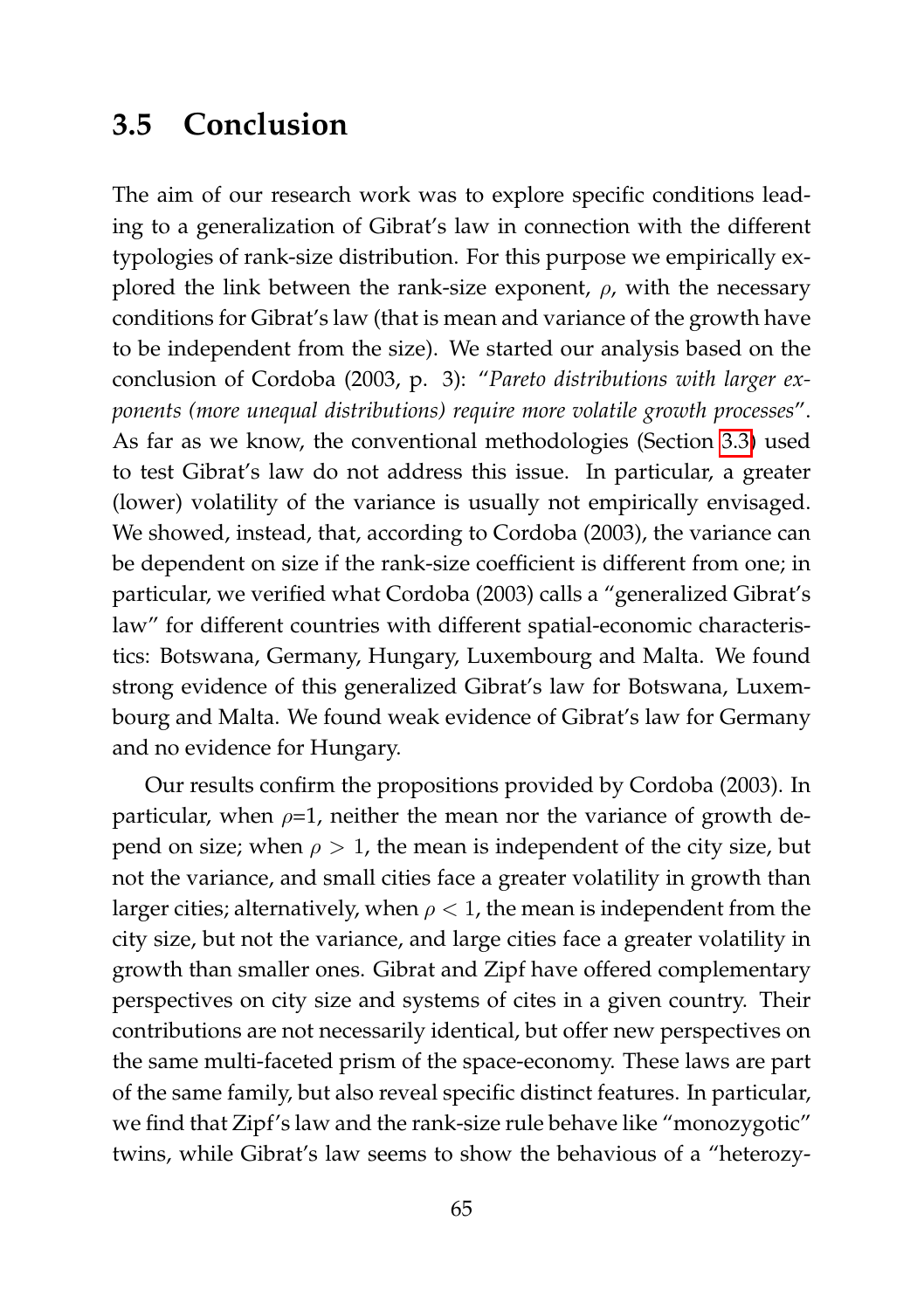gotic" twin. These results might be useful to "relax" Gibrat's law in its strict interpretation, by reinforcing the hypothesis that small entities face a greater volatility in the growth process.

Our analysis prompts various intriguing research questions in the future. While Gibrat's law and Zipf's law mirror important organised structures in the topology of systems of cities, other relevant structural patterns may be investigated as well, such as the existence of fractal structures in urban systems (based, for example, on Mandelbrot's principles) or the persistent existence of spatial population or socio-economic disparities (based, for example, on Herfindahl's index). Clearly, the dynamics of such processes deserve due attention. In addition, the above applied investigation also calls for more fundamental research into the functional or behavioural backgrounds of such regularities. Three research directions are important here; (a) the interdependence between population indicators and broader socio-economic indicators for a system of cities; (b) the degree of various cities in the same national system; (c) the relationship between recent strong evolutionary trends in the digital world and the development of cities (and systems of cities).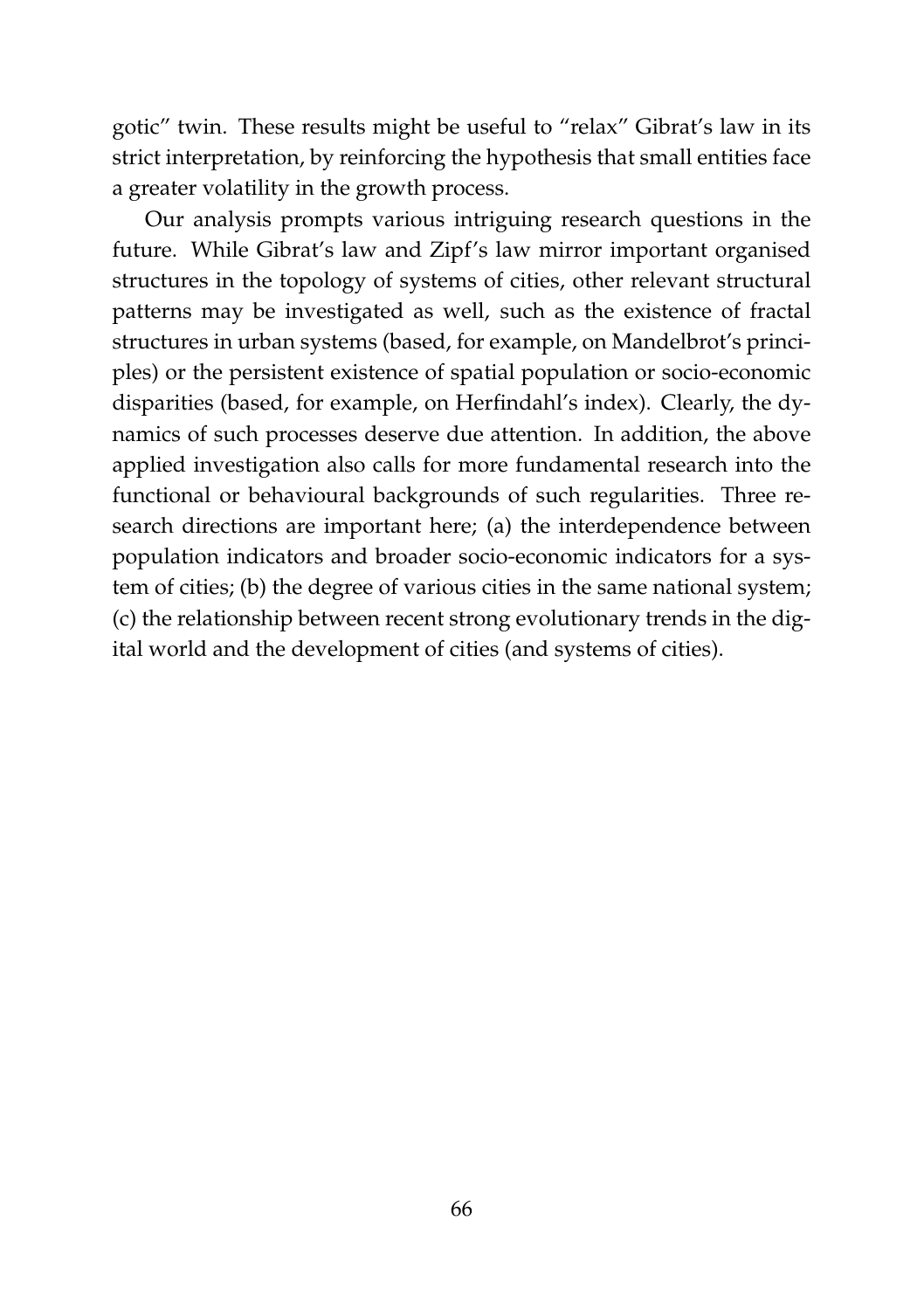# **Chapter 4**

# **Does the EU have a homogeneous urban structure area? The role of agglomeration and the impact of (hypothetical) shocks on the EU urban structure**

# **4.1 Introduction**

" *Cities and metropolitan areas are the engines of economic development. They are also at the frontline when it comes to tackling obstacles to growth and employment, such as social exclusion and environmental degradation* " European Commission (2010, p. 3).

The effort of the European Union in (sustainably) developing urban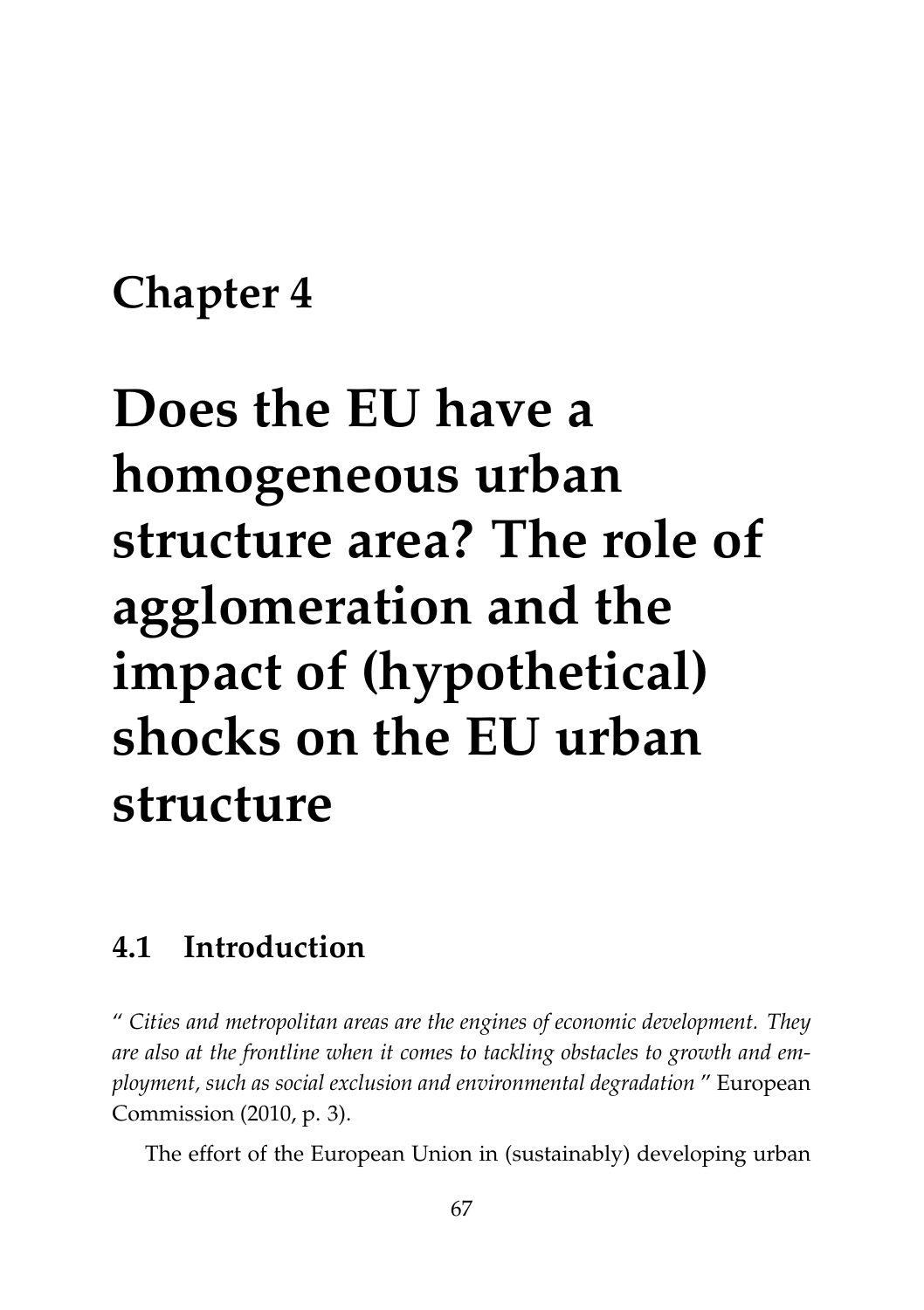areas has been, at least by the late [1](#page-85-0)980s and early  $1990s$ ,<sup>1</sup> high by means of a range of policies over many areas of activity (Backer et al., 1997). Currently, indeed, the EU aims to reduce regional disparities through the so called Regional Policy. In particular, the EU has two funds for this purpose: the Structural Funds and the Cohesion Funds, that play a key role in the reduction of regional disparities in terms of income, wealth and opportunities and in the development of Europe's towns and cities.

However, in spite of the effort of the EU in the reduction of regional disparities, "*no single blueprint of sustainability will be found, as economic and social systems and ecological conditions differ widely among countries*", (World Commission on Environment and Development, 1987, p. 52). Furthermore, as noted by Aldskogius (2000), the urban structures between the Member States of the European Union is very different for several reasons, from historical ones to the administrative subdivision through the economic structure of the Member States. Table [10](#page-88-0) shows selected characteristics of the Member States in 2011 and gives an interesting picture of the differences between countries in term of urban structure.

Total population and land size vary consistently among countries within the EU, however Member States show big differences also in term of population density, percentage of rural population, people who live in the largest city and also in other variables as agricultural land, road density and rail density.

It is interesting to notice that different countries show different patterns in terms of urban structure. For instance Belgium has a population density of 364 people per sq. km and it also shows a low percentage of rural population (2.5 over the entire population) but it presents an agricultural land equal to the 45% of the entire surface. On the contrary, the Netherlands, a country with almost same land size as Belgium, shows a higher population density than Belgium but also a higher rural population and a higher percentage of agricultural land, indicating a different

<span id="page-85-0"></span><sup>&</sup>lt;sup>1</sup>At least from the publication of the Brundtland Report from the United Nations World Commission on Environment and Development (WCED) in 1987 which provided an analysis for a sustainable course of development within societies and suggested broad remedies and recommendations.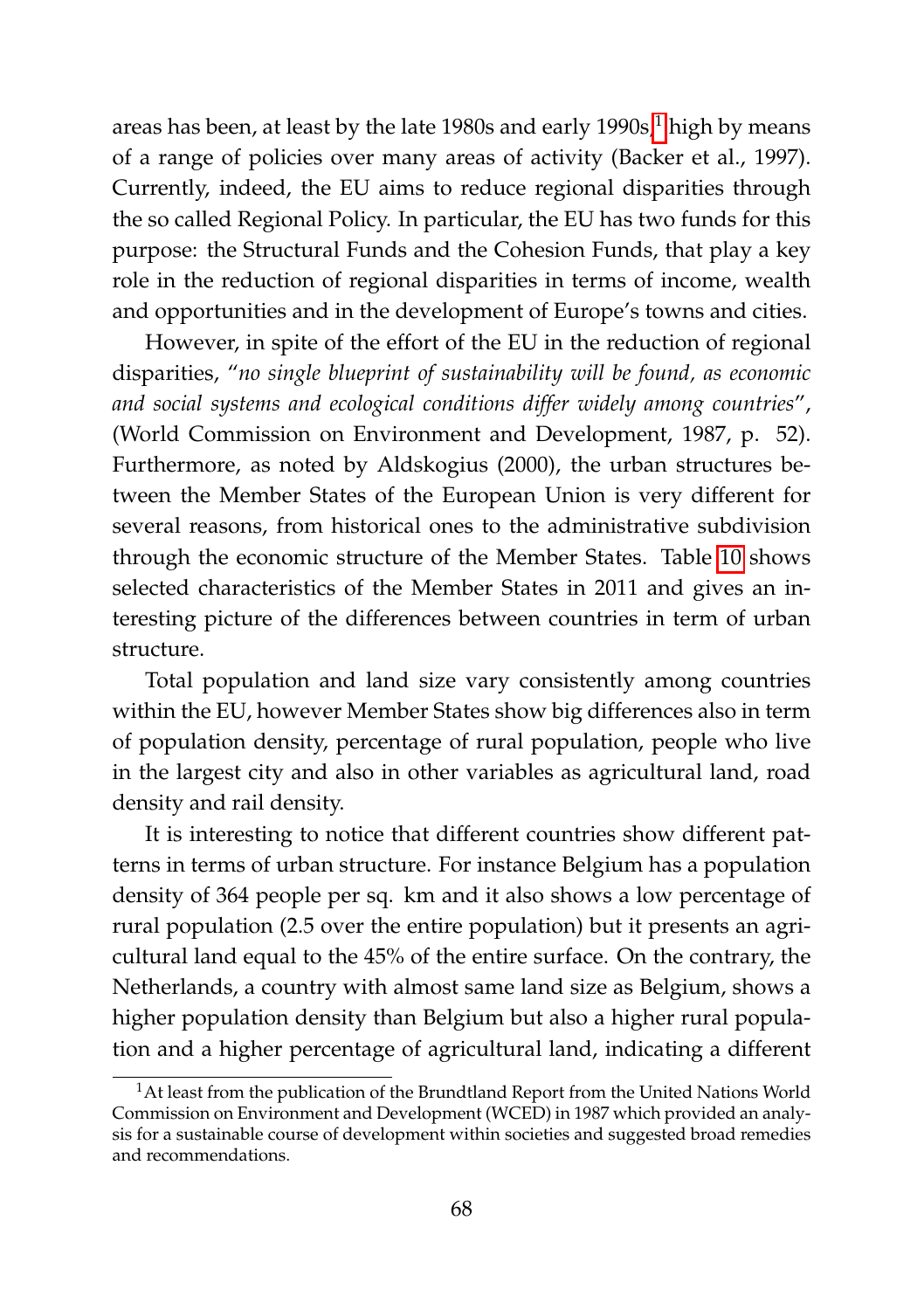|                 |             |           | Population        |            | Population in       |                 | Road Density     | Rail Density     |
|-----------------|-------------|-----------|-------------------|------------|---------------------|-----------------|------------------|------------------|
| Country         | Population  | Land      | Density           | Rural      | in the largest city | Agricultural    | $(length * 1000$ | $(length *1000)$ |
|                 | (thousands) | $(km^2)$  | (people $*km^2$ ) | Population | % tot. urban)       | land (% of tot) | $km^2$           | $km^2$           |
| Austria         | 8,419       | 82,430    | 102               | 32.3       | 30.0                | 38.4            | 1,278.9          | 76.3             |
| Belgium         | 11,008      | 30,280    | 364               | 2.5        | 18.0                | 45.0            | 4,987.4          | 105.9            |
| Bulgaria        | 7,476       | 108,560   | 69                | 26.9       | 22.0                | 46.3            | 362.5            | 37.3             |
| Cyprus          | 117         | 9,240     | $\overline{21}$   | 29.5       | 31.4                | 13.5            | ,586.1           | $\circ$          |
| Czech Republic  | 10,546      | 77,250    | $\mathcal{L}$     | 26.6       | 151                 | 54.9            | 1,619.4          | 122.1            |
| Denmark         | 5,574       | 42,430    | $\overline{31}$   | 13.1       | 24.4                | 62.1            | 1,698.7          | 61.9             |
| Estonia         | 1,340       | 42,390    | 32                | 30.5       | 42.8                | 22.0            | 1,283.1          | 26.4             |
| Finland         | 5,387       | 303,900   | 18                | 16.3       | 32.6                | 7.6             | 230.9            | 17.5             |
| France          | 65,437      | 547,660   | 119               | 14.3       | 20.7                | 53.4            | 1,870.4          | 54.5             |
| Germany         | 81,726      | 348,610   | 234               | 26.1       | 5.7                 | 48.4            | 1,805.2          | 117.6            |
| Greece          | 11,304      | 128,900   | 88                | 38.5       | 47.1                | 63.6            | 890.7            | 19.5             |
| Hungary         | 9,971       | 90,530    | 110               | 30.6       | 25.0                | 63.9            | 2,123.2          | 99.0             |
| Ireland         | 4,487       | 68,890    | 65                | 37.8       | 39.5                | 60.8            | 1,366.6          | 46.1             |
| taly            | 60,770      | 294,140   | 207               | 31.6       | 8.2                 | 47.3            | 1,618.4          | 67.2             |
| Latvia          | 2,220       | 62,180    | 36                | 32.3       | 46.2                | 29.5            | 1,131.4          | 34.7             |
| ithuania        | 3,203       | 62,670    | 51                | 32.9       | 24.4                | 42.9            | 1,240.9          | 27.1             |
| Luxembourg      | 517         | 2,590     | 200               | 14.6       | 21.9                | 50.6            | 2,018.2          | 106.2            |
| Malta           | 419         | 320       | 1309              | 5.2        | 50.9                | 28.1            | 696              | $\circ$          |
| Netherlands     | 16,696      | 33,730    | 495               | 16.9       | 77                  | 56.8            | 3,294.7          | 69.7             |
| Poland          | 38,216      | 304,200   | 126               | 39.1       | 73                  | 53.0            | 1,356.0          | 62.1             |
| Portugal        | 10,637      | 91,470    | 116               | 39.0       | 44.0                | 40.3            | 899.9            | 36.0             |
| Romania         | 21,390      | 230,060   | 93                | 47.2       | 16.5                | 58.8            | 342.8            | 45.2             |
| Slovak Republic | 5,440       | 48,090    | 113               | 45.2       | 14.1                | 40.1            | 892.5            | 73.9             |
| Slovenia        | 2,052       | 20,140    | 102               | 50.1       | 26.4                | 23.2            | 1,920.3          | 60.6             |
| Spain           | 46,235      | 498,800   | 93                | 22.6       | 16.2                | 55.5            | 1,348.1          | 30.3             |
| Sweden          | 9,453       | 410,340   | 23                | 14.8       | 16.3                | 7.5             | 1,272.2          | 25.8             |
| United Kingdom  | 62,641      | 241,930   | 259               | 20.4       | 15.5                | 71.6            | 1,619.1          | 67.6             |
| Euro Area       | 332,990     | ,551,580  | $\overline{5}$    | 24.5       | 15.4                | 45.5            | 1,445.1          | 54.1             |
| European Union  | 503,680     | 4,181,730 | 120               | 26.0       | 15.6                | 45.1            | 1,355.7          | 53.4             |

| - 12 11 11 11 11 |
|------------------|
|                  |
|                  |
|                  |
|                  |
|                  |
| į                |
|                  |
|                  |
|                  |
|                  |
| i                |
|                  |
|                  |
|                  |
| is a search      |
|                  |
|                  |
| ļ                |
|                  |
|                  |
| l                |
|                  |
|                  |
|                  |
|                  |
|                  |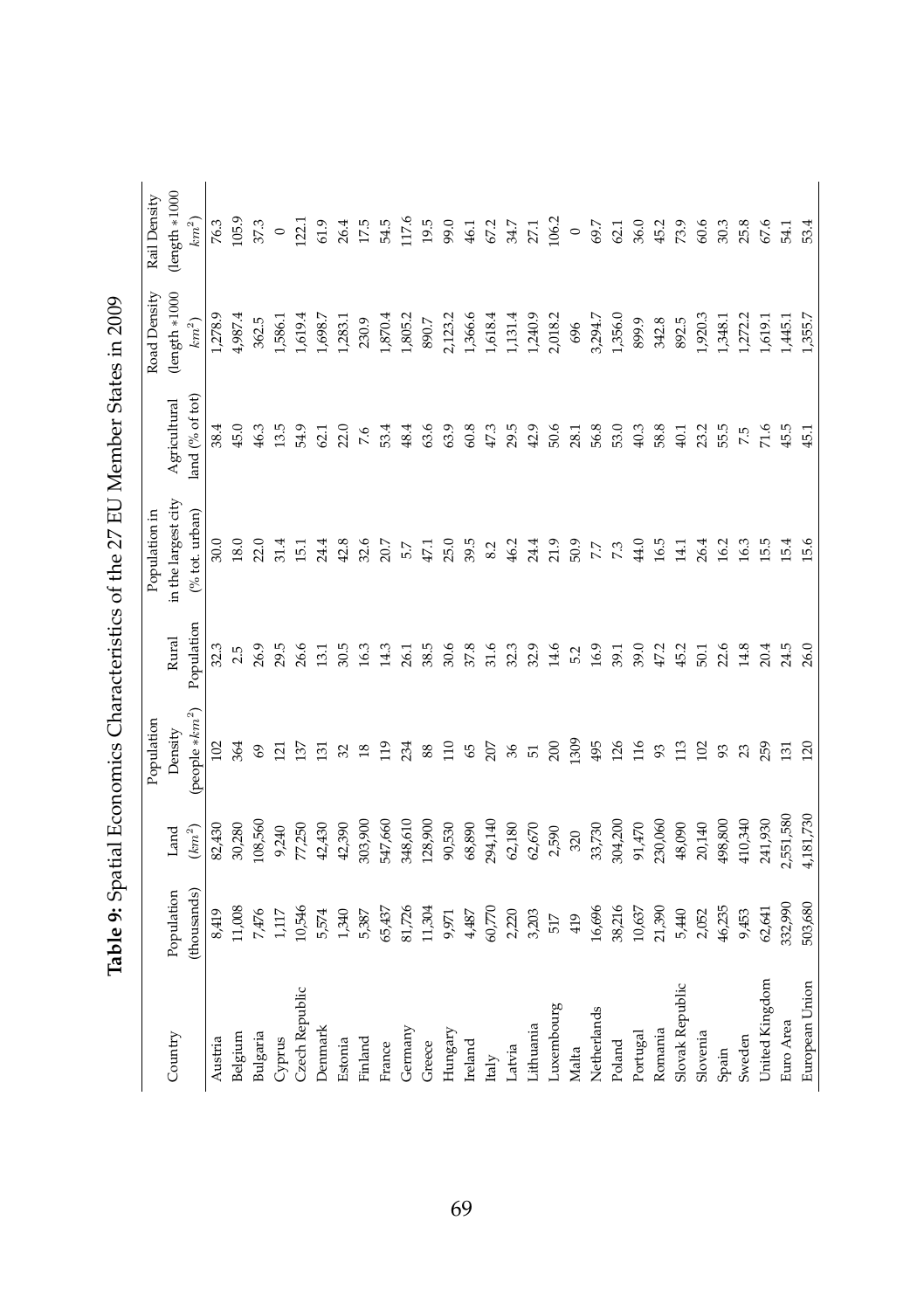allocation of people between urban and rural areas. This fact is also underlined by the amount of population living in the largest city: 18% for Belgium (Anvers) and 7.7 % for the Netherlands (Amsterdam). Germany and Italy, instead, although presenting differences in size in terms both of population and land size, show similar urban patterns characterized by (among others characteristics) a low percentage of population in the largest city. This fact could be due to historical reasons, indeed since a long time both Germany and Italy have been politically fragmented. The competition between numerous states was high and led to the creation of several market centers and capitals, large and small. As a result of this process, the two countries present a large numbers of towns and cities where - especially in Italy - the memory of city-state remains alive (Le Gales, 2002). Instead, Spain, that is a country of size similar to Germany and Italy, shows a slightly different pattern: the population density, 93, and the rural population, 22.6, are lower than in those countries. The population living in the largest city, instead, is relatively higher. Finally, it should be noticed that the transition countries show a higher rural population than those ones denoting a higher level of economic development.

This first rough picture of the differences of urban structures among countries might denote different underlying economic forces of EU's Member States. For instance, the degree of urbanization is strictly related to differences in regional per capita income (Mera, 1975); odds in the population density can lead to different conditions in the labor market (Armington and Acs, 2002) and/or investments in infrastructure (Fay and Yepes, 2003; Randolph, Bogetic and Hefley, 1999) and so on. On this regards, the countries of Benelux (Belgium, the Netherlands and Luxembourg) present population densities that are the highest among EU countries and, related to that, they all show a high density level both in terms of road and rail networks. On the contrary, Bulgaria, Finland and Romania, countries with a population density lower than 100 people per  $km^2$  present a low road and rail density.

On the other way round, the impact of a given policy can lead to a change in the urban structure. For instance, Yang (1999) shows that,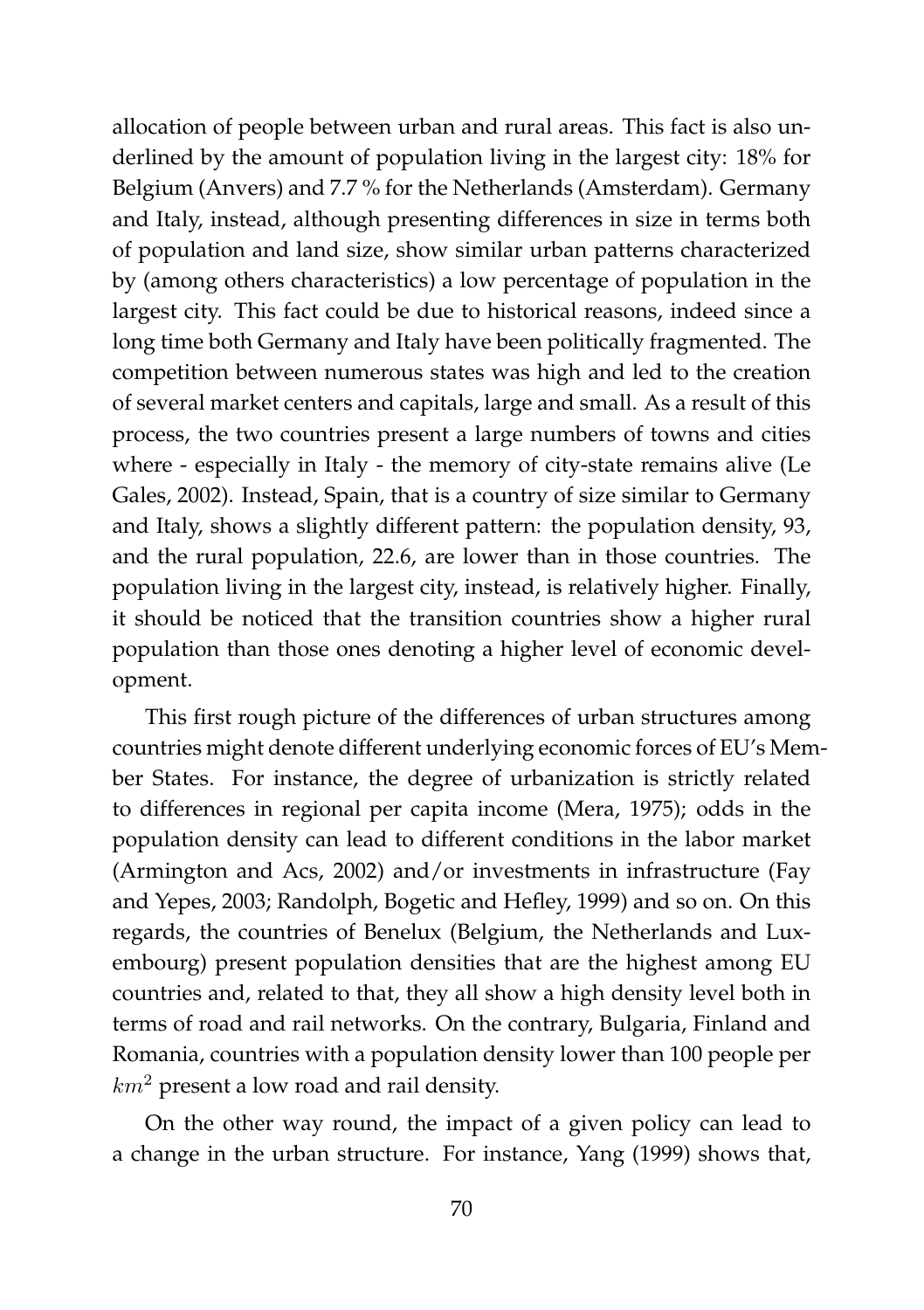<span id="page-88-0"></span>

|                 |             |           | Population                 |            | Population in       |                 | Road Density     | Rail Density      |
|-----------------|-------------|-----------|----------------------------|------------|---------------------|-----------------|------------------|-------------------|
| Country         | Population  | Land      | Density                    | Rural      | in the largest city | Agricultural    | $(length * 1000$ | $(length * 1000)$ |
|                 | (thousands) | $(km^2)$  | (people *km <sup>2</sup> ) | Population | (% tot. urban)      | land (% of tot) | $km^2$           | $km^2$            |
| Austria         | 8,419       | 82,430    | 102                        | 32.3       | 30.0                | 38.4            | 1,278.9          | 76.3              |
| Belgium         | 11,008      | 30,280    | 364                        | 2.5        | 18.0                | 45.0            | 4,987.4          | 105.9             |
| Bulgaria        | 7,476       | 108,560   | 69                         | 26.9       | 22.0                | 46.3            | 362.5            | 37.3              |
| Cyprus          | 117         | 9,240     | 121                        | 29.5       | 31.4                | 13.5            | 1,586.1          | $\circ$           |
| Czech Republic  | 10,546      | 77,250    | 137                        | 26.6       | 15.1                | 54.9            | 1,619.4          | 122.1             |
| Denmark         | 5,574       | 42,430    | $\Xi$                      | 13.1       | 24.4                | 62.1            | 1,698.7          | 61.9              |
| Estonia         | 1,340       | 42,390    | 32                         | 30.5       | 42.8                | 22.0            | 1,283.1          | 26.4              |
| Finland         | 5,387       | 303,900   | $^{18}$                    | 16.3       | 32.6                | 7.6             | 230.9            | 17.5              |
| France          | 65,437      | 547,660   | 119                        | 14.3       | 20.7                | 53.4            | 1,870.4          | 54.5              |
| Germany         | 81,726      | 348,610   | 234                        | 26.1       | 5.7                 | 48.4            | 1,805.2          | 117.6             |
| Greece          | 11,304      | 128,900   | 88                         | 38.5       | 47.1                | 63.6            | 890.7            | 19.5              |
| Hungary         | 9,971       | 90,530    | 110                        | 30.6       | 25.0                | 63.9            | 2,123.2          | 99.0              |
| Ireland         | 4,487       | 68,890    | 65                         | 37.8       | 39.5                | 60.8            | 1,366.6          | 46.1              |
| taly            | 60,770      | 294,140   | 207                        | 31.6       | 8.2                 | 47.3            | 1,618.4          | 67.2              |
| Latvia          | 2,220       | 62,180    | 36                         | 32.3       | 46.2                | 29.5            | 1,131.4          | 34.7              |
| Lithuania       | 3,203       | 62,670    | 51                         | 32.9       | 24.4                | 42.9            | 1,240.9          | 27.1              |
| Luxembourg      | 517         | 2,590     | 200                        | 14.6       | 21.9                | 50.6            | 2,018.2          | 106.2             |
| Malta           | 419         | 320       | 1309                       | 5.2        | 50.9                | 28.1            | 696              | $\circ$           |
| Netherlands     | 16,696      | 33,730    | 495                        | 16.9       | 77                  | 56.8            | 3,294.7          | 69.7              |
| Poland          | 38,216      | 304,200   | 126                        | 39.1       | 73                  | 53.0            | 1,356.0          | 62.1              |
| Portugal        | 10,637      | 91,470    | 116                        | 39.0       | 44.0                | 40.3            | 899.9            | 36.0              |
| Romania         | 21,390      | 230,060   | 93                         | 47.2       | 16.5                | 58.8            | 342.8            | 45.2              |
| Slovak Republic | 5,440       | 48,090    | 113                        | 45.2       | 14.1                | 40.1            | 892.5            | 73.9              |
| Slovenia        | 2,052       | 20,140    | 102                        | 50.1       | 26.4                | 23.2            | 1,920.3          | 60.6              |
| Spain           | 46,235      | 498,800   | 93                         | 22.6       | 16.2                | 55.5            | 1,348.1          | 30.3              |
| Sweden          | 9,453       | 410,340   | 23                         | 14.8       | 16.3                | 7.5             | 1,272.2          | 25.8              |
| United Kingdom  | 62,641      | 241,930   | 259                        | 20.4       | 15.5                | 71.6            | 1,619.1          | 67.6              |
| Euro Area       | 332,990     | 2,551,580 | $\overline{5}$             | 24.5       | 15.4                | 45.5            | 1,445.1          | 54.1              |
| European Union  | 503,680     | 4,181,730 | 120                        | 26.0       | 15.6                | 45.1            | 1,355.7          | 53.4              |

Table 10: Spatial Economics Characteristics of the 27 EU Member States in 2009 **Table 10:** Spatial Economics Characteristics of the 27 EU Member States in 2009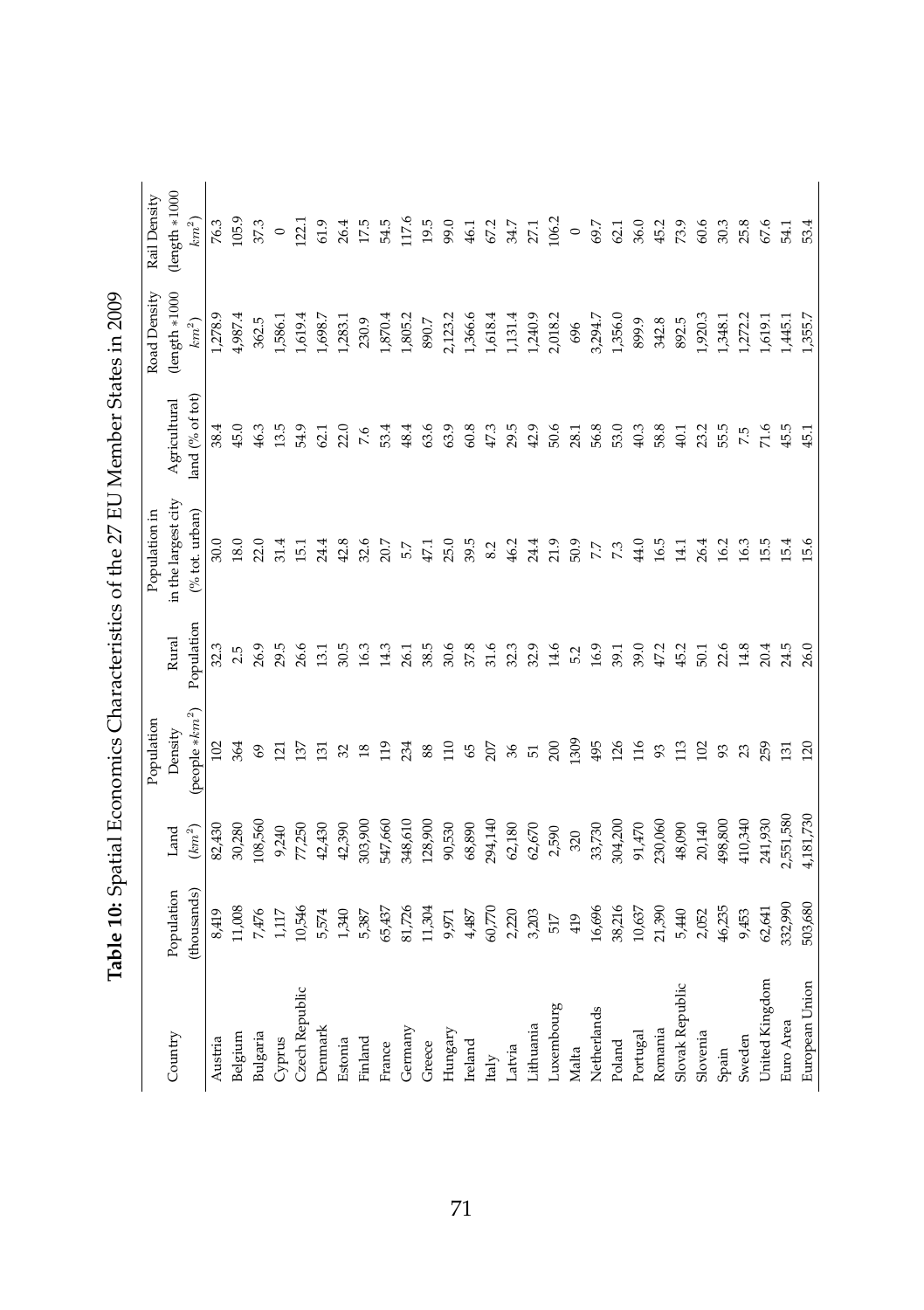among the others, urban policies, investments in the urban sector, institutions and financial policies are responsible for the long-term income differential between urban and rural areas. Moreover, urban places expand their influence on a much larger hinterland than rural areas and the difference between urban and rural places goes behind the simple difference in population size, but also in a different concentration of economic activities, people and cultures. (Pacione, 2001).

These facts also have an impact on the definition of agglomeration: how many inhabitants are necessary before a given agglomeration can be defined as "urban"? Across countries this definition varies substantially and also within the same countries this definition can change from time to time (United Nations, 1974). Moreover as reported in Manual VIII (United Nations, 1974) it is very difficult if not impossible to prescribe a uniform limit for all countries because qualitative characteristics or even residential densities in settlements of a given size can vary significantly among the countries.

However, European countries are trying to adopt a 'common' definition by which units with 10,000 or more inhabitants are considered as urban, those with 2,000-9,999 inhabitants as semi-urban, and those with less than 2,000 as rural. Despite this definition, still a considerable number of Member States use different thresholds and/or rules aiming to discriminate what is rural and what is urban. As an example, Table 6 of the Demographic Yearbook 2009-2010 of the United Nations reports the definition of "urban" across countries over the world. It can be noticed that between EU Member States the definition of urban is not homogenous, i.e. Austria defines urban areas all the localities with a population above 2,000; France adopts a population threshold of 10,000 and Bulgaria gives just a legal definition of what might be considered urban (United Nations, 2009, Table 6).

Then, the European Union is still a multifaceted entity, at least in terms of urban structure, where the harmonization between countries is still going on and, given those stylized facts, we can ask whether the deeper and deeper integration of European Union affected the hierarchical structure of the city system of the Member States and, furthermore, if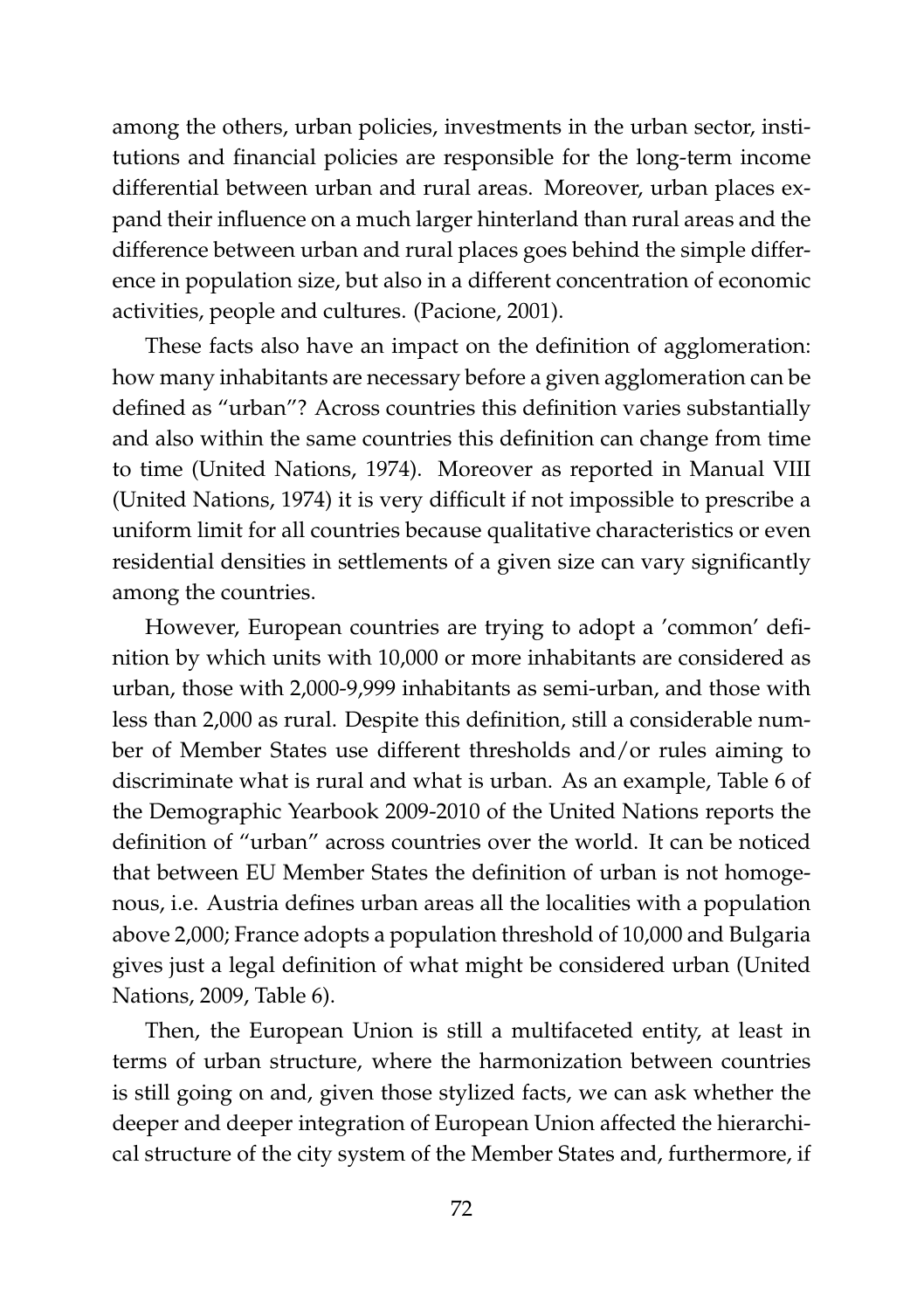the European Union is an area where urban and regional policies affect Member States in the same way or, on the contrary, if it is still a heterogeneous entity and a heterogeneous area in recovering from exogenous shocks.

The study of the hierarchical structure is important for several reasons, first of all because the population is spread across geographic areas in a way that, although continuously changing, is not possible to define as random. Indeed, countries have faced a strong tendency toward agglomeration, namely population gathers within proper areas like cities, and currently the agglomeration within cities "*is an extremely complex amalgam of incentives and actions taken by millions of individuals, businesses, and organizations*" Eeckhout (2004, p. 1429). Moreover we can affirm that the principal determinants of the dynamics of city populations are economic and institutional factors.

Then the creation of the European Union, the distortions caused by the introduction of a single currency in countries structurally very different and the expansion of mobility of people, capital and services due to the constitution of the so-called Schengen Area from the beginning of '90s, with the intent to build a common/integrated area, might have had some impacts on the dynamics of city populations.

In this chapter we use an alternative approach to examine whether, i) the EU affects the city system of the Member States and ii) EU city system can be seen as an integrated area. Specifically, we use, in an alternative way, two very well known empirical regularities, Zipf's law (Auerback, 1915; Zipf, 1949) and Gibrat's law (Gibrat, 1931). Alternative means that aim of this chapter is not to verify if the former laws hold but it means that we use them as a tools to explore the research questions i) and ii).

Zipf's law predicts the degree of hierarchization of a system of cities and it can be seen as an indicator of the strength of the agglomeration forces in a system of cities (Singer, 1930; Brakman et al., 2001). Gibrat's Law suggests that the growth of a city is independent of size, a condition that would hold if temporary shock has a permanent impact on the pattern of growth of the cities (Brakman et al., 2004). The present chapter then, takes the moves from the huge literature on Zipf's and Gibrat's law.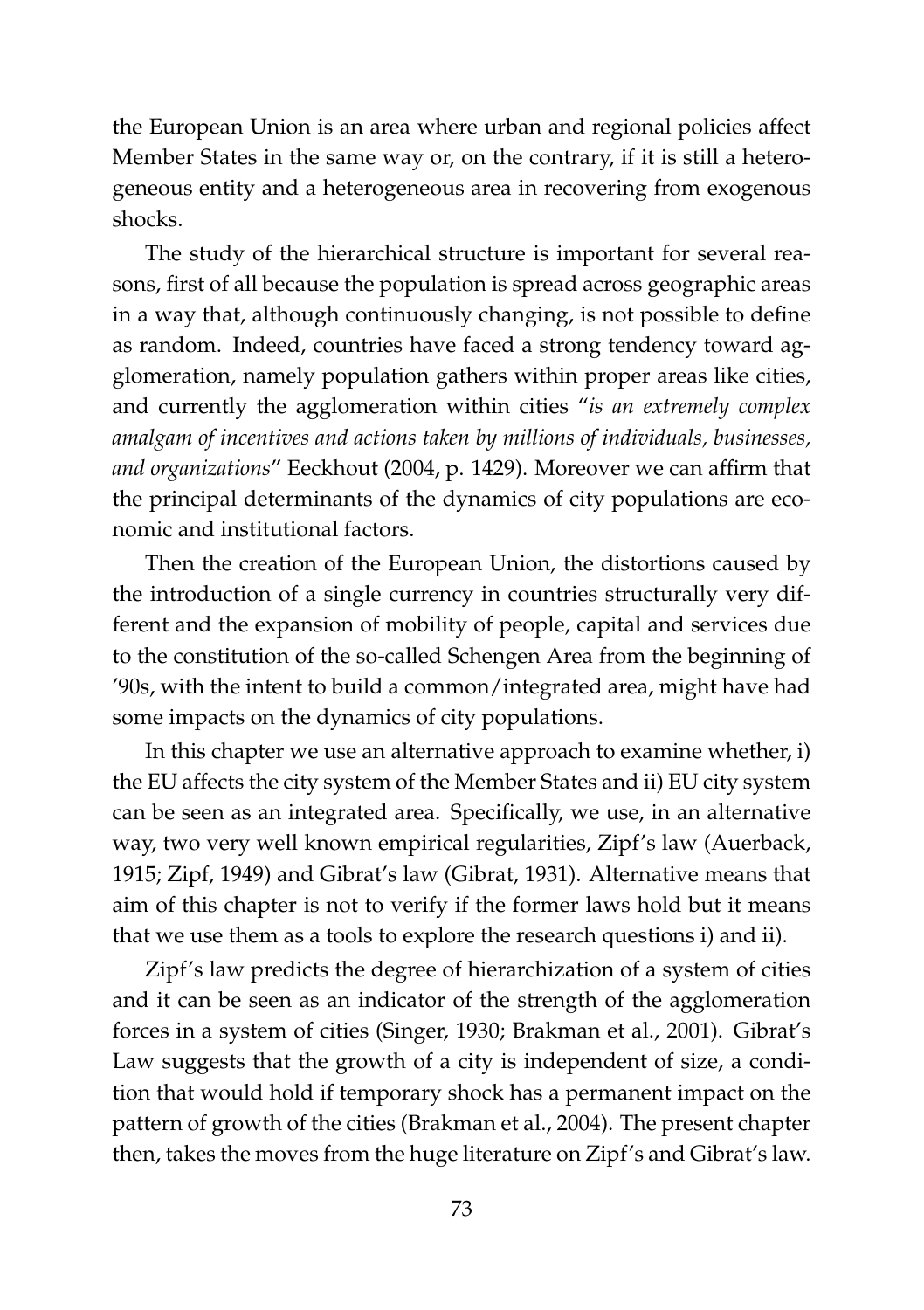In particular, this work has its roots on the research of Rosen and Resnick (1989) and Soo (2005) for the part related to Zipf's law and on the works of Gabaix (1999), Brakman et al. (2004) and Giesen and Suedekum (2012) for the part related to Gibrat's law.

Rosen and Resnick (1989) provide an international analysis of Zipf's law over 44 countries. They found the validity of Zipf's law in most of the cases and moreover they provide empirical evidence that the Zipf exponent is positively influenced by per capita GNP, total population and railroad density, and negatively related to land area.<sup>[2](#page-91-0)</sup> Soo (2005) updates these results but concludes for a rejection of Zipf's Law in more than half of cases. Moreover he found that political variables matter more than economic variables in determining the size distribution of cities. In details the total government expenditure and war dummy enter with a very strong positive coefficient. Instead, among economic variables, the degree of scale economies seems to significantly and positively influence the Zipf coefficient, whereas trade as a percentage of GDP weakly and negatively influence it.

Gabaix (1999) and Giesen and Suedekum (2011) address the same issue, i.e. if urban growth in all regions follows Gibrat's law, then we should observe the Zipfian rank-size rule among large cities both at the regional and national level. Gabaix (1999) provides theoretical rationale while Giesen and Suedekum (2011) provide empirical evidence. Finally, Brakman et al. (2004) analyze whether war shock has an impact on postwar German city growth finding that war shock has only a temporary impact on it since German city growth faces a tendency toward mean reversion.

The present chapter, then, sets out to do three things: the first is to provide an accurate description of agglomeration. This involves a static analysis, supported by Zipf's law, accounting for the way the population is gathered over different geographic locations. The second is to provide an accurate description of population mobility. This involves a dynamic

<span id="page-91-0"></span><sup>&</sup>lt;sup>2</sup>Positively means that greater per capita GNP, total population and railroad density are associated with a more even distribution of cities. Instead, negatively means that greater land area is associated with a more agglomerated distribution of cities.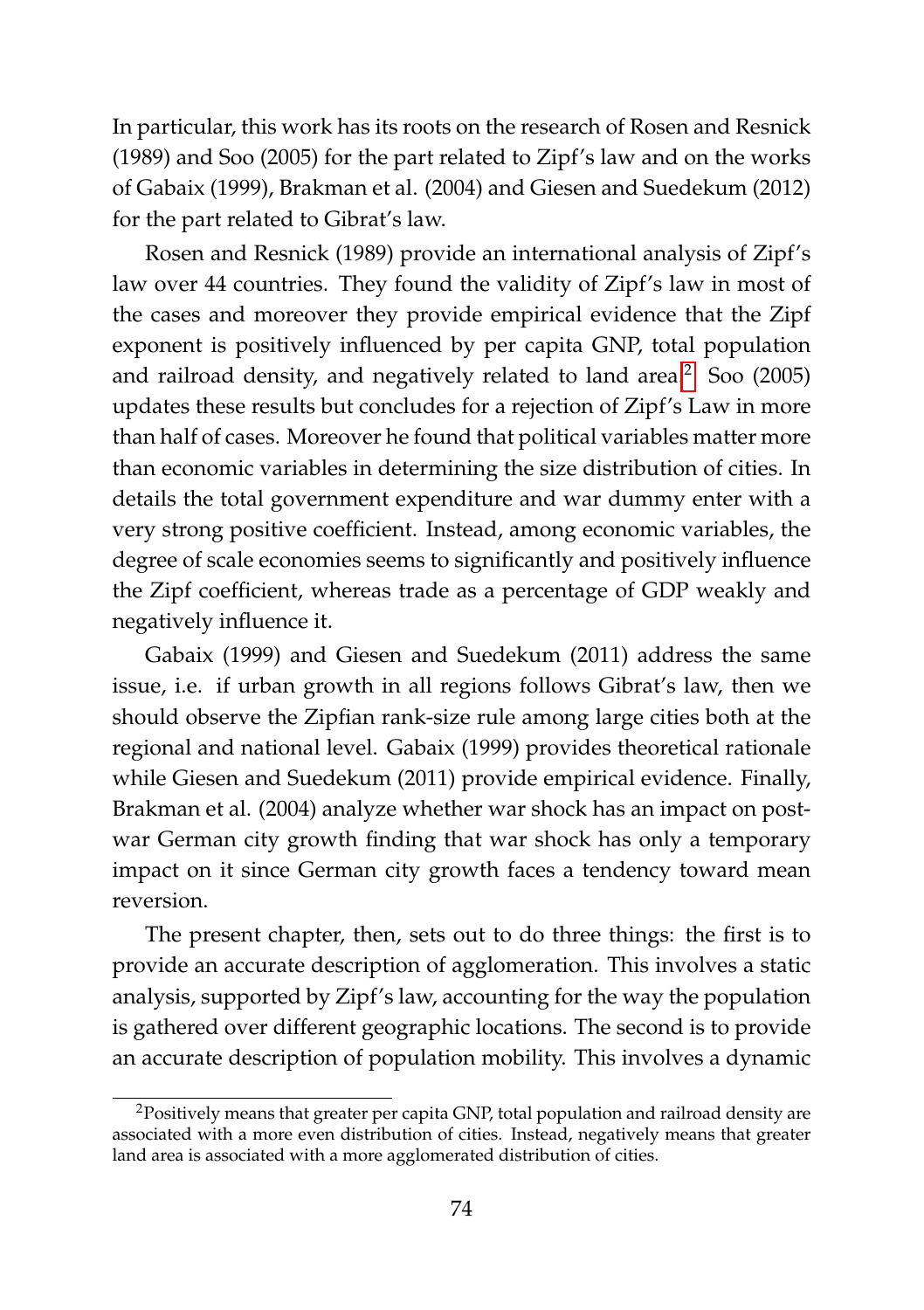analysis, supported by Gibrat's law, accounting for the evolution over time of the distribution of the population over different locations. Here we are able to determine if EU city system can be seen as an integrated area and, in particular, if temporary shock has a permanent impact on the pattern of city growth. Finally, once population mobility is understood, we explore the impact of the underlying economic mechanism and of the constitution of the EU, the Euro and the Schengen Area on agglomeration forces.

We find that, generally, the hierarchical structures of Member States of EU is more even than expected. Moreover, EU city system is still far from being an integrated area and in particular, we find that the European Union seems to be split in three distinct areas: an integrated area characterized by the validity of Gibrat's law where large temporary shocks might have permanent impacts on the city structure; another area that is characterized by the presence of mean reversion and where any exogenous shock is used up in certain amount of time and, finally, a small area where the effects of the shocks is magnified in the big cities. Finally, we find that only the constitution of the Schengen Area and the share of international trade seem to have a weak impact on the hierarchical structures of Member States presenting respectively a positive impact on the Zipf coefficient (more even distribution) and a negative impact (more agglomerated distribution) and then indicating two sources, one against and one in favor, of agglomeration forces. Those results are in line with previous findings of Soo (2005) and Alperovich (1993).

The next section outlines Zipf's law and Gibrat's law. Section [4.3](#page-96-0) describes the data and Section [4.4](#page-99-0) presents the results. Then Section [4.5](#page-113-0) concludes.

# **4.2 Zipf's law, Gibrat's law: definitions, methodologies and economic interpretations**

The Member States of the EU have a long history of conflict. Only in the last century Europe has been the main theater of the two World Wars. However, after WWII, European Countries started an integration project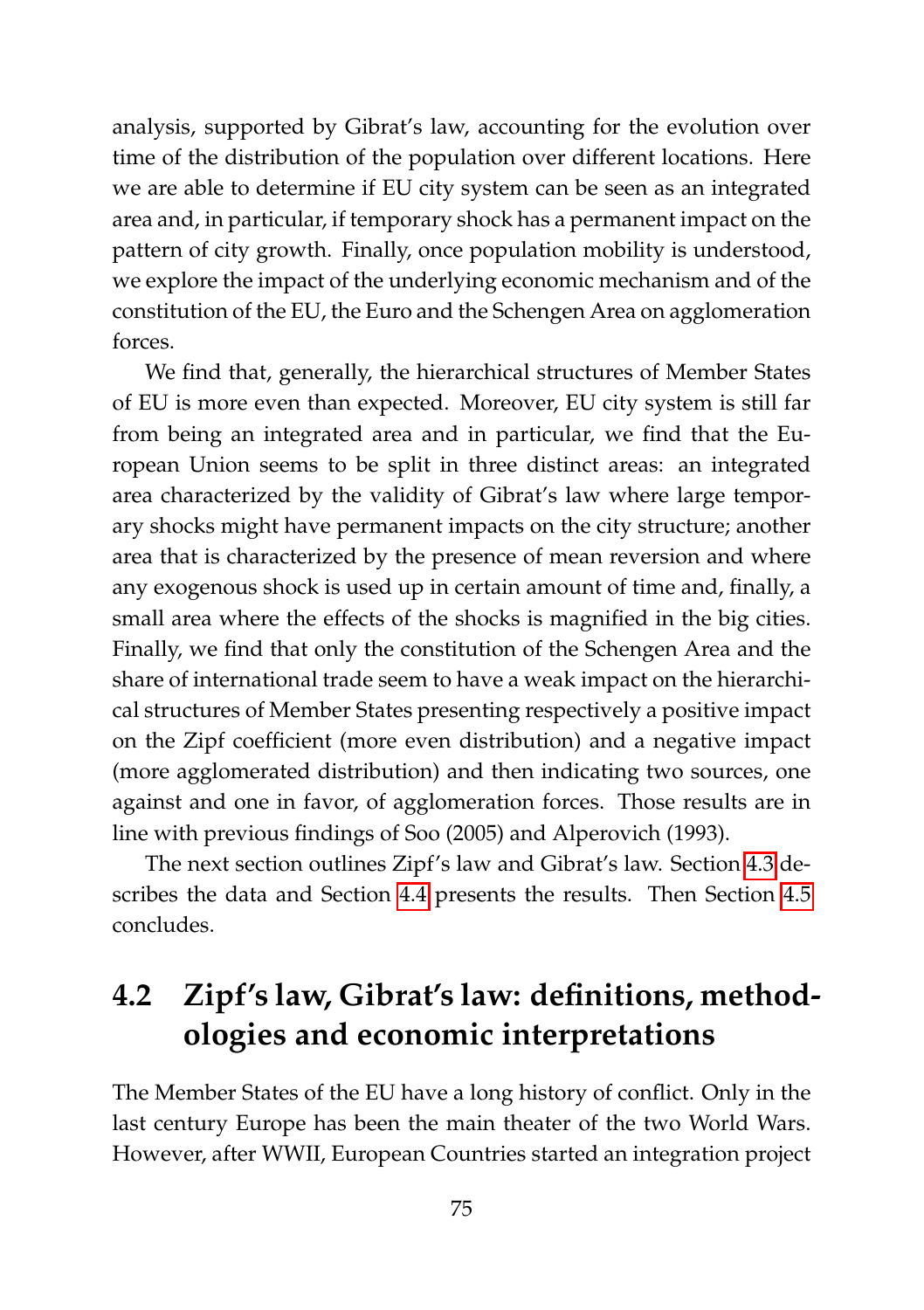that led to the creation of European Union that, in some way, covered up old tensions (Nahoi, 2011). The creation of the European Union with free movement of goods, services people and capital might have changed the population distribution across geographic areas. Nevertheless, as mentioned before, people tend to concentrate within common restricted areas like cities in a way that is not random (Eeckhout, 2004).

On this regard, Brakman, Garretsen and van Marrewijk (2001) affirm that a simple and plausible way to explain birth and growth of cities should be definitively linked to the existence of agglomeration and congestion forces. More specifically, following Kooij (1988), urbanization follows three distinct periods: Pre-industrialization, characterized by high transport cost that discourages agglomeration; Industrialization, where transportation cost starts to decrease and the importance of industrial plants becomes higher since an increases of return to scale; Postindustrialization, where congestion and declining importance of industrial production become established. Zipf's law, although it does not directly address the characterization presented by Kooij, is often described in term of tension between congestion and agglomeration forces, (see Sutton, 1997; Gabaix and Ioannides, 2004 for a survey) and it provides a proxy for urbanization.

In more detail, Zipf's law is an empirical regularity stating the proportionality of the cities to their rank. This means that for example, in Italy, the size of Rome (the largest city in Italy) is roughly twice the size of Milan, the second largest city, three times the third largest city, Naples, and so on. Formally, this can be written as:

<span id="page-93-0"></span>
$$
R_i = K P_i^{-q},\tag{4.1}
$$

Equation [4.1](#page-93-0) is known as the rank-size rule and is usually expressed in logarithmic form, as follows:

$$
ln(R_i) = k - q ln P_i,
$$
\n(4.2)

where  $R_i$  is the rank of the cities assigned as 1 to the largest city, 2 the second largest city and N the smallest one,  $k$  is a (ln) constant,  $P_i$  is the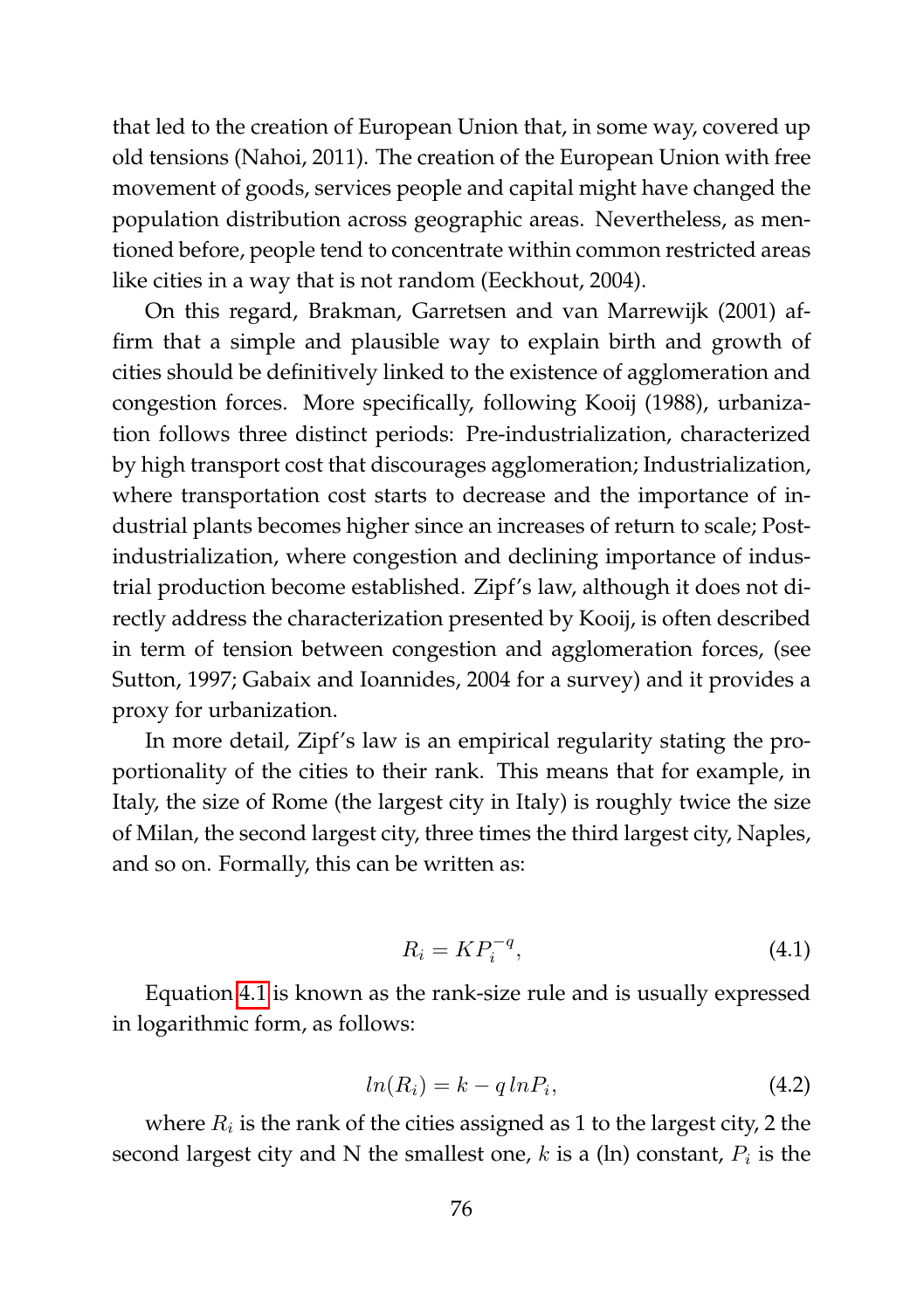population size and *q* is the parameter of interest, the so-called rank-size coefficient that here will be used as a proxy for agglomeration forces.<sup>[3](#page-94-0)</sup>

Several interpretations of the rank-size coefficient, *q*, have been given in the literature. The reader can consult Modica, Reggiani and Nijkamp (2013) for a brief summary. In this chapter we interpret the *q*-coefficient in the simplest way, that is as an indicator of the strength of the agglomeration forces in a system of cities (Singer, 1930; Brakman et al., 2001). On this vein, the rank-size coefficient might be considered an index of metropolization, in the sense that the lower the *q*-coefficient, the more important is the urban land value. In fact the *q*-coefficient measures how (un)even the city system is, namely this means that the higher the *q*coefficient, the more equally distributed the city system (in the extreme, when  $q = \infty$ , the system of cities is very even: all cities of the same size; when *q*=0, instead, the system will be composed just by one city hosting the entire population).

In the above interpretation (i.e. the tension between agglomeration and congestion) of Zipf's law the size of cities matters, however, there is another way to explain Zipf's law in which the (relative) size of cities does not matter, this is the case of the use of Gibrat's law in explaining Zipf's law (Gabaix, 1999).

Gibrat's law is a rule stating that the (relative) growth of a given entity (city, firm, income and so on) does not depend on its size.[4](#page-94-1) This means that, albeit an entity can grow at different rates, it can't be found any systematic behavior between their growth and their size. Then, according to Gibrat (1931), we cannot affirm that larger entities grow faster than smaller ones or vice versa. Analytically, following Steindl (1968):

<span id="page-94-2"></span>
$$
\log P(t) = \log P(0) + \varepsilon(1) + \varepsilon(2) + \ldots + \varepsilon(T), \tag{4.3}
$$

<span id="page-94-0"></span><sup>3</sup>Notice that we estimate the rank-size coefficient using simple rank-size OLS regressions where, following Gabaix and Ibragimov (2011), the rank is shifted by 0.5 to correct for the potential bias in small samples highlighted by Gabaix and Ioannides (2004), so that the estimating equation is  $ln(R_i - 0.5) = k - q ln P$ .

<span id="page-94-1"></span><sup>&</sup>lt;sup>4</sup>The reader can consult Modica et al. (2013) for a deep discussion on Gibrat's law and its relationship with Zipf's law.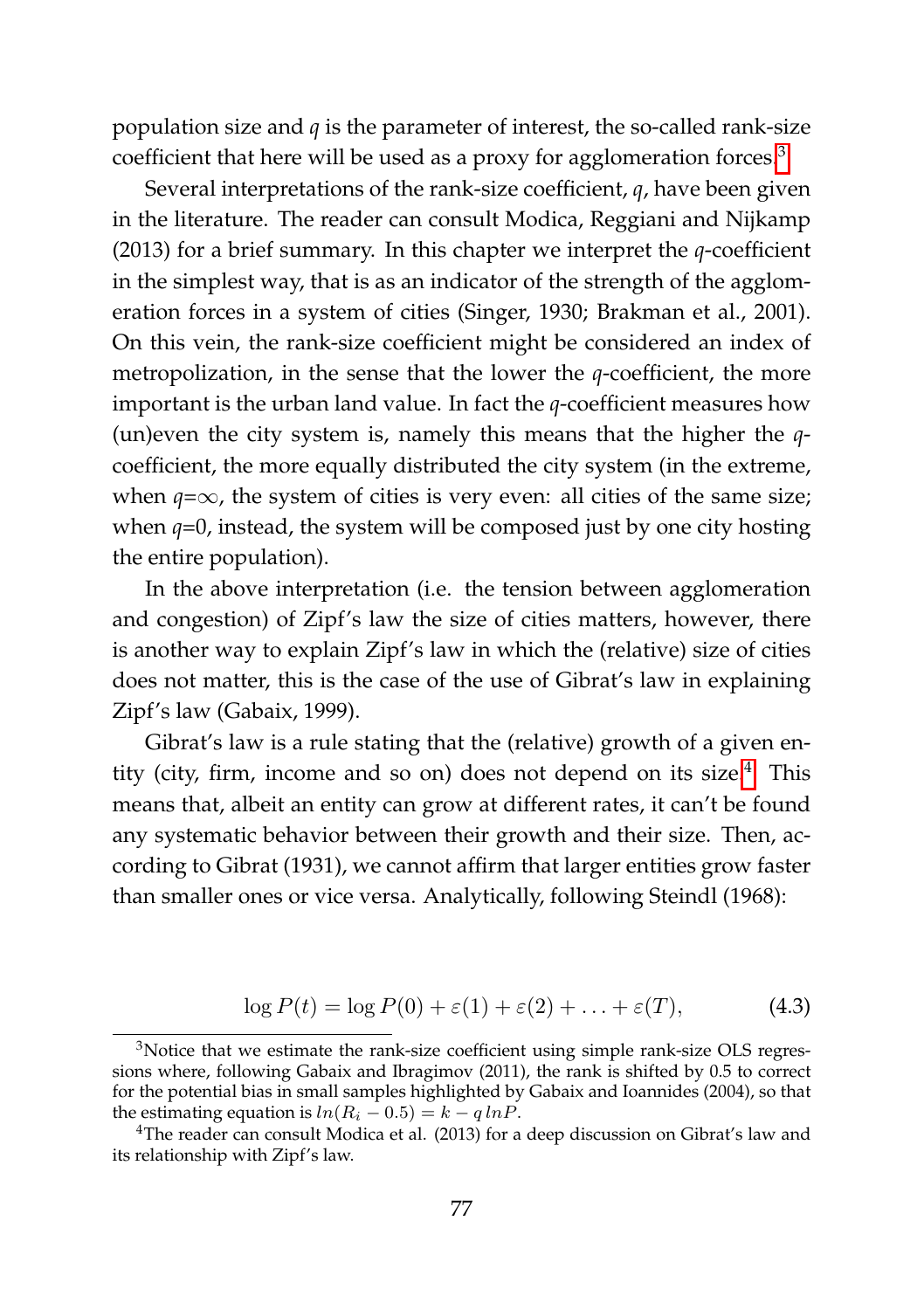where,  $P(t)$  is the size of a certain entity at time  $t$ ,  $P(0)$  is the initial size, and  $\varepsilon(t)$  is a random variable (indicating random shocks). Equation [4.3](#page-94-2) defines the logarithm of the size of a given entity as the sum of the initial size and past growth rates. Moreover as Gabaix (1999) notices, Gibrat's law implies that the growth process of a given entity presents a common mean and a common variance, or, in other terms, mean and variance of the growth have to be independent from the size of the entity.

Several authors have proposed economic interpretations of Gibrat's law that differ only in some shades. For instance, Black and Henderson (2003), state that a shock affects in the same way big and small entities whereas, Brakman, Garretsen and Schramm (2004), state that a large temporary shock can have a permanent impact. This means that a shock can change the growth path toward another size equilibrium. In this work, we adhere to the latter interpretation and then we will use Gibrat's law to test whether a (hypothetical) shock (will) influence the Member States of EU in the same way or, on the contrary, if it (will) has heterogeneous effects.

Several methodologies have been proposed to test Gibrat's law. However, it is commonly tested looking at the non-stationarity of the growth series. The rationale underlying this test is the following: if the series is stationary it will converge toward a constant mean and, therefore, large values (big entities) will be followed at any further periods by smaller and smaller values, while small values (small entities) will be followed by larger and larger ones. In this way, the level of the series at any periods can significantly predict the one of the next period and then the growth of the entities are not independent on the initial state. On the other hand, if the series is integrated, then large values and small values will occur with probabilities that do not depend on the current size of the entities and then the growth of the entities are independent on the initial state.

Finally, it has to be noticed that the studies on Zipf's and Gibrat's law usually consider only the upper tail of the data, i.e. the largest cities, with a sample truncation point that is usually arbitrarily chosen. Here to avoid any sources of arbitrariness we use a method proposed by Clauset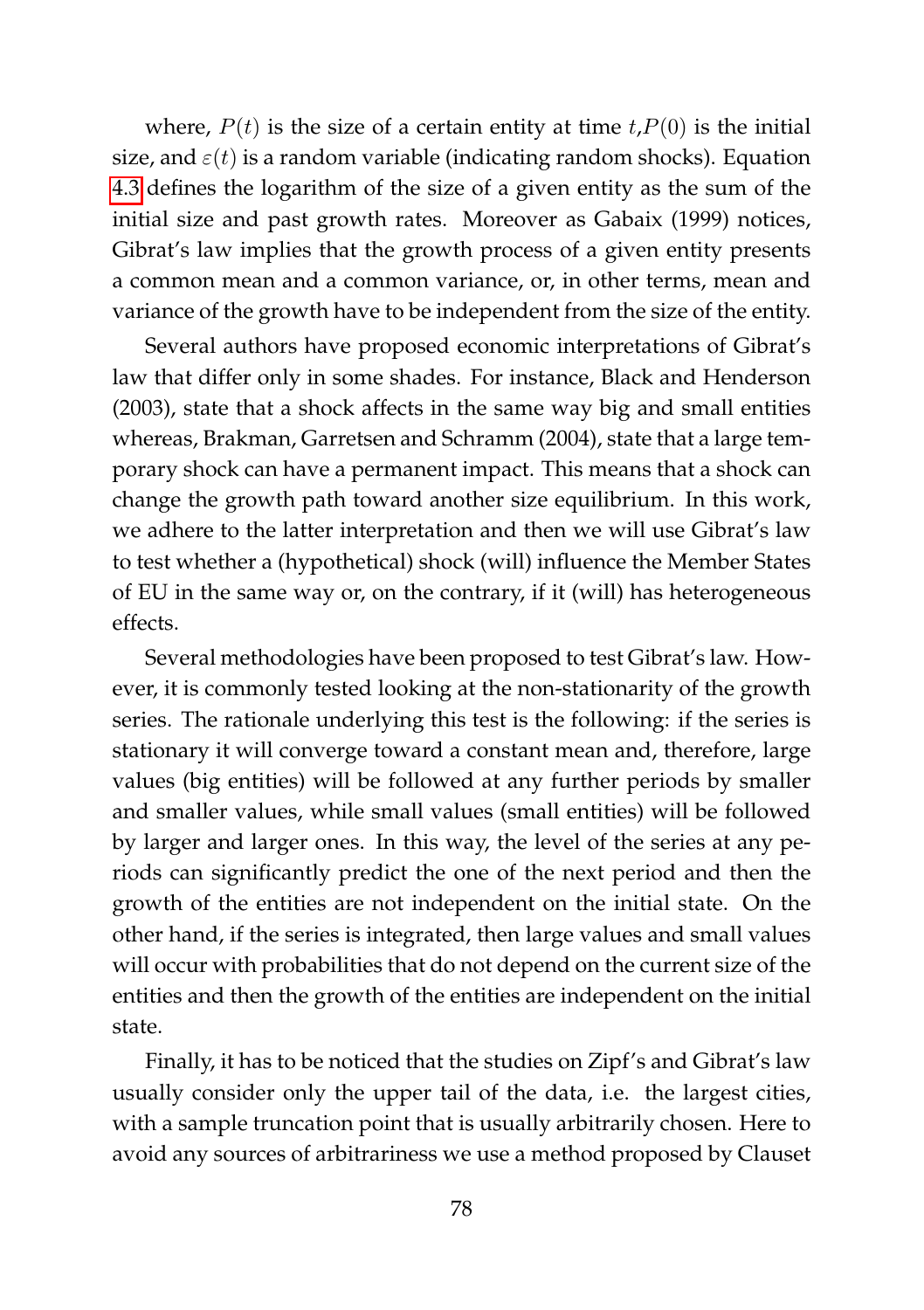et al. (2009) and it will be deep presented in the next section. [5](#page-96-1)

To sum, Zipf's law shows the static relationship of the size of a certain entity with its rank. Gibrat's law, instead, presents the dynamic growth process of this entity. We will use both the laws to show how the EU tends toward agglomeration and if it can be seen as a homogeneous area, but first we will introduce the data in the next section.

# <span id="page-96-0"></span>**4.3 The data**

In this chapter, we collect city population data from the National Statistics Office of the Member States. The time windows vary according to the availability of the data from any Statistical Office, however when we present the cross-countries analysis we adopt a unique time span namely from 1991 to 2011. This is due because of two main reasons. First of all, the time period of interest for this work is the one covering the period of greater strength of integration among Member States, i.e. between 1991 and 2011. Second, that's the only time span that has observations for all the 27 Member States.

One main concern is that the method used to define the borders of the statistical units can change dramatically and, often, the definition of cities changes in relation to the official definition of city boundaries given by the statistical authorities (Soo, 2005). As an example the UK administrative geography is organized as follows: Country -> Region − > County/Unitary Authority − > Local Authority − > Ward and - some case Parish (mainly rural areas). Italy, instead, is based on a legal administrative division still strictly related to historical subdivision in State − > Region − > Province − > Municipality. It should be noticed that UK Local Authority is something slightly different from an Italian Municipality, since the latter, typically, do not include surrounding suburbs, i.e. the places where the workers of a city reside are considered as other municipalities.

Moreover, the debate on the unit of observations is still alive. Since

<span id="page-96-1"></span><sup>5</sup>For a thorough analysis of this issue the reader can consult Gabaix (1999), Fazio and Modica (2012) and Ioannides and Skouras (2013).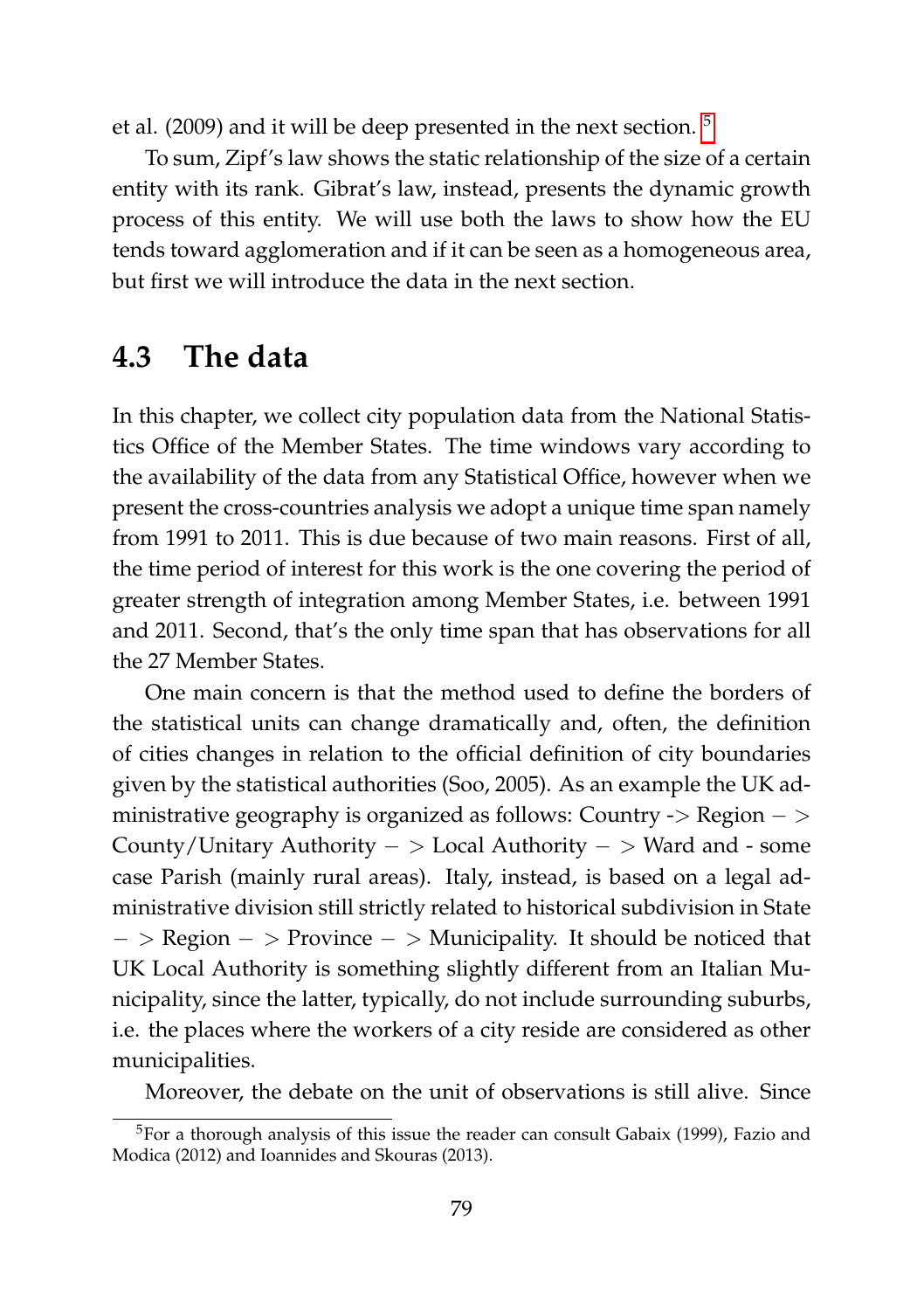a long time, it has been noticed that defining the unit of study as urban places, legal cities or urban agglomeration may affect the estimates of the rank-size coefficient (Rosen and Resnick ,1980; Cheshire, 1999). On this regard, the literature proposed several solutions: metropolitan areas (among the others Ioannides and Overman, 2003; Dobkins and Ioannides, 2000); economic areas (Berry and Okulicz-Kozaryn, 2012); clustered populated areas (Rozenfeld, Rybski, Gabaix, and Makse, 2011) and, finally, natural cities (Jing and Jia, 2010).

Due to the availability of data, to overcome this issue, we choose the most homogenous unit of observations among Member States we have found, namely "locality" that is the smallest administrative level of aggregation available for any country. [6](#page-97-0)

Another main concern related to the data, already mentioned in the previous section, is the choice of the appropriate truncation point for the upper tail. The methods generally adopted on this regards are three: the choice of a fixed number of cities between countries (i.e. the 100 larger cities); the choice of a fixed population threshold (i.e. all the cities with a population above 100,000); all the cities for which the sum of the population accounts for some given proportion of a country's population (i.e. all the largest cities for which the sum of the population accounts the 10% of the country's population), Cheshire (1999).

However, all these proposed methodologies discount a certain amount of arbitrariness (Fazio and Modica 2012; Ioannides and Skouras, 2013). In order to avoid this arbitrariness, we exploit an alternative non-parametric methodology to estimate the appropriate minimum threshold, firstly proposed by Clauset et al. (2009).

The rationale behind this methodology lies on the idea that Zipf's Law should led to a Pareto distribution with a shape parameter (that is our *q*) equal to 1 (Eeckhout, 2004). Then, Clauset et al. (2009) propose to test the equality between the theoretical and empirical density functions

<span id="page-97-0"></span><sup>&</sup>lt;sup>6</sup>It should be noted that EUROSTAT provides "Nomenclature of territorial units for statistics" (hereinafter referred to as NUTS). Although it might be an alternative and perhaps better measure of agglomeration, it is still based on administrative units within the Member States, where the only discriminant is based on the population size, i.e. NUTS3 has a minimum of 150,000 and a maximum of 800,000 inhabitants.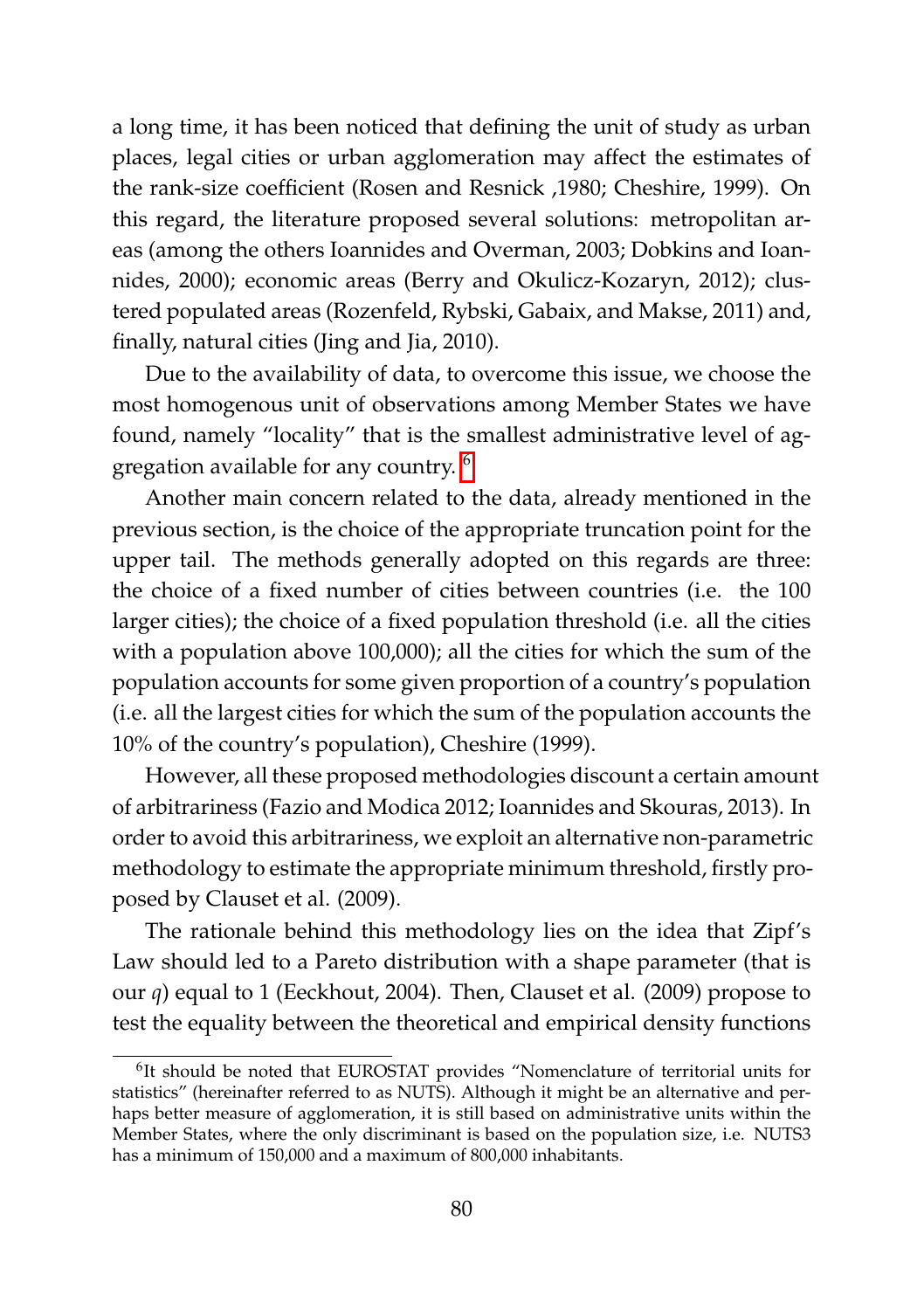using a Kolmogorov-Smirnov tests over recursively truncated distributions and choosing the sample showing the best fit to a Pareto distribution (the minimum of the statistics D below), indicating the sample of cities where agglomeration forces are stronger (Fazio and Modica, 2012).

In sum, our estimate population threshold,  $\hat{P}$ , is the value of population, P, that minimizes the Kolmogorov-Smirnov statistics, D:

$$
D = \sup_{p \ge p} |\Phi_p(x) - \Phi(x)|,\tag{4.4}
$$

where  $\Phi_p(x)$  is the empirical cumulative density function for any city of population p above p, and  $\Phi(x)$  is the theoretical cumulative density function of the Pareto distribution. The KS statistic just computes the supremum of the absolute value of the distances between the two. Under the null, the distance between the two is zero and then the sample is drawn from the reference distribution, that in our case is a Pareto.

In this way we are able to collect a unique data-set avoiding some of the common issues, namely we identify an upper-tail strictly related to the agglomeration characteristics of the Member States allowing homogeneity in the data. Table [11](#page-99-1) summarizes the main characteristics of the data-set.

Data for the second stage regression, which seeks to find the impact of the constitution of the European Union on the city hierarchical structures, are obtained from the World Bank World Development Indicators, the UNIDO Industrial Statistics Database and EUROSTAT. In more details, the variable road density is constructed using EUROSTAT data on the length of the roads. GDP per capita in constant US dollars, total land, total population, trade as a percentage of GDP, and number of internet users are from the World Bank World Development Indicators. The data for public expenditure are those from the World Bank World Development Indicators with the exception of year 2011 (still not available) and then they are retrieved from the original source, namely the single national statistical offices. Scale economies are constructed starting from information presented in the UNIDO Industrial Statistics Database.

More details on the data used in the second stage regressions will be presented in the next section as well as the results.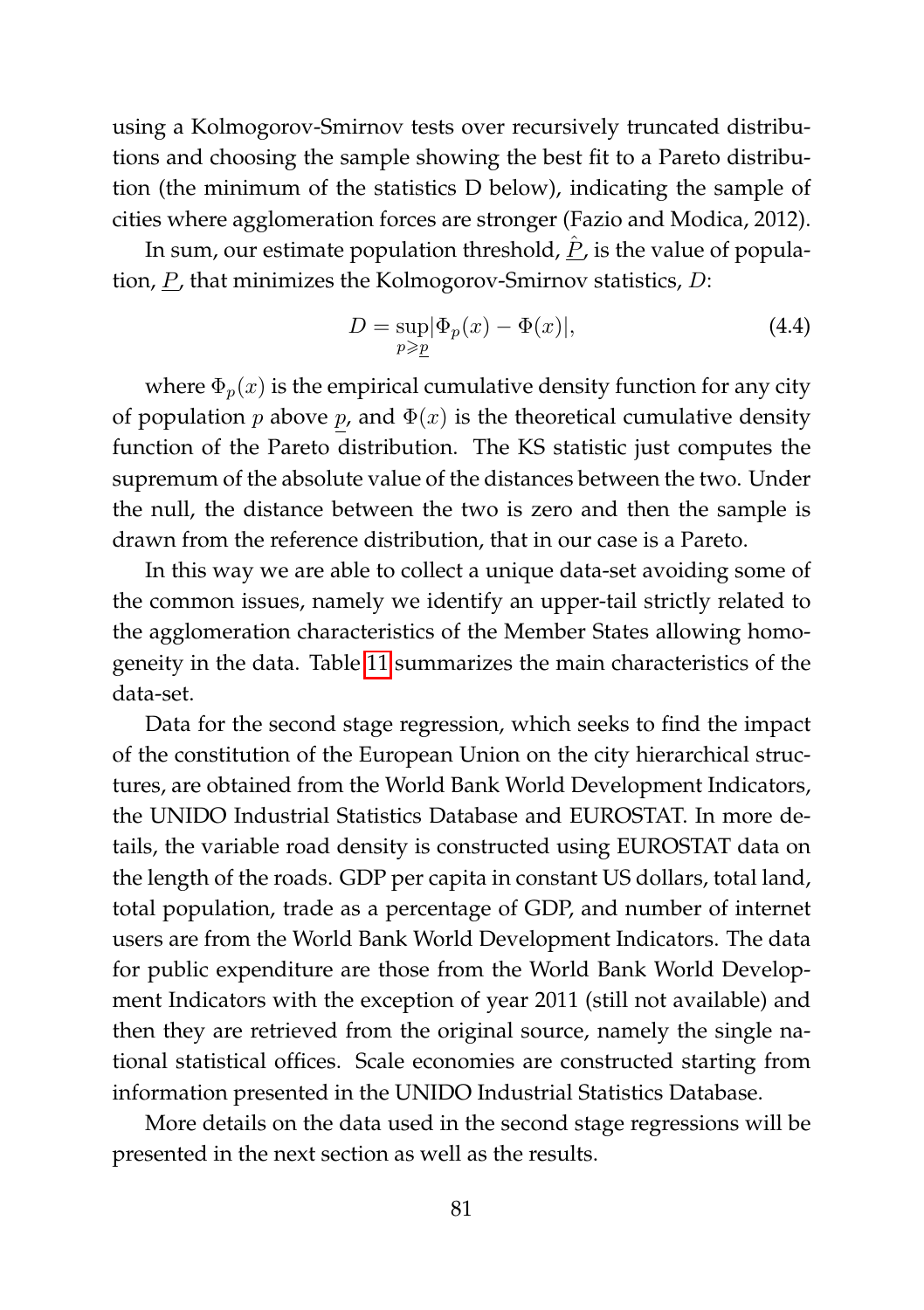|                 |             |                  | Average        |           |                 |
|-----------------|-------------|------------------|----------------|-----------|-----------------|
| Country         | Population  | N. of Localities | population per | Threshold | Population Size |
|                 | (thousands) |                  | locality       |           | truncation      |
| Austria         | 8,431       | 2,357            | 3,577.00       | 654       | 2,497           |
| Belgium         | 10,928      | 589              | 18,553.48      | 184       | 17,691          |
| Bulgaria        | 7,327       | 5,059            | 1,448.31       | 1,405     | 571             |
| Cyprus          | 839         | 388              | 2,162.37       | 67        | 1,966           |
| Czech Republic  | 10,335      | 6,216            | 1,662.64       | 1,891     | 728             |
| Denmark         | 4,832       | 1,469            | 3,289.31       | 392       | 1,528           |
| Estonia         | 1,324       | 226              | 5,858.41       | 187       | 962             |
| Finland         | 5,375       | 336              | 15,997.02      | 81        | 14,067          |
| France          | 64,304      | 36,674           | 1,753.39       | 3,377     | 3,052           |
| Germany         | 81,752      | 11,421           | 7,158.04       | 838       | 17,164          |
| Greece          | 10,934      | 1,034            | 10,574.49      | 492       | 4,638           |
| Hungary         | 9,986       | 3,153            | 3,167.14       | 1,012     | 1,526           |
| Ireland         | 2,318       | 858              | 2,701.63       | 293       | 945             |
| Italy           | 59,571      | 8,092            | 7,361.72       | 1,170     | 10,300          |
| Latvia          | 2,261       | 523              | 4,323.14       | 372       | 853             |
| Lithuania       | 2,171       | 102              | 21,284.31      | 30        | 11,623          |
| Luxembourg      | 512         | 115              | 4,452.17       | 90        | 1242            |
| Malta           | 412         | 67               | 6,149.25       | 13        | 10,770          |
| Netherlands     | 14,432      | 2,025            | 7,126.91       | 175       | 14,885          |
| Poland          | 38,200      | 2,478            | 15,415.66      | 1,099     | 8,293           |
| Portugal        | 10,132      | 3,867            | 2,620.12       | 1,196     | 1,485           |
| Romania         | 19,600      | 3,182            | 6,159.65       | 1,659     | 2,979           |
| Slovak Republic | 5,435       | 2,888            | 1,881.93       | 1,051     | 938             |
| Slovenia        | 1,915       | 3,074            | 622.97         | 1,496     | 222             |
| Spain           | 47,190      | 8,115            | 5,815.16       | 513       | 15,851          |
| Sweden          | 8,003       | 1,912            | 4,185.67       | 249       | 4,518           |
| United Kingdom  | 52,518      | 3,121            | 16,827.30      | 206       | 46,357          |

<span id="page-99-1"></span>**Table 11:** Description of the data and estimated threshold of the 27 EU Member States

# <span id="page-99-0"></span>**4.4 Results**

In this section we present the results. First we provide an accurate description of agglomeration. This involves a static analysis, supported by Zipf's law, accounting for the way the population is gathered over different geographic locations. Second, we move on the analysis of the homogenous/heterogeneous areas within the EU and we provide the dynamic part of the story. This second part provides the dynamic analysis, supported by Gibrat's law, accounting for the evolution over time of the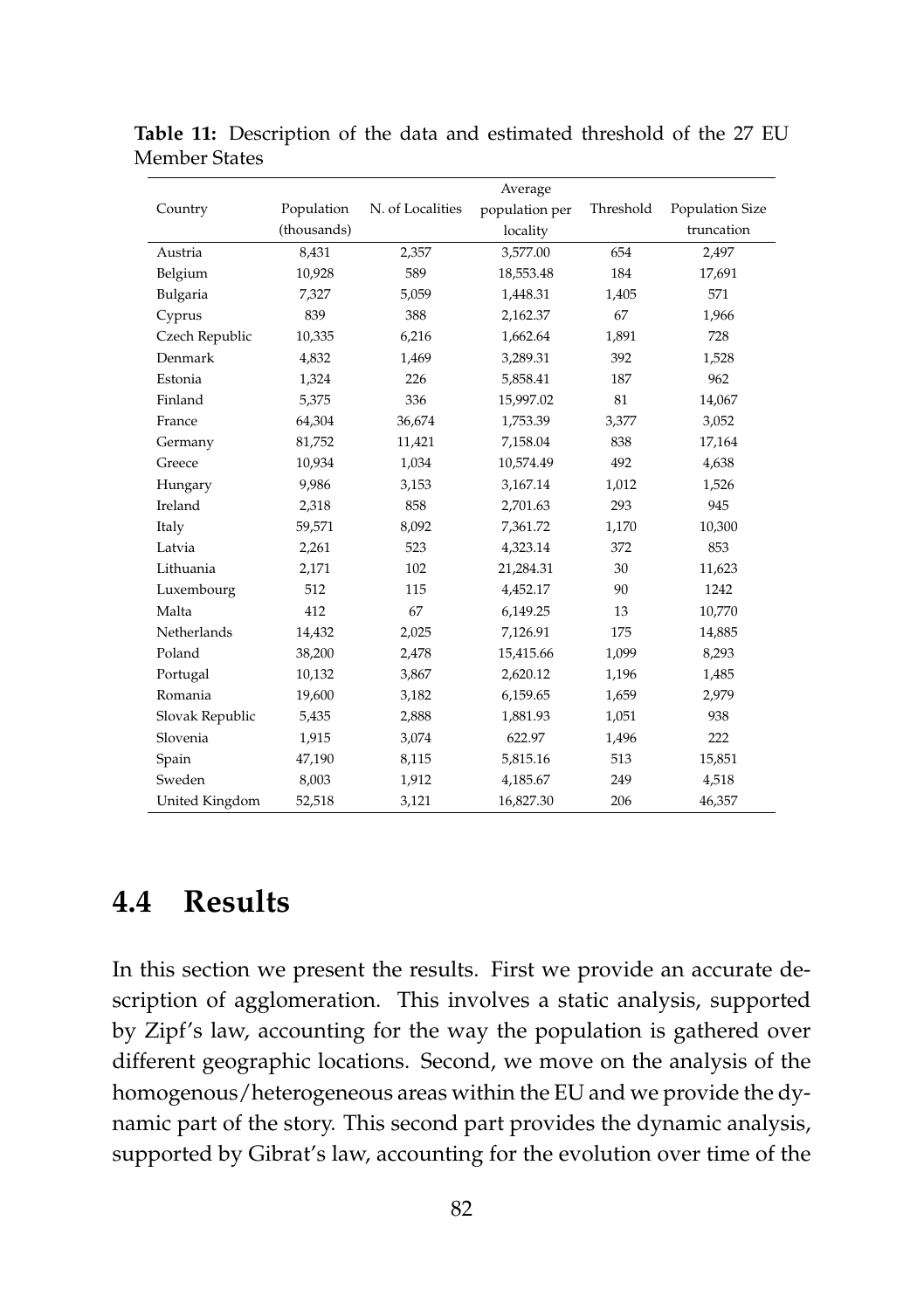distribution of the population over different locations. Here we are able to determine if EU city system can be seen as an integrated area and in particular if a temporary shock has a permanent impact on the pattern of city growths. Finally, once population mobility is understood, we explore the impact of the underlying economic mechanism and of the constitution of the EU, the Euro and the Schengen Area on the agglomeration forces.

### **4.4.1 Hierarchical structure and its determinants**

In this section, we discuss the results from the following equation (ranksize rule with a Gabaix and Ibragimov, 2011 modification):

<span id="page-100-0"></span>
$$
ln(R_i - 0.5) = k - q \ln P,\t\t(4.5)
$$

where  $k$  is a constant and  $P$  is the population size. Standard errors are given by  $(2/n)^{0.5}$   $\hat{q}$ . The parameter  $\hat{q}$  is the rank-size coefficient that will be used in the second step. Table [12](#page-101-0) and Table [13](#page-102-0) present the detailed results of the OLS regressions of Eq. [4.5.](#page-100-0) We show just the first and the latter results for any Member States, however full details are available from the author upon request.

The rank-size coefficient, *q,* is an index of metropolization, in the sense that the lower the *q*-coefficient, the more important the urban land value. In fact the *q*-coefficient measures how (un)even the city system is, namely this means that the higher the *q*-coefficient, the more equally distributed the city system (in the extreme, when  $q = \infty$ , the system of cities is very even, all cities have the same size; when *q*=0, instead, the system will be composed just by one city hosting the entire population. Finally, when  $q=1$  the city system is said to obey Zipf's law).

The largest value of the rank-size coefficient in 2011 (4.049) is obtained for Malta, followed by Belgium (1.724) results in line with those found by Soo (2005), whereas the lowest value is obtained for Denmark (0.949).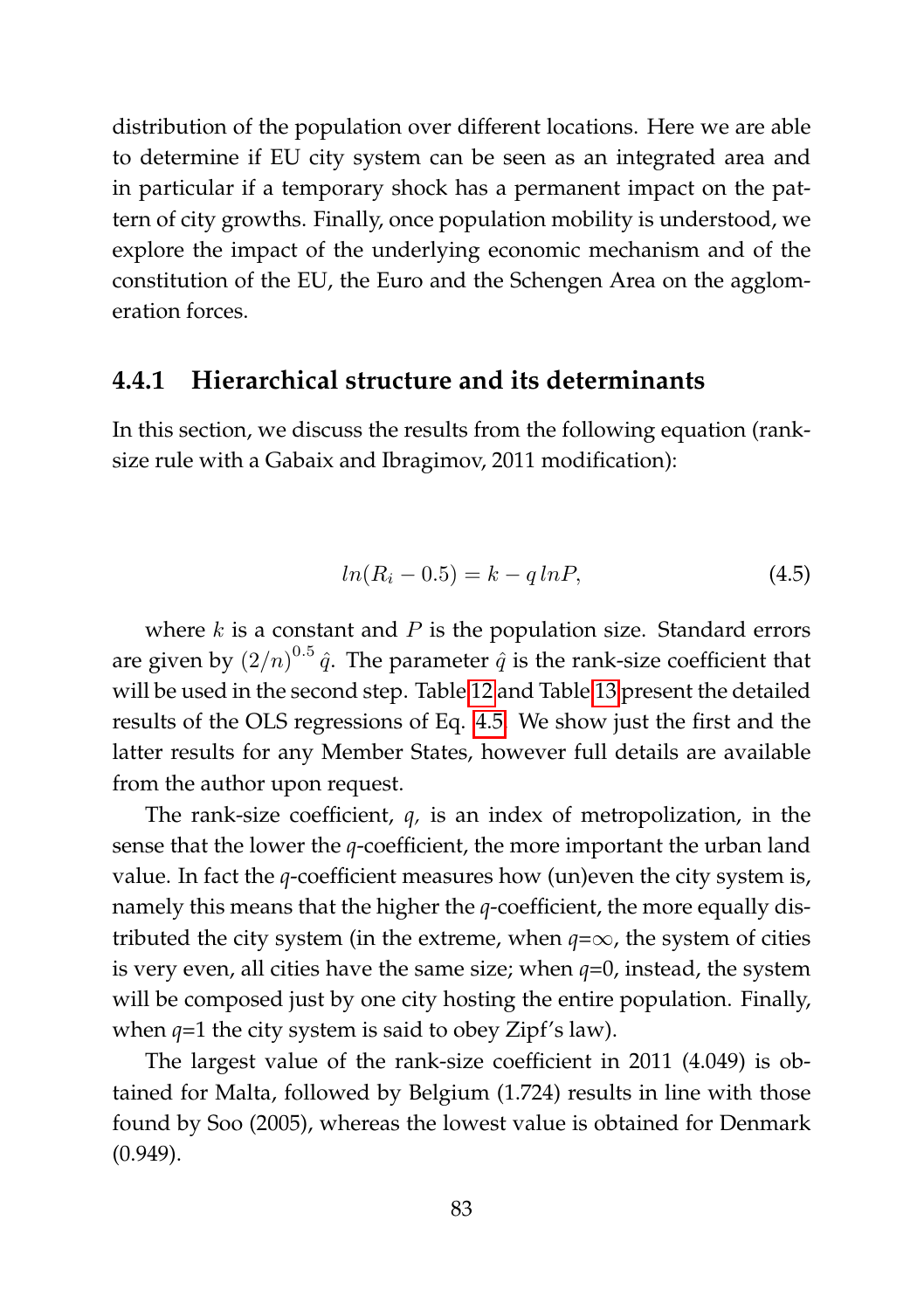<span id="page-101-0"></span>

| Country        | Period    | Rank-size<br>coefficient (first<br>year available | Upper Tail | Rank-size<br>coefficient (last<br>year available | <b>Upper Tail</b> |
|----------------|-----------|---------------------------------------------------|------------|--------------------------------------------------|-------------------|
| Austria        | 1981-2011 | 1.469<br>(0.0645)                                 | 1036       | 1.440<br>(0.0796)                                | 654               |
| Belgium        | 1990-2011 | 1.691<br>(0.1713)                                 | 195        | 1.724<br>(0.1798)                                | 184               |
| Bulgaria       | 1985-2011 | 1.114<br>(0.0383)                                 | 1686       | $1.021**$<br>(0.0385)                            | 1405              |
| Cyprus         | 2001-2011 | 0.773<br>(0.0756)                                 | 209        | $0.994**$<br>(0.1717)                            | 69                |
| Czech Republic | 1996-2011 | 1.014**<br>(0.0318)                               | 2025       | 1.066**<br>(0.0347)                              | 1891              |
| Denmark        | 1976-2011 | 0.876<br>(0.0377)                                 | 1078       | $0.949**$<br>(0.0676)                            | 392               |
| Estonia        | 2001-2011 | 1.096**<br>(0.1142)                               | 184        | $1.141**$<br>(0.1929)                            | 70                |
| Finland        | 1990-2010 | $1.226**$<br>(0.1380)                             | 158        | 1.250**<br>(0.1977)                              | 81                |
| France         | 1975-2009 | 1.039**<br>(0.0174)                               | 7167       | 1.200<br>(0.0292)                                | 3337              |
| Germany        | 1991-2011 | 1.284<br>(0.0619)                                 | 859        | 1.322<br>(0.0646)                                | 838               |
| Greece         | 1991-2001 | 1.182<br>(0.0061)                                 | 544        | 1.164<br>(0.0077)                                | 492               |
| Hungary        | 1980-2011 | 1.137<br>(0.0490)                                 | 1075       | 1.110*<br>(0.0493)                               | 1012              |
| Ireland        | 1991-2011 | 0.787<br>(0.0453)                                 | 602        | $0.987**$<br>(0.0815)                            | 293               |
| Italy          | 1991-2011 | 1.300<br>(0.0465)                                 | 1563       | 1.400<br>(0.0579)                                | 1170              |
| Latvia         | 2001-2009 | 1.159*<br>(0.0805)                                | 415        | 1.079**<br>(0.0791)                              | 372               |
| Lithuania      | 1989-2011 | $0.904**$<br>(0.2506)                             | 26         | $0.948**$<br>(0.2449)                            | 30                |
| Luxembourg     | 1821-2011 | 2.139<br>(0.4322)                                 | 49         | 1.197**<br>(0.1784)                              | 90                |
| Malta          | 1901-2011 | 1.084**<br>(0.2395)                               | 41         | 4.049<br>(0.2597)                                | 13                |
| Netherlands    | 2001      | ÷,                                                |            | 1.199**<br>(0.1282)                              | 175               |
| Poland         | 1988-2010 | 1.351<br>(0.0485)                                 | 1553       | 1.365<br>(0.0582)                                | 1099              |
| Portugal       | 2001-2011 | 1.159<br>(0.0466)                                 | 1239       | $1.115*$<br>(0.0456)                             | 1196              |
| Romania        | 2011      | -                                                 |            | 1.402<br>(0.0487)                                | 1659              |

**Table 12:** Rank-size coefficients and city thresholds of the 27 EU Member States (first and last observation available)

\* Significant at 1% \*\* significant at 5%; for rank-size coefficient significantly not different from 1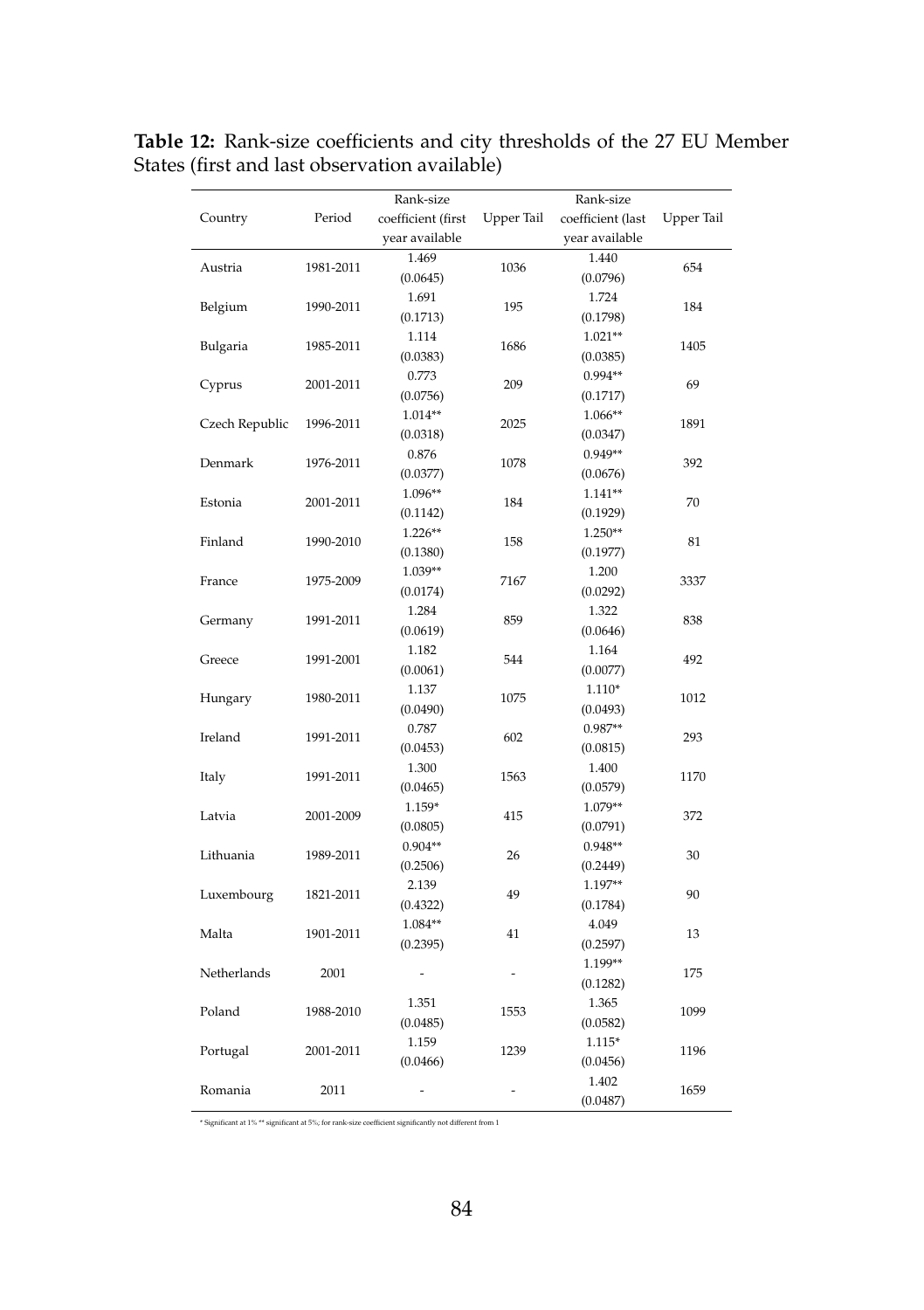|                                   |           | Rank-size          |            | Rank-size         |            |
|-----------------------------------|-----------|--------------------|------------|-------------------|------------|
| Country                           | Period    | coefficient (first | Upper Tail | coefficient (last | Upper Tail |
|                                   |           | vear available     |            | year available    |            |
| Slovakia                          | 1991-2010 | 1.135              | 1130       | 1.169             | 938        |
|                                   |           | (0.0478)           |            | (0.0510)          |            |
| Slovenia                          | 2001-2011 | 1.203              | 1639       | 1.204             | 1496       |
|                                   |           | (0.0420)           |            | (0.0440)          |            |
|                                   | 1991-2011 | $1.110**$          | 651        | 1.198             | 513        |
| Spain                             |           | (0.0615)           |            | (0.0748)          |            |
|                                   | 1990-2010 | $1.136**$          | 245        | 1.085**           | 249        |
| Sweden                            |           | (0.1026)           |            | (0.0972)          |            |
|                                   | 1991-2001 | 1.459              |            | 1.467             |            |
| United Kingdom                    |           | (0.1636)           | 159        | (0.1445)          | 206        |
|                                   |           |                    |            | 1.377             |            |
| Euro Area                         | 2001      |                    | ٠          | (0.00528)         | 2660       |
|                                   |           |                    |            | 1.401             |            |
| European Union (excluded Romania) | 2001      |                    | ٠          | (0.0526)          | 1419       |

<span id="page-102-0"></span>**Table 13:** (...continued) Rank-size coefficients and city thresholds of the 27 EU Member States (first and last observation available)

nt at 1% \*\* significant at 5%; for rank-size coefficient significantly not different from 1

In more details, the rank-size coefficient, *q,* is significantly greater than 1 for 13 of our 27 countries, while a further 14 observations are significantly not different from 1. These results indicate a situation where the half (in general small countries, both in terms of economic and demographic characteristics) of the EU Member States presents a hierarchical structure strictly following a Zipf's distribution (i.e. the largest city is double of the second largest city, three times of the third and so on) and the other halve presents a more even distribution. Indeed, this means that for 13 countries agglomeration forces are stronger than the other 14 Member States (or on the same way, congestion forces are stronger in the other 14 countries), indicating a straight hierarchy. Notice that there is no cases where the rank-size coefficient is lower than 1.

These results are stronger than those found by Soo (2005) who presents 17 Member States with a coefficient significantly greater than 1 and two Member States with a coefficient not different from  $1<sup>7</sup>$  $1<sup>7</sup>$  $1<sup>7</sup>$  The differences in the results, in our opinion, come from two sources: first of all, the data-set

<span id="page-102-1"></span><sup>7</sup> In Soo (2005) Cyprus, Estonia, Ireland, Latvia, Lithuania, Luxembourg, Malta, Slovenia are not in the international analysis.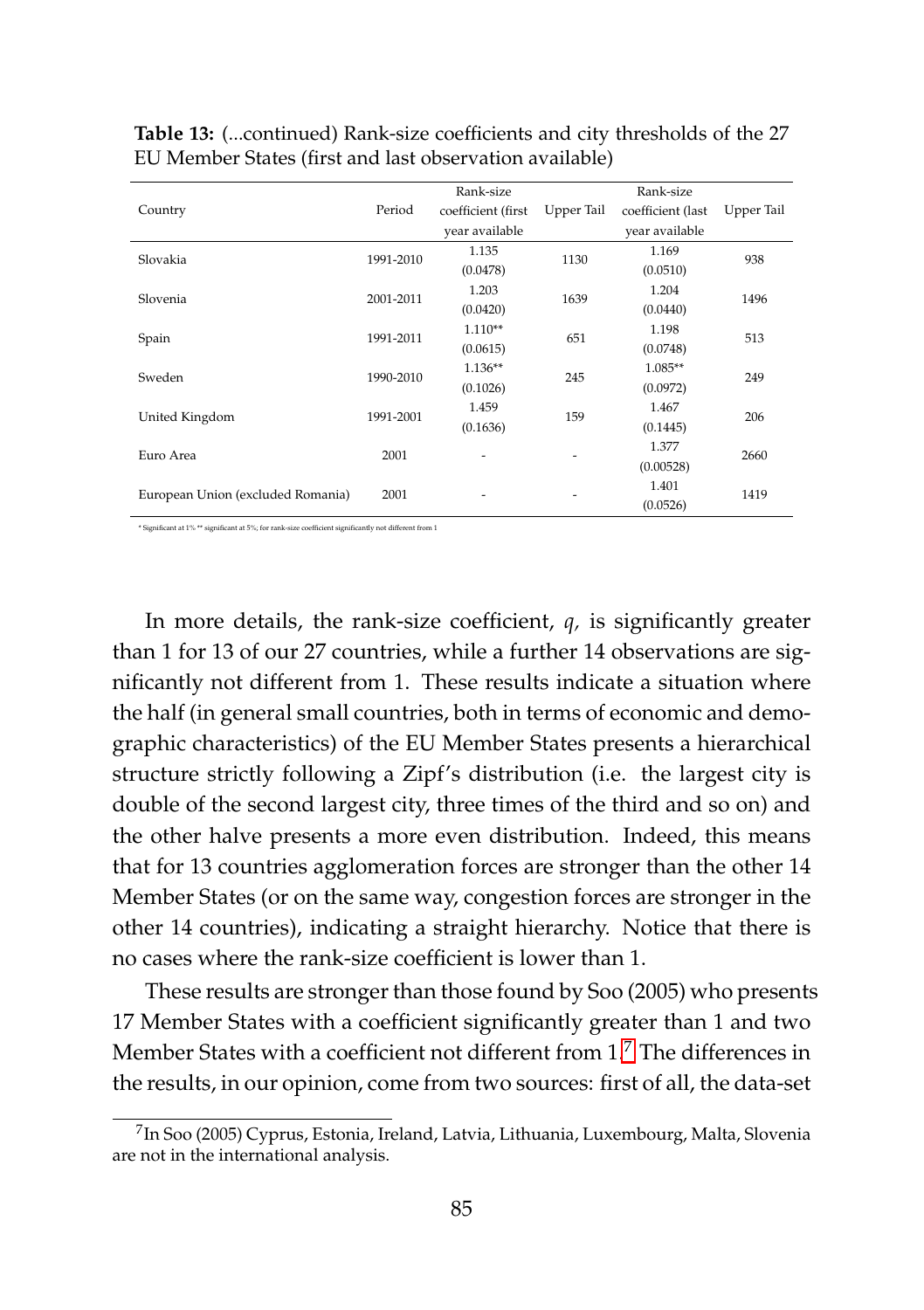in the present chapter is shaped to take directly in consideration agglomeration forces using the Clauset et al. (2009) method. This method is able to recognize the cut-off where agglomeration forces are stronger and this can lead to an increase of the cases where the Zipf's law strictly holds. Secondly, we use a modified rank-size rule that solves the problem of the downward biasness in small samples (Gabaix and Ibragimov, 2011).

To sum up, this first picture presents a situation where the European Union is exactly split into two halves. Small countries (in terms of lands) as Cyprus, Denmark, Luxembourg, Netherlands and Portugal, or transition countries as Bulgaria, Czech Republic, Estonia and Hungary are experimenting strong forces toward agglomeration and present a highly hierarchical city system. Instead, big (in terms of land size) countries as Poland, Romania and developed (in economic terms) countries as Belgium, France, Germany, Italy, Spain and the United Kingdom present a more even distribution of cities where the congestion forces play an important role.

Finally, considering the EU as a whole (country), the estimated ranksize coefficient is 1.40 indicating a quite even city distribution. It is interesting to compare this result with the estimated *q* coefficient of the aggregation of countries using the Euro. The estimated coefficient is almost the same (1.38), although it should be noticed that the estimation of the upper tail with the method proposed by Clauset et al. (2009) returns a longer upper tail for EMU, 2660, than EU, 1419.

Until now we have presented just a static draw of the European situation. We will explore the impact of the underlying economic mechanism and of the constitution of the EU, the Euro and the Schengen Area on the agglomeration forces in the sub-section [4.4.3.](#page-109-0) In the next section, instead, we address the homogeneity issue.

# **4.4.2 Is the EU an Integrated Area? The role of hypothetical shocks**

In this section we analyze the homogeneity/heterogeneity of city systems in term of growth within the EU using Gibrat's law. Gibrat's law in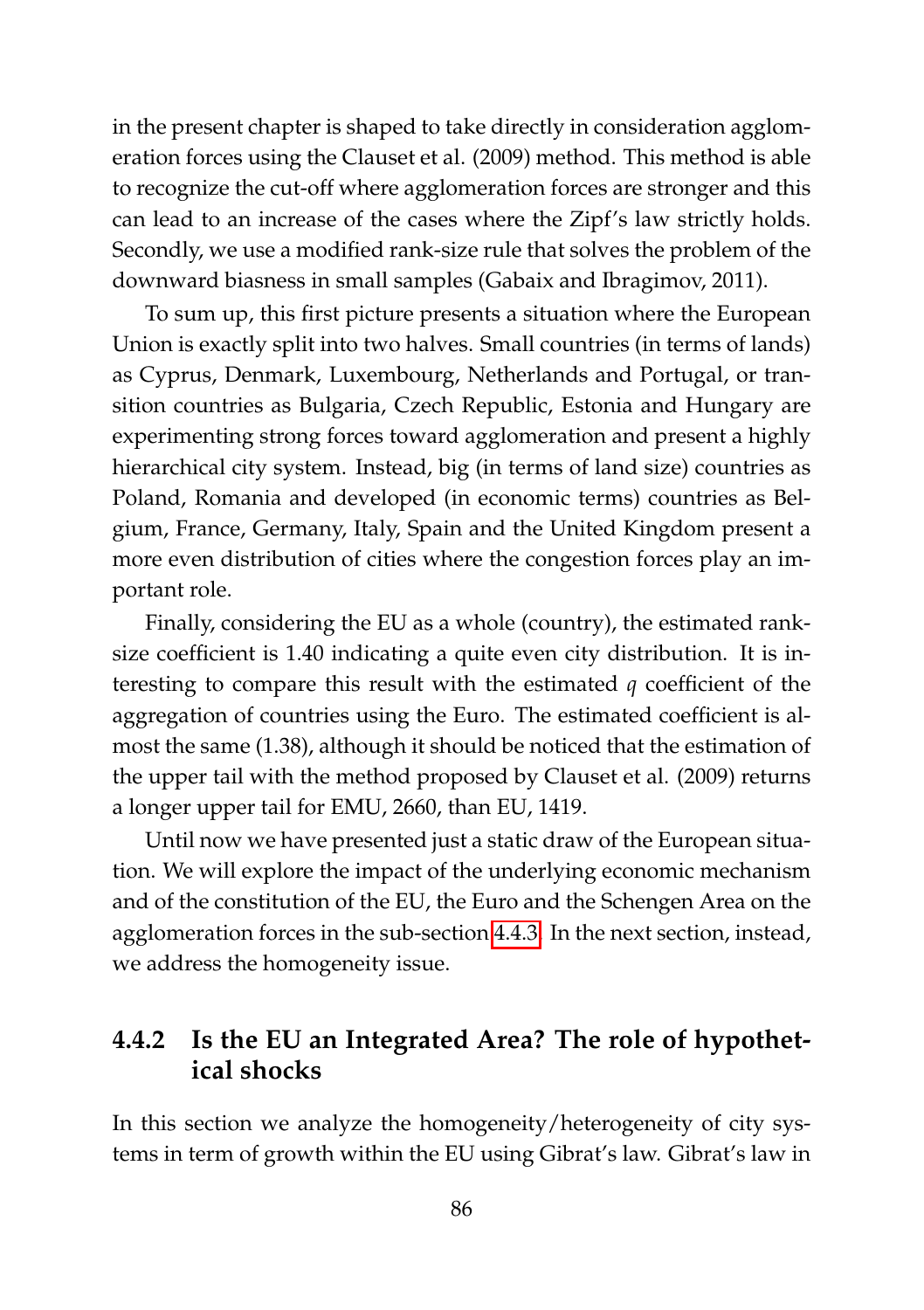assessing heterogeneity is not conventional, however Black and Henderson (2003), state that if Gibrat's law holds, then a shock affects in the same way big vs small entities and, Brakman, Garretsen and Schramm (2004), state that if Gibrat's law holds, then a large temporary shock can have a permanent impact. In other words, this means that hypothetical shocks can change (permanently) the growth path toward another size equilibrium.

In general we can interpret Gibrat's law as follows: "*A variate subject to a process of change is said to obey the law of proportionate effect if the change in the variate at any step of the process is a random proportion of the previous value of the variate*" (Chesher, 1979, p. 403). Given this definition, Gabaix (1999) affirms that a growth process that has a common mean and a common variance follows Gibrat's law or, in other words, that both the mean and variance have to be independent from the initial city size.

Moreover, proposition 2 of Gabaix (1999) affirms that if a country is composed of several regions and Gibrat's law holds in each of those regions, then in the whole country Zipf's law is satisfied both at regional and national level. This means that if the growth processes are (in the upper tail) identical within each region, but not necessarily across regions, then in the whole country the strength of the agglomeration forces in the system of cities is necessarily the same. This issue has been firstly addressed empirically by Giesen and Suedekum (2011) for Germany. In this section, we take the moves from those papers and we provide a countrywide test of Gibrat's law from a EU Member States' perspective.

Operationally, a typical way to assess the validity of Gibrat's law is using non-parametric analysis (Ioannides and Overman, 2003; Eeckhout, 2004; Giesen and Suedekum, 2011; Gonzalez-val et al., 2012; Modica et al., 2013). In doing that, we use the normalized growth rate, that is the difference between a city's growth rate and the mean city growth rate, all divided by the standard deviation of growth.

The strength of non-parametric analysis is that we do not impose any relationship between the dependent and independent variables and, moreover, we can see the behavior of mean and variance at any possible truncation, avoiding in this way the concern about the right selection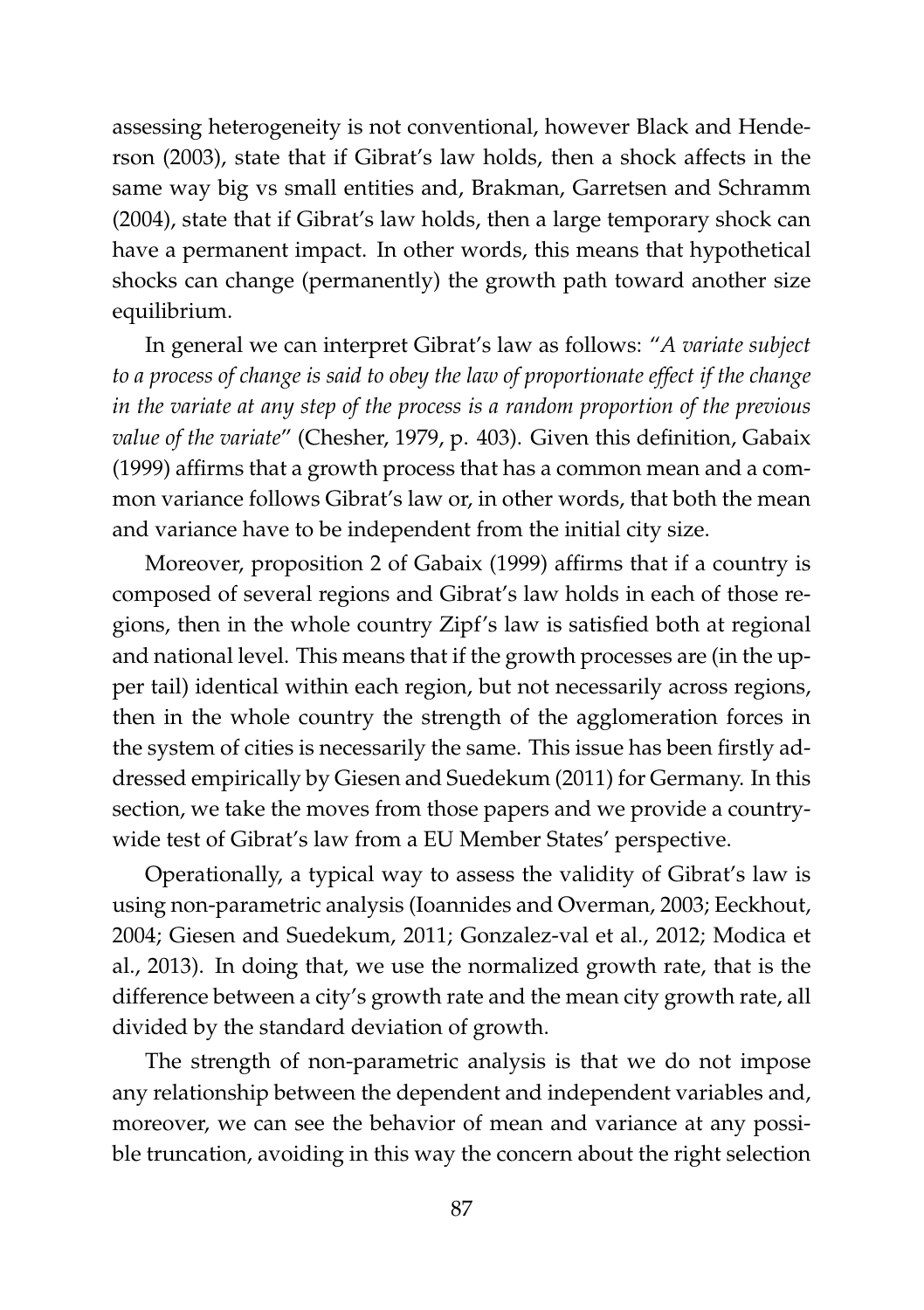of the truncation point arose by Fazio and Modica (2012). This is also stressed by the following sentence in Cameron and Trivedi (2005, p. 294), "[non-parametric analysis] *let the data show the shape of the relationship*". In fact, the standard parametric regression methods provide an aggregate relationship between growth and size that holds over the entire support of city sizes. Instead, the non-parametric method allow the growth to vary with size over the support.

In this analysis, we use the Nadaraya-Watson (NW) method (Nadarya 1964; Watson 1964), where the bandwidths are calculated with an opti-mal rule of thumb.<sup>[8](#page-105-0)</sup> If Gibrat's law holds, the NW method provides stable estimated conditional mean and variance across different population sizes, that on the light of the normalization are respectively 0 and 1. We also calculate 5% bootstrapped confidence interval based on 500 samples (see Hardle, 1990). If Gibrat's law does not hold, instead, the series of growth rates is stationary and it will converge toward a constant mean. Therefore, large values (big entities) will be followed at any further periods by smaller and smaller values, while small values (small entities) will be followed by larger and larger ones. In this way, the level of the series at any periods can significantly predict the one of the next period.

The figures below provide the non-parametric estimates of conditional mean and variance for all the Member States.

Figures 7-9 show that, although the EU is still far from being an integrated area, we are able to recognize a homogenous area (in terms of city growth) where exogenous shocks might affect the city structure in the same way (Gibrat's law holds). In details, this area is composed by the following Member States: Belgium, Cyprus, Denmark, Estonia, Finland, France, Germany, Ireland, Lithuania, Malta. In all these cases, indeed, the conditional mean and the conditional variance look independent from the city size.

In the rest of the countries Gibrat's law does not hold and in particular the growth series presents mean reversion and stationarity namely big cities are expected to grow less than small ones (Black and Hendreson, 2003) and this fact is characterized by a conditional mean growth

<span id="page-105-0"></span><sup>8</sup>We refer readers to their papers for a more detailed description.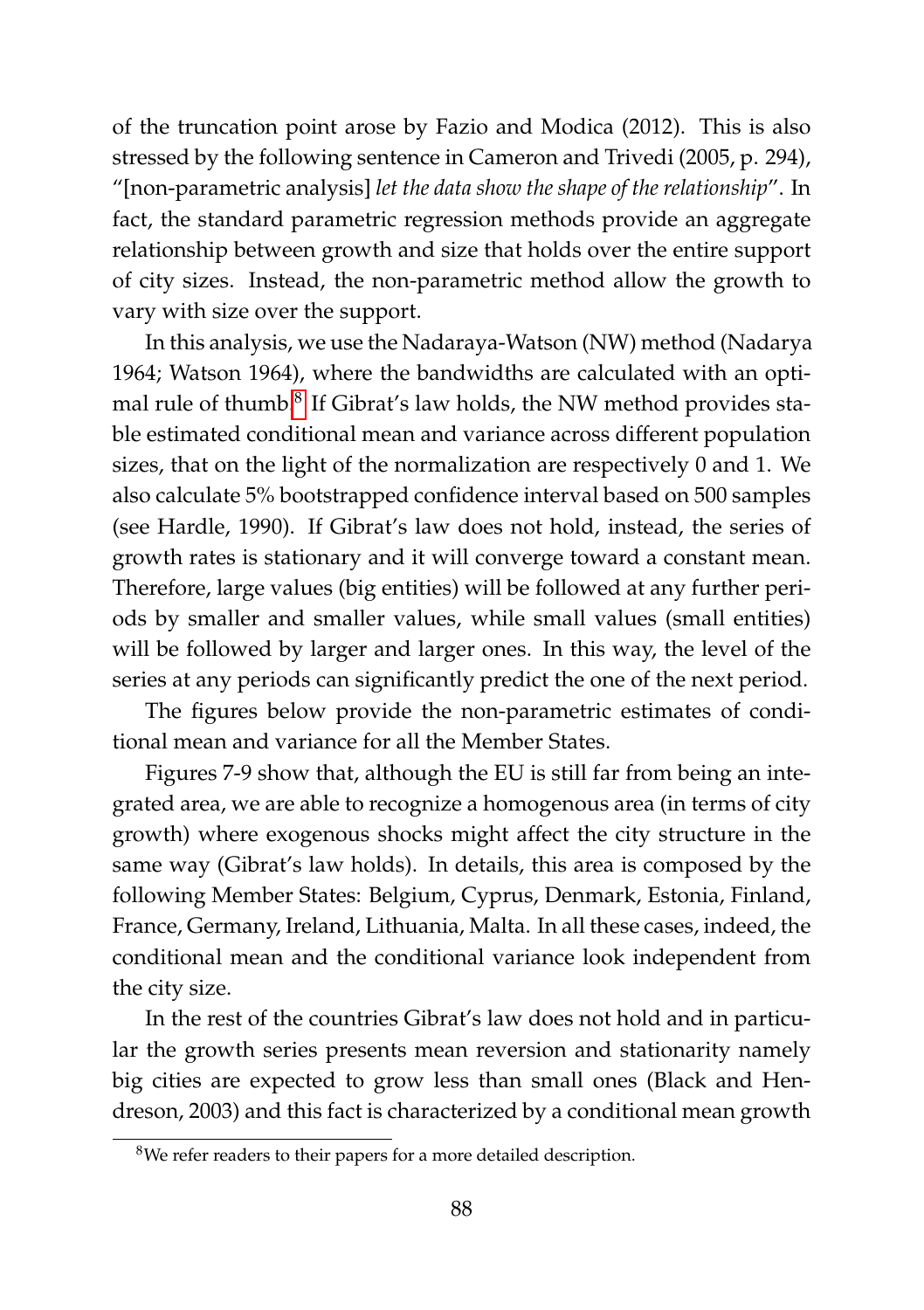Figure 7: NW estimator of mean normalized growth rate and normalized variance of the growth rate (different **Figure 7:** NW estimator of mean normalized growth rate and normalized variance of the growth rate (different countries and years) countries and years)

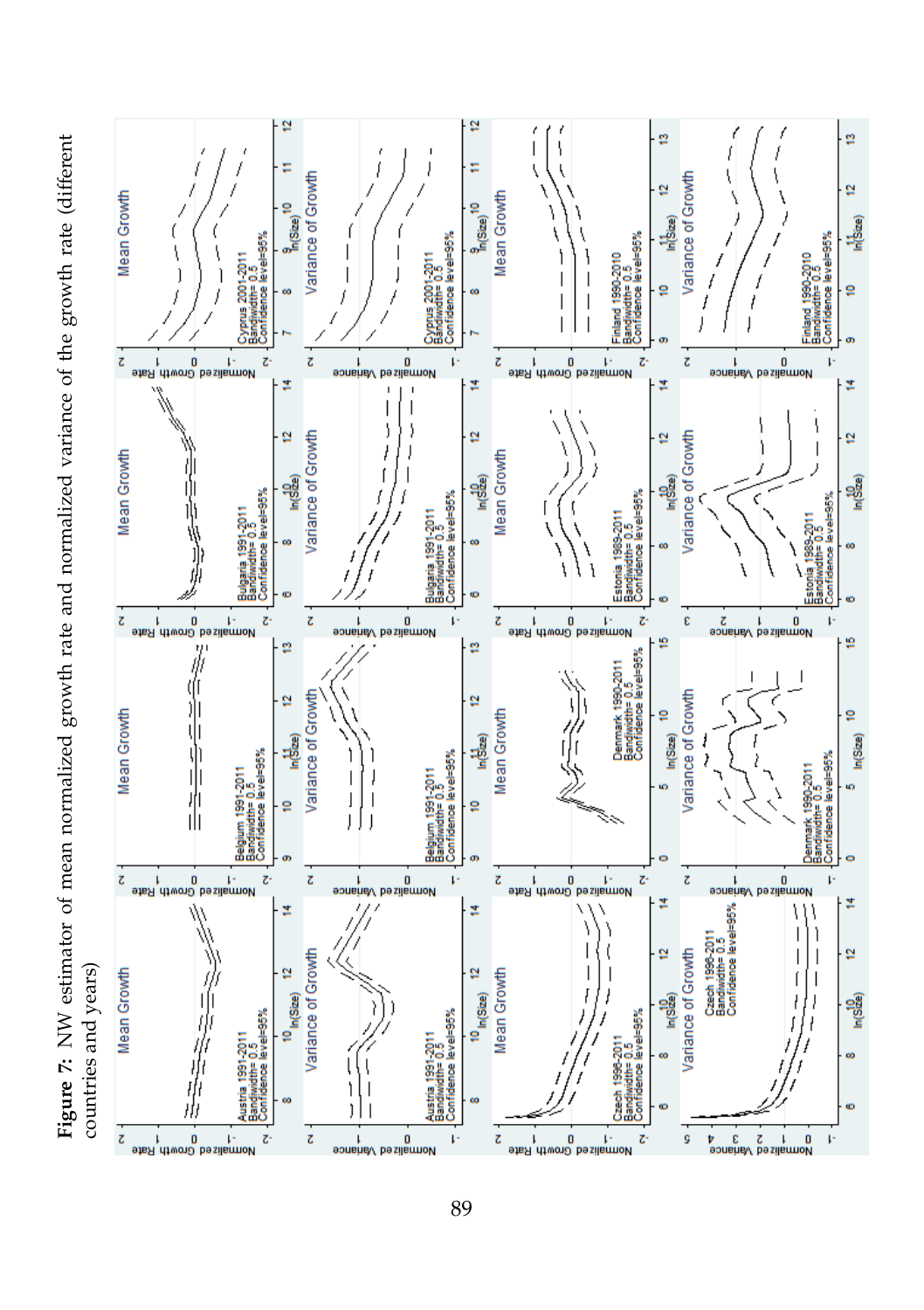Figure 8: NW estimator of mean normalized growth rate and normalized variance of the growth rate (different **Figure 8:** NW estimator of mean normalized growth rate and normalized variance of the growth rate (different countries and years) countries and years)

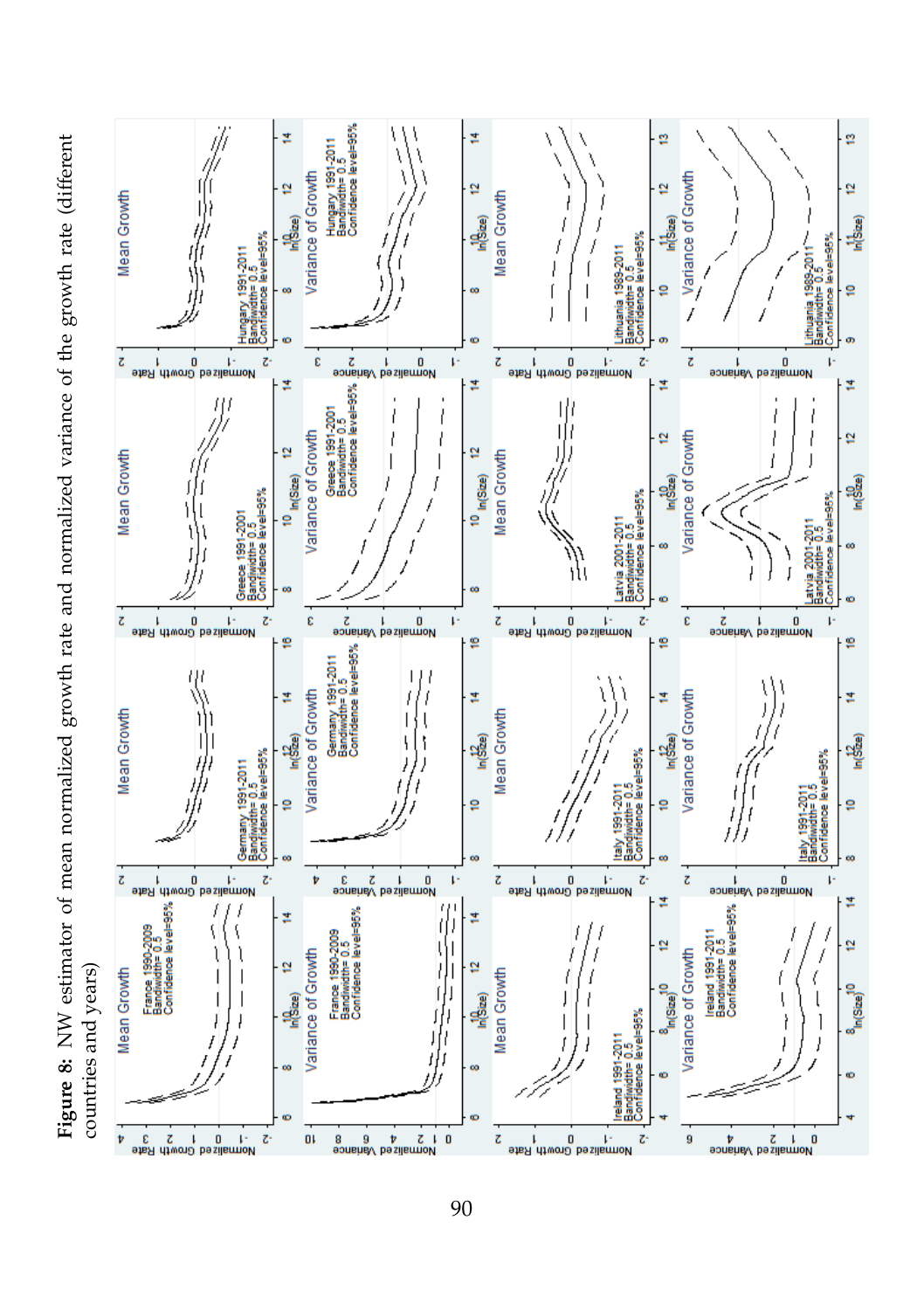

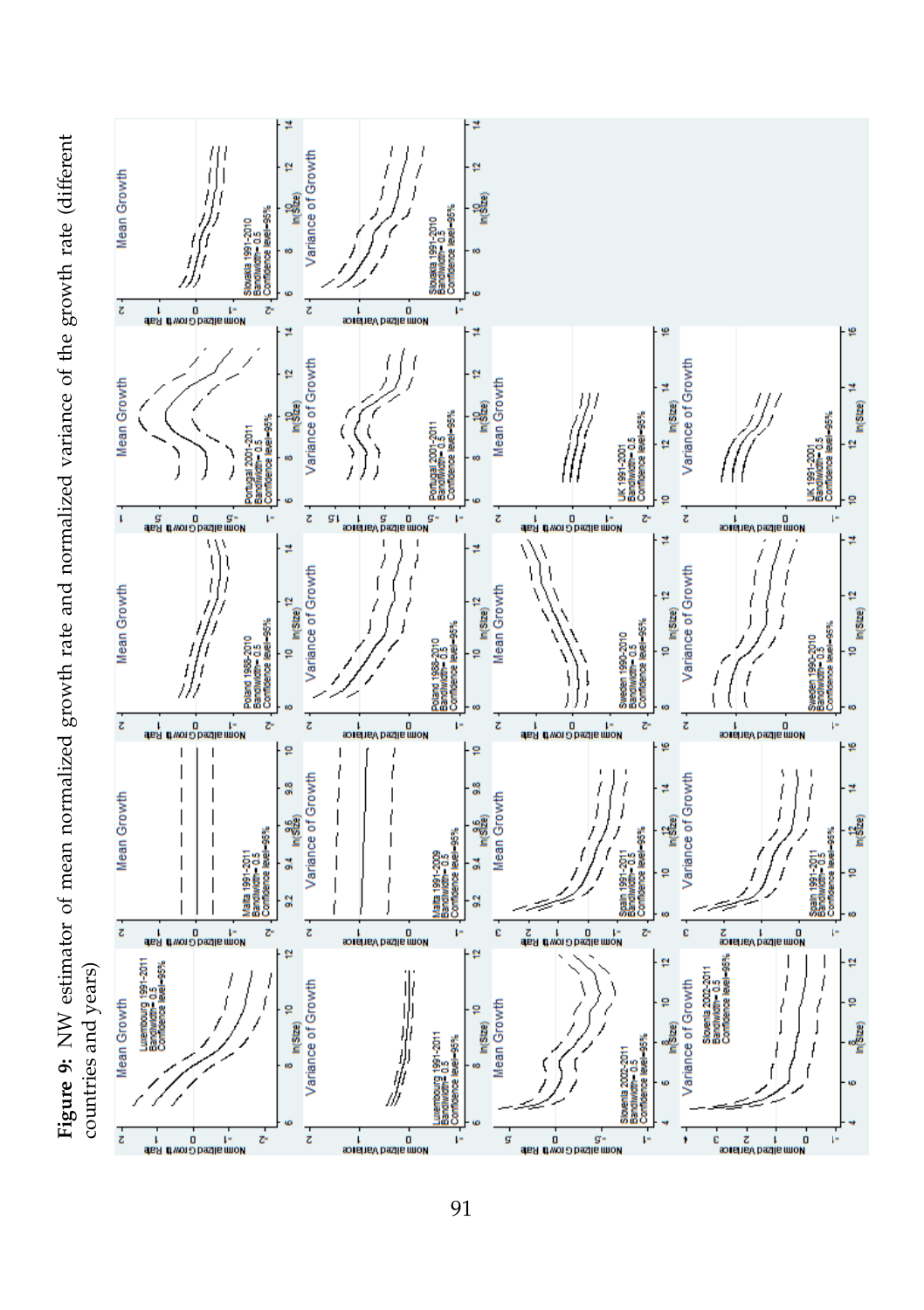and variance that are respectively lower than 0 and 1 for larger size of cities. Those countries are Austria, Czech, Greece, Hungary, Italy, Luxembourg, Poland, Portugal, Slovakia, Slovenia, Spain and UK, and all present mean reversion in the growth process. In this situation, then, any exogenous shock has to be though as temporary and the countries will converge toward the pre-shock conditions in a certain period of time.

Finally, very few countries show a situation where there exists an "explosive" growth process, that is a situation in which big cities are expected to grow more than small ones. In more details those Member States are Bulgaria, Latvia and Sweden. They present a situation where people tend to moves from the small city to the big ones and it is shown by a conditional mean growth and variance that are respectively greater than 0 and 1 for larger size of cities.<sup>[9](#page-109-0)</sup>

To sum, the European Union seems to be split in three distinct areas: an integrated area characterized by the validity of Gibrat's law where large temporary shocks might have permanent impacts on the city structure; another area that is characterized by the presence of mean reversion and where any exogenous shock is used up in certain amount of time and a small area where the effects of the shocks is magnified in the big cities.

Given the static and dynamic picture of the European Union, it remains to explore the impact of the underlying economic mechanism and of the constitution of the EU, the Euro and the Schengen Area on the agglomeration forces. This is studied in deep in the next sub-section.

### **4.4.3 The impact of economic/institutional variables on agglomeration forces**

In this sub-section we try to answer to the following question: does the creation of the European Union with free movement of goods, services people an capital, change the population distribution across geographic areas? The rank-size coefficient, indeed, can be seen as a measure of urbanization: the larger the value of the coefficient, the more even the population of cities in the urban system.

<span id="page-109-0"></span><sup>9</sup>Unfortunately we don't have enough data to explore Gibrat's law in the Netherlands and Romania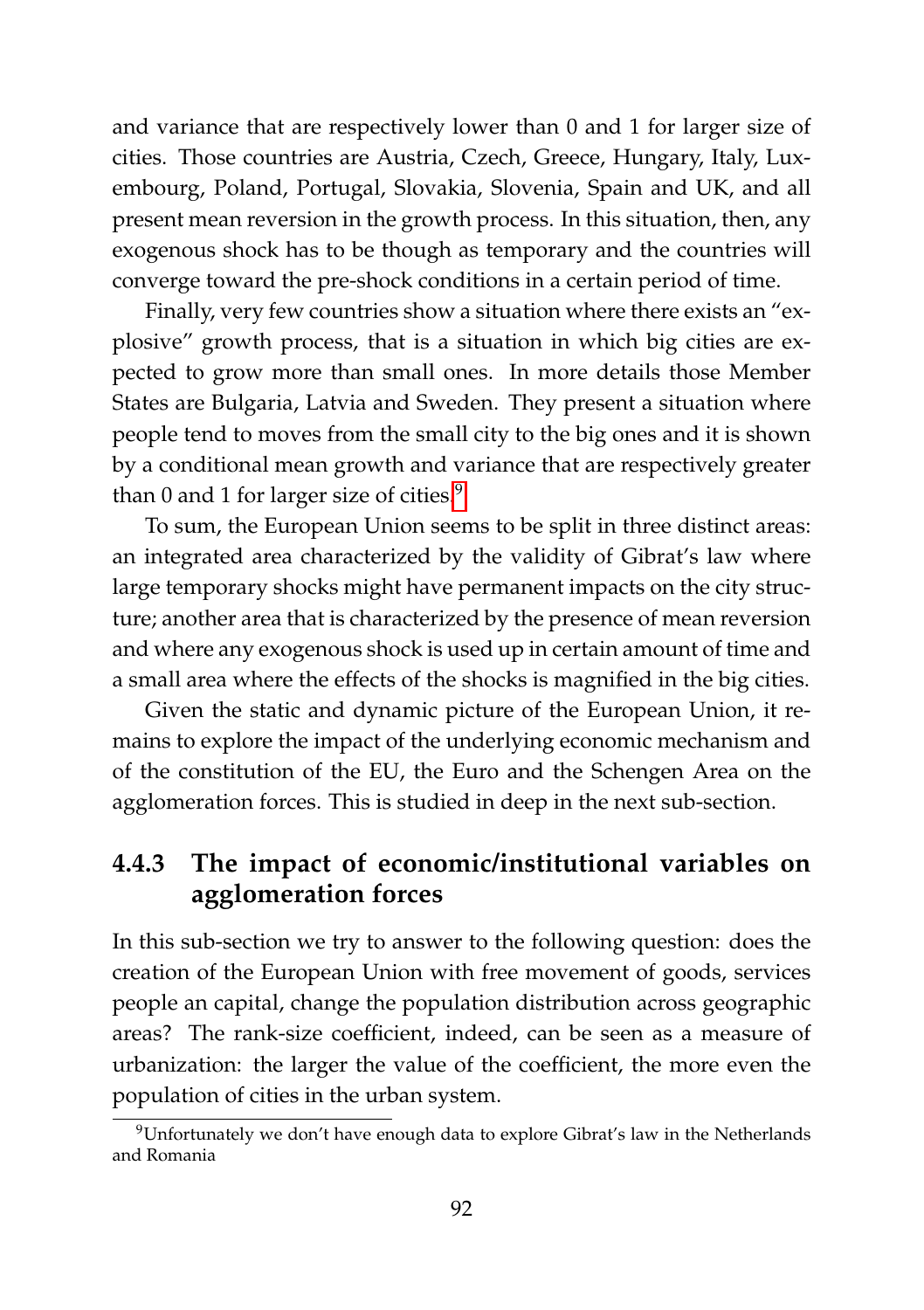There are several potential explanations for variations in its value, one of these can be found in a model of economic geography a la Krugman (1991) and Fujita et al. (1999). These models can be viewed as models of unevenness in the distribution of economic activity and moreover, they state that for certain parameter values, economic activity is agglomerated, while for other parameter values, economic activity is dispersed (i.e. a city system will be more agglomerated the greater are scale economies, the lower are transport costs and the lower the share of international trade in the economy). Henderson and Wang (2007), instead, emphasize on the role of the institutions. The constitution of the EU, then, might had affected the urban structure of the Member States.

In this section we look for both the impact of institutional and economic variables on the level of the hierarchical structure. We also control for other variables that could influence the size distribution of cities, including the size of the country as measured by population, land area or GDP. Following Soo (2005) our estimated equation is:

$$
q_{it} = \beta_0 + \beta_1 CONTROL + \beta_2 ECON + \beta_3 POLITIC + \beta_4 DUMMY + u_{it}
$$
 (4.6)

where  $q$  is is the rank-size coefficient estimated in the previous step, CONTROL is the vector of controls for the size of the country, including the log of per capita GDP in constant US dollars, the log of the total land of the country, and the log of population. ECON is a group of economicgeography and connectivity variables: scale economies, transport costs (the inverse of road density), trade as a percentage of GDP, number of internet users per 100 people.

Scale economies is the degree of scale economies, and it is constructed following Soo (2005). They are the share of industrial output in highscale industries. Transport cost is measured as the inverse of road density.

POLITIC is a set of political variables as government expenditure as a share of GDP in education and foreign direct investment as net inflow ( % of GDP). Finally, DUMMY indicates the variables strictly related to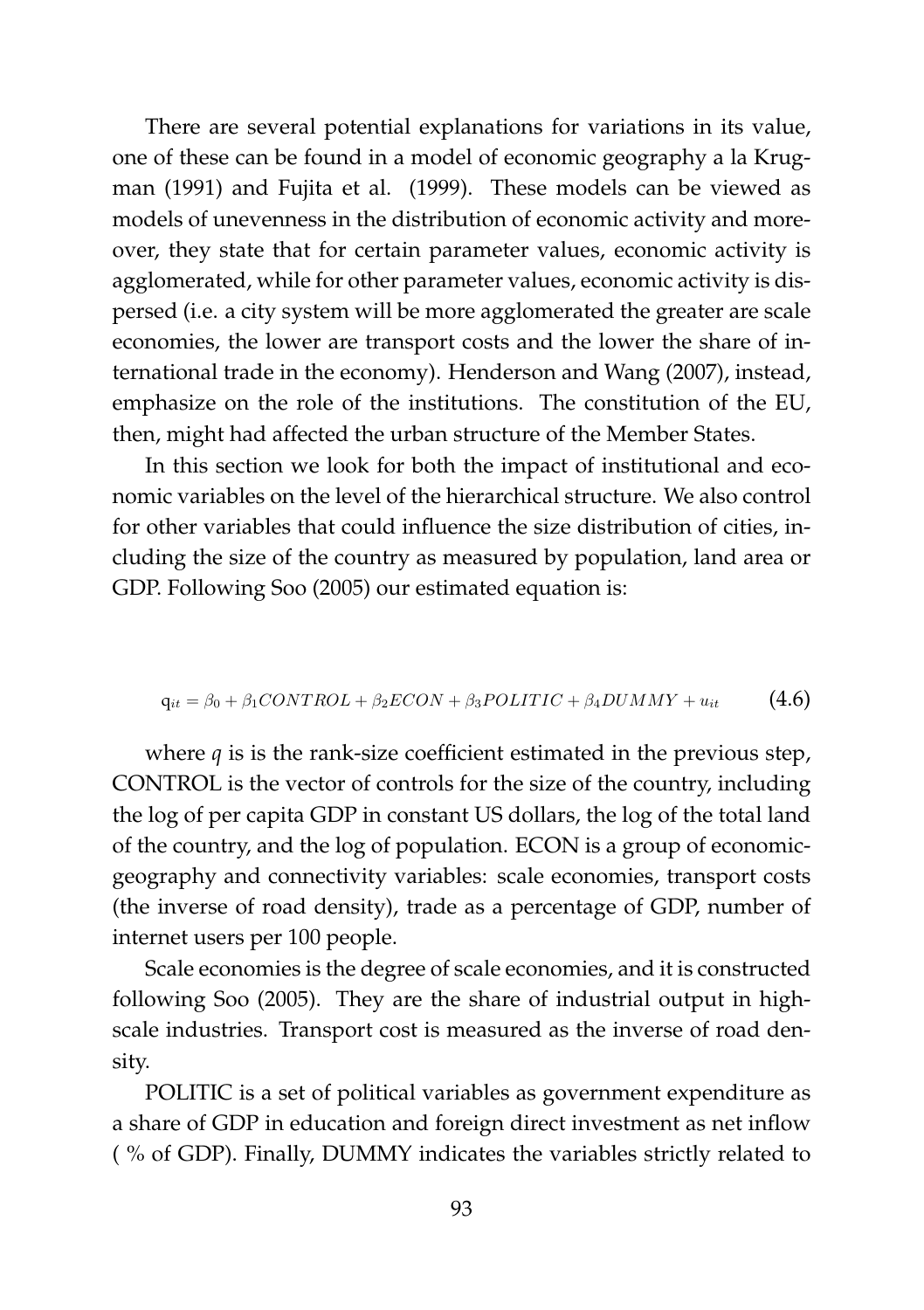the creation of European Union (belonging to EU, adhesion to Schengen and interaction between the two).

One potential concern, stressed by Soo (2005), is the fact that using an estimated coefficient from a former stage regression as a dependent variable in a subsequent stage regression it might lead to inefficient estimates and heteroskedasticity in the second stage because of likely measurement error in the first stage, Lewis and Linzer (2005). We could use feasible generalized least squares (FGLS) to overcome this problem. However, Baltagi (1995) and Beck and Katz (1995) show that: i) FGLS yields consistent estimates of the variances only if T goes to infinity and, ii) FGLS tends to underestimates standard errors.

In the present chapter, following Soo (2005), we use, first, panel corrected standard errors with OLS, as proposed by Beck and Katz (1995) because it does not underestimate standard errors and second we run time fixed effect and random effect estimations. The regressions are those that are reported below.

Table [14](#page-112-0) presents the results using the OLS estimate of the Pareto exponent as the dependent variable. The number of observations is somewhat less than the full sample because data is not available for all countries in all years. Column (1) is the panel corrected standard errors with OLS model without dummy variables. Column (2) includes all the variables and Column (3) and (4) are, respectively, time fixed effect and random effect models. Two factors seem to have a significant impact on the city hierarchical structures of the countries: the extent of international trade and the adhesion to the Schengen Area. Moreover, population and land size respectively positively and negatively influence the city structure of the Member States.

In more detail international trade enters with a (small) negative impact on the rank-size coefficient, that is something not predicted from the theory since, following Fujita et al. (1999), a greater extent of international trade weakens the force for agglomeration and leads to a more even distribution of economic activity. However this result is in line with previous findings of Soo (2005) and Alperovich (1993).

Column (4) instead shows that the adhesion to the Schengen Area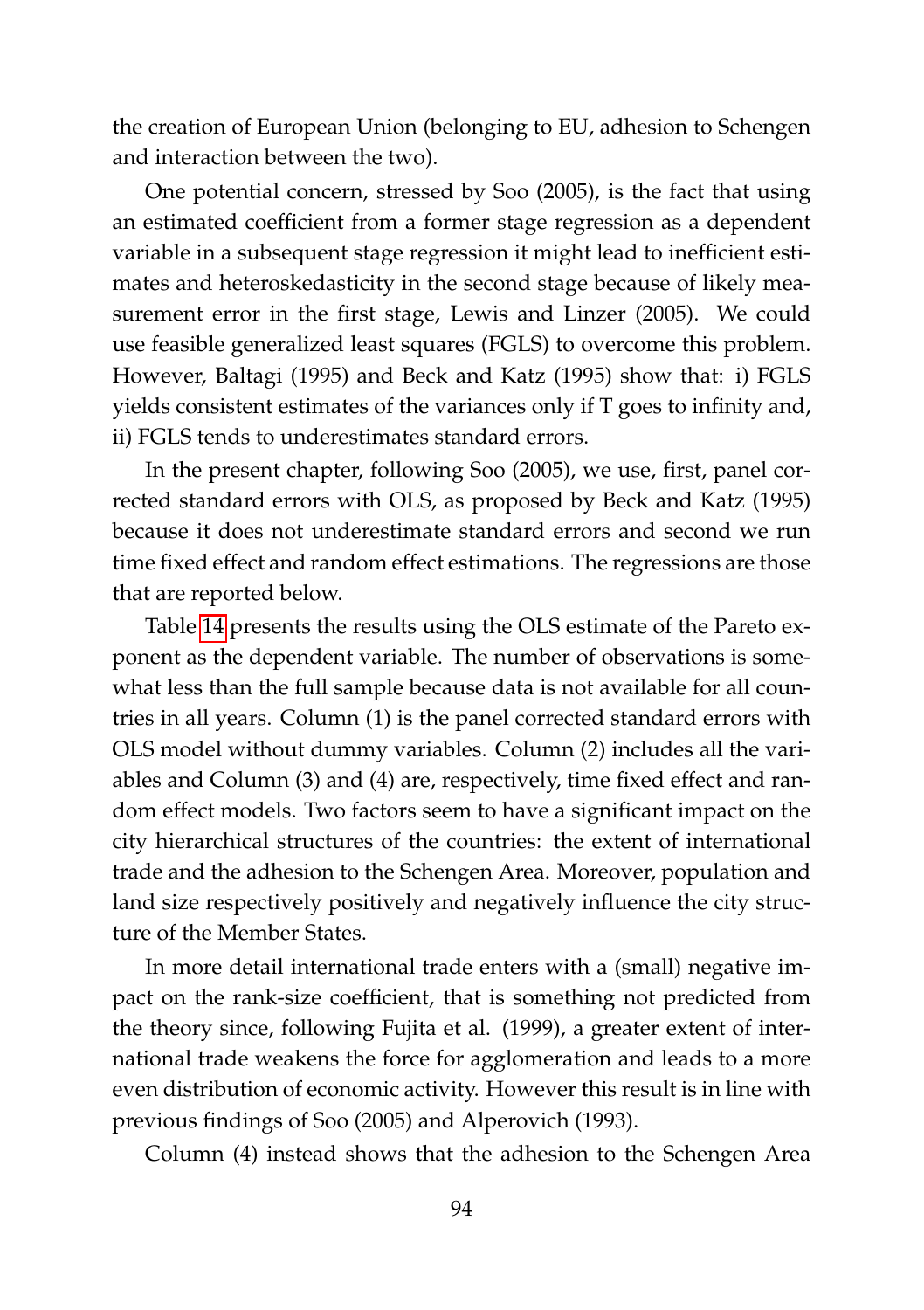|                                     | (1)         | (2)         | (3)          | (4)       |
|-------------------------------------|-------------|-------------|--------------|-----------|
| Dependent<br>Variable               | <b>OLS</b>  | <b>OLS</b>  | FE           | <b>RE</b> |
| Trade (% of GDP)                    | $-.00398**$ | $-.00382**$ | $-.00228***$ | $-.00173$ |
|                                     | (.00167)    | (.00157)    | (.00134)     | (.00193)  |
| <b>Scale Economies</b>              | $-.00153$   | .01735      | $-.00215$    | .00237    |
|                                     | (.01150)    | (.01336)    | (.02064)     | (.02807)  |
| Expenditure in education (% of GDP) | $-.00944$   | $-0.01972$  | $-.04112$    | .02409    |
|                                     | (.04172)    | (.04647)    | (.03071)     | (.05024)  |
| Transport cost                      | .63581      | .71197      | $-.82159$    | .789131   |
|                                     | (1.6369)    | (2.0571)    | (1.9224)     | (4.06137) |
| Foreign direct investment           | $-.00071$   | $-.00113$   | $-.00022$    | $-.00015$ |
|                                     | (.00083)    | (.00094)    | (.00068)     | (.00093)  |
| Internet users                      | .00340      | .00268      | .00379       | $-.00005$ |
|                                     | (.00222)    | (.00205)    | (.00385)     | (.00228)  |
| In (population)                     | .21367*     | .19841*     | .06791       | .24237*   |
|                                     | (.04678)    | (.05319)    | (.04653)     | (.08341)  |
| In (land area)                      | $-41339*$   | $-40515*$   | $-13959*$    | $-36686$  |
|                                     | (.10989)    | (.10916)    | (.04491)     | (.07509)  |
| ln(GDP)                             | .020184     | $-.00061$   | .03152       | $-.00688$ |
|                                     | (.0546245)  | (.05700)    | (.05631)     | (.09203)  |
| Dummy Euro                          |             | $-23996$    | $-13857$     | .00029    |
|                                     |             | (.16537)    | (.17491)     | (.24136)  |
| Dummy Schengen                      |             | .12124      | $-13399$     | .22971*** |
|                                     |             | (.16815)    | (.12181)     | (.13477)  |
| Interaction                         |             | .18028      | .31286       | $-13661$  |
|                                     |             | (.25287)    | (.19222)     | (.26264)  |
| Constant                            | 2.68183**   | 3.0277*     | 1.81866***   | 1.5775    |
|                                     | (1.0473)    | (1.0788)    | (.92899)     | (1.3881)  |
| R-squares                           | 0.5626      | 0.5724      | 0.3616       | 0.5370    |
| N. obs.                             | 66          | 66          | 66           | 66        |

<span id="page-112-0"></span>**Table 14:** Panel estimation of Eq. (6) (dependent variable = OLS coefficient of *q*)

 $^\ast$  Significant at 1%  $^{\ast\ast}$  significant at 10%  $^\ast$  significant at 10%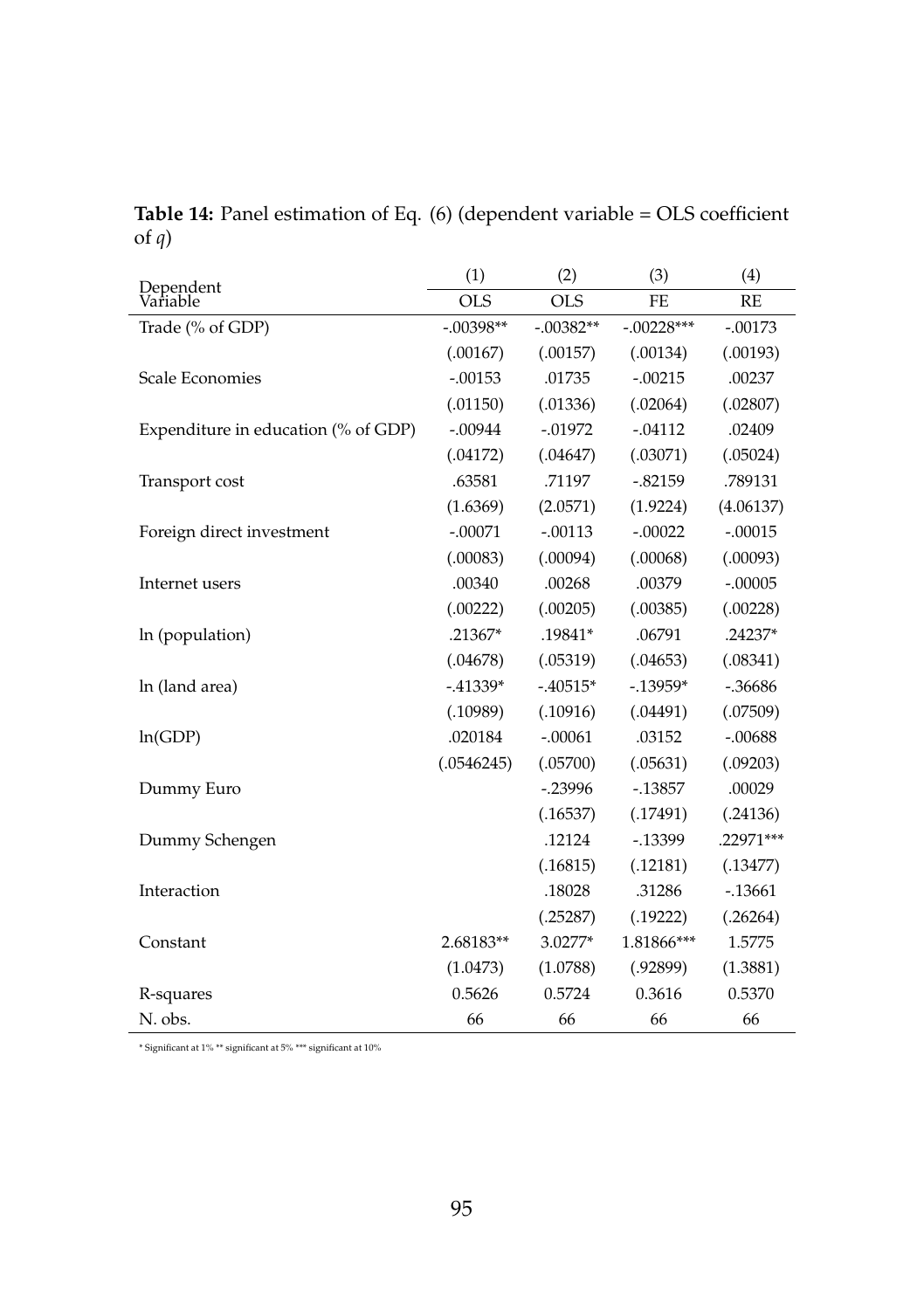leads to a more even distribution (higher rank-size coefficient). This result can be interpreted as the results of the increased freedom of mobility between Member States that leads to the movements from the big cities (especially in the transition countries) to the small cities.

Comparing our results to previous findings, we find that our results are broadly in line with those of Rosen and Resnick (1980) as they find that the rank-size coefficient is positively related to the total population and negatively related to land area. However, we found lack of significance for most of the economic and political variables presented by Soo (2005).

In conclusion, it seems that the constitution of the European Union *per se* does not have any influence on the change of the population distribution across geographic areas. The only variables that have influenced the city structure of the Member States are those strictly related the increases of the mobility of people, capitals and services (the constitution of the Schengen area) and a variable closed to the idea of globalization, that is the share of international trade.

## **4.5 Conclusion**

The aim of our research work was to draw the current city system of the Member States of the European Union firstly for any single country and subsequently as a whole state. Given this picture we aim to explore if and how the creation of European Union affects the structure of the system of cities of the Member States and primarily if EU city system can be seen as an integrated area. The main objective was the study of the agglomeration forces within all the Member States and the EU as a whole and for this reason we used two very well-known empirical regularities that address (indirectly) this issue, namely Zipf's law and Gibrat's law.

For this purpose we used the rank-size exponent, *q*, as a proxy for agglomeration forces in a system of cities (Singer, 1930; Brakman et al., 2001) since the lower the *q*-coefficient, the more agglomerated is the city distribution (Soo, 2005). Gibrat's law, instead, is used as a tool to test whether a (hypothetical) shock (will) influence the EU Member States in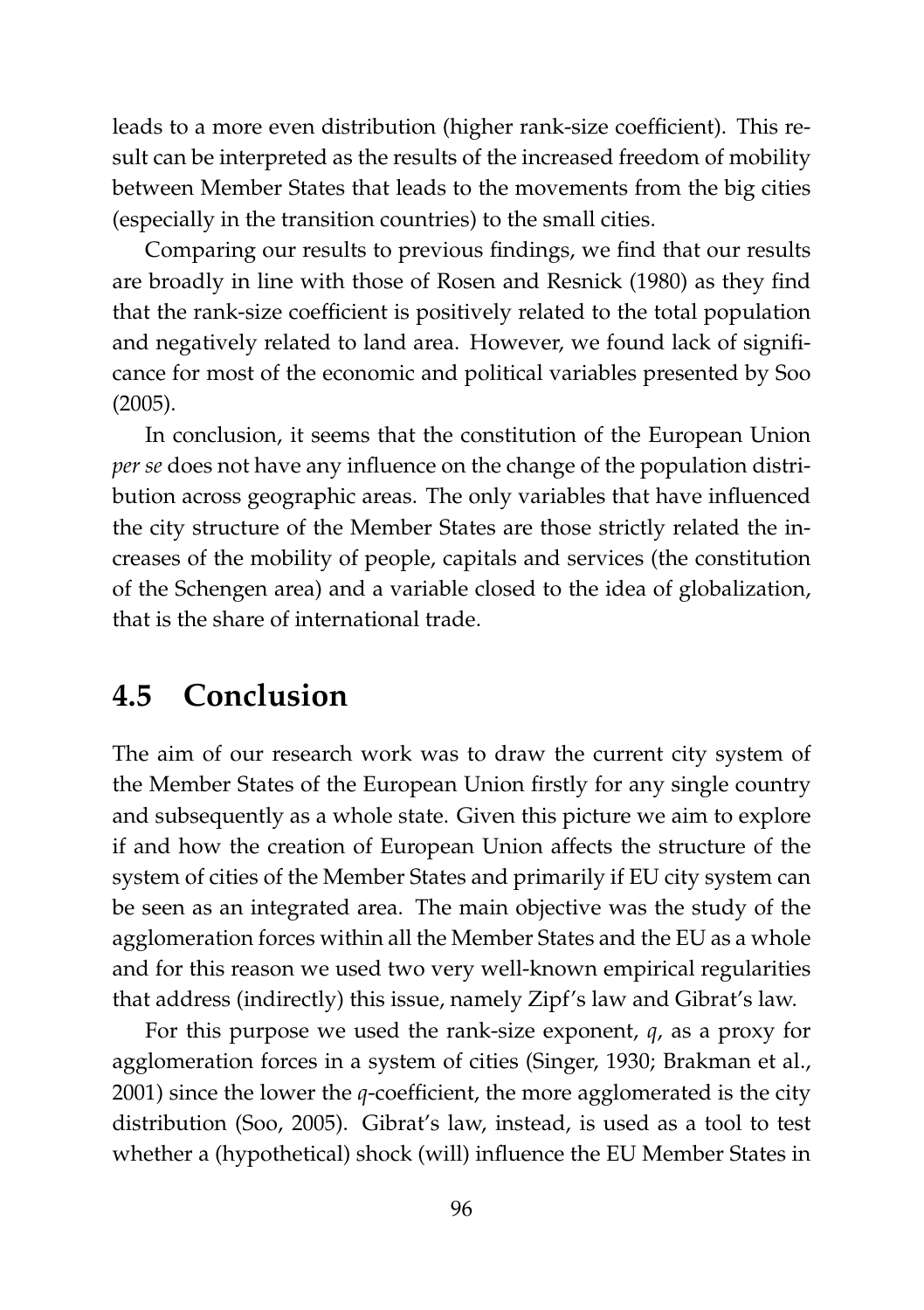the same way or, on the contrary, if it (will) has heterogeneous effects. Indeed, if Gibrat's law holds a large temporary shock might have a permanent and similar impact on the growth path of the cities, this means that a shock can change the growth path toward another size equilibrium.

We started our analysis providing an accurate description of agglomeration. This has involved a static analysis, supported by Zipf's law, accounting for the way the population is gathered over different geographic locations and, a dynamic analysis, supported by Gibrat's law, accounting for the evolution over time of the distribution of the population over different locations.

We showed that the hierarchical structures of Member States of EU is more agglomerated than expected.

Given this picture, the dynamic analysis, supported by Gibrat's law, showed that EU city system is still far from being an integrated area and in particular, we found that the European Union seems to be split in three distinct areas: an integrated area characterized by the validity of Gibrat's law where large temporary shocks might have permanent impacts on the city structure; another area that is characterized by the presence of mean reversion and where any exogenous shock is used up in certain amount of time and a small area where the effects of the shocks is magnified in the big cities.

Finally, by means of a regression analysis we explored how the creation of European Union affects the structure of the system of cities and then the agglomeration forces of the Member States. Our results showed that only the constitution of the Schengen Area and the share of international trade seem to have a weak impact on the hierarchical structures of Member States presenting respectively a positive impact on the Zipf coefficient (more even distribution) and a negative impact (more agglomerated distribution).

In conclusion Gibrat's law and Zipf's law are here used to reflect important organized structures in the topology of systems of cities. However this study can be extended in several directions taking into account for instance the persistent existence of socio-economic disparities between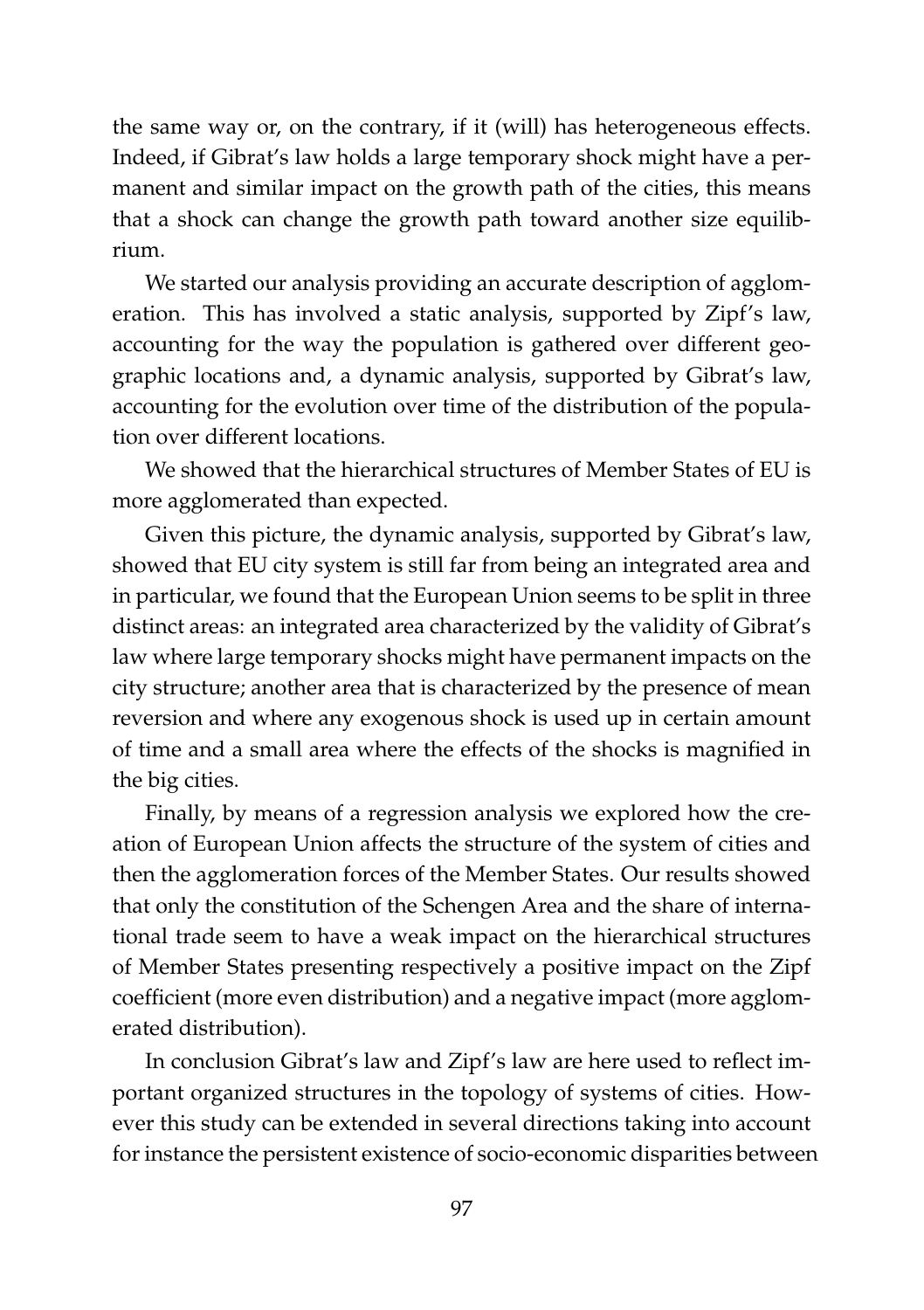Member States (based, for example, on Gini index) or considering the role of the new communication technologies on the system of cities or finally considering the transport infrastructure in a integrated system. Clearly, the dynamics of such processes deserve due attention.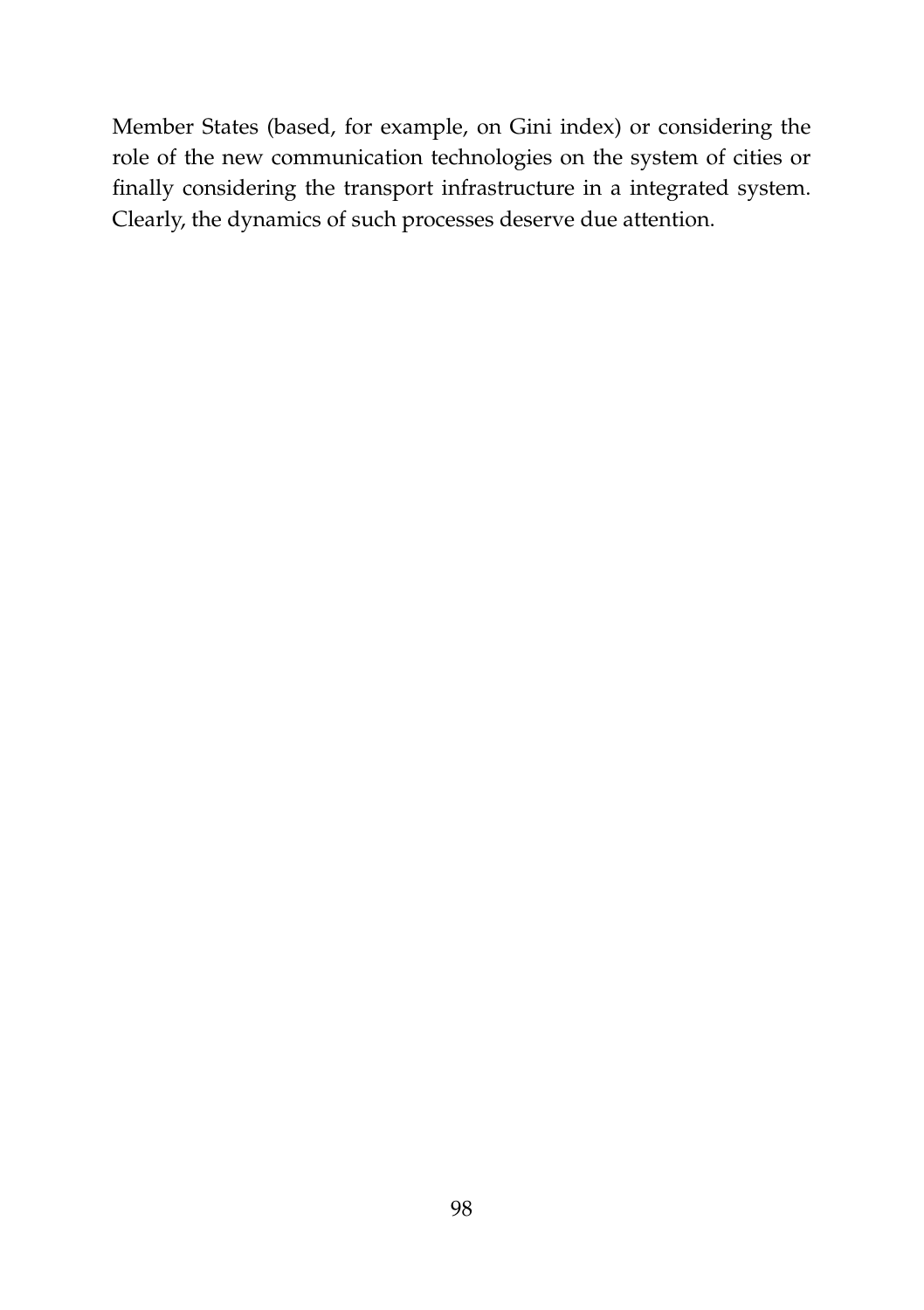# **References**

#### **Chapter [2](#page-25-0)**

- Bee, M., Riccaboni, M., Schiavo, S., 2011. Pareto Versus Lognormal: a Maximum Entropy Test. Phys. Rev. E. 84, 026-104.
- Black, D., Henderson, V., 2003. Urban Evolution in the USA. Journal of Economic Geography. 3(4), 343–372.
- Brakman, S., Garretsen, H., van Marrewijk, C., 2001. An Introduction to Geographical Economics. Trade, Location and Growth. Cambridge: Cambridge University Press.
- Clauset, A., Shalizi, C.R., Newman, M. E. J. , 2007. Power-law Distributions in Empirical Data. ArXiv: 0706.1062.
- Eeckhout, J., 2004. Gibrat's Law for (All) Cities. American Economic Review. 94(5), 1429–1451.
- Eeckhout, J., 2009. Gibrat's Law for (All) Cities: Reply. American Economic Review. 99(4), 1676–83.
- Gabaix, X., 1999. Zipf'S Law For Cities: An Explanation. The Quarterly Journal of Economics. 114(3), 739–767.
- Gabaix, X., Ibragimov, R., 2011. Rank-1/2: A Simple Way to Improve the OLS Estimation of Tail Exponents. Journal of Business & Economic Statistics. 29(1): 24–39.
- Gabaix, X. Ioannides, Y.M., 2004. The Evolution of City Size Distributions in a J. V. Henderson & J. F. Thisse (eds.), Handbook of Regional and Urban Economics. Amsterdam: Elsevier, pp. 2341–2378.
- Gibrat, R., 1931. *Les in´egalit´es ´economiques*. Paris: Libraire du Recueil Siray.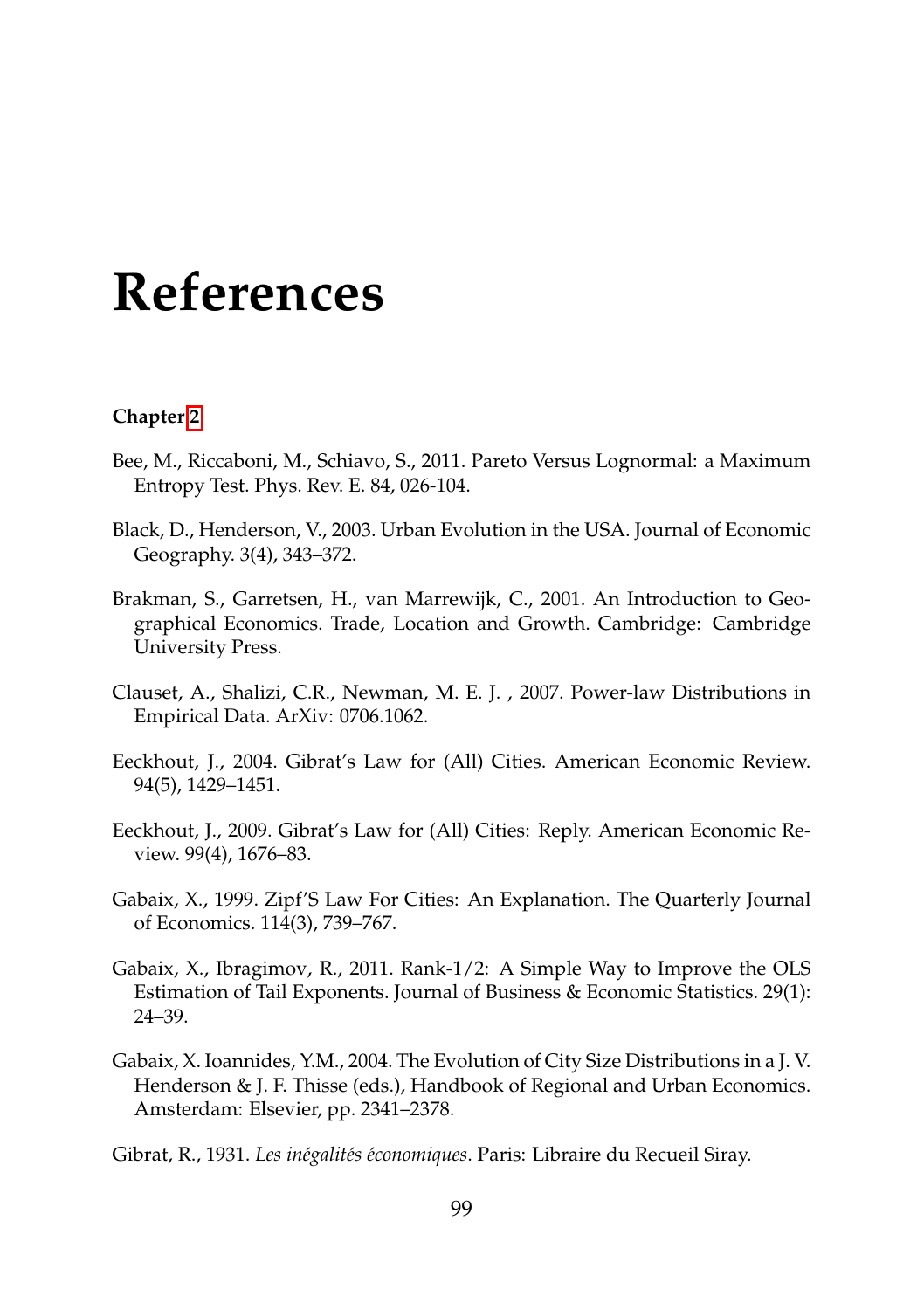- Giesen, K., Zimmermann, A. Suedekum, J., 2010. The Size Distribution Across All Cities - Double Pareto Lognormal Strikes. Journal of Urban Economics. 68(2), 129–137.
- Glaeser, E. L., Ponzetto, G.A M., Tobio, K., 2011. Cities, Skills, and Regional Change. Working Paper No. 16934, NBER.
- Guerin-Pace, F., 1995. Rank-size Distribution and the Process of Urban Growth. Urban Studies. 32(3), 551–562.
- Ioannides, Y.M., Overman, H.G., 2003. Zipf's Law for Cities: An Empirical Examination. Regional Science and Urban Economics. 33(2), 127–137.
- Ioannides, Y.M., Skouras, S., 2013. US City Size Distribution: Robustly Pareto but Only in the Tail. Journal of Urban Economics. 73(1), 18–29.
- Krugman, P., 1996. Confronting the Mystery of Urban Hierarchy. Journal of the Japanese and International Economies. 10(4), 399–418.
- Levy, M., 2009. Gibrat's Law for (All) Cities: Comment. American Economic Review. 99(4), 1672–75.
- Macauley, F., 1922. Pareto's law and the General Problem of Mathematically Describing the Frequency Distribution of Income in a Wesley Clair Mitchell (eds.), *Income of the United States. Its Amount and Distribution 1909-1919*. New York: National Bureau of Economic Research, pp. 344–394.
- Mitzenmacher, M., 2001. A Brief History of Generative Models for Power Law and Lognormal Distributions. Internet Mathematics. 1, 226–251.
- Parr, J.B., 1985. A Note on the Size Distribution of Cities over Time. Journal of Urban Economics. 18, 199-212.
- Parr, J.B., Suzuki, K., 1973. Settlement Populations and the Lognormal Distribution. Urban Studies. 10(3), 335–352.
- Peng, G., 2010. Zipf's Law for Chinese Cities: Rolling Sample Regressions. Physica A: Statistical Mechanics and its Applications. 389(18), 3804 – 3813.
- Perline, R., 2005. Strong, Weak and False Inverse Power Laws. Statistical Science. 20(1), 68–88.
- Reggiani, A. Nijkamp, P., 2012. Did Zipf Anticipate Socio-economic Spatial Networks? Working Paper No. 816, Quaderni DSE, University of Bologna.
- Rosen, K.T., Resnick, M., 1980. The Size Distribution of Cities: An examination of the Pareto Law and Primacy. Journal of Urban Economics. 8(2), 165 – 186.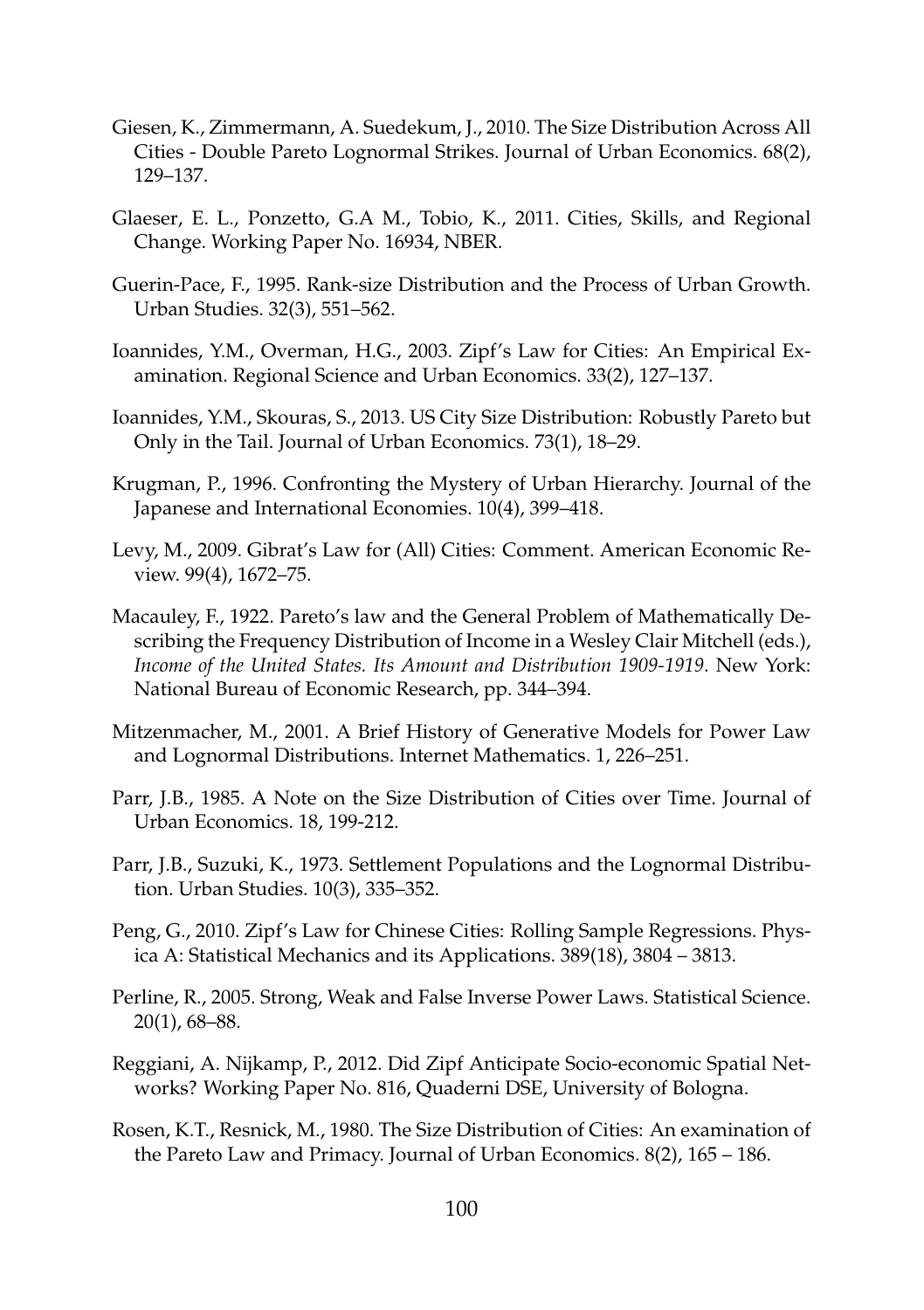- Singer, H.W. ,1930. The Courbe Des Populations. A Parallel to Pareto's law. The Economic Journal. 48(182), 254-263.
- Soo, K.T., 2005. Zipf's Law for Cities: A Cross-Country Investigation. Regional Science and Urban Economics. 35(3), 239–263.
- Zipf, G.K., 1949. *Human Behavior and the Principle of Least Effort*. Cambridge, MA: Addison-Wesley.

#### **Chapter [3](#page-47-0)**

- Adamic, L. A., 2000. Zipf, power-Laws, and Pareto a ranking tutorial, retrieved from www.hpl.hp.com
- Auerbach, F., 1913. Das Gesetz Der Bevolkerungs Konzentration, Petermanns Geographische Mitteilungen. 59, 73-76.
- Auerbach, F., 1915. The law of population concentration. Scientific American Supplement. 76, 384.
- Barabsi, L.A., Oltvai, Z. N., 2004. Networks biology: understanding the cells functional organization. Nature Reviews-Genetics. 5, 101-113.
- Berry, B. J. L., Okulicz-Kozarin, A., 2012. The city size distribution debate: resolution for US urban regions and megalopolitan areas. Cities. 29, 17-23.
- Black, D., Henderson V., 2003. Urban evolution in the USA. Journal of Economic Geography. 3(4), 343-372.
- Blank, A., Solomon S., 2000. Power laws in city population, financial markets and internet sites (scaling in systems with a variable number of components). Physica A. 287, 279-288.
- Bottazzi, G., Dosi, G., Lippi, M., Pammolli, F., Riccaboni, M., 2001. Innovation and corporate growth in the evolution of the drug industry. International Journal of Industrial Organization. 19(7), 1161-1187.
- Brakman, S., Garretsen, H., van Marrewijk, C., 2001. An Introduction to Geographical Economics. Trade, Location and Growth, Cambridge University Press, Cambridge.
- Cameron, A. C., Trivedi, P. K., 2005. Microeconometrics, Cambridge University Press, Cambridge.
- Carrol, G. R., 1982. National city-size distribution: what do we know after 67 years of research?. Progress in Human Geography. 6, 1-43.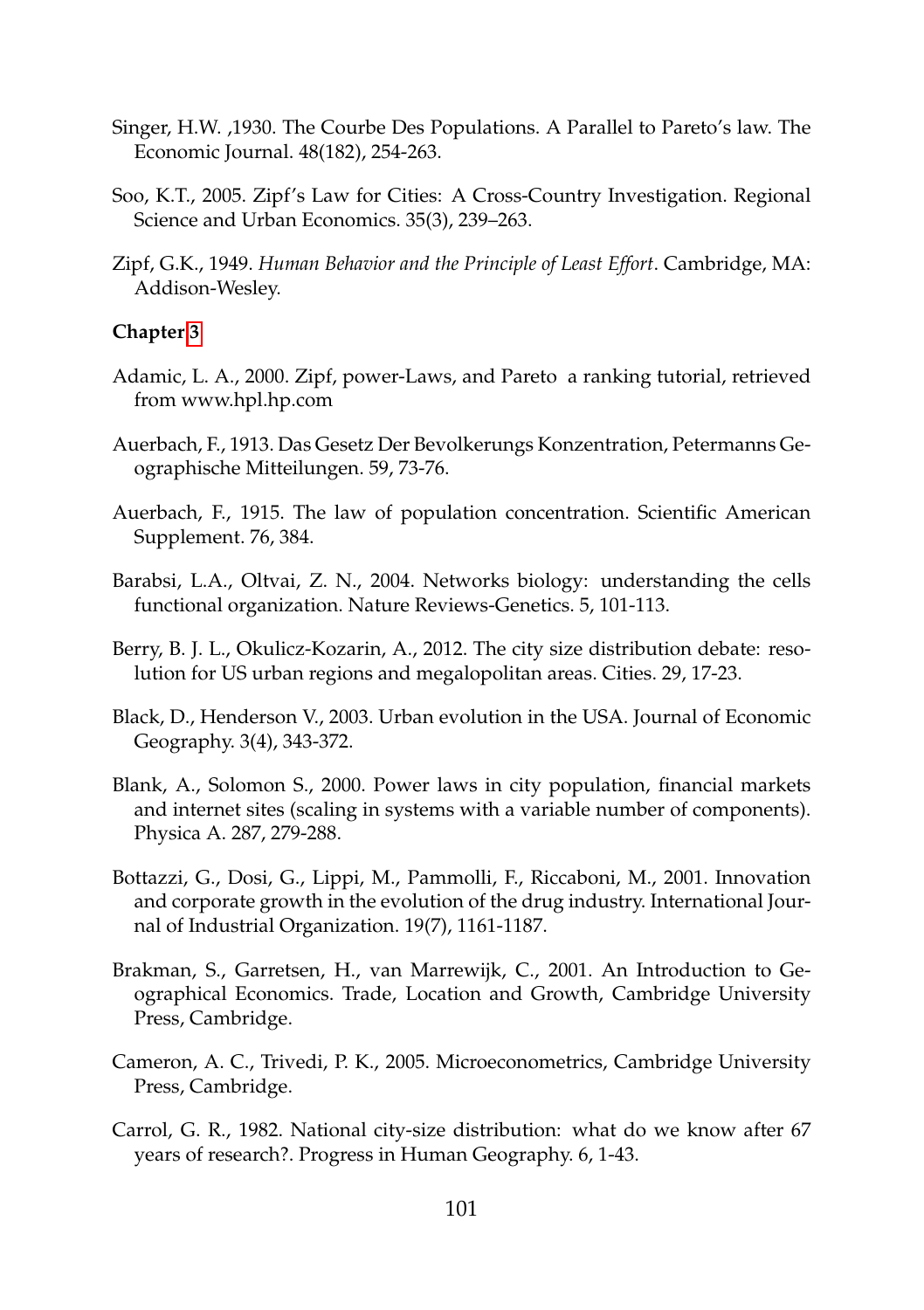- Champernowne, D. G., 1953. A model of income distribution. The Economic Journal. 63(250), 318-351.
- Chesher, A., 1979. Testing the law of proportionate effect. Journal of Industrial Economics. 27, 403-411.
- Christaller, W., 1933. Die Zentrale Orte in Sddeutschland. *Eine konomisch-Geografische Untersuchung ber Die Gesatzmssigkeit Der Verbreitung Und Entwicklung Der Siedlungen Mit Stdtischen Funktionen*, Gustav Fischer, Jena.
- Clark, J. S., Stabler, J. C., 1991. Gibrats law and the growth of Canadian cities. Urban Studies. 28(4), 635-639.
- Cordoba, J., 2003. On the distribution of city sizes. Urban/Regional. 0302002, EconWPA.
- Cordoba, J., 2008. A generalized Gibrats law. International Economic Review. 49(4), 1463-1468.
- DeCarlo, L. T., 1997. On the meaning and use of kurtosis. Psychological Methods. 2(3), 292-307.
- Dittmar, J., 2011. Cities, markets and growth: the emergence of Zipfs law. Working Paper, retrieved from http://www.jeremiahdittmar.com.
- Eeckhout, J., 2004. Gibrats law for (all) cities. American Economic Review. 94(5), 1429-1451.
- Eeckhout, J., 2009. Gibrats law for (all) cities: reply. American Economic Review. 99(4), 167-683.
- Fazio, G., Modica, M., 2012. Pareto or log-normal? A recursive truncation approach to the distribution of (all) cities. Working Papers 2012 10, Business School, Economics, University of Glasgow, Glasgow.
- Fujiwara, Y., Di Guilmi, C., Aoyama, H., Gallegati, M., Souma, W., 2003. Do Pareto-Zipf and Gibrats law hold true? An analysis with European firms, ArXiv e-prints.
- Gabaix, X., 1999. Zipfs law for cities: an explanation. The Quarterly Journal of Economics. 114(3), 739-767.
- Gabaix, X., Ibragimov, R., 2011. Rank-1/2: a simple way to improve the OLS estimation of tail exponents. Journal of Business Economic Statistics. 29(1), 24-39.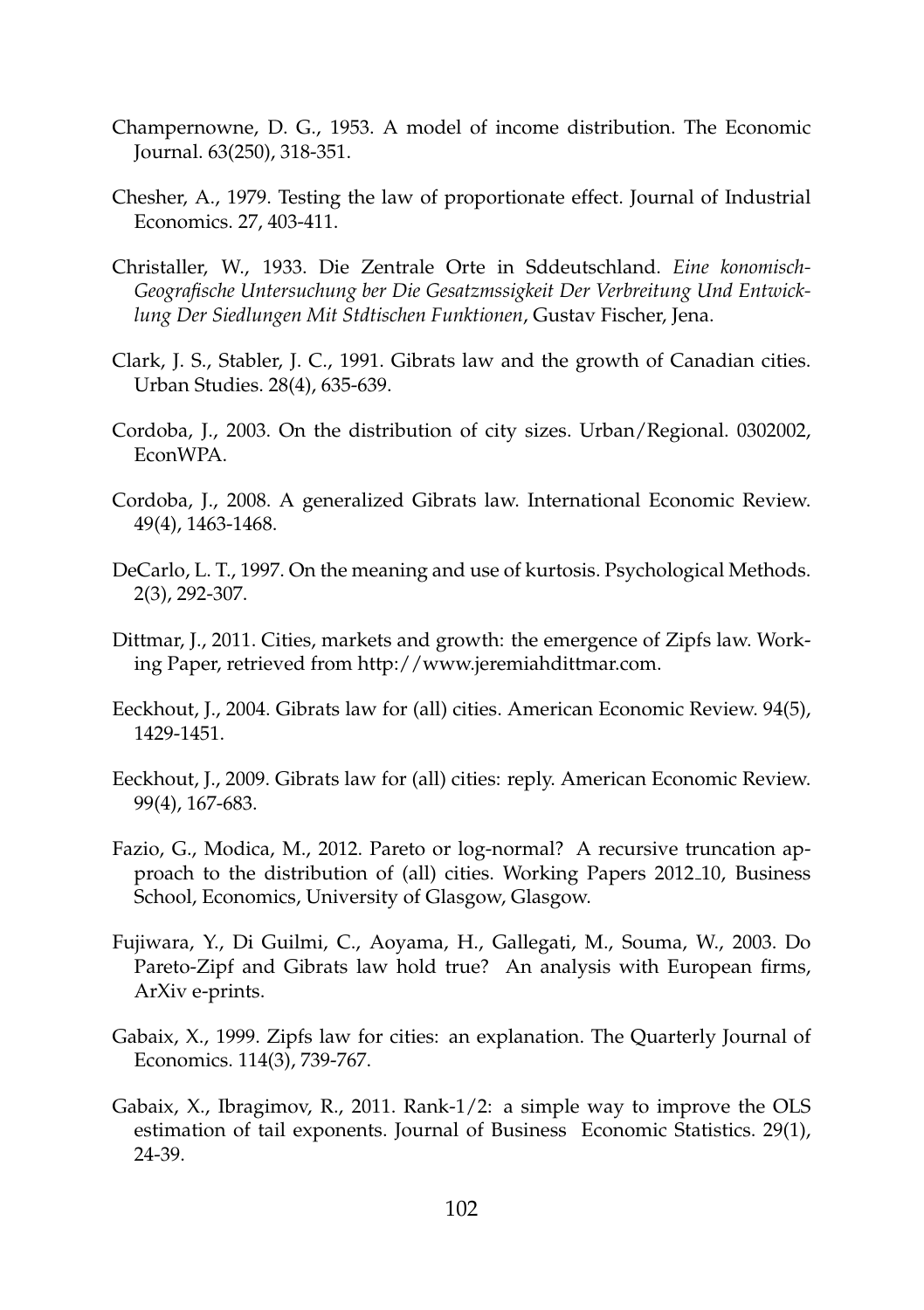- Gabaix, X., Ioannides, Y. M., 2004. The evolution of city size distributions, in J.V. Henderson and J.-F. Thisse (eds), Handbook of Regional and Urban Economics, Vol. 4. Elsevier, Amsterdam, 23412378.
- Gibrat, R., 1931. Les Ingalits Economiques, Libraire du Recueil Siray, Paris.
- Giesen, K., Suedekum, J., 2011. Zipfs law for cities in the regions and the country. Journal of Economic Geography. 11(4), 667-686.
- Gonzlez-Val, R., 2010. The evolution of U.S. city size distribution from a longterm perspective (1900-2000). Journal of Regional Science. 50(5), 952-972.
- Gonzlez-Val, R., Lanaspa, L., Sanz, F., 2012. New evidence on Gibrats law for cities. Working Papers 2012/18. Institut de Economia de Barcelona (IBE), Barcelona.
- Guerin-Pace F., 1995. Rank-size distribution and the process of urban growth. Urban Studies. 32(3), 551-562.
- Ioannides, Y. M., Overman, H. G., 2003. Zipfs law for cities: an empirical examination. Regional Science and Urban Economics. 33(2), 127-137.
- Kalecki, M., 1945. On the Gibrat distribution. Econometrica. 13(2): 161-170.
- Levy, M., 2009. Gibrats law for (all) cities: comment. American Economic Review. 99(4), 1672-75.
- Lösch, A., 1940. The Economics of location. Yale University Press, New Haven (translated by W. Woglam and W. Stolper in 1954).
- Nadaraya, E. A., 1964. Some new estimates for distribution functions. Theory of Probability Its Applications. 9(3), 497-500.
- Neal, Z.P., 2012. The connected city. Routledge, London.
- Newman, M.E.M., (2010). Networks: An Introduction, Oxford University Press, Oxford.
- Paelinck, J.H.P., Nijkamp, P., 1976. Operational Theory and Method in Regional Economics, Saxon House, Farnborough.
- Parr, J. B., 1985. A note on the size distribution of cities over time. Journal of Urban Economics. 18, 199-212.
- Parr, J. B., Suzuki, K., 1973. Settlement populations and the log-normal distribution. Urban Studies. 10(3), 335-352.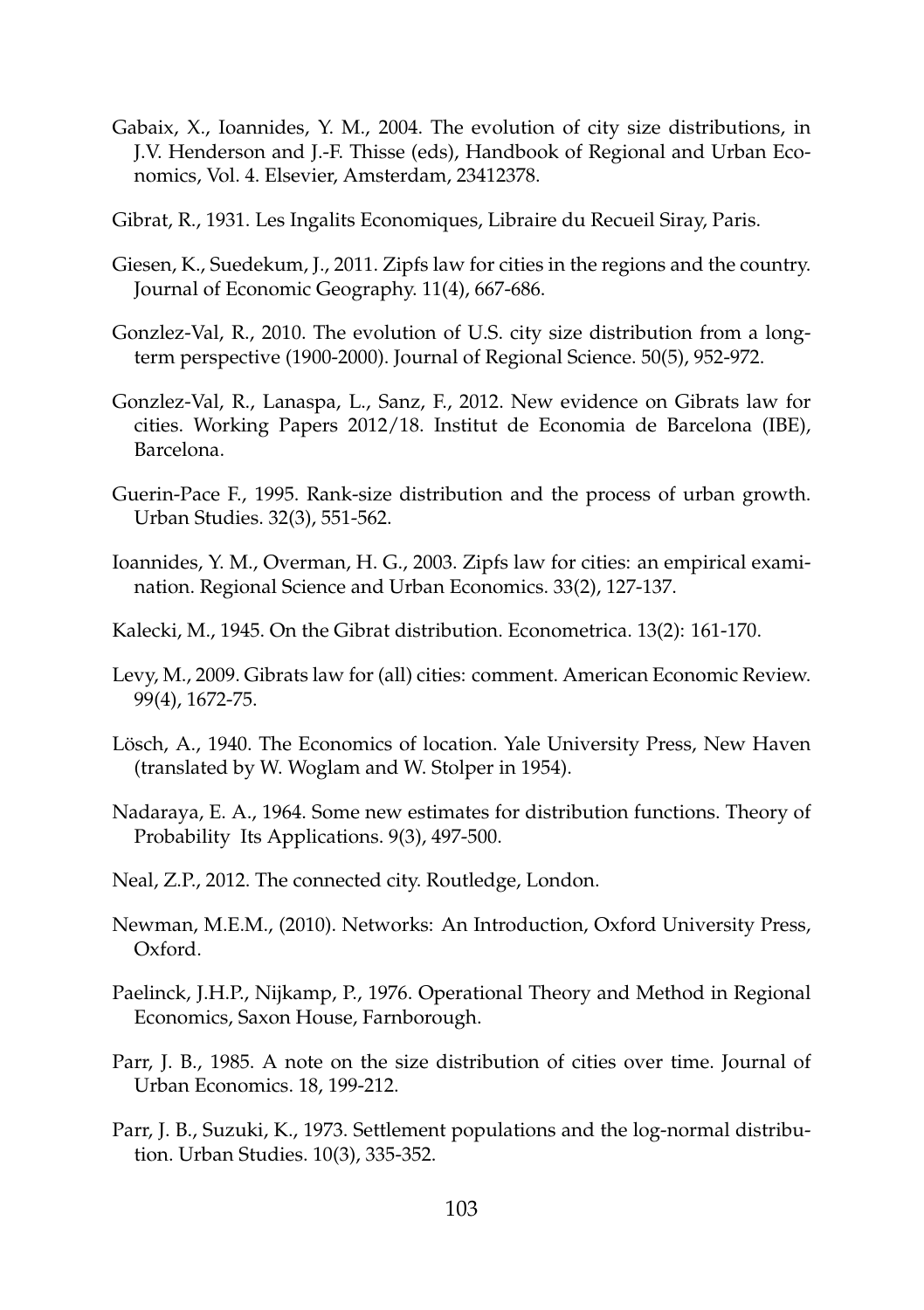- Perline, R., 2005. Strong, weak and false inverse power laws. Statistical Science. 20(1), 68-88.
- Reggiani, A., Nijkamp, P., 2012. Did Zipf anticipate socio-economic spatial networks?, Working Paper No. 816, Quaderni DSE, University of Bologna, Bologna.
- Reggiani, A., Schintler, L. A., 2005. Methods and models in transport and telecommunications, Cross Atlantic Perspectives, Springer-Verlag, Berlin.
- Richardson, H., 1973. Theory of the distribution of city sizes: review and prospects. Regional Studies. 8, 239-251.
- Rosen, K. T., Resnick, M., 1980. The size distribution of cities: An examination of the Pareto law and primacy. Journal of Urban Economics. 8(2), 165 -186.
- Simon, H., 1955. On a class of skew distribution functions. Biometrika. 42(3/4), 425-440.
- Singer, H. W., 1930. The Courbe Des Populations. A parallel to Paretos law. The Economic Journal. 48(182), 254-263.
- Soo, K. T., 2005. Zipfs law for cities: a cross-country investigation. Regional Science and Urban Economics. 35(3), 239-263.
- Steindl, J., 1968. Size distributions in Economics, in International Encyclopedia of the Social Sciences, Vol. 14, Silks, ed. (New York, Macmillan and the Free Press).
- Suarez-Villa, L., 1988. Metropolitan evolution, sectoral economic change, and the city size distribution. Urban Studies. 25, 1-20.
- von Hippel, P. T., 2005. Mean, median and skew: correction a textbook rule. Journal of Statistics Education. 13(2).
- Watson, G. S., 1964. Smooth regression analysis. The Indian Journal of Statistics, Series A. 26(4), 359-372.
- Zipf, G., 1949. *Human behavior and the principle of least effort: an introduction to human ecology*, Addison-Wesley, Cambridge.

#### **Chapter [4](#page-84-0)**

Aldskogius, G., 2000. Urban policy in the structural policy of the European Union. CERUM Working Paper, Umea University, Faculty of Social Sciences, Centre for Regional Science, Umea.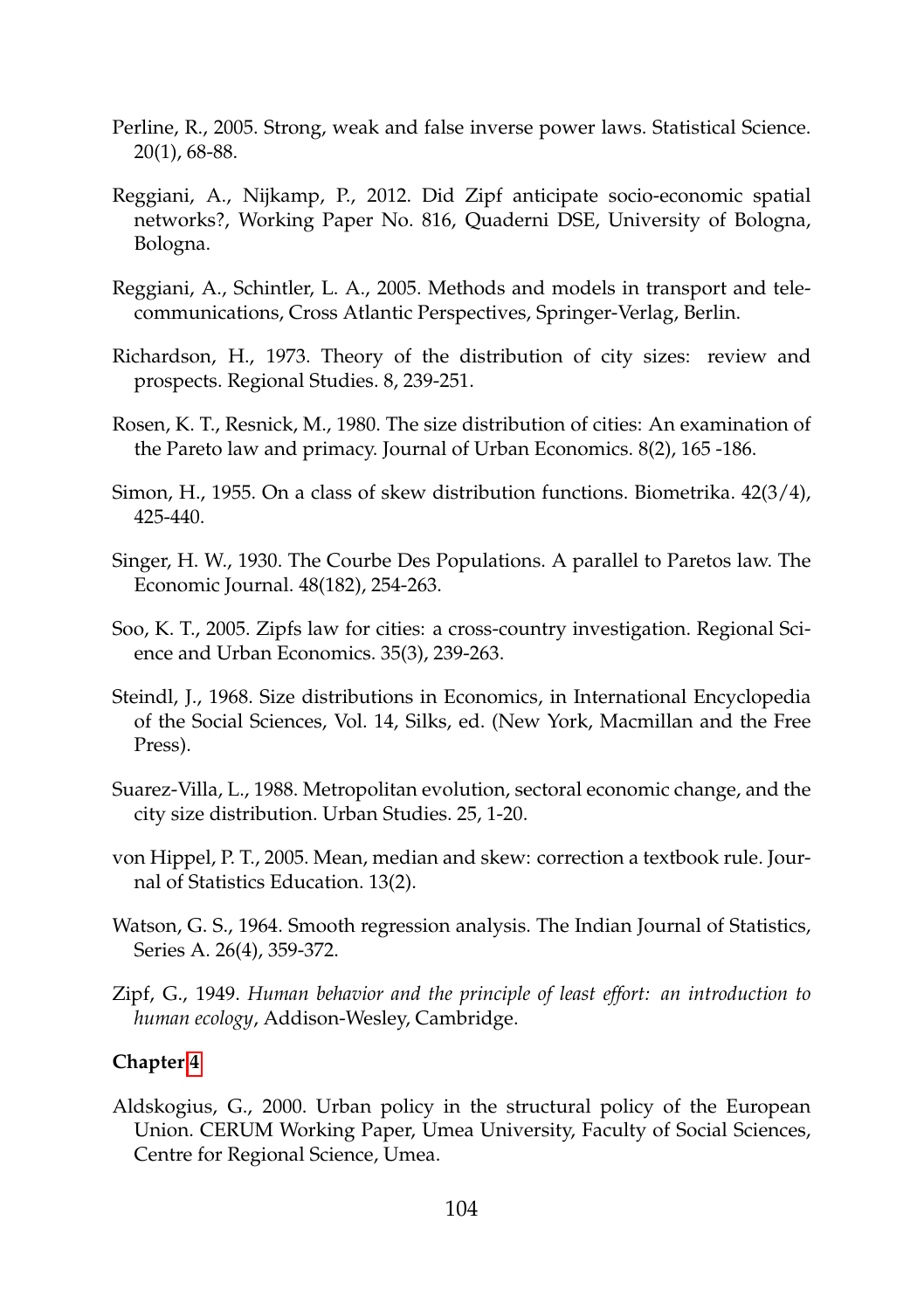- Alperovich, G.A., 1993. An explanatory model of city–size distribution: evidence from cross–country data. Urban Studies. 30, 1591–1601.
- Armington, C., Acs, Z., 2002. The determinants of regional variation in new firm formation. Regional Studies. 36(1), 33–45.
- Auerbach, F., 1915. The law of population concentration. Scientific American Supplement. 76, 384.
- Baker, S., Kousis, M., Richardson D., Young, S. (eds). 1997. The politics of sustainable development: theory, policy and practice within the EU. London: Routledge.
- Baltagi, B.H., 1995. Econometric Analysis of Panel Data. Chichester: Wiley.
- Beck, N., Katz, J.N., 1995. What to do (and not to do) with time-series crosssection data. American Political Science Review. 89, 634–647.
- Berry, B.J.L., Okulicz-Kozarin, A., 2012. The city size distribution debate: resolution for US urban regions and megalopolitan areas. Cities. 29, 17–23.
- Black, D., Henderson, V., 2003. Urban evolution in the USA. Journal of Economic Geography. 3(4), 343–372.
- Brakman, S., Garretsen, H., van Marrewijk, C., 2001. An introduction to geographical economics. Trade, location and growth. Cambridge: Cambridge University Press.
- Brakman, S., Garretsen, H., Schramm, M., 2004. The strategic bombing of German cities during World War II and its impact on city growth. Journal of Economic Geography. 4, 201–218.
- Cameron, A.C., Trivedi, P.K., 2005. *Microeconometrics*. Cambridge: Cambridge University Press.
- Chesher, A., 1979. Testing the law of proportionate effect. Journal of Industrial Economics. 27, 403-411.
- Cheshire, P., 1999. *Trends in sizes and structures of urban areas*, in a Cheshire, P. and Mills, E.S. (eds.). Handbook of Regional and Urban Economics, vol. 3. Amsterdam: Elsevier, pp. 1339–1372.
- Clauset, A., Shalizi, C.R., Newman, M.E.J., 2007. Power-law distributions in empirical data. arXiv: 0706.1062.
- Dobkins, L., Ioannides, Y.M., 2001. Spatial interactions among U.S. cities: 1900- 1990. Regional Science and Urban Economics. 31(6),701–731.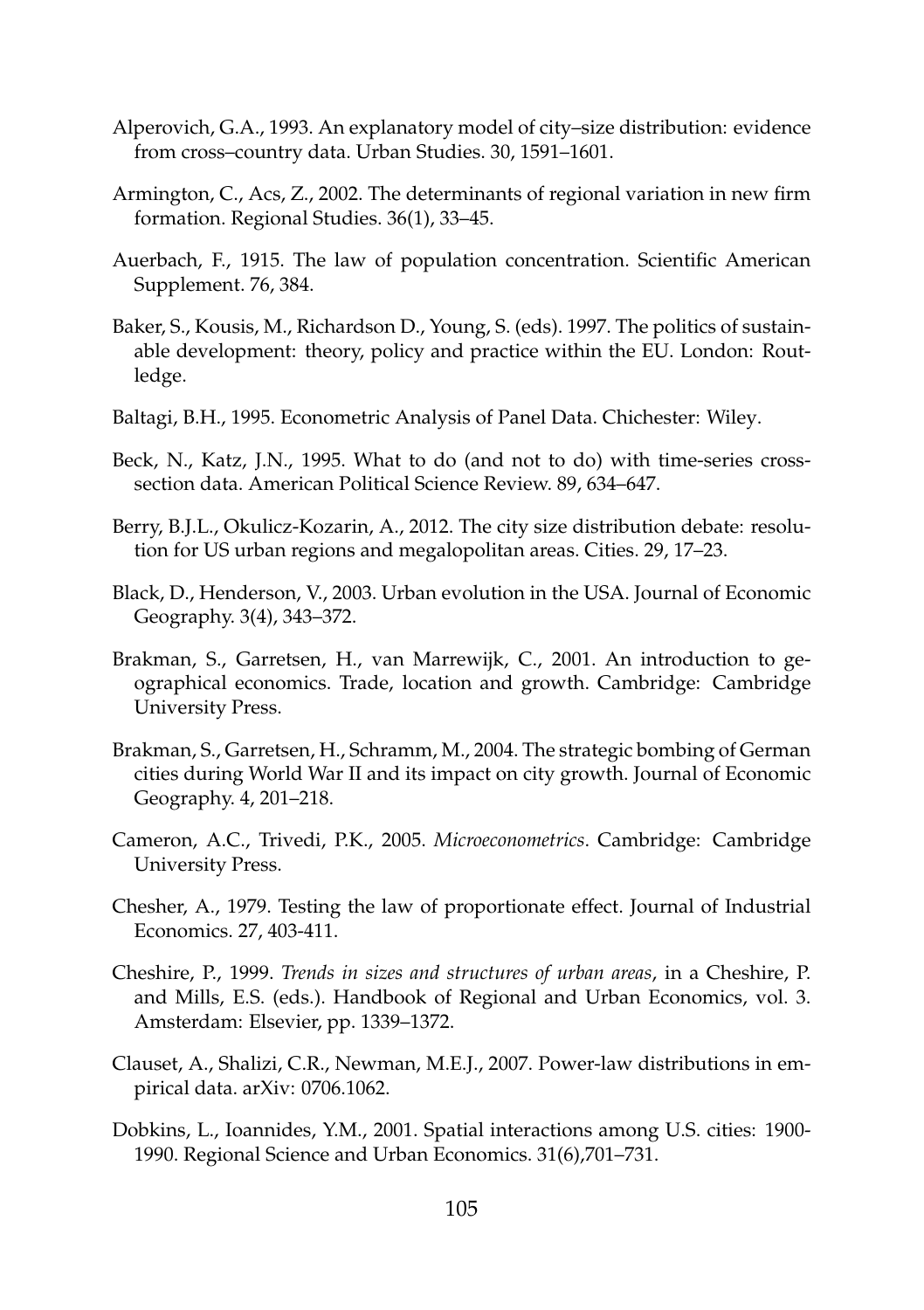- Eeckhout, J., 2004. Gibrat's law for (all) cities. American Economic Review. 94(5), 1429–1451.
- European Commission, 2010. The urban dimension in European Union policies 2010. Introduction and part I. Brussels: Inter-Service Group on Urban Development.
- Fay, M., Yepes, T., 2003. Investing in infrastructure: what is needed from 2000 to 2010?. Working Paper No. 3102, Policy Research Working Paper Series, The World Bank.
- Fazio, G., Modica, M., 2012. Pareto or log-normal? A recursive truncation approach to the distribution of (all) cities. Working Papers 2012 10, Business School, Economics, University of Glasgow, Glasgow.
- Fujita, M., Krugman, P., Venables, A.J., 1999. *The Spatial Economy: Cities, Regions and International Trade*. Cambridge: MIT Press.
- Gabaix, X., 1999. Zipf'S law for cities: an explanation. The Quarterly Journal of Economics. 114(3), 739–767.
- Gabaix, X., Ibragimov, R., 2011. Rank-1/2: A Simple Way to Improve the OLS Estimation of Tail Exponents. Journal of Business & Economic Statistics. 29(1), 24–39.
- Gabaix, X., Ioannides,Y.M., 2004. The Evolution of City Size Distributions in a J. V. Henderson & J. F. Thisse (eds.). *Handbook of Regional and Urban Economics*. Amsterdam: Elsevier, pp. 2341–2378.
- Gibrat, R., 1931. *Les inégalités économiques*. Paris: Libraire du Recueil Siray.
- Giesen, K., Suedekum, J., 2011. Zipf's law for cities in the regions and the country. Journal of Economic Geography. 11, 667–686.
- Gonzlez–Val, R., Lanaspa, L., Sanz, F., 2012. New evidence on Gibrat's law for cities. Working Papers 2012/18. Institut de Economia de Barcelona (IBE), Barcelona.
- Hardle, W., 1992. *Applied Nonparametric Regression*. Cambridge: Cambridge University Press.
- Henderson, J.V., Wang, H.G., 2007. Urbanization and city growth: The role of institutions. Regional Science and Urban Economics. 37, 283–313.
- Ioannides, Y.M., Overman, H.G., 2003. Zipf's law for cities: an empirical examination. Regional Science and Urban Economics. 33(2), 127–137.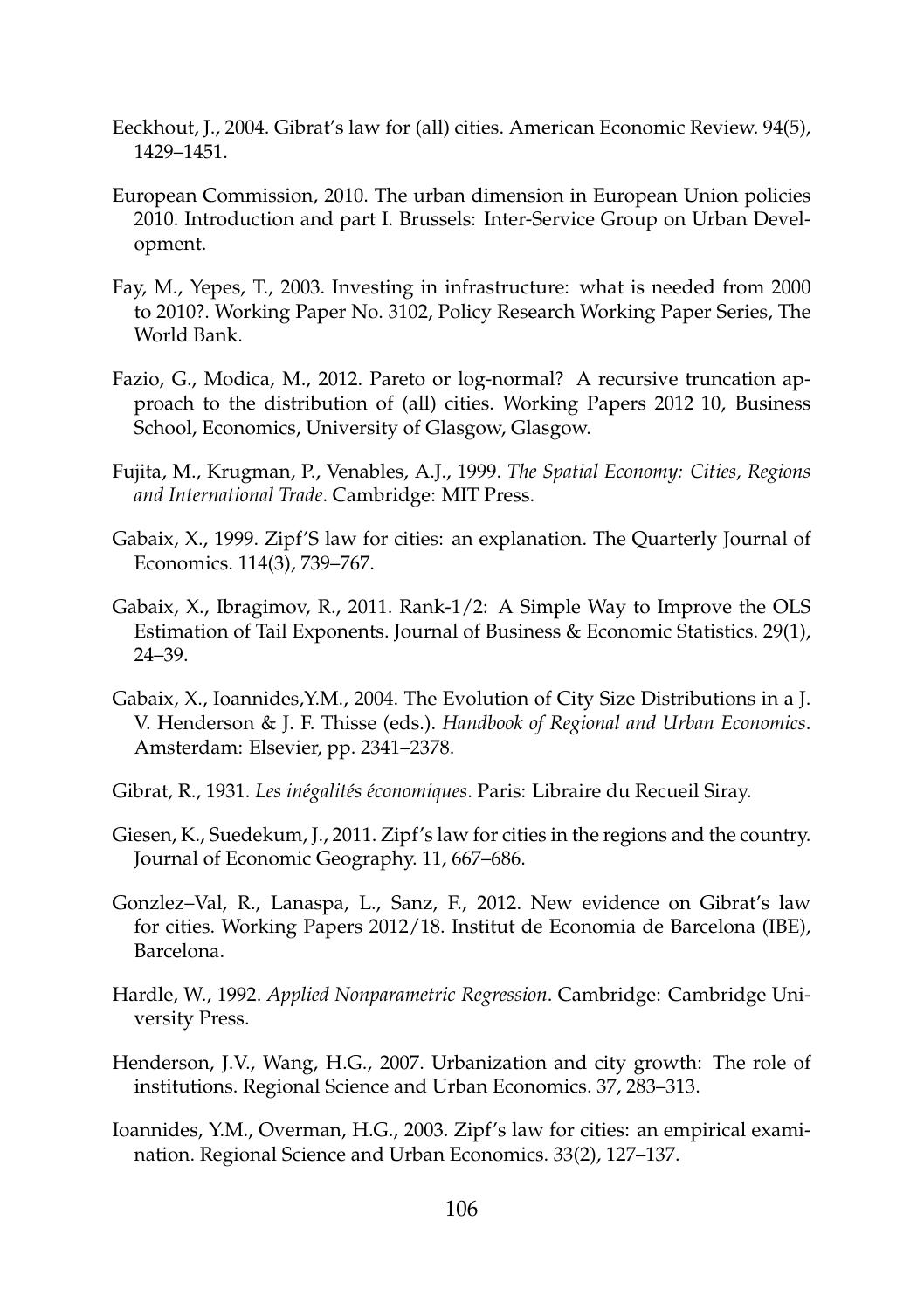- Ioannides, Y.M., Skouras, S., 2013. US city size distribution: robustly Pareto but only in the tail. Journal of Urban Economics. 73(1), 18–29.
- Jiang, B., Jia, T., 2010. Zipf's Law for All the Natural Cities in the United States: A Geospatial Perspective. arXiv: 1006.0814v2.
- Kooij, P., 1988. Peripheral cities and their regions in the Dutch urban system until 1900. The Journal of Economic History. 48(2), 357–371.
- Krugman, P., 1991. *Geography and Trade*. Cambridge: MIT Press.
- Le Gals., 2002. Cities: Social Conflicts and Governance. New York: Oxford University Press.
- Lewis, J.B., Linzer, D.A., 2005. Estimating Regression Models in Which the Dependent Variable Is Based on Estimates. Political Analysis. 13, 345–364.
- Mera, K., 1975. On the Urban Agglomeration and Economic Efficiency. Economic Development and Cultural Change. 21(2), 309–324.
- Modica, M., Reggiani, A., Nijkamp, P., 2013. Are Gibrat and Zipf Monozygotic or Heterozygotic Twins? A Comparative Analysis of Means and Variances in Complex Urban Systems. Working Paper.
- Nadaraya, E.A., 1964. Some new estimates for distribution functions. Theory of Probability & Its Applications. 9(3), 497-500.
- Nahoi, O., 2011. War in Europe? Not so impossible. Eurozine.
- Pacione,, M., 2001. *Urban Geography: A Global Perspective*. London: Routledge.
- Randolph, S., Bogetic, Z. Hefley, D., 1999. Determinants of Public Expenditure on Infrastructure: Transportation and Communication. Working Paper No. 1661, Policy Research Working Paper Series, The World Bank.
- Rosen, K.T., Resnick, M., 1980. The size distribution of cities: an examination of the Pareto law and primacy. Journal of Urban Economics. 8(2), 165 – 186.
- Rozenfeld, H.D., Rybski, D., Gabaix, X., Makse, H.A., 2011. The area and population of cities: new insights from a different perspective on cities. American Economic Review. 101(5), 2205–25.
- Singer, H. W., 1930. "The Courbe Des Populations". A parallel to Pareto's law. The Economic Journal. 48(182), 254–263.
- Soo, K.T., 2005. Zipf's Law for cities: a cross-country investigation. Regional Science and Urban Economics. 35(3), 239–263.